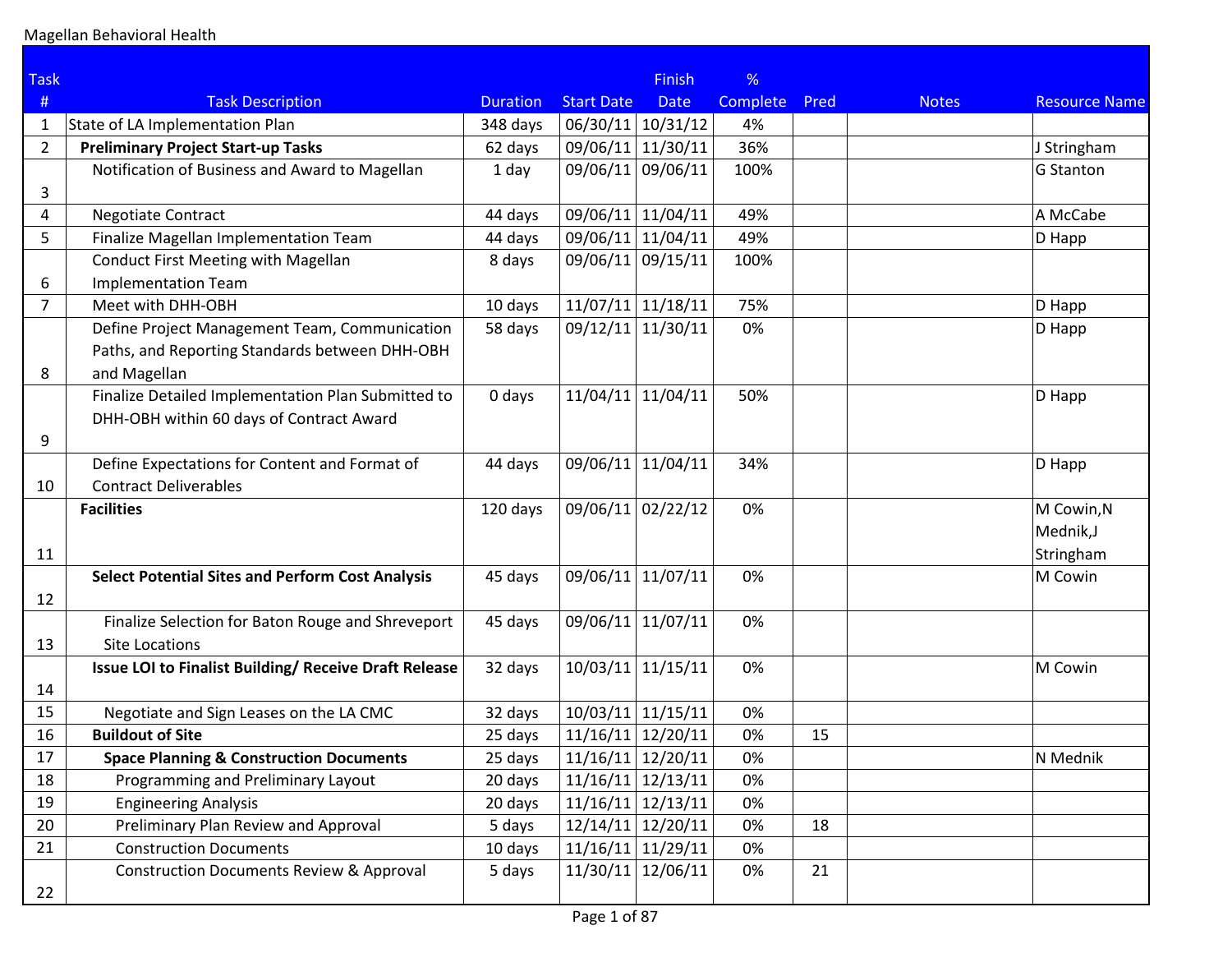| <b>Task</b> |                                                  |                 |                     | <b>Finish</b> | %               |      |              |                      |
|-------------|--------------------------------------------------|-----------------|---------------------|---------------|-----------------|------|--------------|----------------------|
| #           | <b>Task Description</b>                          | <b>Duration</b> | <b>Start Date</b>   | <b>Date</b>   | <b>Complete</b> | Pred | <b>Notes</b> | <b>Resource Name</b> |
| 23          | <b>Submit Construction Documents to Cities</b>   | 2 days          | 12/07/11 12/08/11   |               | 0%              | 22   |              |                      |
| 24          | <b>Receive Construction Permits</b>              | 5 days          | 12/09/11            | 12/15/11      | 0%              | 23   |              |                      |
| 25          | <b>Construction Commencement</b>                 | 1 day           | $12/16/11$ 12/16/11 |               | 0%              | 24   |              |                      |
| 26          | Initiate implementation team meetings            | 1 day           | $11/14/11$ 11/14/11 |               | 0%              |      |              | N Mednik             |
| 27          | <b>Order Generator</b>                           | 3 days          | 12/07/11 12/09/11   |               | 0%              | 22   |              | M Grossman           |
| 28          | Order Furniture                                  | 7 days          | 12/07/11 12/15/11   |               | 0%              | 22   |              | N Mednik             |
| 29          | <b>Order Telecom, and IT Equipment</b>           | 15 days         | $01/02/12$ 01/20/12 |               | 0%              |      |              | M Grossman           |
| 30          | Receive Certificate of Occupancy                 | 1 day           | $01/02/12$ 01/02/12 |               | 0%              |      |              | N Mednik             |
| 31          | Install Systems Furniture                        | 9 days          | $01/03/12$ 01/13/12 |               | 0%              | 30   |              | N Mednik             |
| 32          | Cable systems furniture                          | 5 days          | $01/16/12$ 01/20/12 |               | 0%              | 31   |              | M Grossman           |
| 33          | Install, Telecom, and IT Equipment               | 22 days         | $01/23/12$ 02/21/12 |               | 0%              | 29   |              |                      |
| 34          | <b>Install Remaining Furniture</b>               | 22 days         | $01/23/12$ 02/21/12 |               | 0%              |      |              | N Mednik             |
| 35          | Test equipment & generator                       | 6 days          | $01/23/12$ 01/30/12 |               | 0%              |      |              | M Grossman           |
|             | Prepare training room and verify ready for use   | 23 days         | $01/23/12$ 02/22/12 |               | 0%              | 29   |              |                      |
| 36          |                                                  |                 |                     |               |                 |      |              |                      |
| 37          | Verify Site Fully Functional                     | 23 days         | $01/23/12$ 02/22/12 |               | 0%              | 29   |              |                      |
|             | <b>Community Relations</b>                       | 204 days        | 09/05/11 06/18/12   |               | 0%              |      |              | J Stringham, M       |
|             |                                                  |                 |                     |               |                 |      |              | Albo                 |
| 38          |                                                  |                 |                     |               |                 |      |              |                      |
|             | <b>Governance Board</b>                          | 97 days         | 09/30/11 02/15/12   |               | 0%              |      |              | J Stringham, M       |
|             |                                                  |                 |                     |               |                 |      |              | Albo                 |
| 39          |                                                  |                 |                     |               |                 |      |              |                      |
|             | Create Recruitment Plan & Submit to Customer for | 89 days         | 09/30/11 02/03/12   |               | 0%              |      |              |                      |
| 40          | Input and Approval                               |                 |                     |               |                 |      |              |                      |
|             | Create Applications for Distribution to          | 89 days         | 09/30/11 02/03/12   |               | 0%              |      |              |                      |
| 41          | <b>Stakeholders for Recruitment</b>              |                 |                     |               |                 |      |              |                      |
|             | Recruit, Train, & Schedule Selection Committee   | 89 days         | 09/30/11 02/03/12   |               | 0%              |      |              |                      |
| 42          |                                                  |                 |                     |               |                 |      |              |                      |
| 43          | Create Job Description for Board Members         | 89 days         | 09/30/11 02/03/12   |               | 0%              |      |              |                      |
| 44          | <b>Select and Train Board Members</b>            | 13 days         | $01/30/12$ 02/15/12 |               | 0%              |      |              |                      |
|             | Create Press Release/Communication Strategy to   | 1 day           | $02/01/12$ 02/01/12 |               | 0%              |      |              |                      |
| 45          | <b>Introduce Board Members</b>                   |                 |                     |               |                 |      |              |                      |
| 46          | Communication                                    | 75 days         | 09/20/11 01/04/12   |               | 0%              |      |              | M Albo               |
|             | Develop Draft Comprehensive Communications       | 42 days         | 09/20/11 11/16/11   |               | 0%              |      |              |                      |
| 47          | Plan                                             |                 |                     |               |                 |      |              |                      |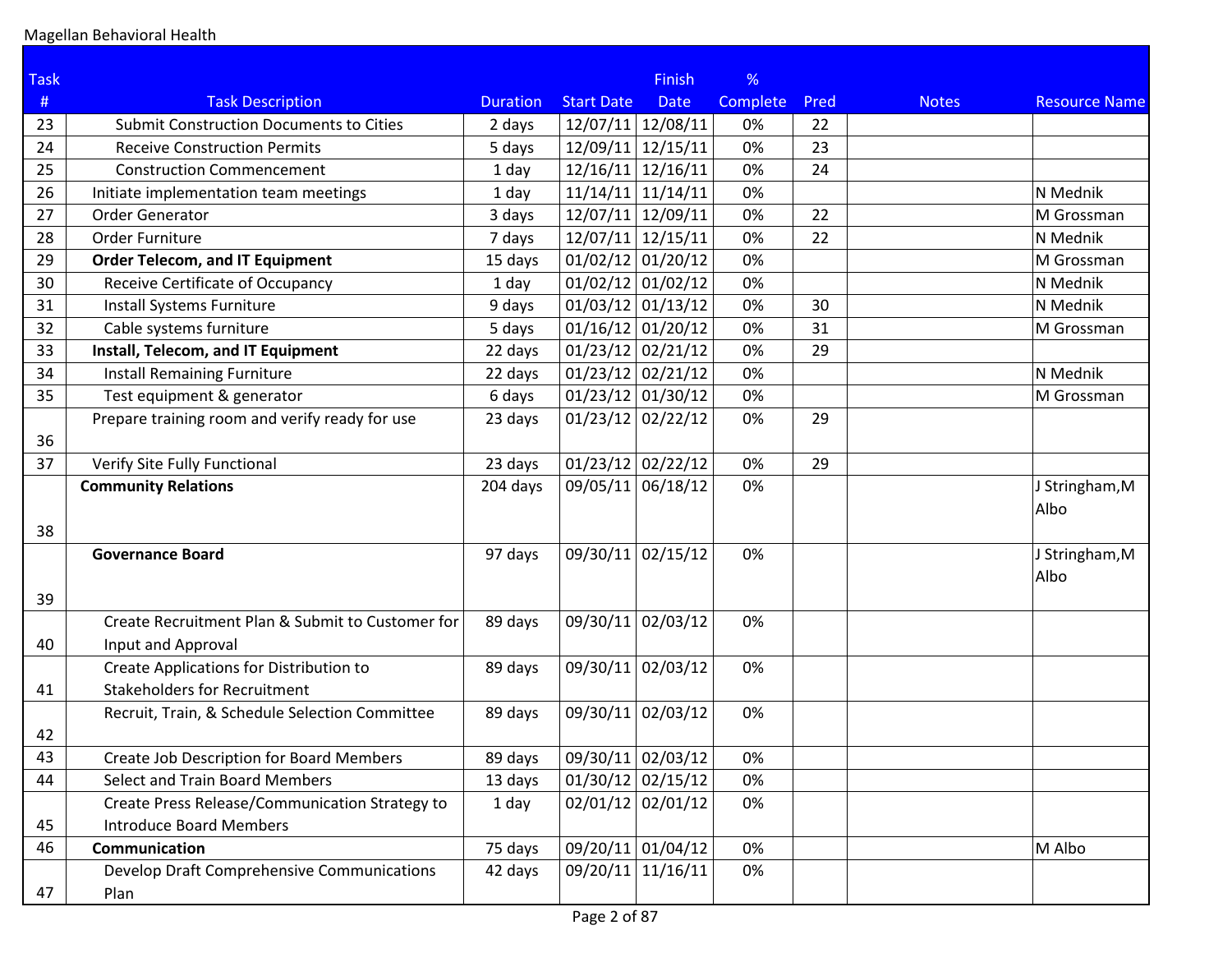| <b>Task</b> |                                                     |                 |                     | <b>Finish</b> | %               |      |              |                      |
|-------------|-----------------------------------------------------|-----------------|---------------------|---------------|-----------------|------|--------------|----------------------|
| #           | <b>Task Description</b>                             | <b>Duration</b> | <b>Start Date</b>   | <b>Date</b>   | <b>Complete</b> | Pred | <b>Notes</b> | <b>Resource Name</b> |
| 48          | Present Draft Plan to Customer                      | 5 days          | $11/17/11$ 11/23/11 |               | 0%              | 47   |              |                      |
|             | Identify Stakeholders to Invite for Communications  | 22 days         | $11/01/11$ 11/30/11 |               | 0%              |      |              |                      |
| 49          | Plan Input & Engagement                             |                 |                     |               |                 |      |              |                      |
|             | Present Communications Plan to Stakeholders for     | 16 days         | $12/12/11$ 01/04/12 |               | 0%              |      |              |                      |
|             | Input and Obtain Input from Consumers,              |                 |                     |               |                 |      |              |                      |
|             | Secondary Consumers and/or Family Members           |                 |                     |               |                 |      |              |                      |
|             | and other Stakeholders who can Inform both the      |                 |                     |               |                 |      |              |                      |
|             | Content and Presentation of the Information         |                 |                     |               |                 |      |              |                      |
| 50          |                                                     |                 |                     |               |                 |      |              |                      |
|             | Identify Materials for Immediate Publication (fact  | 22 days         | $11/01/11$ 11/30/11 |               | 0%              |      |              |                      |
| 51          | sheets, info about BH, etc)                         |                 |                     |               |                 |      |              |                      |
|             | Identify Locations for Community Orientation        | 23 days         | $10/31/11$ 11/30/11 |               | 0%              |      |              |                      |
| 52          | Forums around State                                 |                 |                     |               |                 |      |              |                      |
|             | <b>Create PowerPoint Presentation for Community</b> | 23 days         | $10/31/11$ 11/30/11 |               | 0%              |      |              |                      |
| 53          | Forums                                              |                 |                     |               |                 |      |              |                      |
|             | Obtain Customer Input in Community Forum Plan       | 28 days         | $10/24/11$ 11/30/11 |               | 0%              |      |              |                      |
| 54          |                                                     |                 |                     |               |                 |      |              |                      |
| 55          | <b>Community Forums</b>                             | 83 days         | $11/01/11$ 02/27/12 |               | 0%              |      |              |                      |
|             | Develop Statewide Community Forum/Outreach          | 65 days         | $11/01/11$ 02/01/12 |               | 0%              |      |              |                      |
| 56          | Schedule                                            |                 |                     |               |                 |      |              |                      |
|             | Develop Draft PowerPoint Presentation and           | 22 days         | $12/01/11$ 01/03/12 |               | 0%              |      |              |                      |
|             | Materials (with input from key community            |                 |                     |               |                 |      |              |                      |
| 57          | members)                                            |                 |                     |               |                 |      |              |                      |
|             | Submit Draft Plan and Materials to State for        | 1 day           | $12/15/11$ 12/15/11 |               | 0%              |      |              |                      |
| 58          | Approval                                            |                 |                     |               |                 |      |              |                      |
| 59          | <b>Publicize Forums</b>                             | 1 day           | $01/02/12$ 01/02/12 |               | 0%              |      |              |                      |
| 60          | <b>Conduct Forums</b>                               | 21 days         | $01/30/12$ 02/27/12 |               | 0%              |      |              |                      |
| 61          | <b>Magellan of LA Face book Page</b>                | 99 days         | 09/16/11 02/03/12   |               | 0%              |      |              |                      |
|             | Develop Draft Mockup of Content of Face book        | 99 days         | 09/16/11 02/03/12   |               | 0%              |      |              |                      |
| 62          | Page                                                |                 |                     |               |                 |      |              |                      |
|             | Submit Draft to Customer for Input and Approval     | 99 days         | 09/16/11 02/03/12   |               | 0%              |      |              |                      |
| 63          |                                                     |                 |                     |               |                 |      |              |                      |
| 64          | Launch Magellan of LA Face book Page                | 99 days         | 09/16/11 02/03/12   |               | 0%              |      |              |                      |
| 65          | <b>MY LIFE</b>                                      | 30 days         | $11/01/11$ 12/12/11 |               | 0%              |      |              | <b>G Dicharry</b>    |
| 66          | Develop MY LIFE Strategy for LA                     | 14 days         | $11/01/11$ 11/18/11 |               | 0%              |      |              |                      |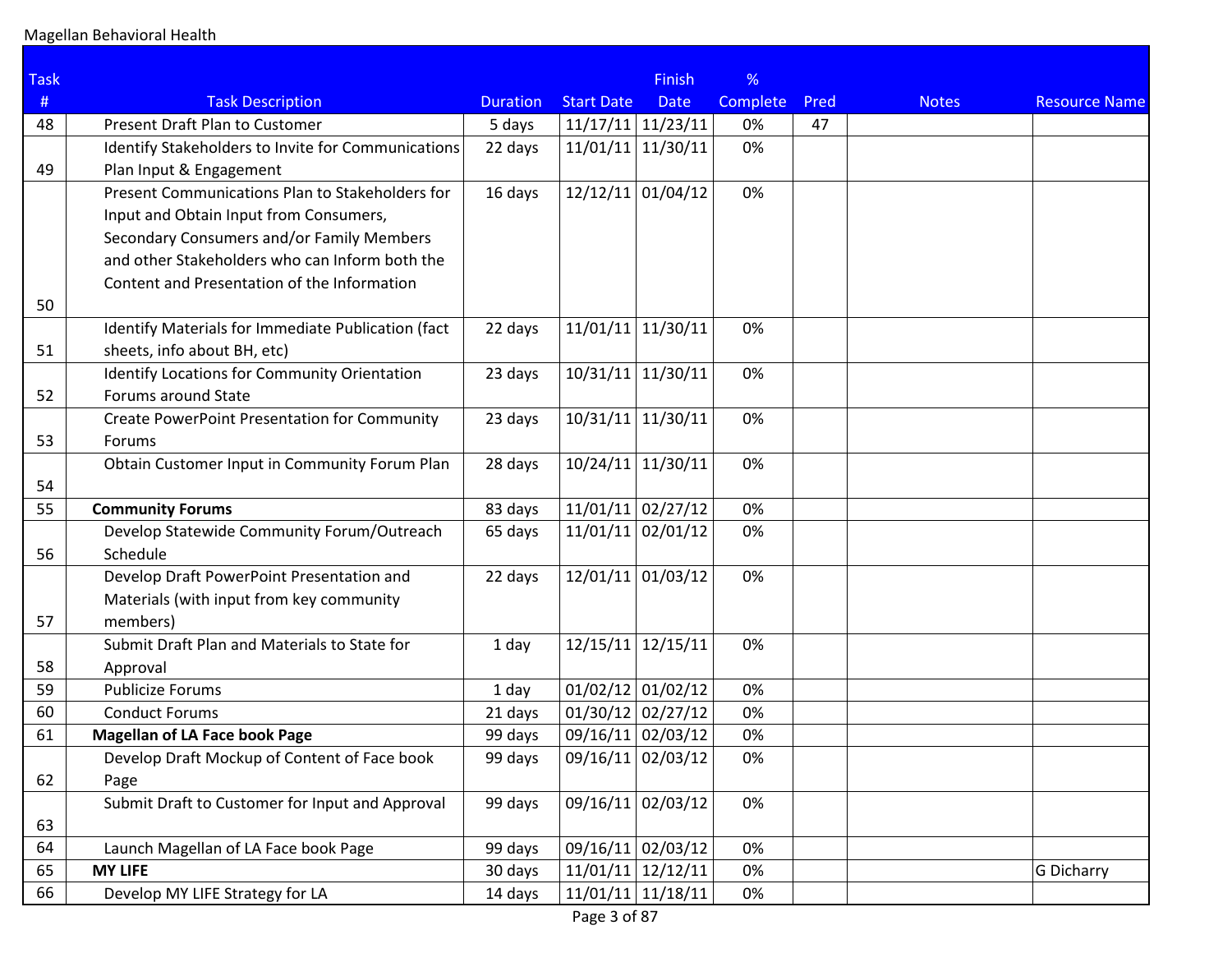| <b>Task</b> |                                                        |                 |                     | <b>Finish</b>       | %               |      |               |                      |
|-------------|--------------------------------------------------------|-----------------|---------------------|---------------------|-----------------|------|---------------|----------------------|
| #           | <b>Task Description</b>                                | <b>Duration</b> | <b>Start Date</b>   | <b>Date</b>         | <b>Complete</b> | Pred | <b>Notes</b>  | <b>Resource Name</b> |
|             | Identify and Engage Key MY LIFE Louisiana              | 30 days         | 11/01/11            | 12/12/11            | 0%              |      |               |                      |
| 67          | partners                                               |                 |                     |                     |                 |      |               |                      |
| 68          | <b>Conduct Outreach to Youth and Familities</b>        | 30 days         |                     | $11/01/11$ 12/12/11 | 0%              |      |               |                      |
|             | <b>Local Governing Entities</b>                        | 204 days        | 09/05/11            | 06/18/12            | 0%              |      |               | R Kamins, P          |
| 69          |                                                        |                 |                     |                     |                 |      |               | Hunt, S Thiele       |
|             | <b>Establish Regular Collaborative Mtgs for Shared</b> | 64 days         | 09/05/11            | 12/01/11            | 0%              |      |               |                      |
|             | Development & Decision-Making / System                 |                 |                     |                     |                 |      |               |                      |
| 70          | <b>Transformation &amp; Expansion</b>                  |                 |                     |                     |                 |      |               |                      |
| 71          | <b>CSOCs</b>                                           | 9 days          | 11/09/11            | 11/21/11            | 0%              |      |               |                      |
| 72          | <b>Statewide Coordinating Council of FSOSs</b>         | 9 days          | 11/09/11            | 11/21/11            | 0%              |      |               |                      |
| 73          | LGE's                                                  | 9 days          | 11/09/11            | 11/21/11            | 0%              |      |               |                      |
| 74          | <b>Each Local Governing Entity</b>                     | 64 days         | 09/05/11            | 12/01/11            | 0%              |      |               |                      |
| 75          | <b>Stakeholder Collaborative Protocols</b>             | 157 days        | 11/09/11            | 06/18/12            | 0%              |      |               |                      |
| 76          | Identify Key Players and Engage them                   | 99 days         | 11/09/11            | 03/28/12            | 0%              |      |               |                      |
| 77          | <b>Discuss Needs and Experiences</b>                   | 99 days         | 11/30/11            | 04/18/12            | 0%              |      |               |                      |
|             | Identify who will be Involved in Co-Authoring          | 99 days         | 11/30/11            | 04/18/12            | 0%              |      |               |                      |
| 78          | each Protocol                                          |                 |                     |                     |                 |      |               |                      |
| 79          | <b>Draft Protocols</b>                                 | 99 days         | $01/16/12$ 05/31/12 |                     | 0%              |      |               |                      |
| 80          | <b>Finalize Protocols</b>                              | 99 days         | $02/01/12$ 06/18/12 |                     | 0%              |      |               |                      |
| 81          | Develop Implementation Plan                            | 12 days         | $01/20/12$ 02/06/12 |                     | 0%              |      |               |                      |
| 82          | <b>Training for Protocol Rollout</b>                   | 46 days         | 03/01/12 05/03/12   |                     | 0%              |      |               |                      |
|             | Implement Collaborative Protocols (Ongoing)            | 1 day           | $03/01/12$ 03/01/12 |                     | 0%              |      | On-going Task |                      |
| 83          |                                                        |                 |                     |                     |                 |      |               |                      |
| 84          | <b>Training and Technical Assistance Consortium</b>    | 24 days         | 12/01/11            | 01/05/12            | 0%              |      |               | J Stringham          |
| 85          | <b>Assist Training</b>                                 | 10 days         | 12/01/11            | 12/14/11            | 0%              |      |               |                      |
| 86          | <b>Learning Management Training</b>                    | 10 days         | 12/01/11            | 12/14/11            | 0%              |      |               | M Earnhardt          |
| 87          | Develop Consortium                                     | 15 days         | 12/14/11 01/05/12   |                     | 0%              |      |               |                      |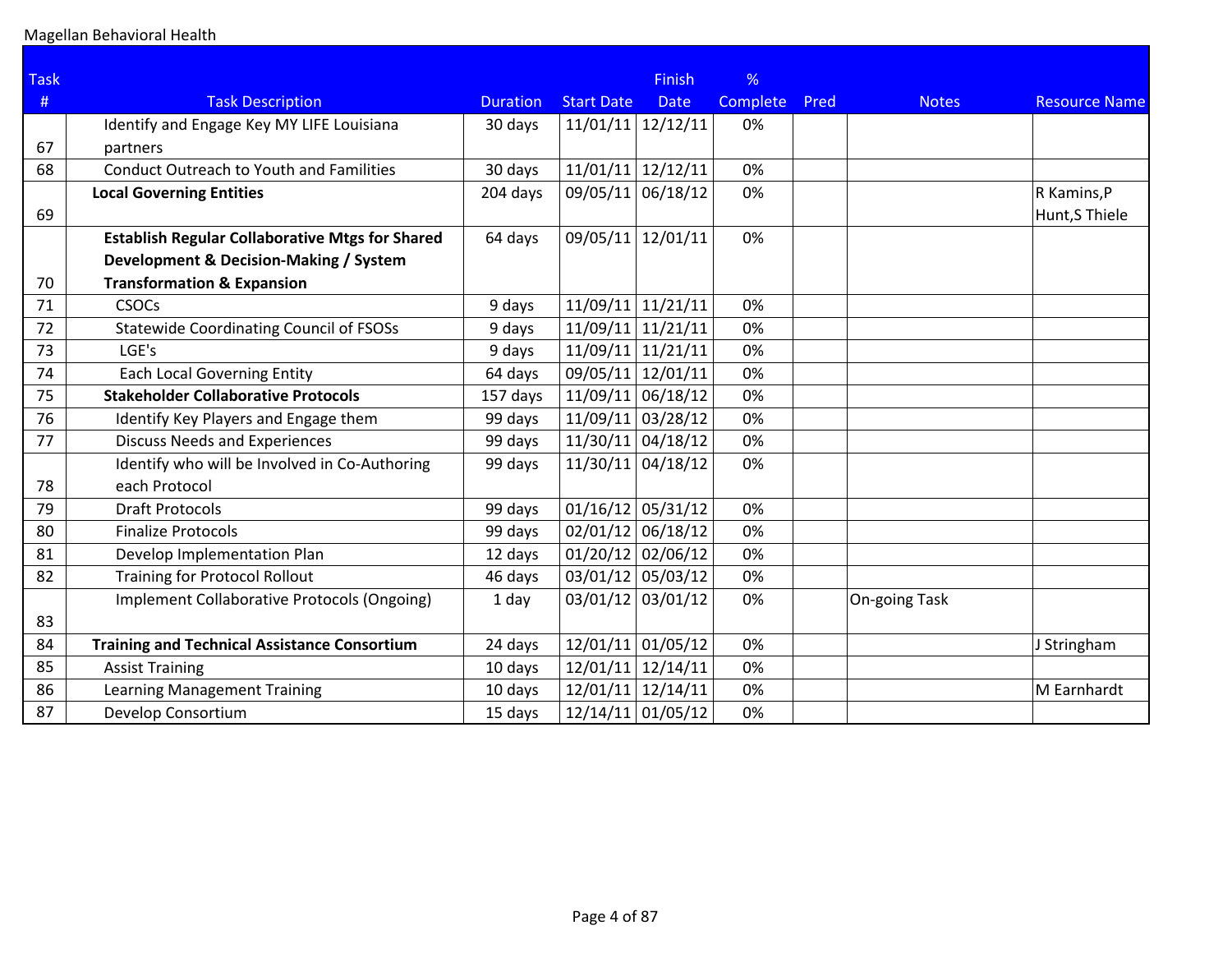Magellan Behavioral Health

| <b>Task</b> |                                                                |                 |                     | <b>Finish</b>       | %        |      |                            |                      |
|-------------|----------------------------------------------------------------|-----------------|---------------------|---------------------|----------|------|----------------------------|----------------------|
| #           | <b>Task Description</b>                                        | <b>Duration</b> | <b>Start Date</b>   | <b>Date</b>         | Complete | Pred | <b>Notes</b>               | <b>Resource Name</b> |
|             | <b>Children's System Development</b>                           | 148 days        | 09/15/11 04/11/12   |                     | 0%       |      | Delayed due to contract    | R Kamins, P          |
|             |                                                                |                 |                     |                     |          |      | finalization. First formal | Hunt,S Thiele        |
|             |                                                                |                 |                     |                     |          |      | meeting with DHH CSoC      |                      |
|             |                                                                |                 |                     |                     |          |      | lead is scheduled 11/9.    |                      |
|             |                                                                |                 |                     |                     |          |      | In preparation for all     |                      |
|             |                                                                |                 |                     |                     |          |      | strategies, job            |                      |
|             |                                                                |                 |                     |                     |          |      | descriptions have been     |                      |
|             |                                                                |                 |                     |                     |          |      | written, approved,         |                      |
|             |                                                                |                 |                     |                     |          |      | posted and interviews      |                      |
|             |                                                                |                 |                     |                     |          |      | have begun.                |                      |
| 88          |                                                                |                 |                     |                     |          |      |                            |                      |
|             | Review LA State Plans to Ensure our Work plan                  | 1 day           | $11/21/11$ 11/21/11 |                     | 0%       |      |                            |                      |
| 89          | <b>Complements and Advances</b>                                |                 |                     |                     |          |      |                            |                      |
|             | <b>Finalize Communication and Engagement Strategy</b>          | 88 days         |                     | $10/17/11$ 02/17/12 | 0%       |      |                            |                      |
| 90          |                                                                |                 |                     |                     |          |      |                            |                      |
|             | Conduct Brief Intro by Phone and Plan Meetings                 | 45 days         |                     | $10/17/11$ 12/16/11 | 0%       |      |                            |                      |
| 91          | (individual/collective) - ongoing                              |                 |                     |                     |          |      |                            |                      |
|             | Write and Finalize Stakeholder Collaborative                   | 67 days         |                     | $11/15/11$ 02/17/12 | 0%       |      |                            |                      |
|             | <b>Protocols with each Partnering Governing Entity</b>         |                 |                     |                     |          |      |                            |                      |
| 92          | (DCFS, DOE, OJJ)                                               |                 |                     |                     |          |      |                            |                      |
| 93          | Identify Key Players and Engage them                           | 12 days         | $11/15/11$ 11/30/11 |                     | 0%       |      |                            |                      |
| 94          | <b>Discuss Needs and Experiences</b>                           | 12 days         |                     | $11/15/11$ 11/30/11 | 0%<br>0% |      |                            |                      |
| 95          | Identify who will be Involved in Co-Authoring<br>each Protocol | 12 days         |                     | $11/15/11$ 11/30/11 |          |      |                            |                      |
|             | Develop Implementation Plan for Protocol                       | 14 days         |                     | 12/01/11 12/20/11   | 0%       | 95   |                            |                      |
| 96          | Rollout                                                        |                 |                     |                     |          |      |                            |                      |
| 97          | <b>Draft Protocols</b>                                         | 8 days          |                     | 12/21/11 01/03/12   | 0%       | 96   |                            |                      |
| 98          | <b>Finalize Protocols</b>                                      | 21 days         | $01/04/12$ 02/01/12 |                     | 0%       | 97   |                            |                      |
|             | <b>Implementation Training for Protocol Rollout</b>            | 12 days         |                     | $02/02/12$ 02/17/12 | 0%       | 98   |                            |                      |
| 99          |                                                                |                 |                     |                     |          |      |                            |                      |
| 100         | <b>Implement Collaborative Protocols</b>                       | 11 days         | 02/20/12 03/05/12   |                     | 0%       | 99   |                            |                      |
|             | <b>Conduct Initial Outreach and Establish</b>                  | 24 days         |                     | $11/14/11$ 12/15/11 | 22%      |      |                            |                      |
|             | Relationships with Families and their Leadership               |                 |                     |                     |          |      |                            |                      |
| 101         |                                                                |                 |                     |                     |          |      |                            |                      |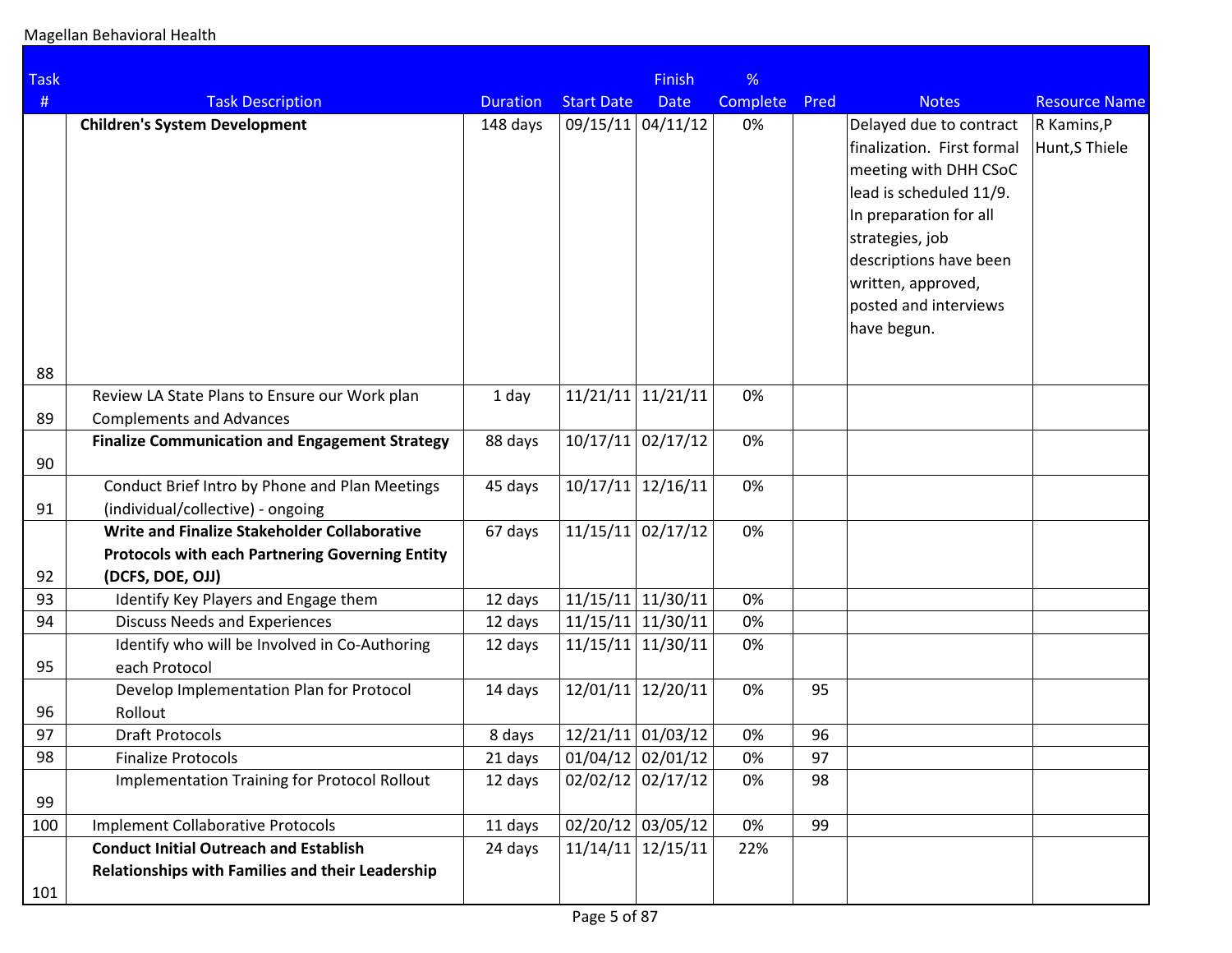| <b>Task</b> |                                                     |                 |                     | <b>Finish</b> | %               |      |                                                       |                      |
|-------------|-----------------------------------------------------|-----------------|---------------------|---------------|-----------------|------|-------------------------------------------------------|----------------------|
| #           | <b>Task Description</b>                             | <b>Duration</b> | <b>Start Date</b>   | <b>Date</b>   | <b>Complete</b> | Pred | <b>Notes</b>                                          | <b>Resource Name</b> |
|             | Make Initial Contact to Establish Relationship with | 13 days         | $11/14/11$ 11/30/11 |               | 0%              |      |                                                       |                      |
| 102         | FSO's and Family Leaders                            |                 |                     |               |                 |      |                                                       |                      |
|             | Conduct Family Outreach Session in each Region      | 10 days         | 11/25/11            | 12/08/11      | 0%              |      |                                                       |                      |
|             | to meet Families and Introduce them to Magellan     |                 |                     |               |                 |      |                                                       |                      |
| 103         |                                                     |                 |                     |               |                 |      |                                                       |                      |
|             | Gather Input from Families Regrdg Key               | 10 days         | 11/25/11            | 12/08/11      | 100%            |      |                                                       |                      |
|             | Considertns for SMO Children's System               |                 |                     |               |                 |      |                                                       |                      |
|             | Administrator & Other Critical Positions for        |                 |                     |               |                 |      |                                                       |                      |
| 104         | Children/Youth                                      |                 |                     |               |                 |      |                                                       |                      |
|             | Actively Recruit Parents for QI Committees in       | 12 days         | 11/30/11            | 12/15/11      | 0%              |      |                                                       |                      |
| 105         | <b>Collaboration with QI Staff</b>                  |                 |                     |               |                 |      |                                                       |                      |
|             | Develop a Statewide Family Involvement              | 90 days         | $11/30/11$ 04/05/12 |               | 0%              |      | Delayed due to contract                               |                      |
|             | <b>Development Plan (ongoing)</b>                   |                 |                     |               |                 |      | finalization. First formal                            |                      |
|             |                                                     |                 |                     |               |                 |      | meeting with DHH CSoC                                 |                      |
|             |                                                     |                 |                     |               |                 |      | lead is scheduled 11/9.                               |                      |
| 106         |                                                     |                 |                     |               |                 |      |                                                       |                      |
|             | Identify and Implement Outreach Strategies for      | 90 days         | $11/30/11$ 04/05/12 |               | 0%              |      |                                                       |                      |
|             | Engaging Families, FSO's, Family Partners, and      |                 |                     |               |                 |      |                                                       |                      |
| 107         | Family-Run Organizations                            |                 |                     |               |                 |      |                                                       |                      |
| 108         | Identify Additional Family Leadership               | 90 days         | $11/30/11$ 04/05/12 |               | 0%              |      |                                                       |                      |
|             | Create Practice Guidelines for Family Involvement   | 90 days         | $11/30/11$ 04/05/12 |               | 0%              |      |                                                       |                      |
| 109         |                                                     |                 |                     |               |                 |      |                                                       |                      |
|             | Research Status of Family Involvement in Existing   | 90 days         | 11/30/11            | 04/05/12      | 0%              |      |                                                       |                      |
| 110         | Systems                                             |                 |                     |               |                 |      |                                                       |                      |
|             | Identify National Models with LA Families to        | 90 days         | $11/30/11$ 04/05/12 |               | 0%              |      |                                                       |                      |
| 111         | Advance Family Involvement                          |                 |                     |               |                 |      |                                                       |                      |
|             | Develop Capacity for Family Leadership to Fill      | 90 days         | 11/30/11            | 04/05/12      | 0%              |      |                                                       |                      |
| 112         | <b>Family Roles</b>                                 |                 |                     |               |                 |      |                                                       |                      |
|             | Develop a Statewide Youth Involvement               | 90 days         | $11/30/11$ 04/05/12 |               | 0%              |      | Delayed due to contract<br>finalization. First formal |                      |
|             | <b>Development Plan (Ongoing)</b>                   |                 |                     |               |                 |      |                                                       |                      |
|             |                                                     |                 |                     |               |                 |      | meeting with DHH CSoC<br>lead is scheduled 11/9.      |                      |
| 113         |                                                     |                 |                     |               |                 |      |                                                       |                      |
|             | Identify and Implement Outreach Strategies for      | 90 days         | 11/30/11            | 04/05/12      | 0%              |      |                                                       |                      |
| 114         | <b>Engaging Youth</b>                               |                 |                     |               |                 |      |                                                       |                      |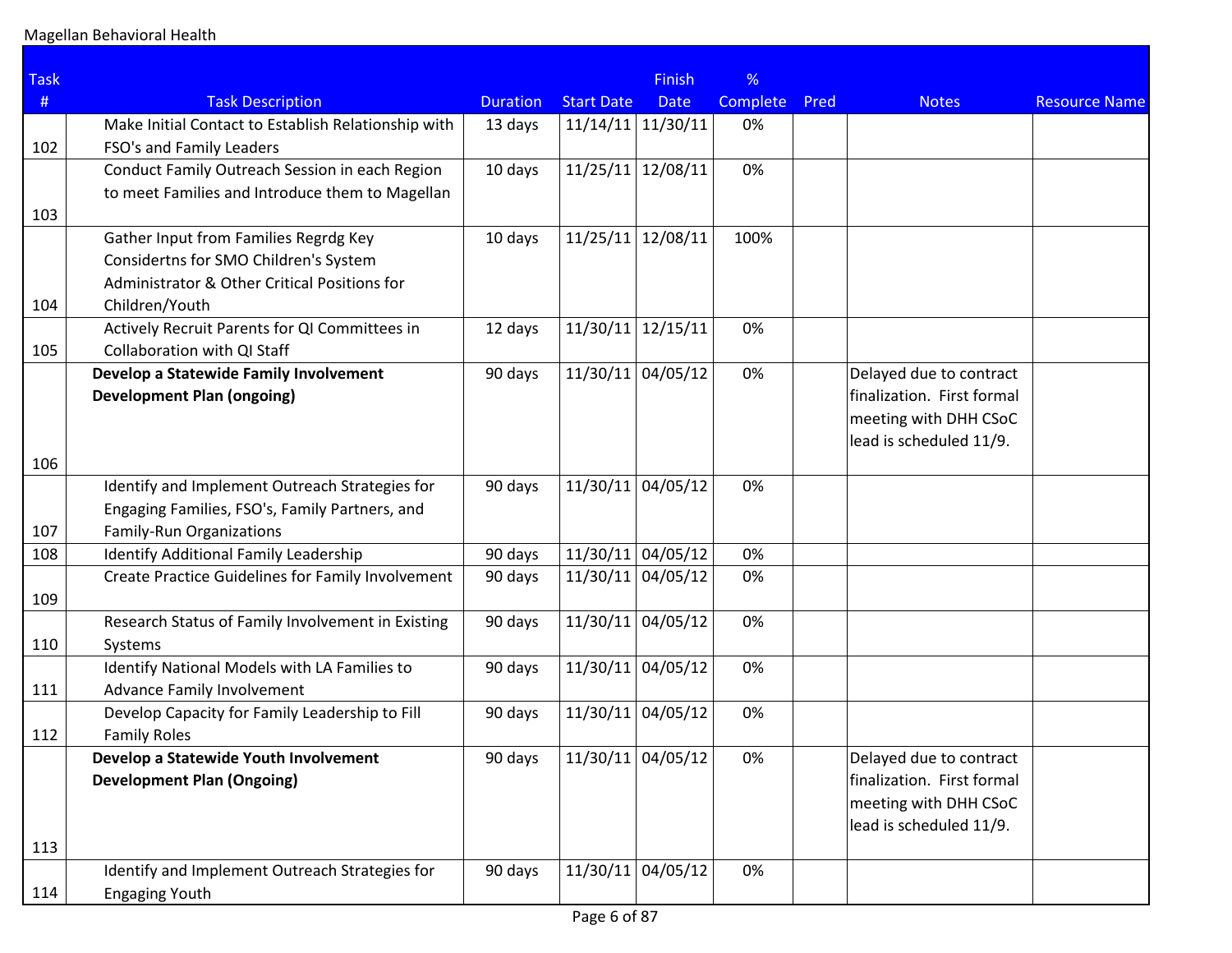| <b>Task</b> |                                                         |                 |                     | <b>Finish</b>     | %        |      |                          |                      |
|-------------|---------------------------------------------------------|-----------------|---------------------|-------------------|----------|------|--------------------------|----------------------|
| $\#$        | <b>Task Description</b>                                 | <b>Duration</b> | <b>Start Date</b>   | <b>Date</b>       | Complete | Pred | <b>Notes</b>             | <b>Resource Name</b> |
|             | Identify Current LA Youth Leadership and Engage         | 90 days         | $11/30/11$ 04/05/12 |                   | 0%       |      |                          |                      |
| 115         | them in Subsequent Steps                                |                 |                     |                   |          |      |                          |                      |
|             | <b>Create Practice Guidelines for Youth Involvement</b> | 90 days         | 11/30/11 04/05/12   |                   | 0%       |      |                          |                      |
| 116         |                                                         |                 |                     |                   |          |      |                          |                      |
| 117         | Identify Linkages for Adult System                      | 90 days         | $11/30/11$ 04/05/12 |                   | 0%       |      |                          |                      |
|             | Create and Implement Outreach Strategy for              | 90 days         | 11/30/11 04/05/12   |                   | 0%       |      |                          |                      |
|             | Engaging and Reaching Youth in Community, Out           |                 |                     |                   |          |      |                          |                      |
| 118         | of Home, and Detention Centers                          |                 |                     |                   |          |      |                          |                      |
| 119         | <b>Develop Peer Youth Support System</b>                | 90 days         | 11/30/11            | 04/05/12          | 0%       |      |                          |                      |
| 120         | Develop Peer Support Roles                              | 90 days         | 11/30/11 04/05/12   |                   | 0%       |      |                          |                      |
|             | In Partnership with DOE, Hold Regionally-Based          | 101 days        | $11/15/11$ 04/05/12 |                   | 0%       |      | Awaiting question        |                      |
|             | <b>School District Meetings (ongoing)</b>               |                 |                     |                   |          |      | response from related to |                      |
|             |                                                         |                 |                     |                   |          |      | DOE RFP changes in       |                      |
| 121         |                                                         |                 |                     |                   |          |      | order to proceed.        |                      |
|             | <b>Current Programming for Children, Youth, and</b>     | 101 days        | 11/15/11            | 04/05/12          | 0%       |      |                          |                      |
| 122         | <b>Families</b>                                         |                 |                     |                   |          |      |                          |                      |
|             | Identify Age Specific Programs (Head start-             | 101 days        | $11/15/11$ 04/05/12 |                   | 0%       |      |                          |                      |
| 123         | Transition Age Youth, etc)                              |                 |                     |                   |          |      |                          |                      |
|             | Identify SMO Relationship with the School District      | 101 days        | $11/15/11$ 04/05/12 |                   | 0%       |      |                          |                      |
| 124         | Personnel                                               |                 |                     |                   |          |      |                          |                      |
|             | Implement Communication Strategy about Access,          | 101 days        | $11/15/11$ 04/05/12 |                   | 0%       |      |                          |                      |
|             | Services, and Engagement for Teachers, Students,        |                 |                     |                   |          |      |                          |                      |
| 125         | & Families                                              |                 |                     |                   |          |      |                          |                      |
|             | Request List of Children and Youth / Recv'd IEP         | 101 days        | $11/15/11$ 04/05/12 |                   | 0%       |      |                          |                      |
|             | Directed MH Services or Out-of-hoe Placement for        |                 |                     |                   |          |      |                          |                      |
| 126         | <b>BH/ Eductnl Reasons</b>                              |                 |                     |                   |          |      |                          |                      |
|             | <b>Organize Out-of-Home Provider's Consortium</b>       | 67 days         | 01/02/12            | 04/03/12          | 0%       |      | Awaiting list of current |                      |
|             | (ongoing)                                               |                 |                     |                   |          |      | children in OOH by       |                      |
| 127         |                                                         |                 |                     |                   |          |      | facility.                |                      |
| 128         | Identify Status of Program Development                  | 67 days         | $01/02/12$ 04/03/12 |                   | 0%       |      |                          |                      |
| 129         | <b>Coordination and Treatment Delivery</b>              | 67 days         | $01/02/12$ 04/03/12 |                   | 0%       |      |                          |                      |
| 130         | Identify Alignment with WAA CFT                         | 67 days         | $01/02/12$ 04/03/12 |                   | 0%       |      |                          |                      |
|             | Orient and Expose Out-of-Home Providers to              | 67 days         | $01/02/12$ 04/03/12 |                   | 0%       |      |                          |                      |
| 131         | <b>SAMHSA's Building Bridges Initiative</b>             |                 |                     |                   |          |      |                          |                      |
| 132         | <b>Crisis System</b>                                    | 148 days        |                     | 09/15/11 04/11/12 | 0%       |      |                          |                      |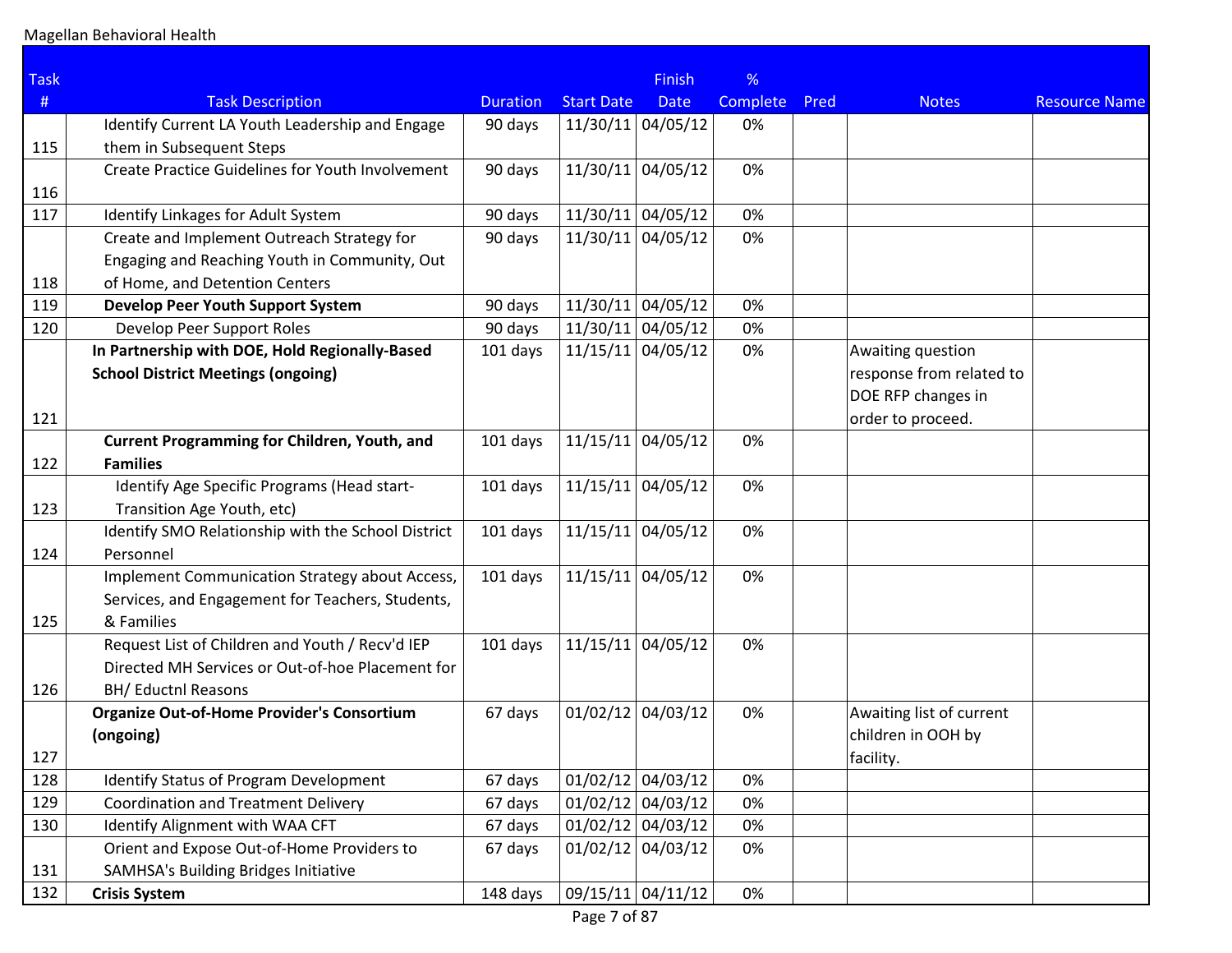| <b>Task</b> |                                                   |                 |                   | <b>Finish</b> | %        |      |                         |                      |
|-------------|---------------------------------------------------|-----------------|-------------------|---------------|----------|------|-------------------------|----------------------|
| $\#$        | <b>Task Description</b>                           | <b>Duration</b> | <b>Start Date</b> | <b>Date</b>   | Complete | Pred | <b>Notes</b>            | <b>Resource Name</b> |
|             | Organize Crisis Services and Capacity by each     | 121 days        | 09/15/11 03/05/12 |               | 0%       |      |                         | Network              |
| 133         | Region to Identify Services and Gaps              |                 |                   |               |          |      |                         |                      |
|             | Design and Implement Mobile Crisis Team Model     | 30 days         | 03/01/12 04/11/12 |               | 0%       |      |                         | R Kamins             |
|             | for Adults and Children inclg Specialty Teams for |                 |                   |               |          |      |                         |                      |
|             | Children under DCFS Custody and Hosp Diversion    |                 |                   |               |          |      |                         |                      |
| 134         |                                                   |                 |                   |               |          |      |                         |                      |
|             | Implement 24/7 Crisis Response System across the  | 30 days         | 03/01/12 04/11/12 |               | 0%       |      |                         |                      |
|             | State in Coordination with the Regional Crisis    |                 |                   |               |          |      |                         |                      |
| 135         | Collaboratives                                    |                 |                   |               |          |      |                         |                      |
|             | <b>Human Resources</b>                            | 176 days        | 06/30/11          | 03/05/12      | 21%      |      |                         | D Sawyer, P          |
|             |                                                   |                 |                   |               |          |      |                         | Tourigny, J          |
| 136         |                                                   |                 |                   |               |          |      |                         | Stringham            |
| 137         | <b>Initiation of Project</b>                      | 129 days        | 09/05/11 03/05/12 |               | 55%      |      |                         |                      |
|             | Develop cross functional HR team of SMEs to serve | 17 days         | 09/05/11          | 09/27/11      | 100%     |      |                         | D Sawyer, P          |
| 138         | as oversight for implementation                   |                 |                   |               |          |      |                         | Cannon               |
|             | Schedule/conduct weekly touch base meetings       | 129 days        | 09/05/11          | 03/05/12      | 29%      |      | On-going through Go-    | D Sawyer, P          |
| 139         | with SME team                                     |                 |                   |               |          |      | Live                    | Cannon               |
|             | Review the award and extract meaningful info for  | 17 days         | 09/05/11          | 09/27/11      | 100%     |      |                         | D Sawyer, P          |
| 140         | the SME team                                      |                 |                   |               |          |      |                         | Cannon               |
|             | Develop HR Project Plan to track implementation   | 36 days         | 09/05/11          | 10/24/11      | 100%     |      |                         | D Sawyer, P          |
| 141         | activities                                        |                 |                   |               |          |      |                         | Cannon               |
|             | In consitn w/SME team, develop HR Milestones for  | 50 days         | 09/05/11          | 11/11/11      | 48%      |      | In progress; Dates have | D Sawyer, P          |
| 142         | implementation                                    |                 |                   |               |          |      | changed                 | Cannon               |
|             | Create/publish weekly dashboard metrics to track  | 50 days         | 09/05/11          | 11/11/11      | 48%      |      | In Progress; Dates have | D Sawyer             |
| 143         | implementation progress                           |                 |                   |               |          |      | changed                 |                      |
|             | Create/publish weekly Staffing Summary Report of  | 21 days         | 09/05/11          | 10/03/11      | 100%     |      |                         | D Sawyer             |
| 144         | recruiting activity                               |                 |                   |               |          |      |                         |                      |
| 145         | <b>Recruiting Strategy Development</b>            | 23 days         | 09/05/11 10/05/11 |               | 100%     |      |                         |                      |
| 146         | Attend Kick off meeting                           | 1 day           | 09/16/11 09/16/11 |               | 100%     |      |                         | P Tourigny           |
|             | Review staffing underwriting; communicate to TA   | 1 day           | 09/23/11 09/23/11 |               | 100%     |      |                         | P Tourigny           |
| 147         |                                                   |                 |                   |               |          |      |                         |                      |
| 148         | Communicate and educate the TA group              | 5 days          | 09/26/11 09/30/11 |               | 100%     | 147  |                         | P Tourigny           |
| 149         | Draft high level project plan                     | 1 day           | 09/26/11 09/26/11 |               | 100%     | 147  |                         | P Tourigny           |
|             | Crosswalk State of LA JDs with Magellan JDs       | 17 days         | 09/05/11 09/27/11 |               | 100%     |      |                         | Compensation,        |
| 150         |                                                   |                 |                   |               |          |      |                         | D Sawyer             |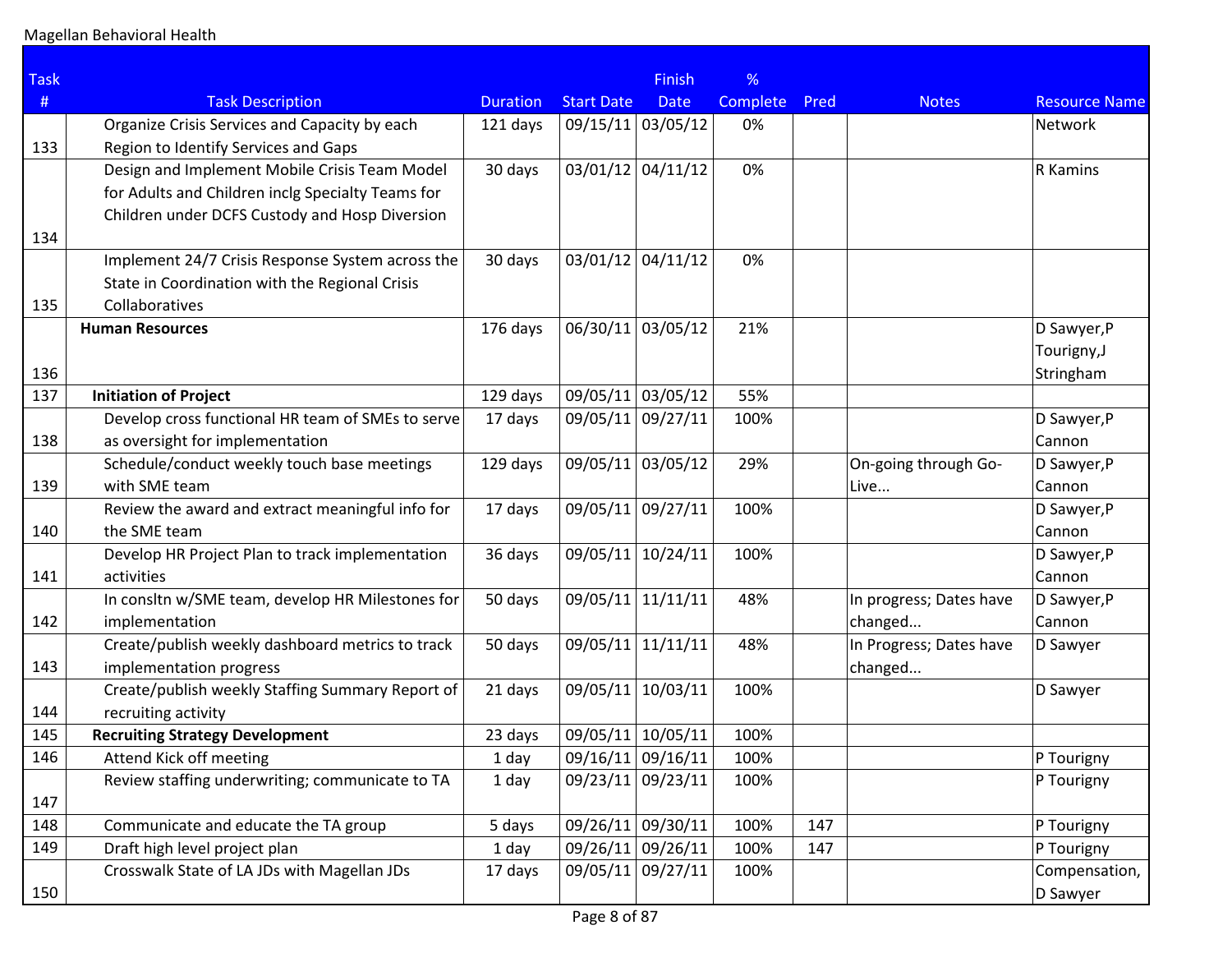| <b>Task</b> |                                                   |                 |                   | <b>Finish</b>       | %        |      |                    |                      |
|-------------|---------------------------------------------------|-----------------|-------------------|---------------------|----------|------|--------------------|----------------------|
| #           | <b>Task Description</b>                           | <b>Duration</b> | <b>Start Date</b> | <b>Date</b>         | Complete | Pred | <b>Notes</b>       | <b>Resource Name</b> |
|             | Determine numbers of staff to be hired in each    | 1 day           |                   | 09/05/11 09/05/11   | 100%     |      |                    | Project Team         |
| 151         | location and timeframe for hiring                 |                 |                   |                     |          |      |                    |                      |
|             | Determine media strategy (including website) and  | 16 days         |                   | 09/05/11 09/26/11   | 100%     |      |                    | P Tourigny           |
| 152         | sourcing strategies                               |                 |                   |                     |          |      |                    |                      |
| 153         | Assign Recruiters to roles / hire contractors     | 16 days         | 09/05/11 09/26/11 |                     | 100%     |      |                    | P Tourigny           |
|             | Schedule bi-weekly TA team touch base to ensure   | 16 days         | 09/05/11 09/26/11 |                     | 100%     |      |                    | P Tourigny           |
|             | everyone is connected and knowledgeable           |                 |                   |                     |          |      |                    |                      |
| 154         |                                                   |                 |                   |                     |          |      |                    |                      |
|             | Call and pre-screen candidates already            | 23 days         | 09/05/11          | 10/05/11            | 100%     |      | Pre-bid candidates | M Neuendorf, D       |
|             | submitted/referred                                |                 |                   |                     |          |      | contacted and      | Leavitt              |
| 155         |                                                   |                 |                   |                     |          |      | screened           |                      |
|             | <b>Staffing</b>                                   | 174 days        | 06/30/11          | 03/01/12            | 17%      |      |                    | D Sawyer, P          |
|             |                                                   |                 |                   |                     |          |      |                    | Tourigny, J          |
| 156         |                                                   |                 |                   |                     |          |      |                    | Stringham            |
| 157         | <b>Finalize Staffing Requirements</b>             | 46 days         | 08/01/11 10/03/11 |                     | 100%     |      |                    | P Tourigny           |
|             | Determine Strategy for key leadership positions   | 1 day           | 09/05/11          | 09/05/11            | 100%     |      |                    | P Tourigny           |
| 158         |                                                   |                 |                   |                     |          |      |                    |                      |
| 159         | <b>Submit Requisitions for all Positions</b>      | 16 days         |                   | 09/16/11 10/07/11   | 100%     |      |                    | P Tourigny           |
|             | Place Ads in Local Newspapers, including Spanish- | 174 days        |                   | 06/30/11 03/01/12   | 100%     |      |                    | P Tourigny           |
| 160         | Language Publications, Web Sites                  |                 |                   |                     |          |      |                    |                      |
| 161         | <b>Key Personnel and Clinical Oversight</b>       | 109 days        |                   | 09/05/11 02/06/12   | 13%      |      |                    |                      |
|             | Identify likely candidates from current Magellan  | 100 days        |                   | 09/15/11 02/03/12   | 50%      |      | Ongoing as needed  | P Tourigny           |
| 162         | EE population                                     |                 |                   |                     |          |      |                    |                      |
|             | Hold intake meetings and implement staffing       | 23 days         |                   | 09/05/11 10/05/11   | 100%     |      |                    | P Tourigny           |
| 163         | plans                                             |                 |                   |                     |          |      |                    |                      |
|             | Identify likely candidates from mining internet   | 108 days        |                   | 09/05/11 02/03/12   | 9%       |      | Ongoing as needed  | P Tourigny           |
| 164         | databases                                         |                 |                   |                     |          |      |                    |                      |
| 165         | Set interview protocol                            | 17 days         |                   | 10/24/11 11/15/11   | 0%       |      |                    | P Tourigny           |
| 166         | <b>Extend offers</b>                              | 1 day           |                   | $12/01/11$ 12/01/11 | 0%       |      |                    | P Tourigny           |
| 167         | Determine key leaders start dates                 | 1 day           |                   | 12/01/11 12/01/11   | 0%       |      |                    | P Tourigny           |
| 168         | <b>Key Personnel Hired</b>                        | 66 days         | 09/15/11 12/15/11 |                     | 0%       |      |                    | J Stringham          |
| 169         | <b>Chief Executive Officer</b>                    | 66 days         |                   | 09/15/11 12/15/11   | 0%       |      |                    | P Tourigny           |
| 170         | <b>Chief Financial Officer</b>                    | 66 days         |                   | 09/15/11 12/15/11   | 0%       |      |                    | P Tourigny           |
|             | <b>Chief Medical Officer and Medical</b>          | 66 days         |                   | 09/15/11 12/15/11   | 0%       |      |                    | P Tourigny           |
| 171         | Administrator                                     |                 |                   |                     |          |      |                    |                      |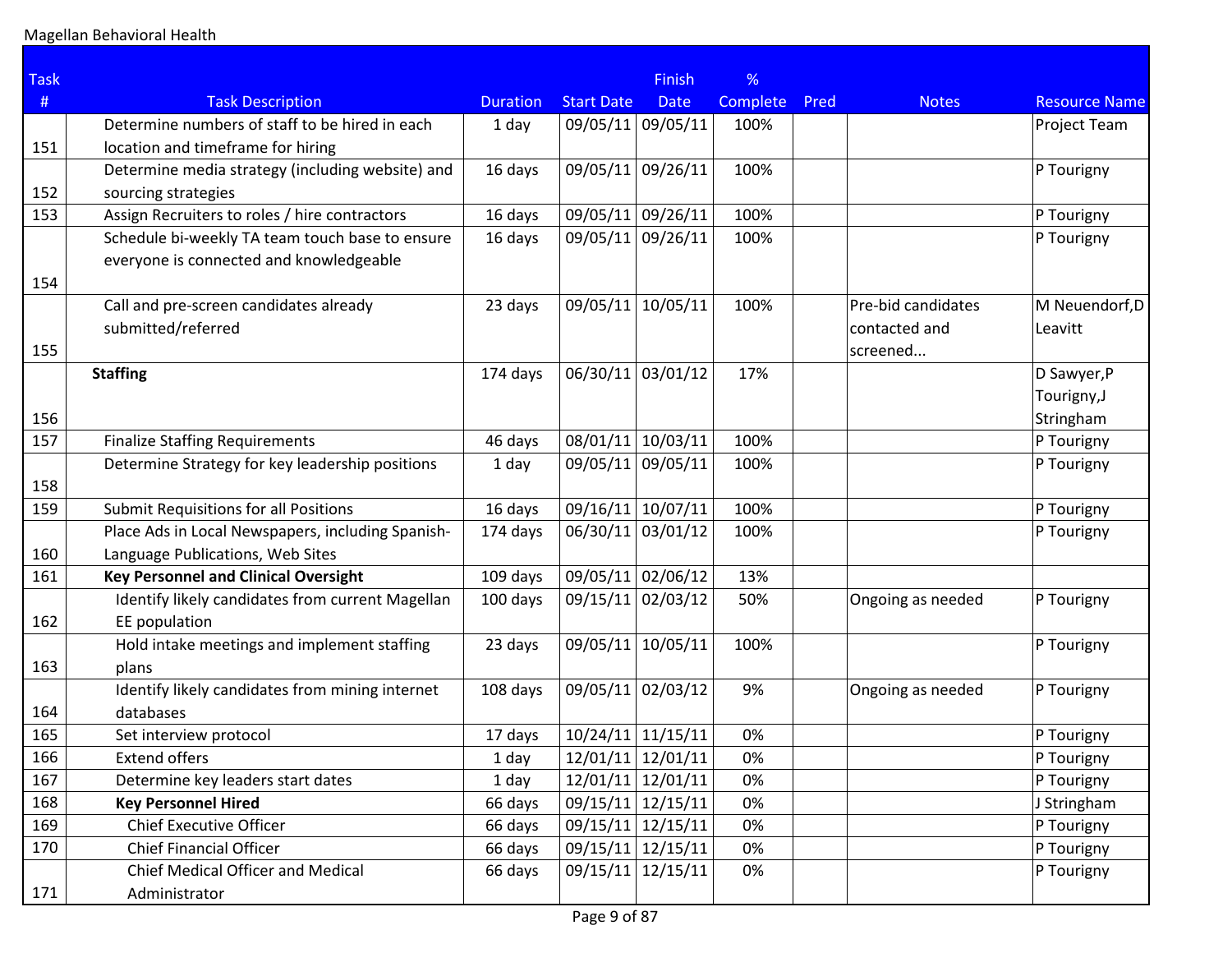| <b>Task</b> |                                                 |                 |                   | <b>Finish</b> | %        |      |                           |                      |
|-------------|-------------------------------------------------|-----------------|-------------------|---------------|----------|------|---------------------------|----------------------|
| $\#$        | <b>Task Description</b>                         | <b>Duration</b> | <b>Start Date</b> | <b>Date</b>   | Complete | Pred | <b>Notes</b>              | <b>Resource Name</b> |
| 172         | <b>Chief Operations Officer</b>                 | 66 days         | 09/15/11 12/15/11 |               | 0%       |      |                           | P Tourigny           |
| 173         | Children's System Administrator                 | 66 days         | 09/15/11          | 12/15/11      | 0%       |      |                           | P Tourigny           |
| 174         | <b>Required Personnel Hired</b>                 | 78 days         | 09/15/11          | 01/04/12      | 0%       |      |                           | P Tourigny           |
| 175         | Compliance Administrator                        | 78 days         | 09/15/11 01/04/12 |               | 0%       |      |                           |                      |
|             | Care Management / Utilization Mgmt              | 78 days         | 09/15/11 01/04/12 |               | 0%       |      |                           |                      |
| 176         | Administrator                                   |                 |                   |               |          |      |                           |                      |
| 177         | <b>Quality Management Administrator</b>         | 78 days         | 09/15/11 01/04/12 |               | 0%       |      |                           |                      |
| 178         | Network Development Administrator               | 78 days         | 09/15/11 01/04/12 |               | 0%       |      |                           |                      |
| 179         | Network Management Administrator                | 78 days         | 09/15/11 01/04/12 |               | 0%       |      |                           |                      |
| 180         | Member Services Administrator                   | 78 days         | 09/15/11 01/04/12 |               | 0%       |      |                           |                      |
| 181         | Information System Administrator                | 78 days         | 09/15/11 01/04/12 |               | 0%       |      |                           |                      |
| 182         | Claims/Encounter Administrator                  | 78 days         | 09/15/11 01/04/12 |               | 0%       |      |                           |                      |
| 183         | Grievances and Appeals Administrator            | 78 days         | 09/15/11 01/04/12 |               | 0%       |      |                           |                      |
| 184         | <b>Care Management</b>                          | 109 days        | 09/05/11 02/06/12 |               | 16%      |      |                           | P Tourigny           |
|             | Determine Strategy for Care Management Staff    | 17 days         | 09/05/11 09/26/11 |               | 100%     |      |                           |                      |
| 185         |                                                 |                 |                   |               |          |      |                           |                      |
| 186         | <b>Create Regs</b>                              | 26 days         | 09/05/11          | 10/07/11      | 100%     |      |                           |                      |
|             | Identify likely candidates from current         | 108 days        | 09/05/11 02/03/12 |               | 9%       |      | Ongoing as needed         |                      |
| 187         | Magellan EE population                          |                 |                   |               |          |      |                           |                      |
|             | Hold intake meetings and implement staff        | 26 days         | 09/05/11          | 10/07/11      | 100%     |      |                           |                      |
| 188         | plans                                           |                 |                   |               |          |      |                           |                      |
|             | Advertise on professional association websites, | 108 days        | 09/05/11 02/03/12 |               | 24%      |      | Pre-award media           |                      |
|             | local colleges and universities, print media    |                 |                   |               |          |      | complete; Open house      |                      |
|             |                                                 |                 |                   |               |          |      | media underway            |                      |
| 189         |                                                 |                 |                   |               |          |      |                           |                      |
|             | Identify likely candidates from mining internet | 108 days        | 09/05/11 02/03/12 |               | 9%       |      | In progress; Continue as  |                      |
| 190         | databases                                       |                 |                   |               |          |      | needed                    |                      |
|             | Hold Magellan Open House for Clinical Staff     | 43 days         | 09/05/11          | 11/02/11      | 49%      |      | Upcoming; Plans finalized |                      |
| 191         |                                                 |                 |                   |               |          |      |                           |                      |
| 192         | <b>Conduct Interviews</b>                       | 96 days         | 09/05/11 01/18/12 |               | 0%       |      |                           |                      |
| 193         | <b>Extend offers</b>                            | 96 days         | 09/05/11 01/18/12 |               | 0%       |      |                           |                      |
|             | Clinical Supervisor/Manager roles filled start  | 109 days        | 09/05/11 02/06/12 |               | 0%       |      |                           |                      |
| 194         | date                                            |                 |                   |               |          |      |                           |                      |
| 195         | Care Managers start date                        | 109 days        | 09/05/11 02/06/12 |               | 0%       |      |                           |                      |
| 196         | <b>Member Services</b>                          | 109 days        | 09/05/11 02/06/12 |               | 19%      |      |                           | P Tourigny           |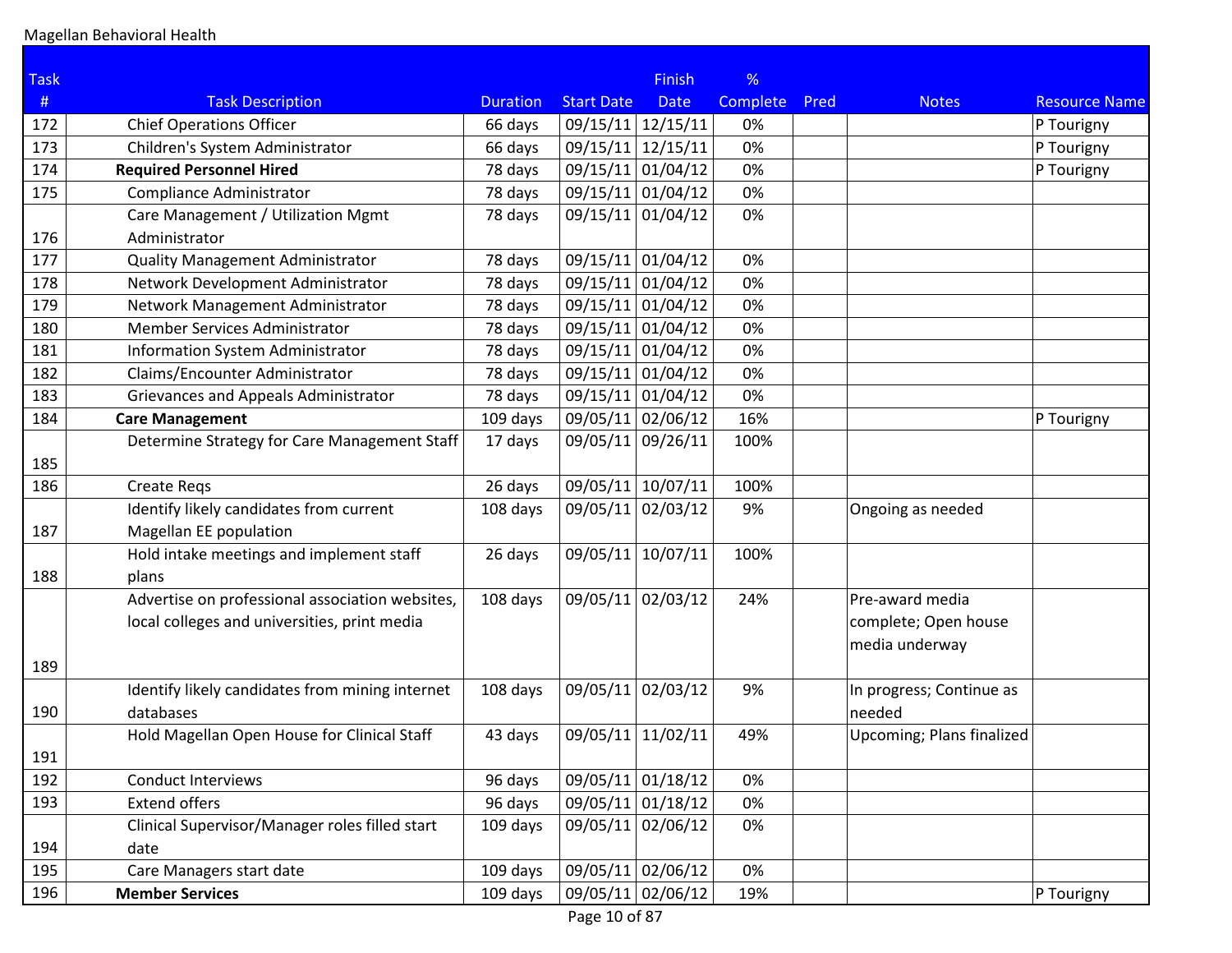| <b>Task</b> |                                                    |                 |                   | <b>Finish</b> | %        |      |                           |                      |
|-------------|----------------------------------------------------|-----------------|-------------------|---------------|----------|------|---------------------------|----------------------|
| #           | <b>Task Description</b>                            | <b>Duration</b> | <b>Start Date</b> | <b>Date</b>   | Complete | Pred | <b>Notes</b>              | <b>Resource Name</b> |
| 197         | Create regs                                        | 26 days         | 09/05/11 10/07/11 |               | 100%     |      |                           |                      |
|             | Identify likely candidates from current            | 108 days        | 09/05/11          | 02/03/12      | 9%       |      | Ongoing as needed         |                      |
| 198         | Magellan EE population                             |                 |                   |               |          |      |                           |                      |
|             | Hold intake meetings and implement staffing        | 26 days         | 09/05/11          | 10/07/11      | 100%     |      |                           |                      |
| 199         | plans                                              |                 |                   |               |          |      |                           |                      |
|             | Implement media campaign                           | 108 days        | 09/05/11 02/03/12 |               | 50%      |      | Pre-award media           |                      |
|             |                                                    |                 |                   |               |          |      | complete; Open house      |                      |
|             |                                                    |                 |                   |               |          |      | media underway            |                      |
| 200         |                                                    |                 |                   |               |          |      |                           |                      |
|             | Magellan Open House                                | 43 days         | 09/05/11 11/02/11 |               | 49%      |      | Upcoming; Plans finalized |                      |
| 201         |                                                    |                 |                   |               |          |      |                           |                      |
| 202         | Interviews                                         | 96 days         | 09/05/11 01/18/12 |               | 0%       |      |                           |                      |
| 203         | <b>Extend Offers</b>                               | 96 days         | 09/05/11 01/18/12 |               | 0%       |      |                           |                      |
|             | <b>Customer Service Managers/Supervision Start</b> | 109 days        | 09/05/11 02/06/12 |               | 0%       |      |                           |                      |
| 204         | Date                                               |                 |                   |               |          |      |                           |                      |
| 205         | Customer Service Associates start date             | 109 days        | 09/05/11 02/06/12 |               | 0%       |      |                           |                      |
| 206         | <b>Claims</b>                                      | 91 days         | 09/05/11 01/11/12 |               | 26%      |      |                           | P Tourigny           |
| 207         | Create regs                                        | 26 days         | 09/05/11 10/07/11 |               | 100%     |      |                           |                      |
|             | Identify likely candidates from current            | 91 days         | 09/05/11 01/11/12 |               | 9%       |      | Ongoing as needed         |                      |
| 208         | Magellan EE population                             |                 |                   |               |          |      |                           |                      |
|             | Hold intake meetings and implement staffing        | 26 days         | 09/05/11          | 10/07/11      | 100%     |      |                           |                      |
| 209         | plans                                              |                 |                   |               |          |      |                           |                      |
| 210         | Implement media campaign                           | 91 days         | 09/05/11 01/11/12 |               | 49%      |      |                           |                      |
|             | Magellan Open House                                | 26 days         | 09/05/11 10/07/11 |               | 100%     |      | Open house not required   |                      |
| 211         |                                                    |                 |                   |               |          |      | for STL                   |                      |
| 212         | Interviews                                         | 76 days         | 09/05/11 12/19/11 |               | 0%       |      |                           |                      |
| 213         | <b>Extend offers</b>                               | 76 days         | 09/05/11          | 12/19/11      | 0%       |      |                           |                      |
|             | Determine Initial wave of Claims staff hire date   | 43 days         | 09/05/11          | 11/02/11      | 0%       |      |                           |                      |
| 214         |                                                    |                 |                   |               |          |      |                           |                      |
|             | Determine remainder of Claims staff hire date      | 43 days         | 09/05/11          | 11/02/11      | 0%       |      |                           |                      |
| 215         |                                                    |                 |                   |               |          |      |                           |                      |
|             | Other (IT, Network Management, Quality, etc.)      | 108 days        | 09/05/11 02/03/12 |               | 11%      |      |                           | P Tourigny           |
| 216         |                                                    |                 |                   |               |          |      |                           |                      |
| 217         | Create regs                                        | 26 days         | 09/05/11 10/07/11 |               | 100%     |      |                           |                      |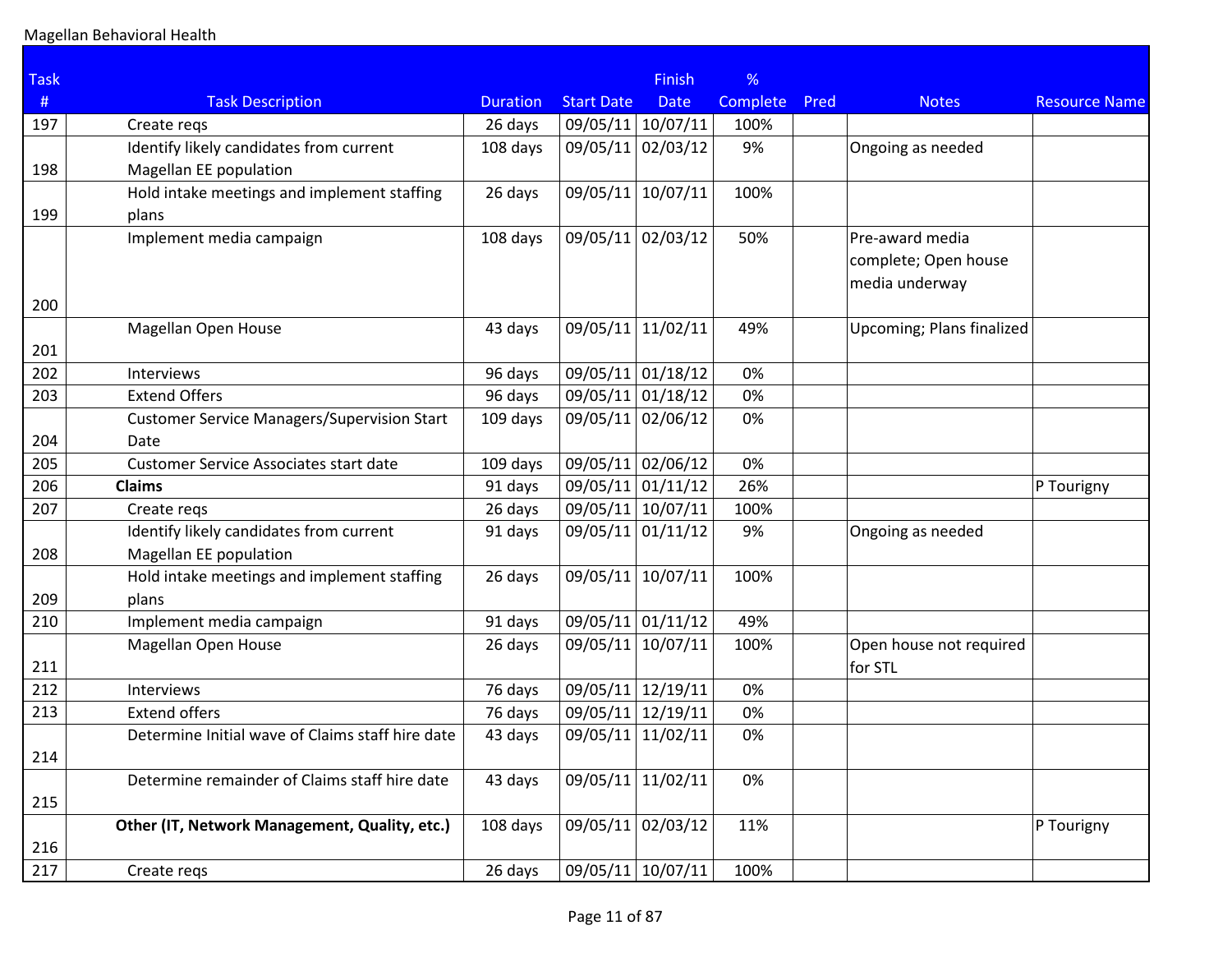| <b>Task</b> |                                                                   |                 |                     | <b>Finish</b> | %        |      |                                                           |                      |
|-------------|-------------------------------------------------------------------|-----------------|---------------------|---------------|----------|------|-----------------------------------------------------------|----------------------|
| #           | <b>Task Description</b>                                           | <b>Duration</b> | <b>Start Date</b>   | <b>Date</b>   | Complete | Pred | <b>Notes</b>                                              | <b>Resource Name</b> |
|             | Identify likely candidates from current                           | 108 days        | 09/05/11 02/03/12   |               | 9%       |      | Ongoing as needed                                         |                      |
| 218         | Magellan EE population                                            |                 |                     |               |          |      |                                                           |                      |
|             | Hold intake meetings and implement staffing                       | 26 days         | 09/05/11            | 10/07/11      | 100%     |      |                                                           |                      |
| 219         | plans                                                             |                 |                     |               |          |      |                                                           |                      |
|             | Implement media campaign                                          | 108 days        | 09/05/11 02/03/12   |               | 50%      |      | Pre-award media<br>complete; Open house<br>media underway |                      |
| 220         |                                                                   |                 |                     |               |          |      |                                                           |                      |
| 221         | Magellan Open House                                               | 43 days         | 09/05/11            | 11/02/11      | 49%      |      | Upcoming; Plans finalized                                 |                      |
| 222         | Interviews                                                        | 96 days         | 09/05/11 01/18/12   |               | 0%       |      |                                                           |                      |
| 223         | <b>Extend offers</b>                                              | 96 days         | 09/05/11 01/18/12   |               | 0%       |      |                                                           |                      |
| 224         | Determine all roles start dates                                   | 26 days         | 09/05/11            | 10/07/11      | 100%     |      |                                                           |                      |
| 225         | <b>Hire Qualified Supporting Staff</b>                            | 100 days        | 09/15/11            | 02/03/12      | 0%       |      |                                                           | P Tourigny           |
| 226         | Care Management and UM Staff                                      | 100 days        | 09/15/11 02/03/12   |               | 0%       |      |                                                           |                      |
| 227         | <b>Quality Improvement Staff</b>                                  | 100 days        | 09/15/11 02/03/12   |               | 0%       |      |                                                           |                      |
| 228         | <b>Grievance and Appeals Staff</b>                                | 100 days        | 09/15/11 02/03/12   |               | 0%       |      |                                                           |                      |
| 229         | Provider Services and Provider Network Staff                      | 100 days        | 09/15/11 02/03/12   |               | 0%       |      |                                                           |                      |
| 230         | <b>Member Services Staff</b>                                      | 100 days        | 09/15/11 02/03/12   |               | 0%       |      |                                                           |                      |
| 231         | <b>Claims Processing and Encounter Processing</b><br><b>Staff</b> | 83 days         | 09/15/11 01/11/12   |               | 0%       |      |                                                           |                      |
| 232         | Data Analysts and Reporting Staff                                 | 100 days        | 09/15/11 02/03/12   |               | 0%       |      |                                                           |                      |
| 233         | Human Resources Staff                                             | 100 days        | 09/15/11 02/03/12   |               | 0%       |      |                                                           |                      |
| 234         | <b>Clerical and Administrative Staff</b>                          | 100 days        | 09/15/11 02/03/12   |               | 0%       |      |                                                           |                      |
| 235         | <b>Information Technology Staff</b>                               | 100 days        | 09/15/11 02/03/12   |               | 0%       |      |                                                           |                      |
| 236         | <b>Training</b>                                                   | 154 days        | 10/26/11 05/30/12   |               | 0%       |      |                                                           | E Fiksman            |
| 237         | <b>Analysis of Training Plan</b>                                  | 67 days         | 10/26/11 01/30/12   |               | 0%       |      |                                                           |                      |
|             | Determine number of employees to add to LMS.                      | 15 days         | $10/26/11$ 11/15/11 |               | 0%       |      | dependent on Staffing                                     | Learning &           |
|             | Calculate cost. Submit purchase order or contract                 |                 |                     |               |          |      | Model                                                     | Performance          |
| 238         | amendment to vendor.                                              |                 |                     |               |          |      |                                                           |                      |
| 239         | Determine needs for external training                             | 38 days         | $11/07/11$ 12/30/11 |               | 0%       |      |                                                           | J Perelli            |
|             | Determine if Claims Dept new hire training will fall              | 5 days          | 11/07/11            | 11/11/11      | 0%       |      |                                                           | Shared Services      |
| 240         | under HR Training Project Plan                                    |                 |                     |               |          |      |                                                           |                      |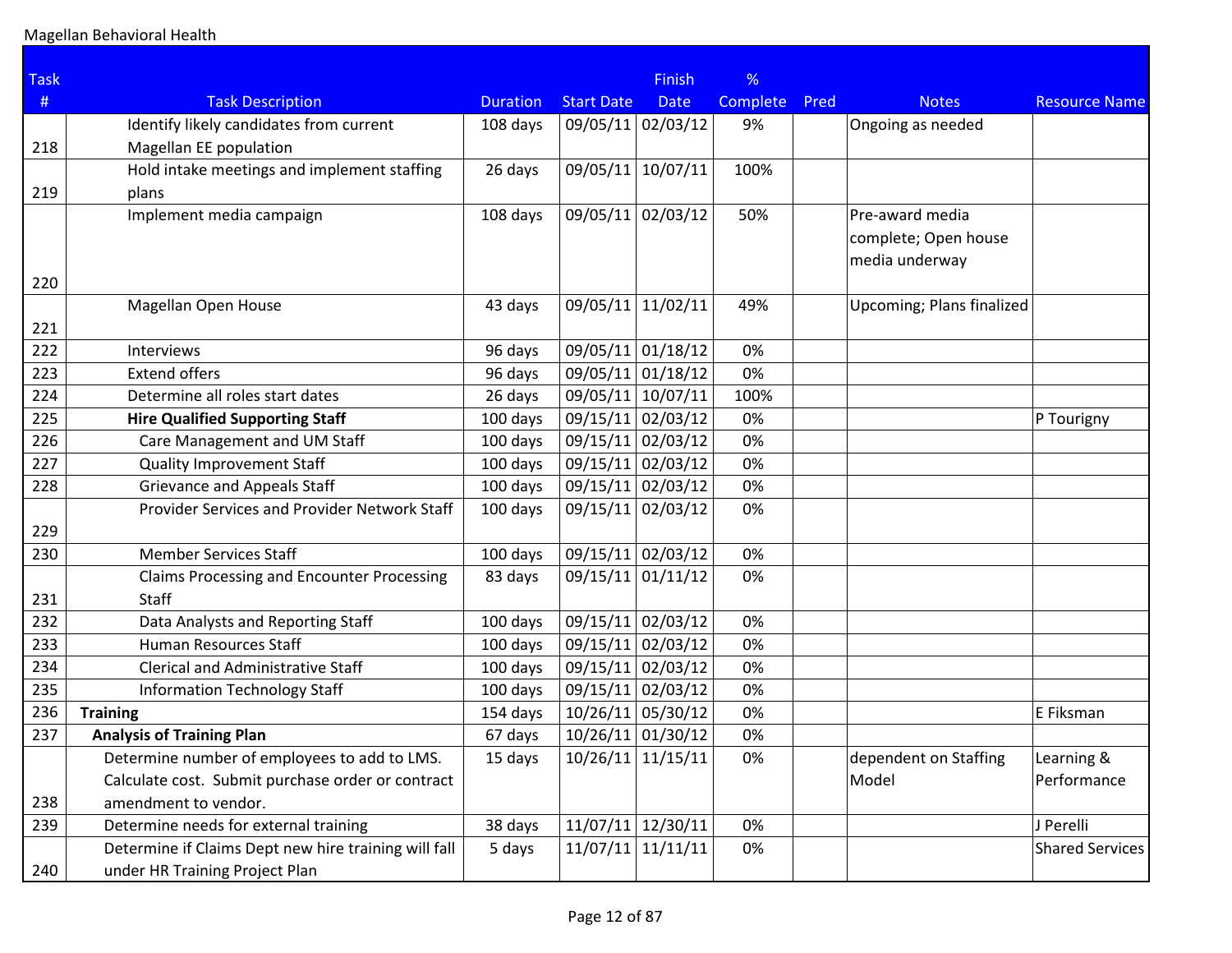| <b>Task</b> |                                                     |                 |                   | <b>Finish</b>       | %        |      |                          |                        |
|-------------|-----------------------------------------------------|-----------------|-------------------|---------------------|----------|------|--------------------------|------------------------|
| $\#$        | <b>Task Description</b>                             | <b>Duration</b> | <b>Start Date</b> | <b>Date</b>         | Complete | Pred | <b>Notes</b>             | <b>Resource Name</b>   |
|             | Determine resources for training support- Clinical, | 15 days         | 10/26/11          | 11/15/11            | 0%       |      |                          | <b>Shared Services</b> |
| 241         | <b>Customer Service and After Hours</b>             |                 |                   |                     |          |      |                          |                        |
|             | Identify SME's or Trainer for Claims, Network, ICM, | 26 days         | 10/26/11          | 11/30/11            | 0%       |      |                          | <b>Shared Services</b> |
|             | TCM Appeals, QI to train call center staff (and     |                 |                   |                     |          |      |                          |                        |
| 242         | after hours if applicable)                          |                 |                   |                     |          |      |                          |                        |
|             | Determine training rooms and space at the Baton     | 26 days         | 10/26/11          | 11/30/11            | 0%       |      | Facilities Workgroup to  | Operations             |
|             | Rouge site for new hire training                    |                 |                   |                     |          |      | build space out and      |                        |
|             |                                                     |                 |                   |                     |          |      | communicate back to      |                        |
| 243         |                                                     |                 |                   |                     |          |      | <b>Training</b>          |                        |
|             | Determine what training equipment, supplies,        | 26 days         | 10/26/11          | 11/30/11            | 0%       |      | if Claims Dept training  |                        |
|             | space will be used for existing staff in Claims and |                 |                   |                     |          |      | falls under HR umbrella- |                        |
|             | AH                                                  |                 |                   |                     |          |      | otherwise this is just   |                        |
| 244         |                                                     |                 |                   |                     |          |      | <b>After Hours</b>       |                        |
|             | Determine state eligibility website contact for     | 57 days         | 10/26/11          | 01/16/12            | 0%       |      | Discussions occur with   | <b>Shared Services</b> |
|             | systems to be used by Magellan employees and        |                 |                   |                     |          |      | Operations to determine  |                        |
|             | who will train Magellan employees.                  |                 |                   |                     |          |      | resource                 |                        |
| 245         |                                                     |                 |                   |                     |          |      |                          |                        |
|             | Determine impact of state eligibility website       | 57 days         | 10/26/11          | 01/16/12            | 0%       |      | content/                 | <b>Shared Services</b> |
|             | System Training to overall training timeline/plan.  |                 |                   |                     |          |      | complexity/timeframe     |                        |
|             |                                                     |                 |                   |                     |          |      | and who trains SOL       |                        |
|             |                                                     |                 |                   |                     |          |      | systems will all impact  |                        |
| 246         |                                                     |                 |                   |                     |          |      | training plan            |                        |
|             | Understand training products/services/regulations-  | 67 days         | 10/26/11          | 01/30/12            | 0%       |      |                          | <b>Shared Services</b> |
|             | that are required in the contract                   |                 |                   |                     |          |      |                          |                        |
| 247<br>248  | Determine if Case Logix will be used                | 57 days         | 10/26/11          | 01/16/12            | 0%       |      |                          |                        |
|             | Identify Workflow/Process workgroups needing        | 9 days          | 10/26/11          | 11/07/11            | 0%       |      |                          | <b>Shared Services</b> |
| 249         | <b>Shared Services Representation</b>               |                 |                   |                     |          |      |                          |                        |
| 250         | <b>Design of Training Plan</b>                      | 68 days         |                   | $10/26/11$ 01/31/12 | 0%       |      |                          |                        |
|             | <b>Update iSeries Materials</b>                     | 57 days         | 10/26/11          | 01/16/12            | 0%       |      |                          | <b>SOL Training</b>    |
| 251         |                                                     |                 |                   |                     |          |      |                          | Workgroup              |
|             | Identify Account Specific SME's to train or provide | 37 days         | 10/26/11          | 12/15/11            | 0%       |      |                          | <b>SOL Training</b>    |
|             | info to Shared Services to develop online content   |                 |                   |                     |          |      |                          | Workgroup              |
| 252         |                                                     |                 |                   |                     |          |      |                          |                        |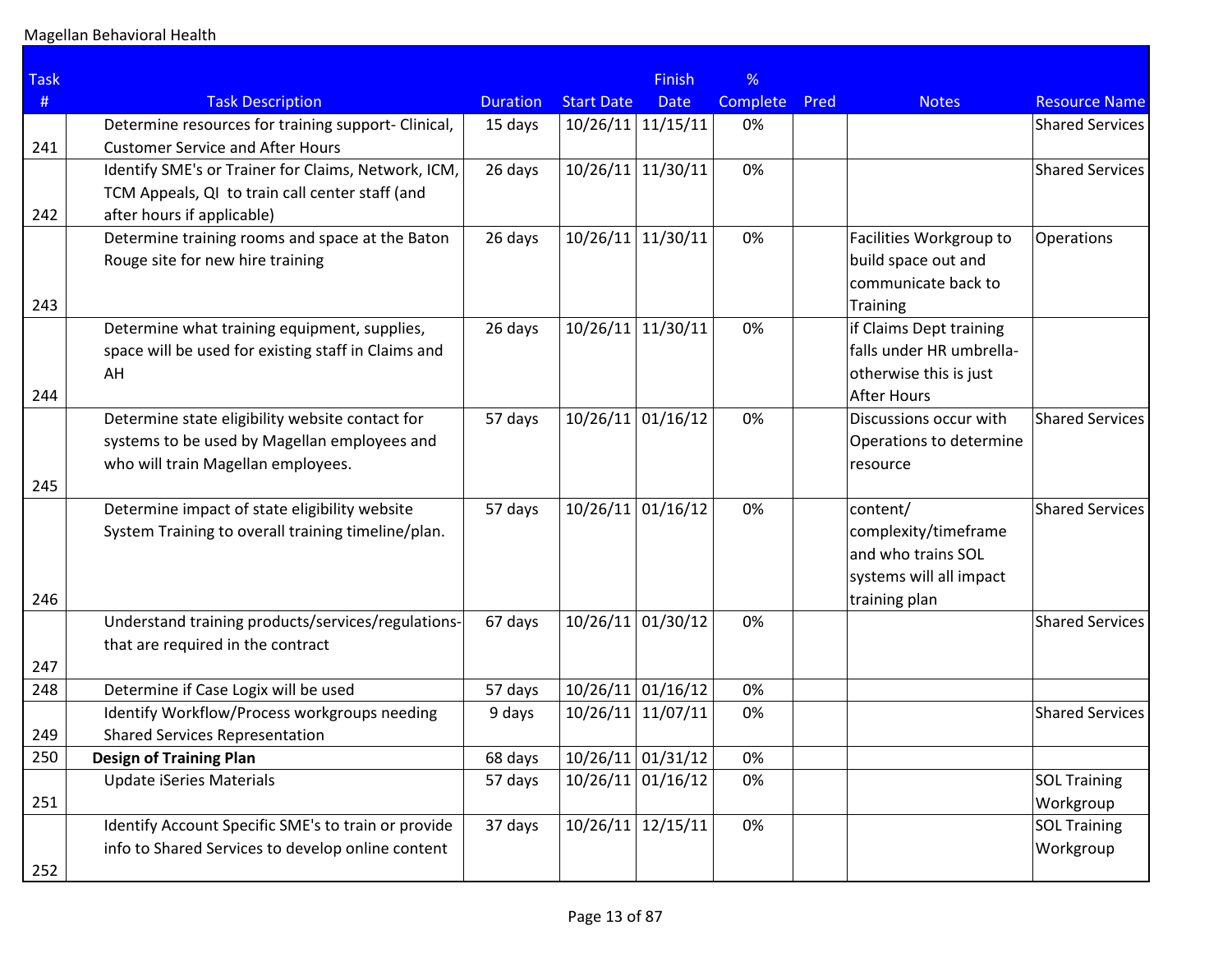| <b>Task</b> |                                                                                                                                                                                                                             |                 |                     | <b>Finish</b>       | %        |      |                                                                                              |                                                             |
|-------------|-----------------------------------------------------------------------------------------------------------------------------------------------------------------------------------------------------------------------------|-----------------|---------------------|---------------------|----------|------|----------------------------------------------------------------------------------------------|-------------------------------------------------------------|
| #           | <b>Task Description</b>                                                                                                                                                                                                     | <b>Duration</b> | <b>Start Date</b>   | <b>Date</b>         | Complete | Pred | <b>Notes</b>                                                                                 | <b>Resource Name</b>                                        |
| 253         | Determine training id's to be used                                                                                                                                                                                          | 54 days         | $11/15/11$ 01/31/12 |                     | 0%       |      |                                                                                              | Shared Services<br>Training and<br>Operations<br>Workgroups |
| 254         | Determine IPCT Queues to be developed for CMC                                                                                                                                                                               | 54 days         | 11/15/11            | 01/31/12            | 0%       |      | Key Leaders decisions on<br>workflow meetings.<br>Dates may need to shift<br>based on above. | Shared Services<br>Workgroup                                |
| 255         | Content/agenda creation for incumbents from<br>previous vendor- need iSeries, Magellan HR<br>systems and policies but are familiar with<br>customer/account nuances- for CM and CSA's                                       | 26 days         | 10/26/11            | 11/30/11            | 0%       |      |                                                                                              | Shared Services<br>Workgroup                                |
|             | Content/agenda creation for Magellan transitions<br>who are iSeries Users- need account/customer<br>training as well as any iSeries enhancements but<br>familiar with Magellan policy and HR systems- for<br>CM's and CSA's | 26 days         | 10/26/11            | 11/30/11            | 0%       |      |                                                                                              | Shared Services<br>Workgroup                                |
| 256<br>257  | Content/agenda creation for Magellan transitions<br>who are not iSeries users- know Magellan policy<br>and HR systems but need iSeries and<br>account/customer training- for CM's and CSA's                                 | 26 days         | 10/26/11            | 11/30/11            | 0%       |      |                                                                                              | Shared Services<br>Workgroup                                |
| 258         | Content/agenda creation for external new hires-<br>need training on iSeries, Magellan HR Systems and<br>policies and account/customer nuances- for CM's<br>and CSA's                                                        | 26 days         | 10/26/11            | 11/30/11            | 0%       |      |                                                                                              | Shared Services<br>Workgroup                                |
| 259         | Content/agenda creation for Claims staff                                                                                                                                                                                    | 15 days         | $10/26/11$ 11/15/11 |                     | 0%       |      |                                                                                              | Shared Services<br>Workgroup                                |
| 260         | Determine contact for Phone Training                                                                                                                                                                                        | 15 days         |                     | $10/26/11$ 11/15/11 | 0%       |      |                                                                                              | Shared Services                                             |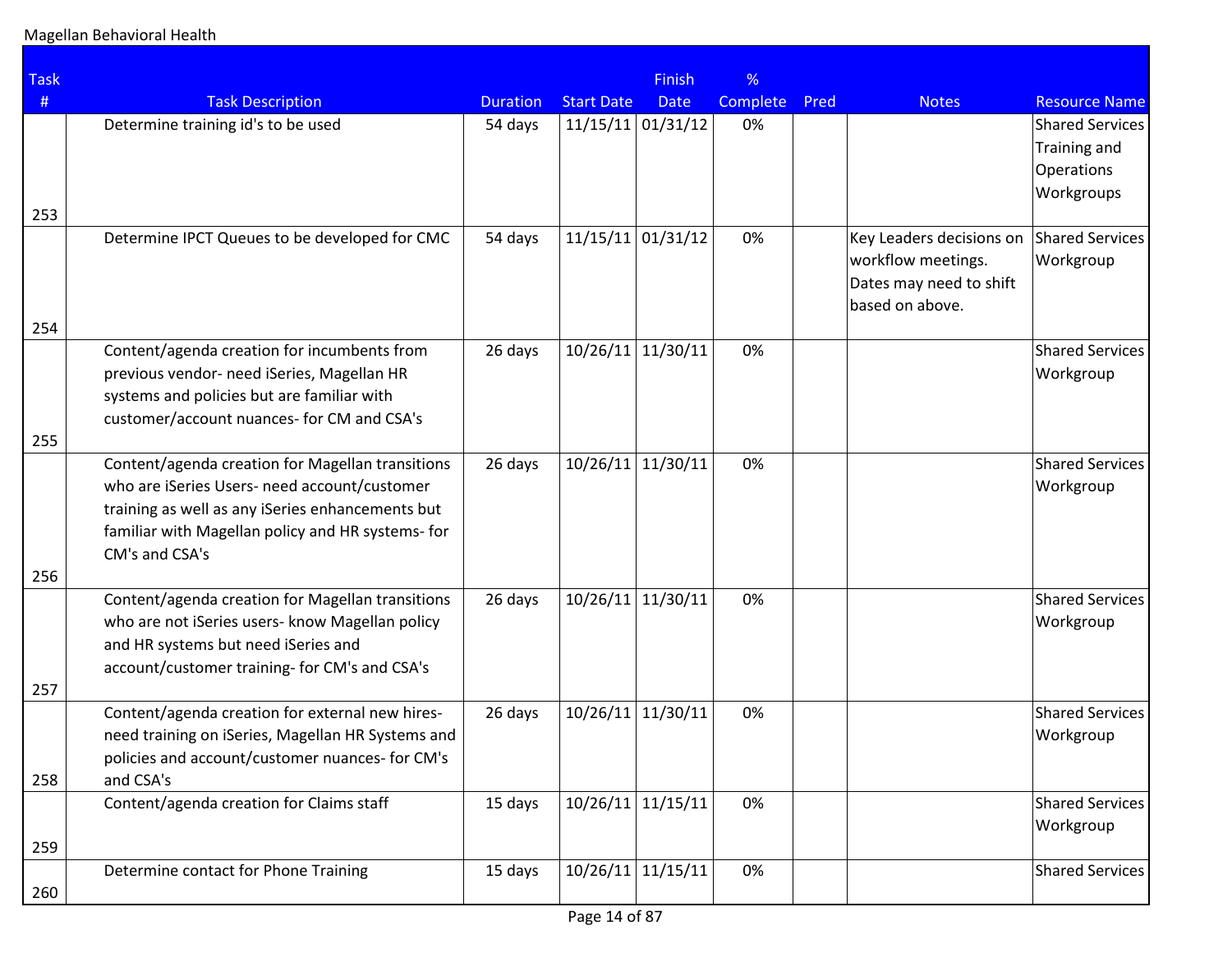| <b>Task</b> |                                                                                          |                     |                     | <b>Finish</b>       | %        |      |                            |                        |
|-------------|------------------------------------------------------------------------------------------|---------------------|---------------------|---------------------|----------|------|----------------------------|------------------------|
| #           | <b>Task Description</b>                                                                  | <b>Duration</b>     | <b>Start Date</b>   | <b>Date</b>         | Complete | Pred | <b>Notes</b>               | <b>Resource Name</b>   |
|             | Content/agenda creation for Supervisor or                                                | 27 days             | 10/26/11            | 12/01/11            | 0%       |      | Are Supervisors new,       | <b>Shared Services</b> |
|             | Leadership needs                                                                         |                     |                     |                     |          |      | incumbents or Magellan     | Workgroup              |
|             |                                                                                          |                     |                     |                     |          |      | transfers? Also hire dates |                        |
|             |                                                                                          |                     |                     |                     |          |      | for supervisors- may       |                        |
|             |                                                                                          |                     |                     |                     |          |      | need to shift dates on     |                        |
|             |                                                                                          |                     |                     |                     |          |      | this item.                 |                        |
| 261         |                                                                                          |                     |                     |                     |          |      |                            |                        |
|             | Determine delivery method of each agenda item                                            | 26 days             | 10/26/11            | 11/30/11            | 0%       |      |                            |                        |
| 262<br>263  | (and for different audiences)                                                            |                     |                     | 10/26/11 04/02/12   | 0%       |      |                            |                        |
|             | <b>Development of Training Plan</b><br>Develop or support creation/customization of call | 112 days<br>49 days | 10/26/11            | 01/04/12            | 0%       |      |                            | <b>Shared Services</b> |
|             | center training materials (policy & procedure,                                           |                     |                     |                     |          |      |                            |                        |
| 264         | iSeries)                                                                                 |                     |                     |                     |          |      |                            |                        |
|             | Incorporate workflows and processes into training                                        | 49 days             | 10/26/11            | 01/04/12            | 0%       |      |                            |                        |
| 265         | materials- including IPCT Queues                                                         |                     |                     |                     |          |      |                            |                        |
|             | Coordinate with Eligibility Team to get                                                  | 68 days             | 10/26/11            | 01/31/12            | 0%       |      |                            |                        |
| 266         | Membership loaded into IP TRN                                                            |                     |                     |                     |          |      |                            |                        |
|             | Design and develop online courses to be used in                                          | 46 days             | 10/26/11            | 12/30/11            | 0%       |      |                            |                        |
| 267         | training                                                                                 |                     |                     |                     |          |      |                            |                        |
|             | Work with IT and Facilities on space and                                                 | 46 days             | 10/26/11            | 12/30/11            | 0%       |      |                            | <b>Shared Services</b> |
| 268         | equipment capabilities at Service Center                                                 |                     |                     |                     |          |      |                            |                        |
|             | Conduct Train-the-Trainer for field trainers is                                          | 11 days             |                     | $01/02/12$ 01/16/12 | 0%       |      |                            | <b>Shared Services</b> |
|             | conducted-including system, workflow and                                                 |                     |                     |                     |          |      |                            |                        |
| 269         | contract specifics                                                                       |                     |                     |                     |          |      |                            |                        |
|             | Update Welcome to Magellan (New Employee                                                 | 20 days             | $01/02/12$ 01/27/12 |                     | 0%       |      |                            | ∣HR                    |
| 270         | Orientation) content                                                                     |                     |                     |                     |          |      |                            |                        |
|             | Add "Change Management" module to training                                               | 20 days             | $01/02/12$ 01/27/12 |                     | 0%       |      |                            | Learning &             |
| 271         | program- for ALL staff.                                                                  |                     |                     |                     |          |      |                            | Performance            |
| 272         | Qfiniti sample calls for training                                                        | 112 days            |                     | 10/26/11 04/02/12   | 0%       |      |                            | CSDs & CCOs            |
|             | Assign SOL Trainers Learning Professional Mentor                                         | 13 days             | $11/15/11$ 12/01/11 |                     | 0%       |      |                            | <b>Shared Services</b> |
| 273         |                                                                                          |                     |                     |                     |          |      |                            |                        |
| 274         | <b>Implementation of Training Plan</b>                                                   | 107 days            | 11/30/11 04/30/12   |                     | 0%       |      |                            |                        |
|             | Train SOL CMC Site Trainer- Magellan HR systems,                                         | 10 days             |                     | $12/01/11$ 12/14/11 | 0%       |      |                            | <b>Shared Services</b> |
|             | iSeries, account/customer specifics and workflows                                        |                     |                     |                     |          |      |                            |                        |
| 275         |                                                                                          |                     |                     |                     |          |      |                            |                        |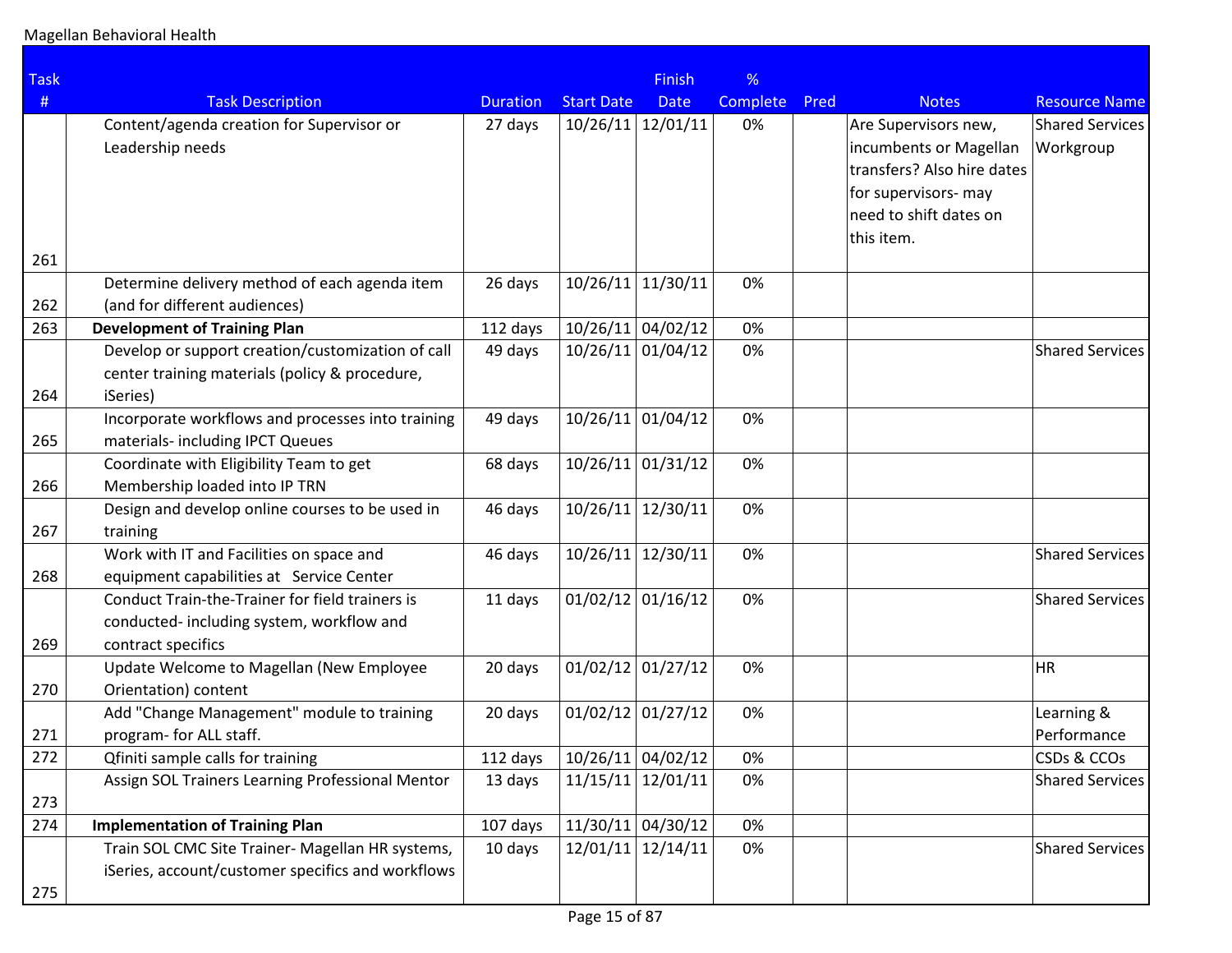| <b>Task</b> |                                                                                                                                                                      |                 |                   | <b>Finish</b>       | %        |      |                                                                                                                                                                                                                       |                           |
|-------------|----------------------------------------------------------------------------------------------------------------------------------------------------------------------|-----------------|-------------------|---------------------|----------|------|-----------------------------------------------------------------------------------------------------------------------------------------------------------------------------------------------------------------------|---------------------------|
| #           | <b>Task Description</b>                                                                                                                                              | <b>Duration</b> | <b>Start Date</b> | <b>Date</b>         | Complete | Pred | <b>Notes</b>                                                                                                                                                                                                          | <b>Resource Name</b>      |
| 276         | Train Supervisors on HR Systems Time Reporting,<br>Taleo (Perform and Recruit), Payroll ECR,<br><b>Compensation Basics and New Supervisor</b><br>Orientation         | 64 days         |                   | $02/01/12$ 04/30/12 | 0%       |      |                                                                                                                                                                                                                       | <b>Shared Services</b>    |
| 277         | New Employee Learning Path and other position<br>specific learning path is assigned to new<br>employees for content completion in Achieve                            | 22 days         |                   | $01/02/12$ 01/31/12 | 0%       |      | new employees must<br>have email and lan id's<br>from IT to be in Achieve                                                                                                                                             | Learning &<br>Performance |
|             | Deliver or support delivery of training for other-<br>CMC call center staff (including Temp or<br>temporarily assigned to support during go-live and<br>after hours) | 20 days         |                   | $02/01/12$ 02/28/12 | 0%       |      | Contingent upon having<br>adequate training rooms<br>and workstations i.e.<br>functional computers,<br>loaded applications,<br>Network connectivity,<br>iSeries programming<br>updates complete and<br>staff in place | Shared Services           |
| 278<br>279  | Deliver or support delivery of training for call<br>center staff (care managers and customer service<br>associates)                                                  | 44 days         |                   | $02/01/12$ 04/02/12 | 0%       |      | Contingent upon having<br>adequate training rooms<br>and workstations i.e.<br>functional computers,<br>loaded applications,<br>Network connectivity,<br>iSeries programming<br>updates complete and<br>staff in place | Shared Services           |
| 280         | Identify go live support resources                                                                                                                                   | 5 days          |                   | 11/30/11 12/06/11   | 0%       |      |                                                                                                                                                                                                                       |                           |
| 281         | <b>Evaluation of Training Plan</b>                                                                                                                                   | 43 days         |                   | 04/02/12 05/30/12   | 0%       |      |                                                                                                                                                                                                                       |                           |
| 282         | Monitor progress, track and report on completion<br>of Required Training courses                                                                                     | 22 days         |                   | 04/02/12 05/01/12   | 0%       |      |                                                                                                                                                                                                                       | <b>Shared Services</b>    |
| 283         | Practice, make up, refresher training                                                                                                                                | 43 days         |                   | 04/02/12 05/30/12   | 0%       |      |                                                                                                                                                                                                                       |                           |
| 284         | <b>Member Services</b>                                                                                                                                               | 162 days        |                   | 08/01/11 03/15/12   | 0%       |      |                                                                                                                                                                                                                       | S Maloney                 |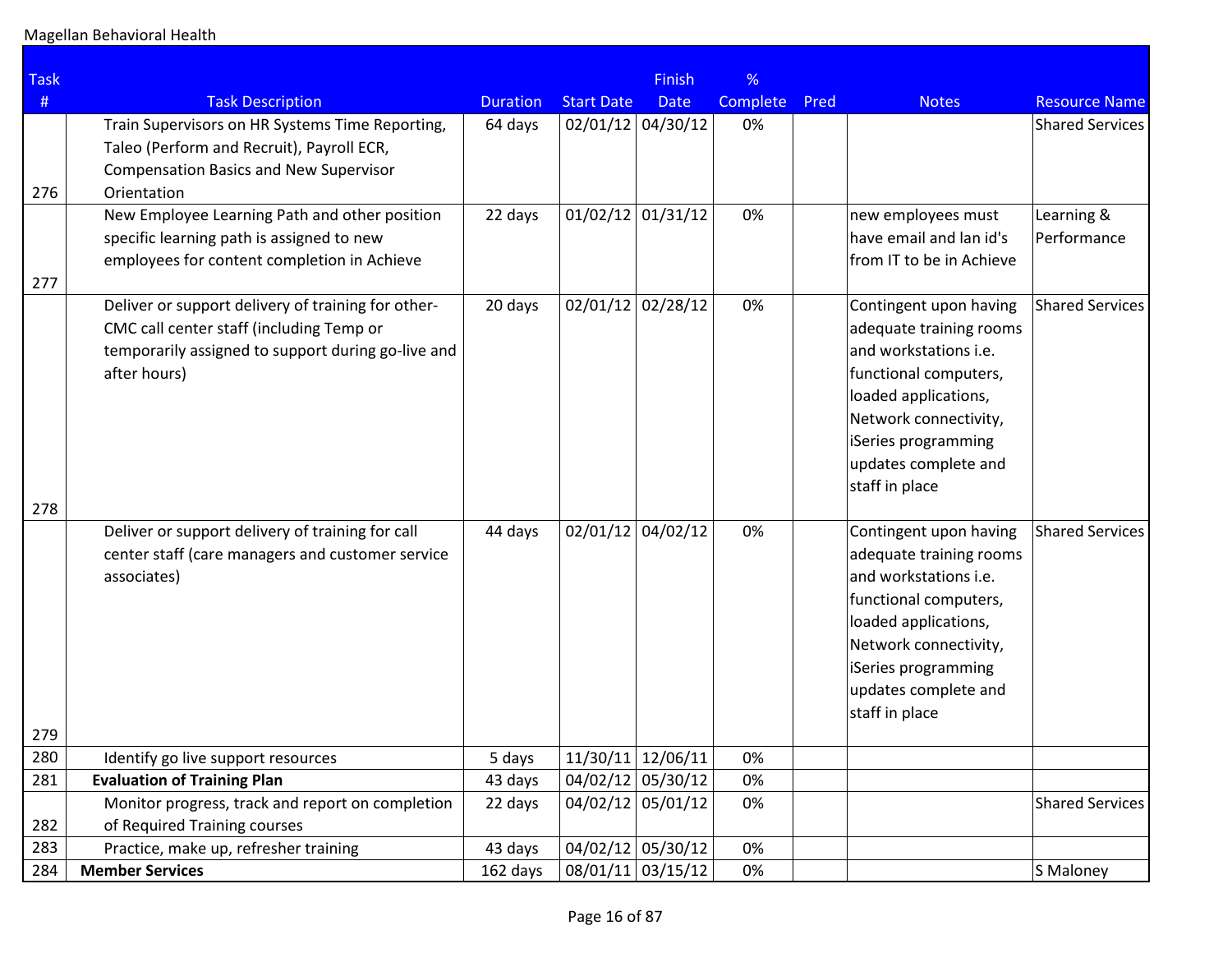| <b>Task</b> |                                                  |                 |                     | <b>Finish</b>     | %               |      |              |                      |
|-------------|--------------------------------------------------|-----------------|---------------------|-------------------|-----------------|------|--------------|----------------------|
| #           | <b>Task Description</b>                          | <b>Duration</b> | <b>Start Date</b>   | <b>Date</b>       | <b>Complete</b> | Pred | <b>Notes</b> | <b>Resource Name</b> |
|             | <b>Customize Telephone Scripts</b>               | 44 days         | 11/01/11            | 01/03/12          | 0%              |      |              | S Maloney, M         |
|             |                                                  |                 |                     |                   |                 |      |              | Mackin, J Peters     |
| 285         |                                                  |                 |                     |                   |                 |      |              |                      |
|             | <b>Finalize Call Flow Process</b>                | 44 days         | 11/01/11            | 01/03/12          | 0%              |      |              | S Maloney, M         |
|             |                                                  |                 |                     |                   |                 |      |              | Mackin, J Peters     |
| 286         |                                                  |                 |                     |                   |                 |      |              |                      |
|             | <b>Call Center</b>                               | 152 days        | 08/01/11            | 03/01/12          | 0%              |      |              | J Stringham, S       |
| 287         |                                                  |                 |                     |                   |                 |      |              | Maloney              |
|             | <b>Determine Call Center Communication Needs</b> | 30 days         | $10/17/11$ 11/25/11 |                   | 0%              |      |              | S Maloney            |
| 288         |                                                  |                 |                     |                   |                 |      |              |                      |
| 289         | LBHP Reference Manual for MagNet                 | 23 days         | 12/01/11            | 01/04/12          | 0%              |      |              | S Maloney            |
| 290         | Passport to Care                                 | 44 days         | 01/02/12            | 03/01/12          | 0%              |      |              | S Maloney            |
|             | <b>Develop Call Center Plan</b>                  | 133 days        | 08/01/11            | 02/03/12          | 0%              |      |              | J Stringham, S       |
|             |                                                  |                 |                     |                   |                 |      |              | Maloney, M           |
|             |                                                  |                 |                     |                   |                 |      |              | Mackin, G            |
| 291         |                                                  |                 |                     |                   |                 |      |              | Verslues             |
|             | Reserve Toll-Free Number through Carrier (800-   | 4 days          | 08/01/11            | 08/04/11          | 0%              |      |              | M Mackin             |
| 292         | 424-4399)                                        |                 |                     |                   |                 |      |              |                      |
|             | Submit toll free number to State for approval    | 0 days          | 11/14/11            | 11/14/11          | 0%              |      |              | M Mackin, S          |
| 293         |                                                  |                 |                     |                   |                 |      |              | Maloney              |
| 294         | Set up TTD line (800-424-4416-TTY)               | 100 days        |                     | 09/15/11 02/03/12 | 0%              |      |              |                      |
|             | <b>Determine Call Routing Plan (IVR/Auto</b>     | 100 days        | 09/15/11            | 02/03/12          | 0%              |      |              | S Maloney, M         |
|             | <b>Attendant/Live Answer)</b>                    |                 |                     |                   |                 |      |              | Mackin, J Peters     |
| 295         |                                                  |                 |                     |                   |                 |      |              |                      |
|             | <b>Customize Automatic Attendant Message</b>     | 100 days        | 09/15/11            | 02/03/12          | 0%              |      |              | S Maloney, M         |
|             |                                                  |                 |                     |                   |                 |      |              | Mackin, J Peters     |
| 296         |                                                  |                 |                     |                   |                 |      |              |                      |
|             | Set up Interactive Voice Response System (IVR)   | 100 days        | 09/15/11 02/03/12   |                   | 0%              |      |              | S Maloney, M         |
|             |                                                  |                 |                     |                   |                 |      |              | Mackin,J             |
|             |                                                  |                 |                     |                   |                 |      |              | Peters, T            |
| 297         |                                                  |                 |                     |                   |                 |      |              | Freidah              |
| 298         | Set up Call Distribution Queues                  | 100 days        | 09/15/11            | 02/03/12          | 0%              |      |              | J Peters             |
| 299         | Setup After Hours routing                        | 100 days        | 09/15/11 02/03/12   |                   | 0%              |      |              | J Peters             |
| 300         | Setup Disaster routing                           | 100 days        |                     | 09/15/11 02/03/12 | 0%              |      |              | J Peters             |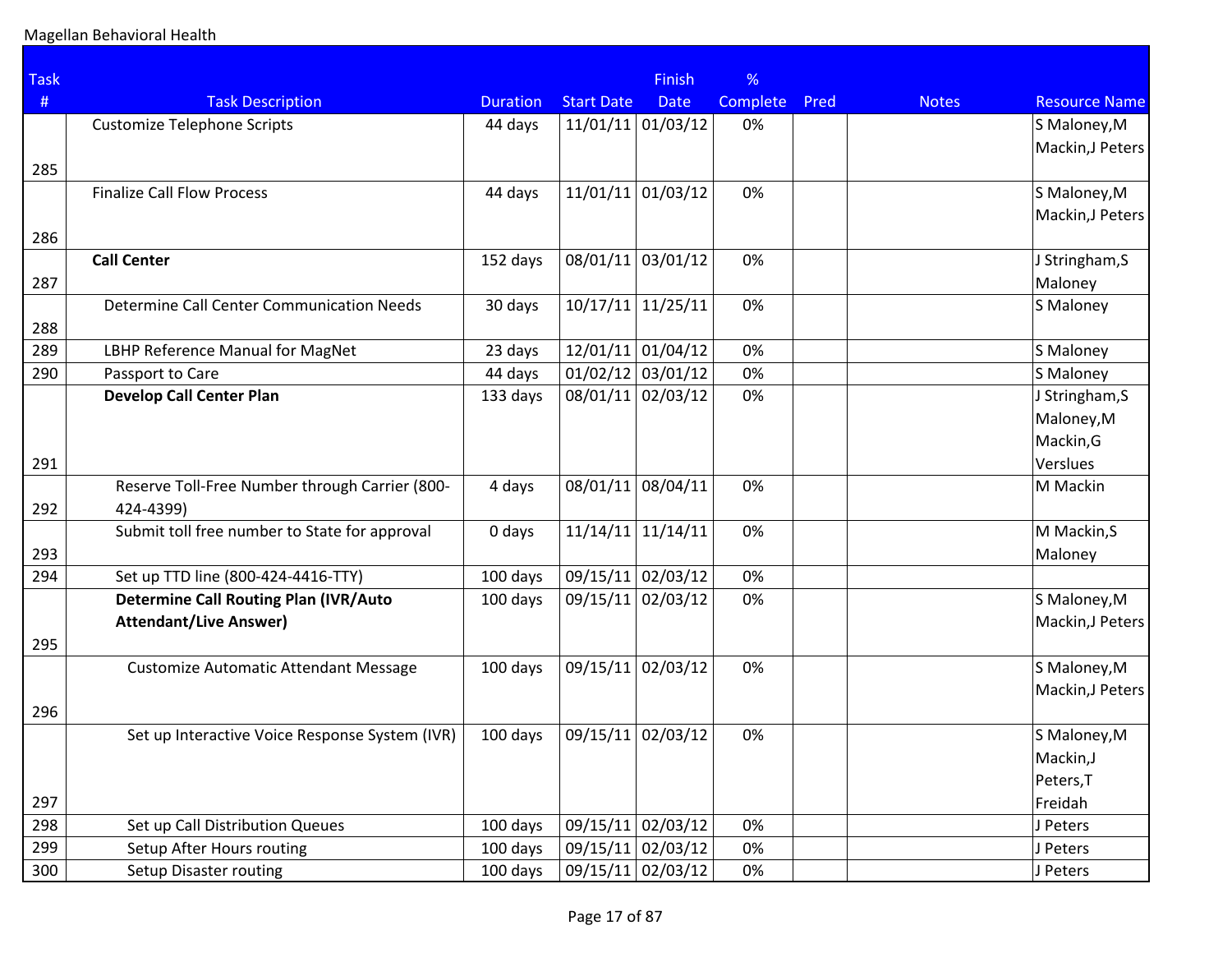| <b>Task</b> |                                              |                 |                   | <b>Finish</b>     | %        |      |              |                          |
|-------------|----------------------------------------------|-----------------|-------------------|-------------------|----------|------|--------------|--------------------------|
| #           | <b>Task Description</b>                      | <b>Duration</b> | <b>Start Date</b> | <b>Date</b>       | Complete | Pred | <b>Notes</b> | <b>Resource Name</b>     |
|             | Determine layout for all agent phone (queue  | 100 days        |                   | 09/15/11 02/03/12 | 0%       |      |              | J Syberg, J              |
| 301         | lights, VuStats, etc.)                       |                 |                   |                   |          |      |              | Peters                   |
| 302         | Program all VDN and skill profiles           | 100 days        | 09/15/11 02/03/12 |                   | 0%       |      |              | J Peters                 |
|             | <b>Test Call Routing</b>                     | 100 days        | 09/15/11          | 02/03/12          | 0%       |      |              | S Maloney, M             |
|             |                                              |                 |                   |                   |          |      |              | Mackin,J Peters          |
| 303         |                                              |                 |                   |                   |          |      |              |                          |
|             | Add Toll-Free Number on the Contract with    | 100 days        | 09/15/11          | 02/03/12          | 0%       |      |              | S Maloney, M             |
| 304         | Pacific Language Line                        |                 |                   |                   |          |      |              | Roth                     |
|             | Purchase and install TDD machines            | 100 days        | 09/15/11          | 02/03/12          | 0%       |      |              | S Maloney, M             |
|             |                                              |                 |                   |                   |          |      |              | Mackin,J                 |
|             |                                              |                 |                   |                   |          |      |              | Peters, J Syberg         |
| 305         |                                              |                 |                   |                   |          |      |              |                          |
|             | Qfiniti                                      | 100 days        | 09/15/11          | 02/03/12          | 0%       |      |              | J Syberg, M              |
|             |                                              |                 |                   |                   |          |      |              | Mackin, G                |
|             |                                              |                 |                   |                   |          |      |              | Verslues, Enterp         |
|             |                                              |                 |                   |                   |          |      |              | lrise<br>support, Deskto |
| 306         |                                              |                 |                   |                   |          |      |              | $ p\>subport$            |
|             | Decide which Qfiniti server will be used for | 100 days        | 09/15/11          | 02/03/12          | 0%       |      |              | J Syberg, M              |
|             | voice and or screen                          |                 |                   |                   |          |      |              | Mackin, G                |
|             |                                              |                 |                   |                   |          |      |              | Verslues, Enterp         |
|             |                                              |                 |                   |                   |          |      |              | rise support             |
| 307         |                                              |                 |                   |                   |          |      |              |                          |
|             | Determine retention and archiving            | 100 days        | 09/15/11          | 02/03/12          | 0%       |      |              | J Syberg, M              |
|             | requirements                                 |                 |                   |                   |          |      |              | Mackin, G                |
|             |                                              |                 |                   |                   |          |      |              | Verslues, Enterp         |
|             |                                              |                 |                   |                   |          |      |              | rise support             |
| 308         |                                              |                 |                   |                   |          |      |              |                          |
|             | Install Qfiniti to desktops                  | 100 days        | 09/15/11          | 02/03/12          | 0%       |      |              | J Syberg, M              |
|             |                                              |                 |                   |                   |          |      |              | Mackin, G                |
|             |                                              |                 |                   |                   |          |      |              | Verslues, Deskt          |
| 309         |                                              |                 |                   |                   |          |      |              | op support               |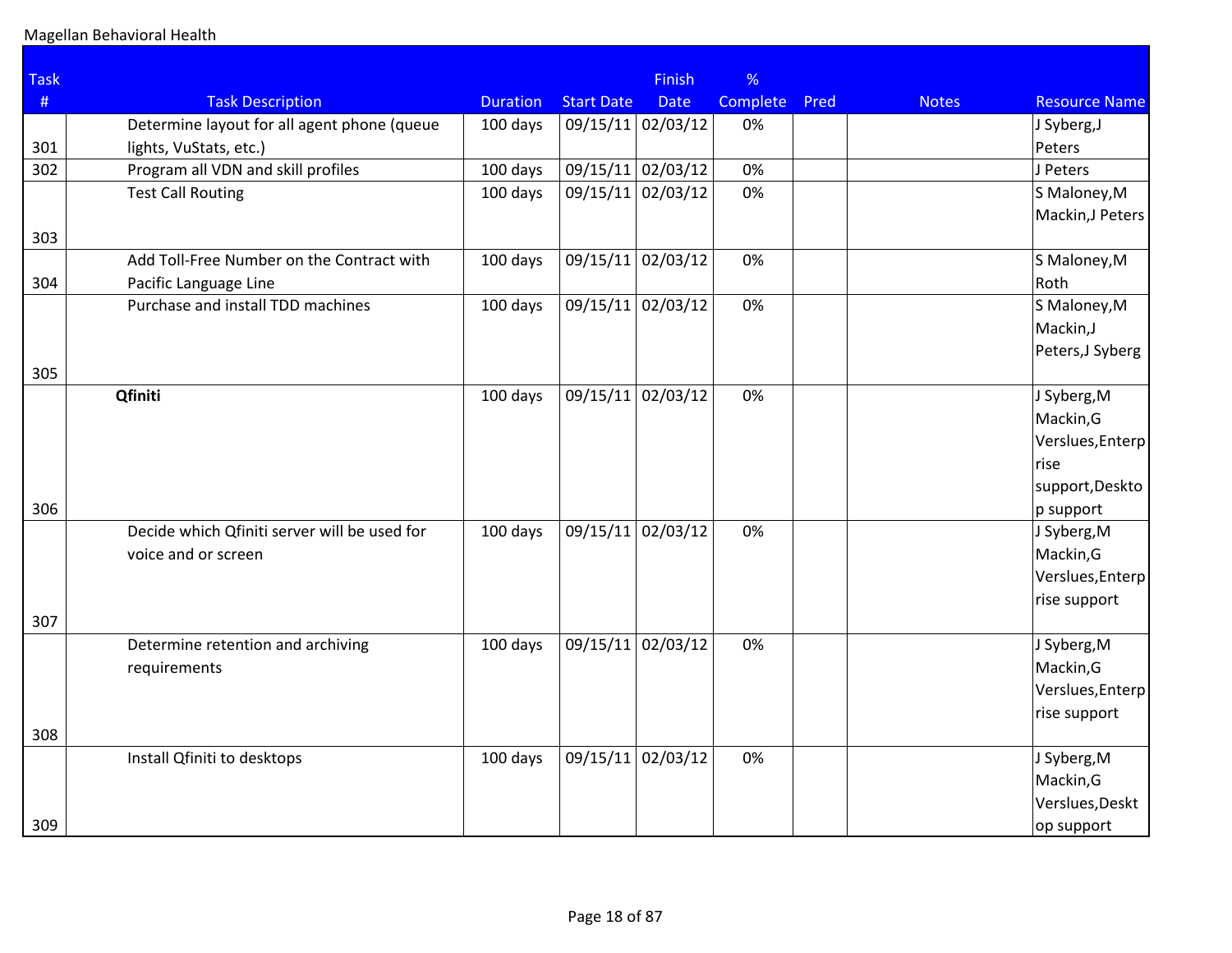| <b>Task</b> |                                              |                 |                   | <b>Finish</b>     | %               |      |              |                      |
|-------------|----------------------------------------------|-----------------|-------------------|-------------------|-----------------|------|--------------|----------------------|
| #           | <b>Task Description</b>                      | <b>Duration</b> | <b>Start Date</b> | <b>Date</b>       | <b>Complete</b> | Pred | <b>Notes</b> | <b>Resource Name</b> |
|             | <b>Test Qfiniti</b>                          | 100 days        |                   | 09/15/11 02/03/12 | 0%              |      |              | J Syberg, M          |
|             |                                              |                 |                   |                   |                 |      |              | Mackin, G            |
|             |                                              |                 |                   |                   |                 |      |              | Verslues, Deskt      |
| 310         |                                              |                 |                   |                   |                 |      |              | op support           |
| 311         | Add agents to Qfiniti Server                 | 100 days        |                   | 09/15/11 02/03/12 | 0%              |      |              | M Mackin             |
| 312         | <b>Create Recording plans</b>                | 100 days        | 09/15/11          | 02/03/12          | 0%              |      |              | M Mackin             |
| 313         | Create/copy audit tool                       | 100 days        |                   | 09/15/11 02/03/12 | 0%              |      |              | S Maloney            |
| 314         | <b>IEX</b>                                   | 100 days        |                   | 09/15/11 02/03/12 | 0%              |      |              |                      |
|             | Create IEX structure based on call flow      | 100 days        | 09/15/11          | 02/03/12          | 0%              |      |              | M Mackin, Ops        |
|             |                                              |                 |                   |                   |                 |      |              | Hub Specialist       |
|             |                                              |                 |                   |                   |                 |      |              |                      |
| 315         |                                              |                 |                   |                   |                 |      |              |                      |
|             | Add appropriate agents                       | 100 days        |                   | 09/15/11 02/03/12 | 0%              |      |              | M Mackin, Ops        |
|             |                                              |                 |                   |                   |                 |      |              | Hub Specialist       |
|             |                                              |                 |                   |                   |                 |      |              |                      |
| 316         |                                              |                 |                   |                   |                 |      |              |                      |
|             | <b>Create Webstation logons</b>              | 100 days        | 09/15/11          | 02/03/12          | 0%              |      |              | M Mackin, Ops        |
|             |                                              |                 |                   |                   |                 |      |              | Hub Specialist       |
|             |                                              |                 |                   |                   |                 |      |              |                      |
| 317         |                                              |                 |                   |                   |                 |      |              |                      |
|             | Test agent access to Webstation              | 100 days        |                   | 09/15/11 02/03/12 | 0%              |      |              | M Mackin, Ops        |
|             |                                              |                 |                   |                   |                 |      |              | Hub Specialist       |
|             |                                              |                 |                   |                   |                 |      |              |                      |
| 318         |                                              |                 |                   |                   |                 |      |              |                      |
|             | Train staff on IEX functionality (agents and | 100 days        | 09/15/11          | 02/03/12          | 0%              |      |              | M Mackin, Ops        |
|             | supervisors)                                 |                 |                   |                   |                 |      |              | Hub Specialist       |
|             |                                              |                 |                   |                   |                 |      |              |                      |
| 319         |                                              |                 |                   |                   |                 |      |              |                      |
|             | Produce and release initial schedules        | 100 days        | 09/15/11          | 02/03/12          | 0%              |      |              | M Mackin, Ops        |
|             |                                              |                 |                   |                   |                 |      |              | Hub Specialist       |
|             |                                              |                 |                   |                   |                 |      |              |                      |
| 320         |                                              |                 |                   |                   |                 |      |              |                      |
| 321         | <b>Reporting</b>                             | 100 days        |                   | 09/15/11 02/03/12 | 0%              |      |              |                      |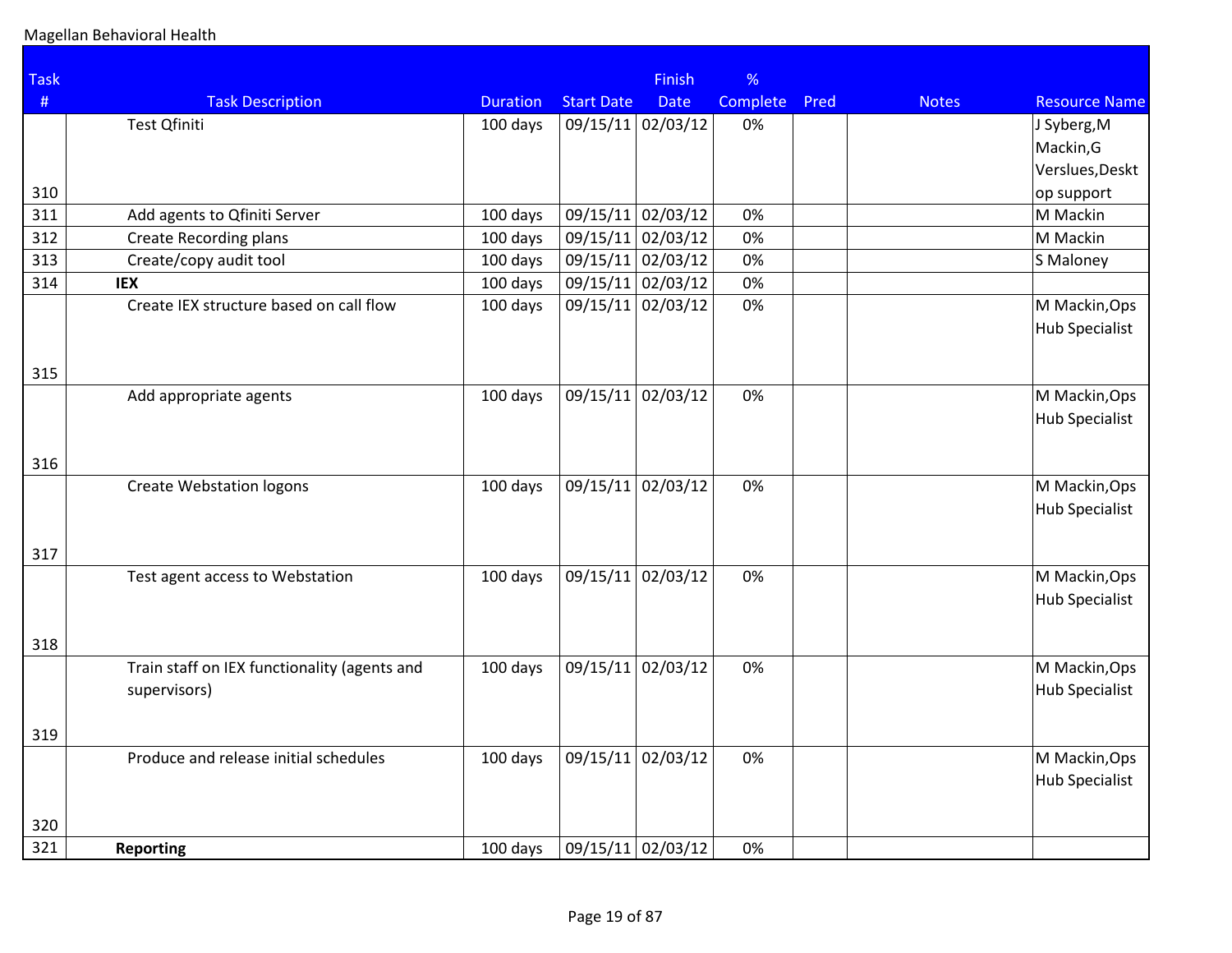| <b>Task</b> |                                                 |                 |                     | <b>Finish</b>       | %        |           |              |                      |
|-------------|-------------------------------------------------|-----------------|---------------------|---------------------|----------|-----------|--------------|----------------------|
| #           | <b>Task Description</b>                         | <b>Duration</b> | <b>Start Date</b>   | <b>Date</b>         | Complete | Pred      | <b>Notes</b> | <b>Resource Name</b> |
|             | Develop client reporting based on performance   | 100 days        | 09/15/11            | 02/03/12            | 0%       |           |              | M Mackin, Ops        |
|             | guarantees and or client request                |                 |                     |                     |          |           |              | Hub Specialist       |
|             |                                                 |                 |                     |                     |          |           |              |                      |
| 322         |                                                 |                 |                     |                     |          |           |              |                      |
|             | Develop internal metrics to monitor queue and   | 100 days        | 09/15/11            | 02/03/12            | 0%       |           |              | M Mackin, Ops        |
|             | agent performance (intraday)                    |                 |                     |                     |          |           |              | Hub Specialist       |
|             |                                                 |                 |                     |                     |          |           |              |                      |
| 323         |                                                 |                 |                     |                     |          |           |              |                      |
|             | Create intraday reporting                       | 100 days        | 09/15/11            | 02/03/12            | 0%       |           |              | M Mackin, Ops        |
|             |                                                 |                 |                     |                     |          |           |              | Hub Specialist       |
|             |                                                 |                 |                     |                     |          |           |              |                      |
| 324         | Create other internal management reports for    | 100 days        | 09/15/11            | 02/03/12            | 0%       |           |              | M Mackin, Ops        |
|             |                                                 |                 |                     |                     |          |           |              | Hub Specialist       |
|             |                                                 |                 |                     |                     |          |           |              |                      |
| 325         |                                                 |                 |                     |                     |          |           |              |                      |
| 326         | <b>Member Handbooks</b>                         | 129 days        | 09/15/11            | 03/15/12            | 0%       |           |              | S Maloney            |
| 327         | <b>Finalize Member Handbook</b>                 | 98 days         | 09/15/11 02/01/12   |                     | 0%       |           |              | S Maloney            |
| 328         | Finalize Outreach Plan                          | 16 days         | 11/14/11            | 12/05/11            | 0%       |           |              | M Albo               |
| 329         | Develop Other Member Communications             | 77 days         | 09/15/11            | 01/03/12            | 0%       |           |              | M Albo               |
|             | Translate Member Handbook into Spanish and      | 22 days         | 12/30/11            | 01/30/12            | 0%       |           |              | M Ashley, C          |
| 330         | Vietnamese                                      |                 |                     |                     |          |           |              | Barnhart             |
| 331         | Mail Member Handbook                            | 22 days         | $02/15/12$ 03/15/12 |                     | 0%       | OFS-1 day |              | Bev Tye              |
| 332         | <b>Schedule Member Trainings</b>                | 98 days         | 10/17/11 03/02/12   |                     | 0%       |           |              | T Lane               |
| 333         | <b>Conduct Member Trainings</b>                 | 120 days        | 09/15/11            | 03/02/12            | 0%       |           |              | T Lane               |
|             | Complete Outline and Send to Communications     | 14 days         | 11/11/11            | 11/30/11            | 0%       |           |              | M Albo               |
| 334         |                                                 |                 |                     |                     |          |           |              |                      |
|             | Confirm Reading Level of Member                 | 14 days         | $11/11/11$ 11/30/11 |                     | 0%       |           |              | M Ashley, C          |
| 335         | Materials/Handbook                              |                 |                     |                     |          |           |              | Barnhart             |
|             | Send Initial Draft of Content to Communications | 14 days         | $11/11/11$ 11/30/11 |                     | 0%       |           |              | S Maloney            |
| 336         |                                                 |                 |                     |                     |          |           |              |                      |
| 337         | Send all Content to Communications              | 6 days          | $11/23/11$ 11/30/11 |                     | 0%       |           |              | S Maloney            |
|             | <b>Edit Handbook Content</b>                    | 10 days         | 11/30/11            | 12/13/11            | 0%       |           |              | M Ashley, C          |
| 338         |                                                 |                 |                     |                     |          |           |              | Barnhart             |
| 339         | Obtain Stakeholder Input on Handbook            | 15 days         |                     | $11/21/11$ 12/09/11 | 0%       |           |              | S Maloney            |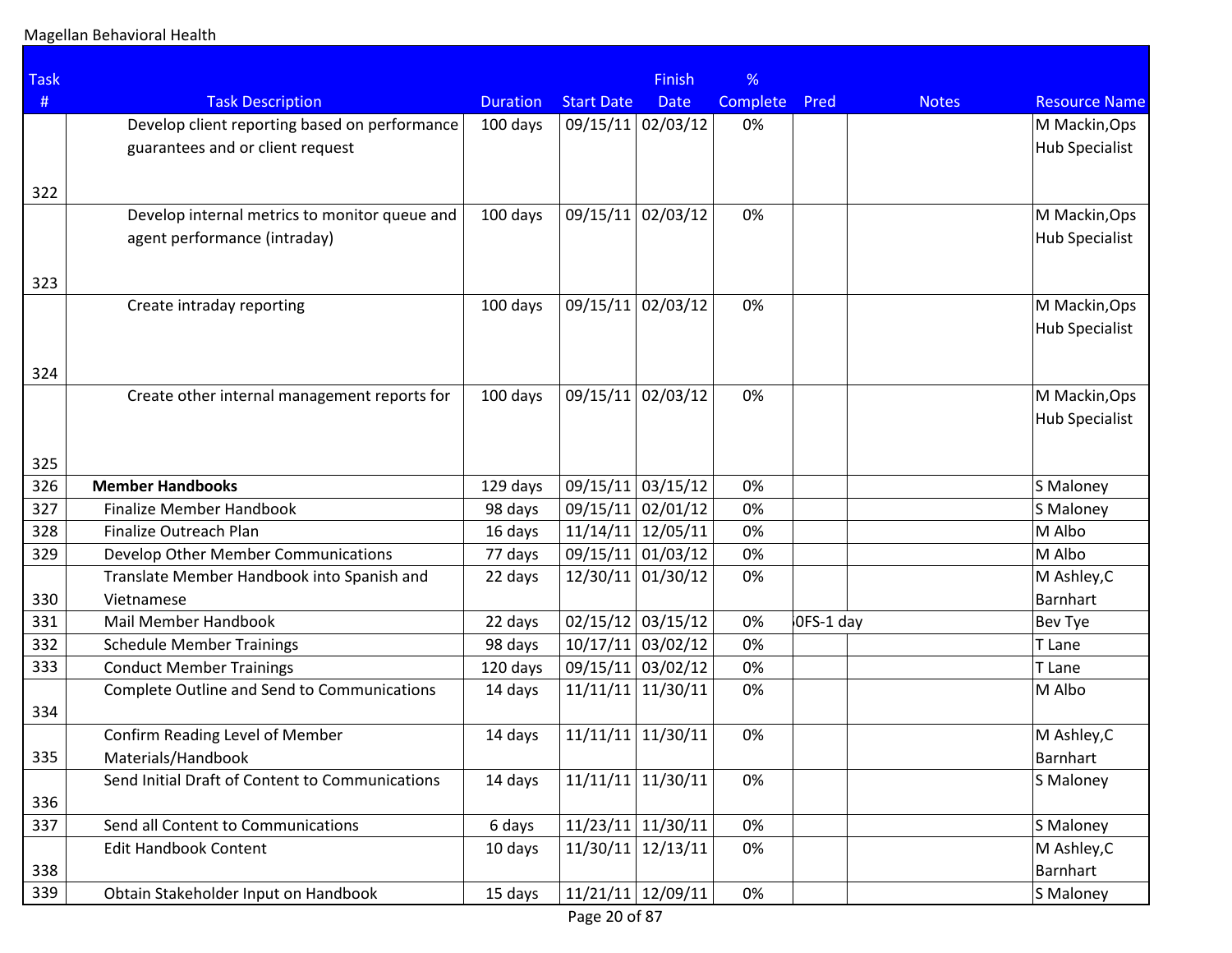| <b>Task</b> |                                                   |                 |                   | <b>Finish</b>       | %        |       |                              |                      |
|-------------|---------------------------------------------------|-----------------|-------------------|---------------------|----------|-------|------------------------------|----------------------|
| #           | <b>Task Description</b>                           | <b>Duration</b> | <b>Start Date</b> | <b>Date</b>         | Complete | Pred  | <b>Notes</b>                 | <b>Resource Name</b> |
|             | Obtain Address List and Number of Copies to Print | 10 days         | 11/21/11          | 12/02/11            | 0%       |       |                              | S Maloney            |
|             | of English, Spanish, Vietnamese (send to Muriel)  |                 |                   |                     |          |       |                              |                      |
| 340         |                                                   |                 |                   |                     |          |       |                              |                      |
| 341         | <b>Obtain Cost Approvals</b>                      | 10 days         | 11/21/11          | 12/02/11            | 0%       |       |                              | Bev Tye              |
| 342         | Send Handbook to Magellan Legal for Approval      | 1 day           | 12/15/11          | 12/15/11            | 0%       | 338   |                              | M Albo               |
|             | Obtain Magellan Legal Approval for Handbook       | 12 days         |                   | $12/16/11$ 01/04/12 | 0%       | 342   |                              | S Maloney            |
| 343         | Content                                           |                 |                   |                     |          |       |                              |                      |
|             | Send Edited, Legal-Approved Content back to LA    | 11 days         |                   | $01/05/12$ 01/19/12 | 0%       | 343   |                              | S Maloney            |
| 344         | Team for Customer Approval                        |                 |                   |                     |          |       |                              |                      |
|             | Obtain Customer Approval of Handbook Content      | 11 days         |                   | $01/04/12$ 01/18/12 | 0%       | 344FF |                              | S Maloney            |
| 345         |                                                   |                 |                   |                     |          |       |                              |                      |
|             | Design                                            | 5 days          | 11/30/11          | 12/06/11            | 0%       |       |                              | M Ashley, M          |
| 346         |                                                   |                 |                   |                     |          |       |                              | Albo                 |
|             | Obtain Approval of Design                         | 27 days         |                   | $12/07/11$ 01/16/12 | 0%       | 346   |                              | M Ashley, M          |
| 347         |                                                   |                 |                   |                     |          |       |                              | Albo                 |
|             | Translate to Spanish and Vietnamese               | 11 days         |                   | 12/29/11 01/12/12   | 0%       |       |                              | M Ashley, C          |
| 348         |                                                   |                 |                   |                     |          |       |                              | Barnhart             |
|             | Proof Spanish and Vietnamese Translations         | 20 days         |                   | $01/04/12$ 01/31/12 | 0%       |       |                              | M Ashely, C          |
| 349         |                                                   |                 |                   |                     |          |       |                              | Barnhart             |
| 350         | Produce/Print                                     | 1 day           |                   | $02/15/12$ 02/15/12 | 0%       | 349   |                              | Bev Tye              |
| 351         | <b>Network Development</b>                        | 253 days        |                   | 08/25/11 08/15/12   | 0%       |       |                              | <b>B</b> Smock       |
| 352         | <b>Project Coordination</b>                       | 216 days        |                   | $10/17/11$ 08/15/12 | 2%       |       |                              |                      |
|             | Identify Network Representatives (Field &         | 5 days          | 11/14/11          | 11/18/11            | 0%       |       |                              | <b>B</b> Smock       |
| 353         | Corporate) for Implementation Team                |                 |                   |                     |          |       |                              |                      |
|             | Identify Lead Network SME to Interface with       | 5 days          | 11/14/11          | 11/18/11            | 0%       |       | Brian will be the lead to    | <b>B</b> Smock       |
|             | State/Client                                      |                 |                   |                     |          |       | interface with the State     |                      |
|             |                                                   |                 |                   |                     |          |       | on Network's behalf          |                      |
| 354         |                                                   |                 |                   |                     |          |       |                              |                      |
|             | Attend Magellan Weekly Internal Implementation    | 130 days        |                   | $11/14/11$ 05/15/12 | 0%       |       | ONGOING THROUGHOUT B Smock/C |                      |
|             | Calls 1                                           |                 |                   |                     |          |       | <b>IMPLEMENTATION</b>        | Becker               |
| 355         |                                                   |                 |                   |                     |          |       |                              |                      |
|             | Attend Implementation Update Meetings with        | 130 days        |                   | $11/14/11$ 05/15/12 | 0%       |       | ONGOING THROUGHOUT B Smock/C |                      |
|             | Customer 1                                        |                 |                   |                     |          |       | <b>IMPLEMENTATION</b>        | Becker               |
| 356         |                                                   |                 |                   |                     |          |       |                              |                      |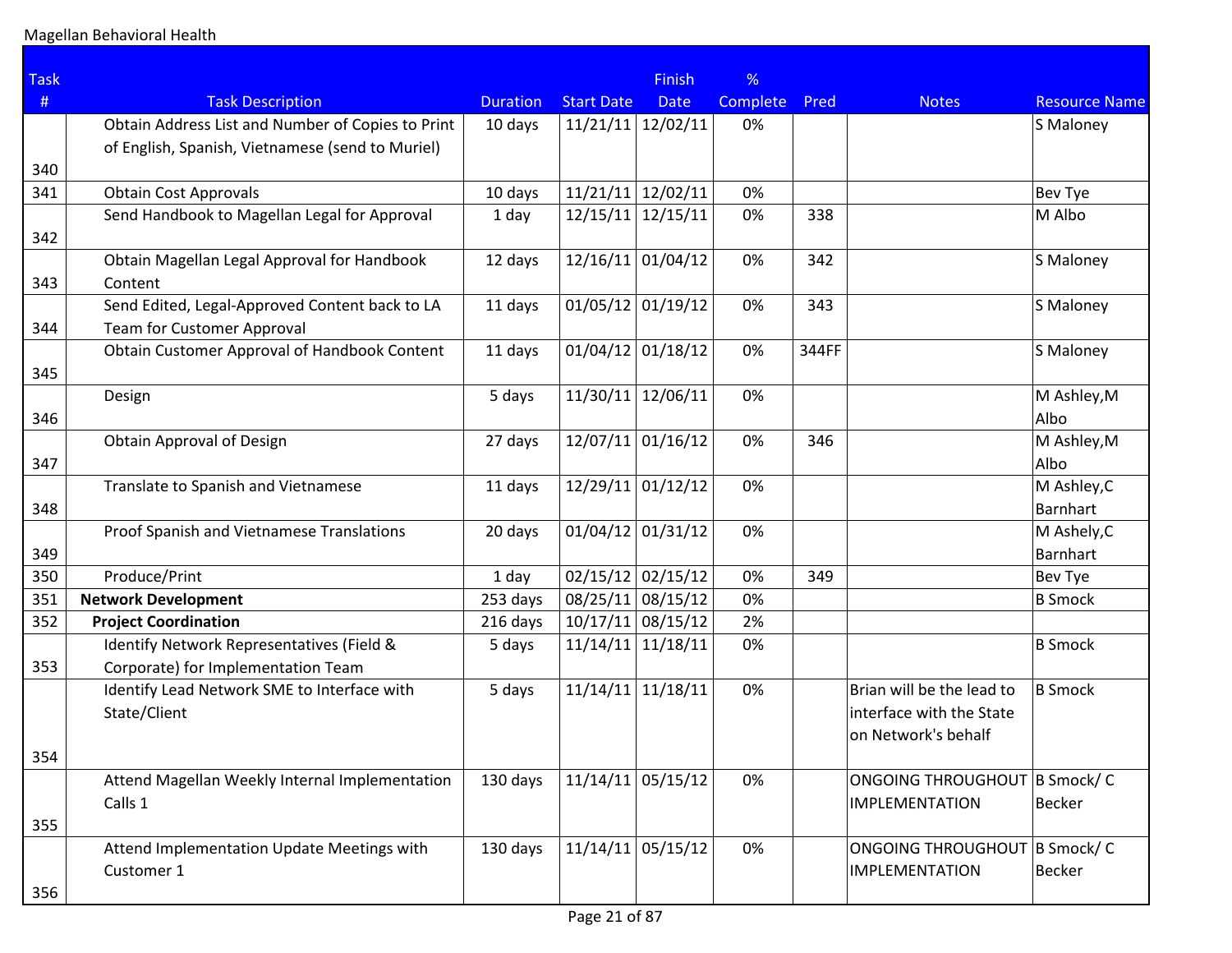| <b>Task</b> |                                                  |                 |                     | <b>Finish</b> | %        |      |                                    |                      |
|-------------|--------------------------------------------------|-----------------|---------------------|---------------|----------|------|------------------------------------|----------------------|
| #           | <b>Task Description</b>                          | <b>Duration</b> | <b>Start Date</b>   | <b>Date</b>   | Complete | Pred | <b>Notes</b>                       | <b>Resource Name</b> |
|             | Provide weekly network updates to SBU and/or     | 196 days        | $11/14/11$ 08/15/12 |               | 0%       |      | ONGOING THROUGHOUT   B Smock/ C    |                      |
|             | customer 1 (Deb's Implementation Team)           |                 |                     |               |          |      | <b>IMPLEMENTATION</b>              | <b>Becker</b>        |
| 357         |                                                  |                 |                     |               |          |      |                                    |                      |
|             | Attend Network Kick off Meeting (Overall Network | 1 day           | 10/24/11            | 10/24/11      | 100%     |      |                                    | B Smock/C            |
| 358         | <b>Implementation Meeting)</b>                   |                 |                     |               |          |      |                                    | <b>Becker</b>        |
|             | Attend Internal Implementation Kick off Meeting  | 1 day           | 10/24/11            | 10/24/11      | 100%     |      |                                    | B Smock/C            |
| 359         | (Deb Happ)                                       |                 |                     |               |          |      |                                    | <b>Becker</b>        |
|             | Schedule & Attend Weekly Internal Network        | 130 days        | 10/24/11 04/24/12   |               | 0%       |      | <b>ONGOING THROUGHOUT C Becker</b> |                      |
|             | <b>Workgroup Meetings (Overall Network</b>       |                 |                     |               |          |      | <b>IMPLEMENTATION</b>              |                      |
| 360         | Implementation Team)                             |                 |                     |               |          |      |                                    |                      |
|             | Schedule & Attend Weekly Network Ops             | 130 days        | 10/24/11            | 04/24/12      | 0%       |      | ONGOING THROUGHOUT A Adams         |                      |
|             | <b>Implementation Update Meeting</b>             |                 |                     |               |          |      | <b>IMPLEMENTATION</b>              |                      |
| 361         |                                                  |                 |                     |               |          |      |                                    |                      |
| 362         | <b>Build Project Plan</b>                        | 20 days         | 10/17/11            | 11/11/11      | 75%      |      |                                    | C Becker             |
| 363         | Deliver Detailed Network Plan to the State       | 0 days          | 12/01/11            | 12/01/11      | 0%       |      | 90 days prior to go live           |                      |
| 364         | <b>Network Recruitment</b>                       | 152 days        | 08/25/11 03/27/12   |               | 0%       |      |                                    |                      |
| 365         | <b>Provider Recruitment Listing</b>              | 61 days         | $11/14/11$ 02/08/12 |               | 0%       |      |                                    |                      |
| 366         | Compile Provider Recruitment List                | 5 days          | 11/14/11            | 11/18/11      | 0%       |      |                                    | C Becker             |
| 367         | Identify Internal resources for recruitment      | 3 days          | $11/14/11$ 11/16/11 |               | 0%       |      |                                    | <b>B</b> Smock       |
|             | Obtain claims report from State                  | 48 days         | 11/28/11 02/03/12   |               | 0%       |      | This is on the list of             | <b>Account Mgmt</b>  |
| 368         |                                                  |                 |                     |               |          |      | questions to the State             |                      |
|             | Review paid claims data to identify high volume  | 3 days          | 02/06/12 02/08/12   |               | 0%       | 368  |                                    | B Smock/C            |
| 369         | providers                                        |                 |                     |               |          |      |                                    | <b>Becker</b>        |
|             | Prioritize high volume for recruitment           | 2 days          | $11/21/11$ 11/22/11 |               | 0%       |      |                                    | B Smock/C            |
| 370         |                                                  |                 |                     |               |          |      |                                    | <b>Becker</b>        |
|             | Outreach to LGE's                                | 40 days         | 11/28/11 01/24/12   |               | 0%       |      | Identify providers under           | <b>B</b> Smock       |
|             |                                                  |                 |                     |               |          |      | contract/utilized by               |                      |
|             |                                                  |                 |                     |               |          |      | LGE's.                             |                      |
| 371         |                                                  |                 |                     |               |          |      |                                    |                      |
|             | Determine whether LGE retains providers          | 40 days         | 11/28/11 01/24/12   |               | 0%       |      | Need to determine if LGE B Smock   |                      |
|             |                                                  |                 |                     |               |          |      | providers are our                  |                      |
| 372         |                                                  |                 |                     |               |          |      | responsibility                     |                      |
|             | <b>Identify Web Team</b>                         | 30 days         | 11/28/11 01/10/12   |               | 0%       |      | need to include                    | <b>B</b> Smock       |
|             |                                                  |                 |                     |               |          |      | communications early in            |                      |
| 373         |                                                  |                 |                     |               |          |      | process                            |                      |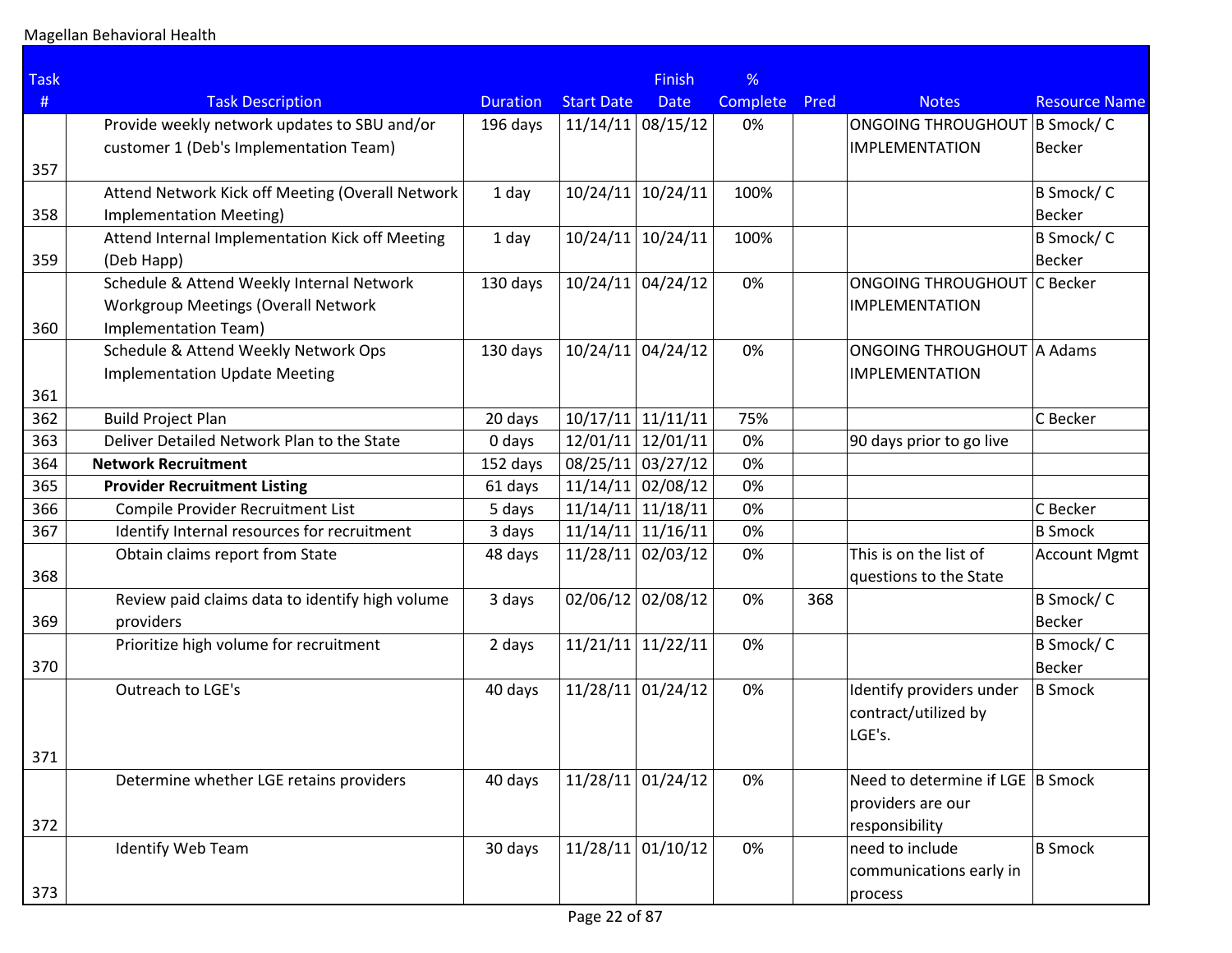| <b>Task</b> |                                                  |                 |                     | <b>Finish</b> | %        |      |              |                      |
|-------------|--------------------------------------------------|-----------------|---------------------|---------------|----------|------|--------------|----------------------|
| #           | <b>Task Description</b>                          | <b>Duration</b> | <b>Start Date</b>   | <b>Date</b>   | Complete | Pred | <b>Notes</b> | <b>Resource Name</b> |
| 374         | <b>Initial Recruitment Mailing</b>               | 10 days         | 11/21/11            | 12/02/11      | 0%       |      |              |                      |
|             | Develop Initial Welcome / Award Announcement     | 3 days          | 11/21/11            | 11/23/11      | 0%       |      |              | B Smock/C            |
| 375         | Letter                                           |                 |                     |               |          |      |              | <b>Becker</b>        |
| 376         | Submit Announcement Letter for Approval          | 4 days          | 11/24/11 11/29/11   |               | 0%       | 375  |              | Editor               |
|             | Prepare Mailing List for Announcement Letter     | 3 days          | 11/21/11            | 11/23/11      | 0%       |      |              | C Becker             |
| 377         |                                                  |                 |                     |               |          |      |              |                      |
| 378         | Select Cred Documents for inclusion              | 3 days          | $11/21/11$ 11/23/11 |               | 0%       |      |              | C Becker             |
|             | <b>Create Correspondence Bundles for Mailing</b> | 3 days          | 11/21/11            | 11/23/11      | 0%       |      |              | R DuBois/C           |
| 379         |                                                  |                 |                     |               |          |      |              | <b>Becker</b>        |
|             | <b>Test Bundles for Mailing</b>                  | 1 day           | 11/24/11            | 11/24/11      | 0%       | 379  |              | R DuBois/C           |
| 380         |                                                  |                 |                     |               |          |      |              | <b>Becker</b>        |
|             | Mail Announcement Letter to Providers            | 3 days          | 11/30/11            | 12/02/11      | 0%       | 376  |              | R DuBois/C           |
| 381         |                                                  |                 |                     |               |          |      |              | Becker               |
|             | Recruitment Module Set-Up & Configuration        | 85 days         | $11/28/11$ 03/27/12 |               | 0%       |      |              |                      |
| 382         |                                                  |                 |                     |               |          |      |              |                      |
| 383         | Define reporting needs                           | 11 days         | 11/28/11            | 12/12/11      | 0%       |      |              | C Becker             |
|             | Determine segments required to meet reporting    | 11 days         | 11/28/11            | 12/12/11      | 0%       |      |              | J Brown/H            |
| 384         | needs                                            |                 |                     |               |          |      |              | Stroop               |
|             | <b>Confirm Network Coordinators and ACMs</b>     | 22 days         | 11/28/11            | 12/29/11      | 0%       |      |              | <b>B</b> Smock       |
| 385         | supporting recruitment                           |                 |                     |               |          |      |              |                      |
|             | Add coordinators and ACMs to recruitment         | 85 days         | 11/28/11            | 03/27/12      | 0%       |      |              | C Becker             |
| 386         | tracker as required                              |                 |                     |               |          |      |              |                      |
| 387         | Submit SPR for auto loading providers to IPD     | 3 days          | 11/28/11            | 11/30/11      | 0%       |      |              | A Adams              |
| 388         | Load provider shell records                      | 85 days         | $11/28/11$ 03/27/12 |               | 0%       |      |              | A Adams              |
| 389         | <b>Recruitment Module Loading / Maintenance</b>  | 85 days         | $11/28/11$ 03/27/12 |               | 0%       |      |              |                      |
|             | Identify and load providers to recruitment       | 6 days          | 11/28/11            | 12/05/11      | 0%       |      |              | C Becker             |
|             | module with appropriate segement1/segment 2      |                 |                     |               |          |      |              |                      |
| 390         |                                                  |                 |                     |               |          |      |              |                      |
|             | Assign providers to network coordinators &       | 22 days         | 11/28/11            | 12/29/11      | 0%       |      |              | B Smock/C            |
| 391         | ACMs for follow up                               |                 |                     |               |          |      |              | Becker               |
|             | Confirm universe of facilities loaded to         | 6 days          | 11/28/11            | 12/05/11      | 0%       |      |              | C Becker             |
|             | recruitment tracker & confirm they are           |                 |                     |               |          |      |              |                      |
| 392         | appropriately assigned                           |                 |                     |               |          |      |              |                      |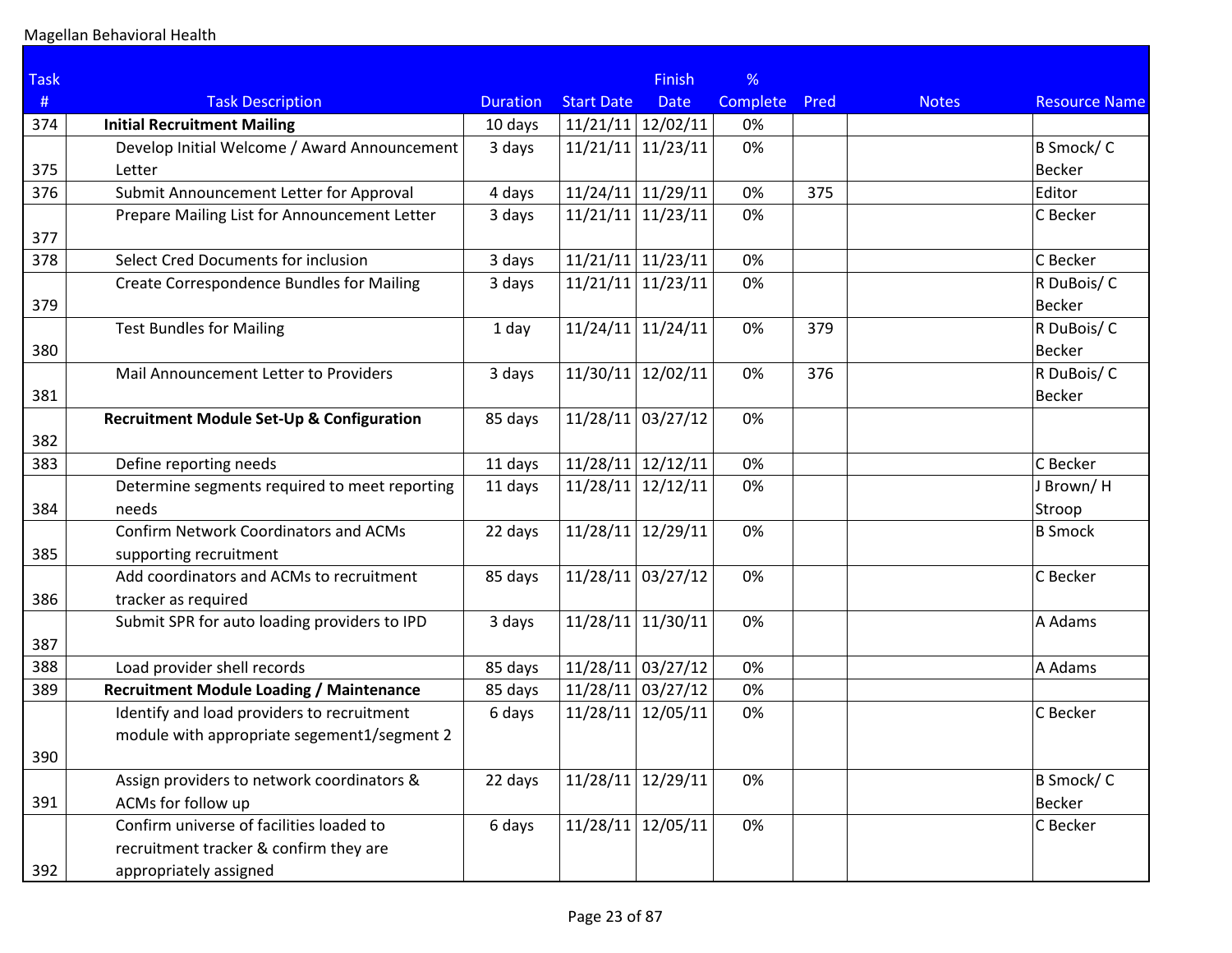| <b>Task</b> |                                                    |                 |                     | <b>Finish</b> | %               |      |              |                      |
|-------------|----------------------------------------------------|-----------------|---------------------|---------------|-----------------|------|--------------|----------------------|
| #           | <b>Task Description</b>                            | <b>Duration</b> | <b>Start Date</b>   | <b>Date</b>   | <b>Complete</b> | Pred | <b>Notes</b> | <b>Resource Name</b> |
|             | Tie provider to LA SMO Recruitment & assign        | 85 days         | $11/28/11$ 03/27/12 |               | 0%              |      |              | J Brown/H            |
| 393         | accordingly                                        |                 |                     |               |                 |      |              | Stroop               |
| 394         | <b>Recruitment Module Reporting</b>                | 151 days        | 08/25/11            | 03/26/12      | 0%              |      |              |                      |
|             | Receive recruitment module reporting               | 134 days        | 08/25/11            | 03/01/12      | 0%              |      |              | J Brown / H          |
|             |                                                    |                 |                     |               |                 |      |              | Stroop/C             |
| 395         |                                                    |                 |                     |               |                 |      |              | <b>Becker</b>        |
|             | Review recruitment module report to determine      | 134 days        | 09/19/11 03/26/12   |               | 0%              |      |              | J Brown / H          |
|             | list of fixes to be made                           |                 |                     |               |                 |      |              | Stroop/C             |
| 396         |                                                    |                 |                     |               |                 |      |              | <b>Becker</b>        |
|             | Arrange for training on Cognos                     | 22 days         | $11/14/11$ 12/13/11 |               | 0%              |      |              | J Brown/H            |
| 397         |                                                    |                 |                     |               |                 |      |              | Stroop               |
|             | Daily review recruitment module errors and         | 134 days        | 09/19/11            | 03/26/12      | 0%              |      |              | J Brown / H          |
|             | identify corrections and manage assignments /      |                 |                     |               |                 |      |              | Stroop/C             |
| 398         | evaluate performance                               |                 |                     |               |                 |      |              | <b>Becker</b>        |
|             | Review causes of errors to identify training       | 134 days        | 09/19/11 03/26/12   |               | 0%              |      |              | J Brown / H          |
|             | needs                                              |                 |                     |               |                 |      |              | Stroop/C             |
| 399         |                                                    |                 |                     |               |                 |      |              | <b>Becker</b>        |
|             | Develop training material for staff (QRG, FAQ,     | 17 days         | 11/14/11            | 12/06/11      | 0%              |      |              | J Brown / H          |
|             | Instructions)                                      |                 |                     |               |                 |      |              | Stroop/C             |
| 400         |                                                    |                 |                     |               |                 |      |              | <b>Becker</b>        |
|             | Fix provider segment                               | 117 days        | 10/10/11            | 03/22/12      | 0%              |      |              | $\sqrt{ }$           |
|             |                                                    |                 |                     |               |                 |      |              | Smith/Network        |
| 401         |                                                    |                 |                     |               |                 |      |              | <b>Operations</b>    |
|             | Fix provider assignments and status                | 117 days        | $10/10/11$ 03/22/12 |               | 0%              |      |              |                      |
|             |                                                    |                 |                     |               |                 |      |              | Smith/Network        |
| 402         |                                                    |                 |                     |               |                 |      |              | Operations           |
| 403         | Development of summary reporting                   | 39 days         | 09/05/11 10/27/11   |               | 0%              |      |              | H Stroop             |
|             | Include claims/unique members/visits to            | 117 days        | 10/10/11            | 03/22/12      | 0%              |      |              | Network              |
| 404         | recruitment tracker reporting                      |                 |                     |               |                 |      |              | Operations           |
|             | Confirm prototype meets the needs of               | 117 days        | $10/10/11$ 03/22/12 |               | 0%              |      |              | H Stroop             |
| 405         | Recruitment                                        |                 |                     |               |                 |      |              |                      |
|             | <b>Network Administration - Magellan Providers</b> | 205 days        | 08/29/11            | 06/12/12      | 0%              |      |              |                      |
| 406         | <b>Requirements</b>                                |                 |                     |               |                 |      |              |                      |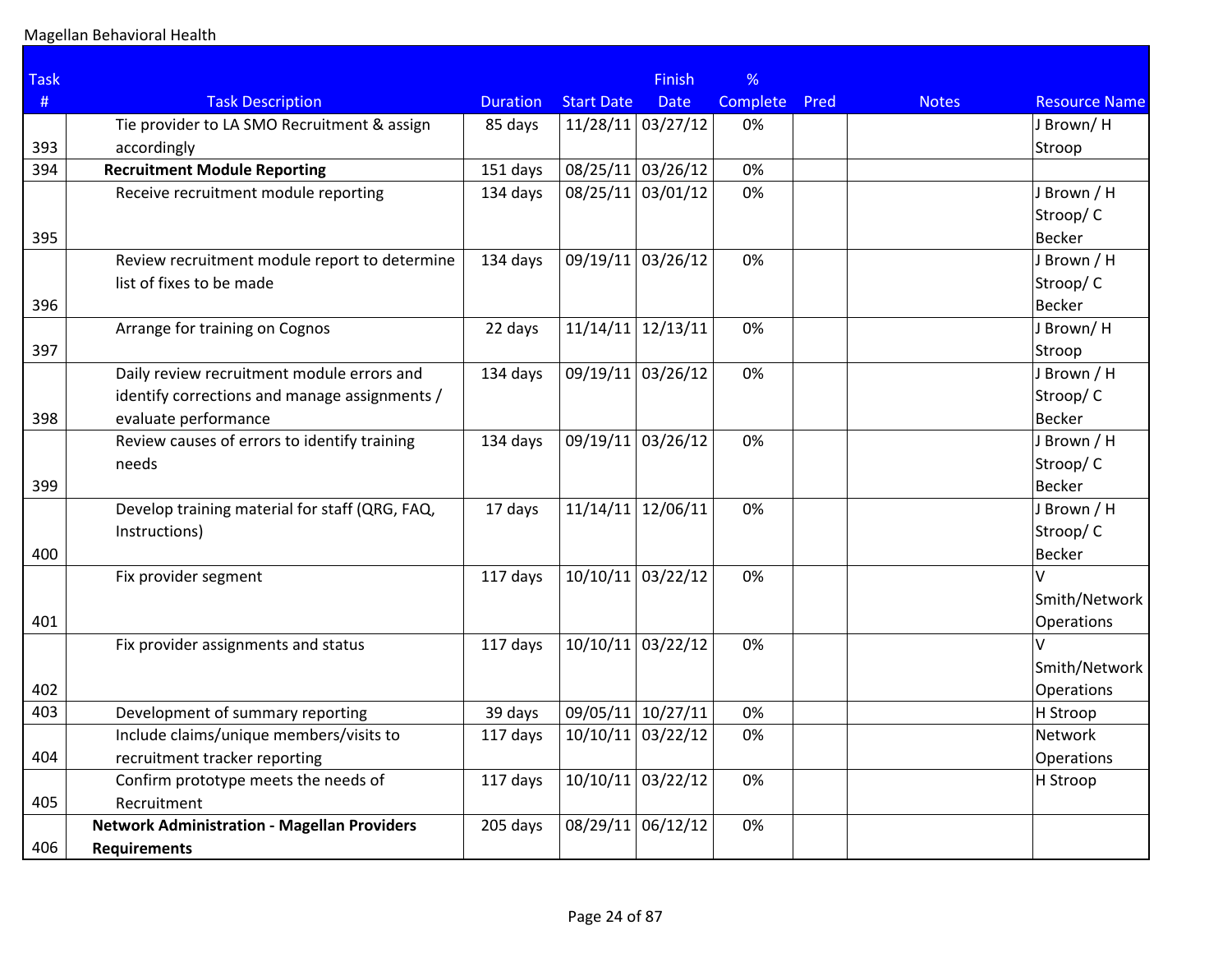| <b>Task</b> |                                                                                                |                 |                   | <b>Finish</b>       | %        |               |                                                                                                 |                             |
|-------------|------------------------------------------------------------------------------------------------|-----------------|-------------------|---------------------|----------|---------------|-------------------------------------------------------------------------------------------------|-----------------------------|
| #           | <b>Task Description</b>                                                                        | <b>Duration</b> | <b>Start Date</b> | <b>Date</b>         | Complete | Pred          | <b>Notes</b>                                                                                    | <b>Resource Name</b>        |
| 407         | Determine business rules that will identify distinct<br>networks, provider database to be used | 13 days         | 11/28/11          | 12/14/11            | 0%       |               |                                                                                                 | J Brown/C<br>Becker         |
| 408         | New Segregated Database (if needed)                                                            | 117 days        |                   | $10/03/11$ 03/15/12 | 0%       |               | This set of tasks occurs<br>only if a new segregated<br>database is needed                      |                             |
| 409         | Submit SPR for creation of segregated database                                                 | 11 days         | 10/27/11          | 11/10/11            | 0%       |               |                                                                                                 | C Becker                    |
| 410         | Receipt of State Provider file - DOE                                                           | 44 days         | 10/03/11          | 12/01/11            | 0%       |               |                                                                                                 | J Brown, C<br>Becker        |
| 411         | Receipt of State Provider file - DCFS                                                          | 44 days         | 10/03/11          | 12/01/11            | 0%       |               |                                                                                                 | J Brown, C<br><b>Becker</b> |
| 412         | Receipt of State Provider file - OJJ                                                           | 44 days         | 10/03/11          | 12/01/11            | 0%       |               |                                                                                                 | J Brown, C<br>Becker        |
| 413         | Receipt of State Provider file - OBH                                                           | 44 days         | 10/03/11          | 12/01/11            | 0%       |               |                                                                                                 | J Broan, C<br>Becker        |
| 414         | <b>Complete Business Requirements</b>                                                          | 6 days          | 12/02/11          | 12/09/11            | 0%       |               | 3,410,411,412                                                                                   | Provider Data<br>Systems    |
| 415         | <b>Approve Business Requirements</b>                                                           | 4 days          | 12/12/11          | 12/15/11            | 0%       | 414           |                                                                                                 | A Adams, Tim<br>Houck       |
| 416         | Programming                                                                                    | 41 days         |                   | $12/16/11$ 02/14/12 | 0%       |               | 0,411,412,413                                                                                   | Provider Data<br>Systems    |
| 417         | <b>Unit Testing</b>                                                                            | 5 days          |                   | $02/15/12$ 02/21/12 | 0%       |               | 0,411,412,413                                                                                   | Provider Data<br>Systems    |
| 418         | <b>UAT Testing</b>                                                                             | 14 days         |                   | 02/22/12 03/12/12   | 0%       |               | 0,411,412,413                                                                                   | Tim Houck                   |
| 419         | Move to Production                                                                             | 3 days          |                   | 03/13/12 03/15/12   | 0%       | 8,411,412,413 |                                                                                                 | Provider Data<br>Systems    |
| 420         | <b>Network Administration - Magellan Encounter</b><br><b>Requirements</b>                      | 123 days        |                   | 10/03/11 03/23/12   | 0%       |               | This set of tasks, only<br>occurs if a new provider<br>inquiry database (SMO<br>567) is needed. |                             |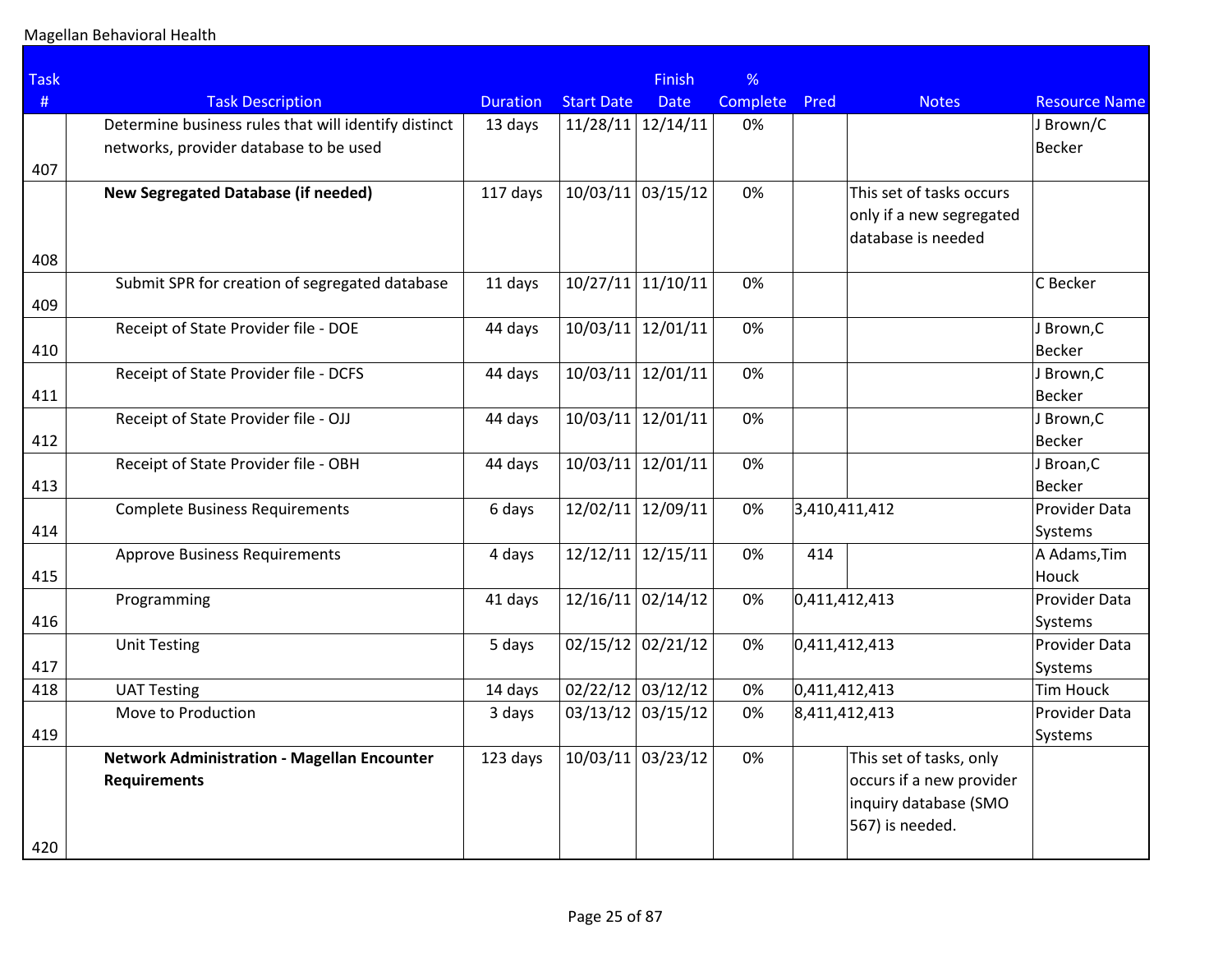| <b>Task</b> |                                                 |                 |                     | <b>Finish</b> | %        |               |              |                      |
|-------------|-------------------------------------------------|-----------------|---------------------|---------------|----------|---------------|--------------|----------------------|
| $\#$        | <b>Task Description</b>                         | <b>Duration</b> | <b>Start Date</b>   | <b>Date</b>   | Complete | Pred          | <b>Notes</b> | <b>Resource Name</b> |
|             | Determine business rules that will identify the | 9 days          | 10/31/11            | 11/10/11      | 0%       |               |              | J Brown, C           |
|             | encounter process                               |                 |                     |               |          |               |              | Becker,G             |
| 421         |                                                 |                 |                     |               |          |               |              | Harrell              |
|             | Submit SPR for creation of LA database in SMO   | 3 days          | 11/11/11            | 11/15/11      | 0%       |               |              | C Becker, G          |
| 422         | 567                                             |                 |                     |               |          |               |              | Harrell              |
|             | Receipt of State Provider File - DOE            | 44 days         | 10/03/11            | 12/01/11      | 0%       |               |              | J Brown, C           |
| 423         |                                                 |                 |                     |               |          |               |              | <b>Becker</b>        |
|             | Receipt of State Provider File - DCFS           | 44 days         | 10/03/11            | 12/01/11      | 0%       |               |              | J Brown, C           |
| 424         |                                                 |                 |                     |               |          |               |              | Becker               |
|             | Receipt of State Provider File - OJJ            | 44 days         | 10/03/11            | 12/01/11      | 0%       |               |              | J Brown, C           |
| 425         |                                                 |                 |                     |               |          |               |              | Becker               |
|             | Receipt of State Provider File - OBH            | 44 days         | 10/03/11            | 12/01/11      | 0%       |               |              | J Brown, C           |
| 426         |                                                 |                 |                     |               |          |               |              | <b>Becker</b>        |
|             | <b>Complete Business Requirements</b>           | 5 days          | 12/08/11            | 12/14/11      | 0%       | 423,424,425   |              | Provider Data        |
| 427         |                                                 |                 |                     |               |          |               |              | Systems              |
|             | <b>Approve Business Requirements</b>            | 4 days          | 12/15/11            | 12/20/11      | 0%       | 6,423,424,425 |              | A Adams, Tim         |
| 428         |                                                 |                 |                     |               |          |               |              | Houck                |
|             | Programming                                     | 41 days         | 12/27/11            | 02/21/12      | 0%       | 8,423,424,425 |              | Provider Data        |
| 429         |                                                 |                 |                     |               |          |               |              | Systems              |
|             | <b>Unit Testing</b>                             | 6 days          | $02/22/12$ 02/29/12 |               | 0%       | 6,423,424,425 |              | Provider Data        |
| 430         |                                                 |                 |                     |               |          |               |              | Systems              |
| 431         | <b>UAT Testing</b>                              | 13 days         | 03/01/12 03/19/12   |               | 0%       | 6,423,424,425 |              | <b>Tim Houck</b>     |
|             | Move to Production                              | 4 days          | 03/20/12 03/23/12   |               | 0%       | 6,423,424,425 |              | Provider Data        |
| 432         |                                                 |                 |                     |               |          |               |              | Systems              |
| 433         | <b>Determine Enhancement Need(s)</b>            | 66 days         | 11/28/11 02/29/12   |               | 0%       |               |              |                      |
|             | Determine if new professional level(s) for      | 9 days          | 11/28/11            | 12/08/11      | 0%       |               |              | C Becker, Jon        |
|             | Louisiana Medicaid is necessary                 |                 |                     |               |          |               |              | Brown, H             |
| 434         |                                                 |                 |                     |               |          |               |              | Stroop               |
|             | Determine if new setting type(s) for Louisiana  | 9 days          | $11/28/11$ 12/08/11 |               | 0%       |               |              | C Becker, Jon        |
|             | Medicaid is necessary                           |                 |                     |               |          |               |              | Brown,H              |
| 435         |                                                 |                 |                     |               |          |               |              | Stroop               |
|             | Determine if new degree code(s) for Louisiana   | 9 days          | 11/28/11            | 12/08/11      | 0%       |               |              | C Becker, Jon        |
|             | Medicaid is necessary                           |                 |                     |               |          |               |              | Brown,H              |
| 436         |                                                 |                 |                     |               |          |               |              | Stroop               |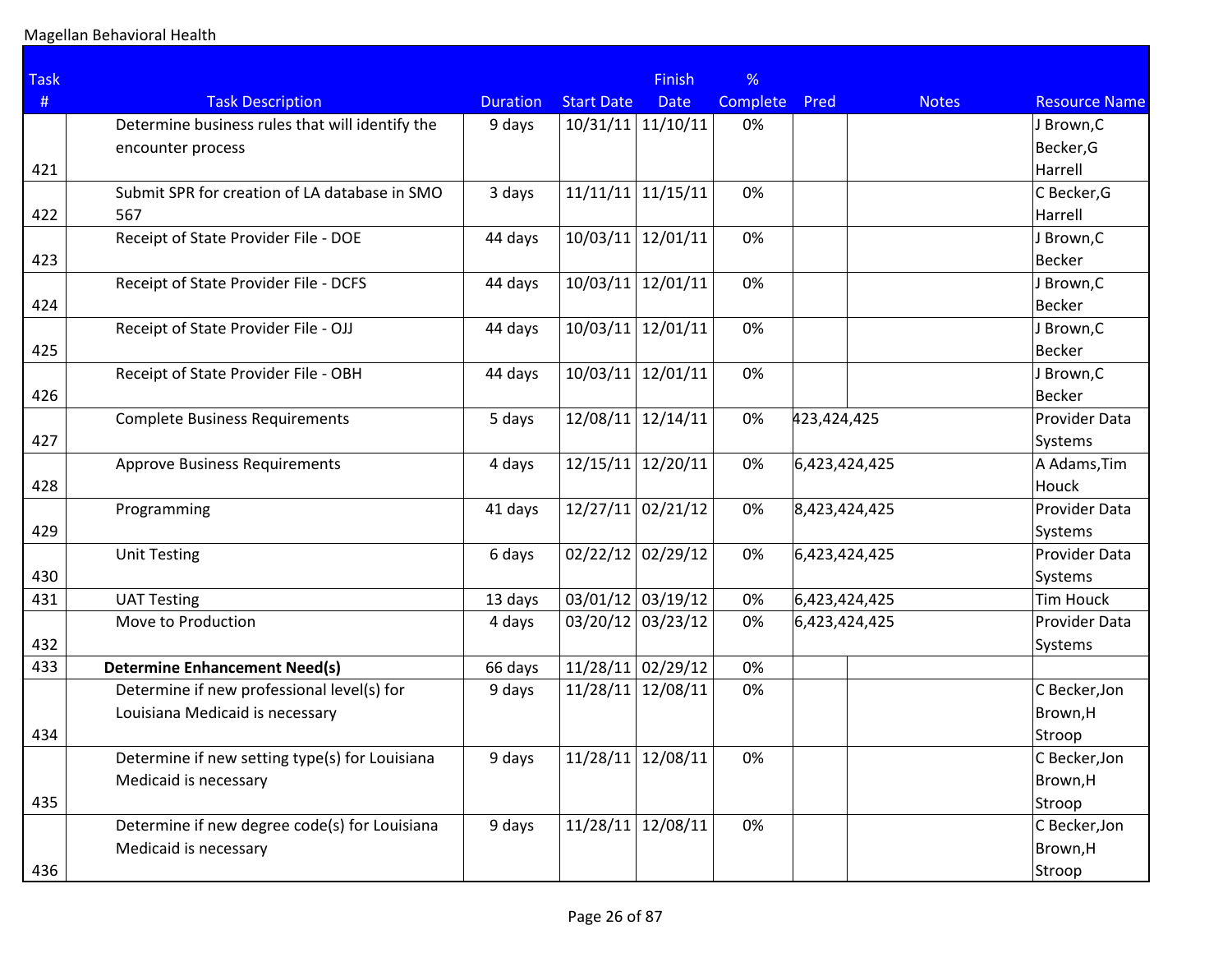| <b>Task</b> |                                                    |                 |                   | Finish            | %        |      |              |                      |
|-------------|----------------------------------------------------|-----------------|-------------------|-------------------|----------|------|--------------|----------------------|
| #           | <b>Task Description</b>                            | <b>Duration</b> | <b>Start Date</b> | <b>Date</b>       | Complete | Pred | <b>Notes</b> | <b>Resource Name</b> |
|             | Determine if new contract type(s) for Louisiana    | 9 days          |                   | 11/28/11 12/08/11 | 0%       |      |              | C Becker, Jon        |
|             | Medicaid is necessary                              |                 |                   |                   |          |      |              | Brown,H              |
| 437         |                                                    |                 |                   |                   |          |      |              | Stroop               |
|             | Determine if new cross reference value(s) for      | 9 days          |                   | 11/28/11 12/08/11 | 0%       |      |              | C Becker, Jon        |
|             | Louisiana Medicaid is necessary                    |                 |                   |                   |          |      |              | Brown,H              |
| 438         |                                                    |                 |                   |                   |          |      |              | Stroop               |
|             | Determine if new supplementary ID(s) for           | 9 days          |                   | 11/28/11 12/08/11 | 0%       |      |              | C Becker, Jon        |
|             | Louisiana Medicaid is necessary                    |                 |                   |                   |          |      |              | Brown,H              |
| 439         |                                                    |                 |                   |                   |          |      |              | Stroop               |
|             | Determine if new credentialing layer(s) for        | 9 days          |                   | 11/28/11 12/08/11 | 0%       |      |              | C Becker, Jon        |
|             | Louisiana Medicaid is necessary                    |                 |                   |                   |          |      |              | Brown,H              |
| 440         |                                                    |                 |                   |                   |          |      |              | Stroop               |
|             | Determine if new review types/review Status(as)    | 9 days          |                   | 11/28/11 12/08/11 | 0%       |      |              | C Becker, Jon        |
|             | for Louisiana Medicaid is necessary                |                 |                   |                   |          |      |              | Brown,H              |
| 441         |                                                    |                 |                   |                   |          |      |              | Stroop               |
|             | Determine if new PSV source/type(s) for            | 9 days          | 11/28/11          | 12/08/11          | 0%       |      |              | C Becker, Jon        |
|             | Louisiana Medicaid is necessary                    |                 |                   |                   |          |      |              | Brown,H              |
| 442         |                                                    |                 |                   |                   |          |      |              | Stroop               |
|             | Determine if new affiliation code(s) for Louisiana | 9 days          | 11/28/11          | 12/08/11          | 0%       |      |              | C Becker, Jon        |
|             | Medicaid is necessary                              |                 |                   |                   |          |      |              | Brown,H              |
| 443         |                                                    |                 |                   |                   |          |      |              | Stroop               |
|             | Determine if enhancement needed to Provider        | 9 days          |                   | 11/28/11 12/08/11 | 0%       |      |              | C Becker, Jon        |
|             | Recruitment module for Louisiana Medicaid is       |                 |                   |                   |          |      |              | Brown,H              |
| 444         | necessary                                          |                 |                   |                   |          |      |              | Stroop               |
|             | Determine if enhancement needed to provider        | 9 days          |                   | 11/28/11 12/08/11 | 0%       |      |              | C Becker, Jon        |
|             | service addresses for Louisiana Medicaid is        |                 |                   |                   |          |      |              | Brown,H              |
| 445         | necessary                                          |                 |                   |                   |          |      |              | Stroop               |
|             | Determine if enhancement needed to affiliation     | 9 days          | 11/28/11 12/08/11 |                   | 0%       |      |              | C Becker, Jon        |
|             | (screen 10) for Louisiana Medicaid is necessary    |                 |                   |                   |          |      |              | Brown,H              |
| 446         |                                                    |                 |                   |                   |          |      |              | Stroop               |
|             | Determine if enhancement needed to internal        | 9 days          | 11/28/11          | 12/08/11          | 0%       |      |              | C Becker, Jon        |
|             | and/or external Provider Search for Louisiana      |                 |                   |                   |          |      |              | Brown,H              |
| 447         | Medicaid is necessary                              |                 |                   |                   |          |      |              | Stroop               |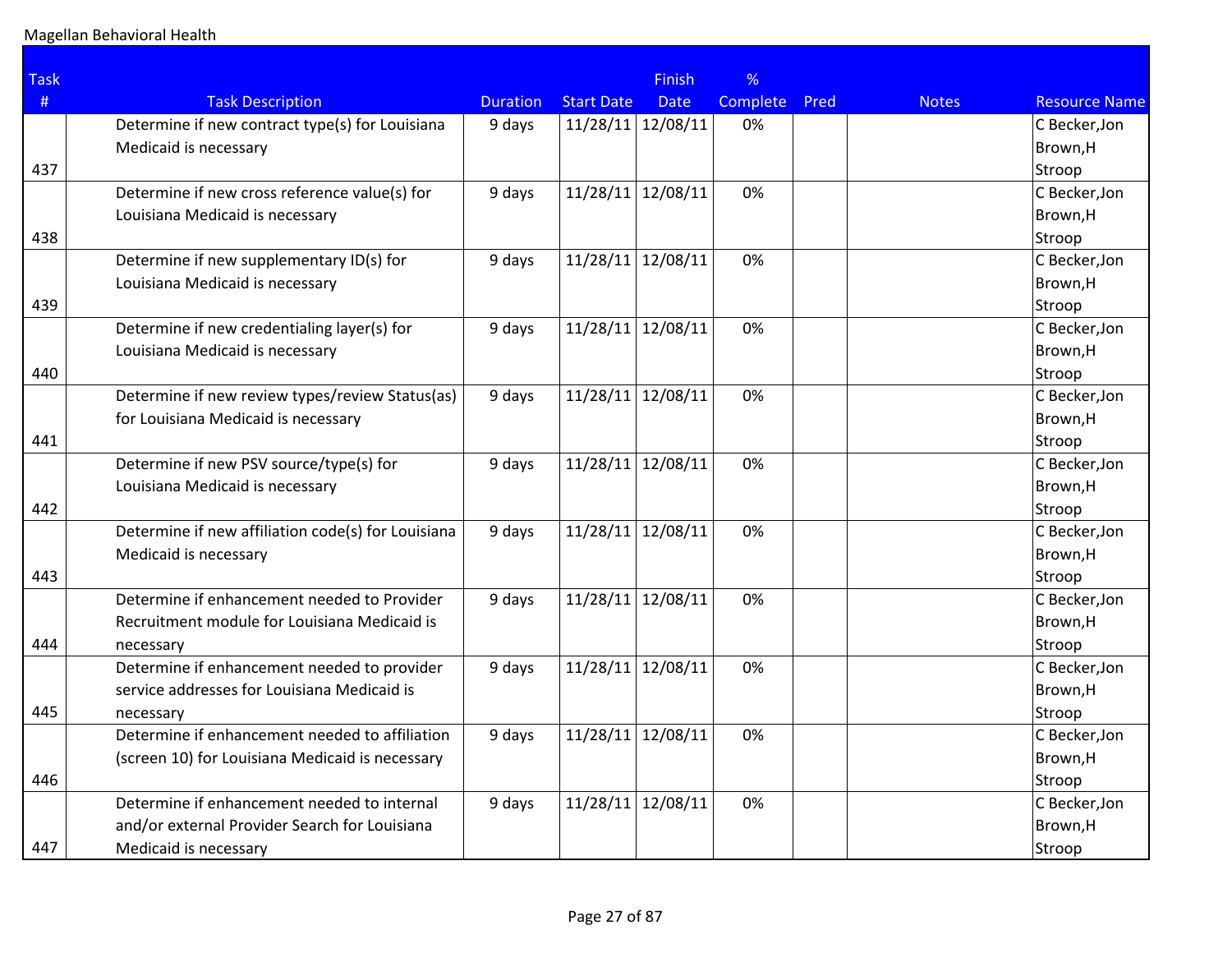| <b>Task</b> |                                                  |                 |                     | <b>Finish</b> | %        |         |              |                      |
|-------------|--------------------------------------------------|-----------------|---------------------|---------------|----------|---------|--------------|----------------------|
| $\#$        | <b>Task Description</b>                          | <b>Duration</b> | <b>Start Date</b>   | <b>Date</b>   | Complete | Pred    | <b>Notes</b> | <b>Resource Name</b> |
|             | Determine if enhancement needed to ACES          | 9 days          | 11/28/11 12/08/11   |               | 0%       |         |              | C Becker, Jon        |
|             | Search for Louisiana Medicaid is necessary       |                 |                     |               |          |         |              | Brown, H             |
| 448         |                                                  |                 |                     |               |          |         |              | Stroop               |
|             | Determine if enhancement needed to Doc           | 9 days          | 11/28/11            | 12/08/11      | 0%       |         |              | C Becker, Jon        |
|             | Tracker for Louisiana Medicaid is necessary      |                 |                     |               |          |         |              | Brown, H             |
| 449         |                                                  |                 |                     |               |          |         |              | Stroop               |
|             | Determine if enhancement needed to               | 9 days          | 11/28/11            | 12/08/11      | 0%       |         |              | C Becker, Jon        |
|             | correspondence for Louisiana Medicaid is         |                 |                     |               |          |         |              | Brown, H             |
| 450         | necessary                                        |                 |                     |               |          |         |              | Stroop               |
|             | Determine if enhancement needed to CCD for       | 9 days          | 11/28/11            | 12/08/11      | 0%       |         |              | C Becker, Jon        |
|             | Louisiana Medicaid is necessary                  |                 |                     |               |          |         |              | Brown, H             |
| 451         |                                                  |                 |                     |               |          |         |              | Stroop               |
|             | Determine if enhancement needed to NIDD for      | 9 days          | 11/28/11            | 12/08/11      | 0%       |         |              | C Becker, Jon        |
|             | Louisiana Medicaid is necessary                  |                 |                     |               |          |         |              | Brown, S             |
| 452         |                                                  |                 |                     |               |          |         |              | Sperkowski           |
|             | Determine if enhancement needed to Emptoris      | 9 days          | 11/28/11            | 12/08/11      | 0%       |         |              | C Becker, Jon        |
|             | for Louisiana Medicaid is necessary              |                 |                     |               |          |         |              | Brown, S             |
| 453         |                                                  |                 |                     |               |          |         |              | Sperkowski           |
|             | Determine if enhancement needed to OnBase        | 7 days          | 12/01/11 12/09/11   |               | 0%       |         |              | J Brown, T           |
| 454         | for Louisiana Medicaid is necessary              |                 |                     |               |          |         |              | Houck                |
|             | Determine if provider feed needed to OnBase for  | 7 days          | 12/01/11            | 12/09/11      | 0%       |         |              | C Becker, Jon        |
| 455         | Louisiana Medicaid is necessary                  |                 |                     |               |          |         |              | Brown                |
|             | Determine if provider feed needed to State for   | 7 days          | 12/01/11            | 12/09/11      | 0%       |         |              | C Becker, Jon        |
| 456         | Louisiana Medicaid is necessary                  |                 |                     |               |          |         |              | Brown                |
|             | Determine if provider profiling requirements for | 43 days         | $01/02/12$ 02/29/12 |               | 0%       |         |              | C Becker, Jon        |
|             | Louisiana Medicaid is necessary                  |                 |                     |               |          |         |              | Brown                |
| 457         |                                                  |                 |                     |               |          |         |              |                      |
|             | Determine business rules for loading provider    | 20 days         | 12/22/11 01/20/12   |               | 0%       | 459,407 |              | J Brown, C           |
| 458         | information into IPD                             |                 |                     |               |          |         |              | <b>Becker</b>        |
|             | Develop network structure to support account/s   | 5 days          | 12/15/11            | 12/21/11      | 0%       | 407     |              | Network              |
| 459         |                                                  |                 |                     |               |          |         |              | Development          |
|             | Determine if there is any "special" contract     | 2 days          | 11/28/11 11/29/11   |               | 0%       |         |              | J Brown, C           |
|             | language that applies to providers or sub-set of |                 |                     |               |          |         |              | <b>Becker</b>        |
| 460         | providers                                        |                 |                     |               |          |         |              |                      |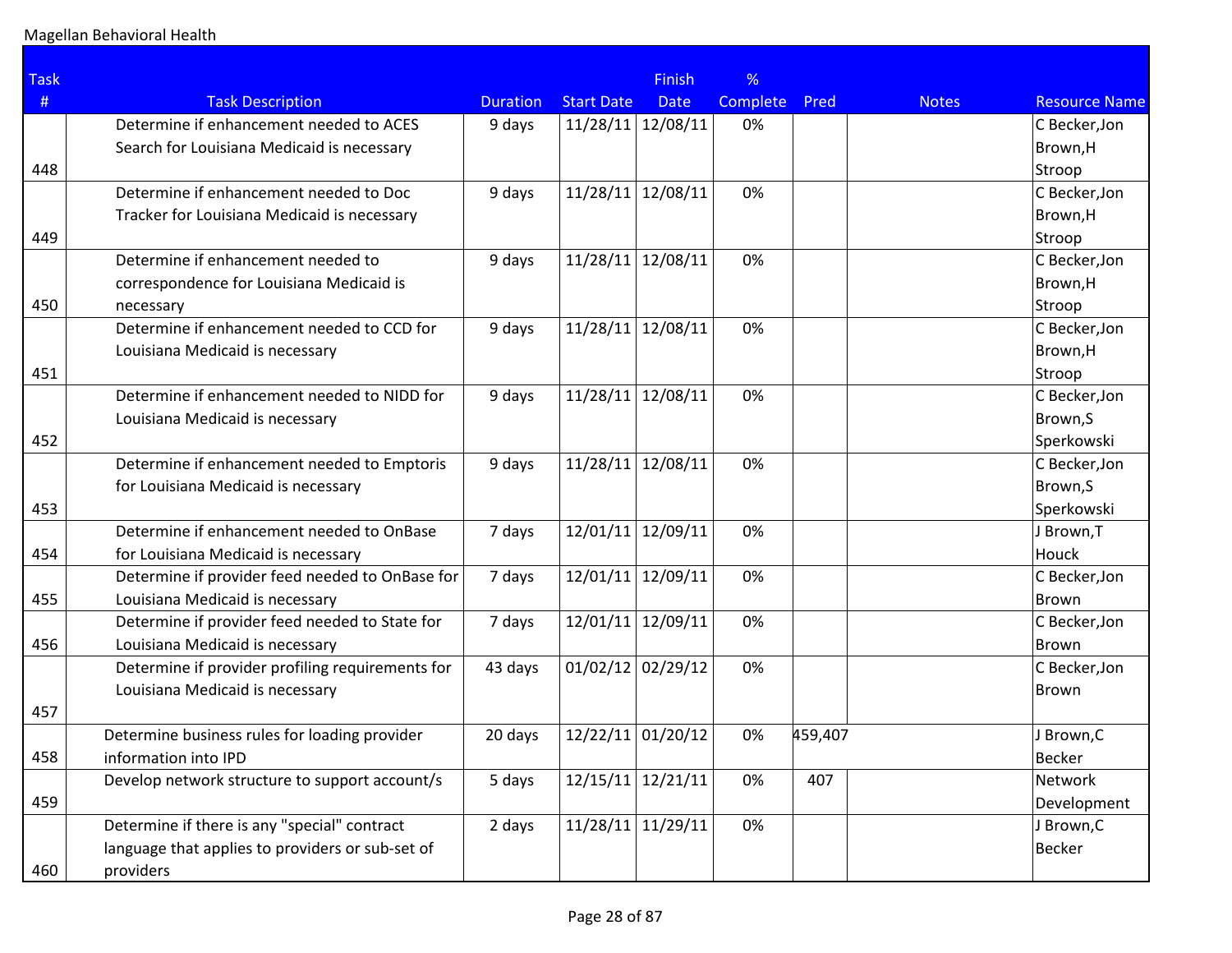| <b>Task</b> |                                                   |                 |                     | <b>Finish</b>     | %        |      |                                    |                      |
|-------------|---------------------------------------------------|-----------------|---------------------|-------------------|----------|------|------------------------------------|----------------------|
| #           | <b>Task Description</b>                           | <b>Duration</b> | <b>Start Date</b>   | <b>Date</b>       | Complete | Pred | <b>Notes</b>                       | <b>Resource Name</b> |
|             | Determine how providers tie to members            | 20 days         | $11/28/11$ 12/27/11 |                   | 0%       |      |                                    | Network              |
| 461         | (requires finalized GPD)                          |                 |                     |                   |          |      |                                    | Systems              |
|             | Determine required affiliation start date to      | 2 days          | 11/28/11 11/29/11   |                   | 0%       |      |                                    | J Brown              |
| 462         | support testing, client feeds, etc.               |                 |                     |                   |          |      |                                    |                      |
|             | Determine requirements for loading client ID (if  | 2 days          | 11/28/11 11/29/11   |                   | 0%       |      |                                    | Network              |
| 463         | required)                                         |                 |                     |                   |          |      |                                    | Systems              |
|             | Determine if regulatory approval required for any | 20 days         | 11/28/11            | 12/27/11          | 0%       |      |                                    | C Becker             |
|             | provider material & if so, which material         |                 |                     |                   |          |      |                                    |                      |
| 464         |                                                   |                 |                     |                   |          |      |                                    |                      |
| 465         | <b>Contracting</b>                                | 111 days        | 08/29/11 02/01/12   |                   | 0%       |      |                                    |                      |
| 466         | <b>Provider Addendum</b>                          | 32 days         | $11/14/11$ 12/29/11 |                   | 0%       |      |                                    |                      |
| 467         | Draft Louisiana Medicaid Addendum                 | 32 days         | $11/14/11$ 12/29/11 |                   | 0%       |      |                                    | C Becker             |
|             | Submit sample provider contracts to State for     | 0 days          | 11/14/11            | 11/14/11          | 0%       |      |                                    |                      |
| 468         | review and approval                               |                 |                     |                   |          |      |                                    |                      |
|             | Submit addendum to State for approval, if         | 18 days         | 11/14/11            | 12/07/11          | 0%       |      |                                    | Account Mgmt         |
| 469         | necessary                                         |                 |                     |                   |          |      |                                    |                      |
|             | Load approved addendum into correspondence        | 2 days          | $11/14/11$ 11/15/11 |                   | 0%       |      |                                    | Network              |
|             |                                                   |                 |                     |                   |          |      |                                    | Information          |
| 470         |                                                   |                 |                     |                   |          |      |                                    | Mgmt                 |
| 471         | Reimbursement                                     | 89 days         | 09/19/11 01/23/12   |                   | 0%       |      |                                    |                      |
|             | Determine if new fee schedules are required       | 30 days         | 11/14/11            | 12/27/11          | 0%       |      |                                    | S Sperkowski         |
| 472         |                                                   |                 |                     |                   |          |      |                                    |                      |
|             | Research elements for fee schedule (covered       | 30 days         | 09/27/11            | 11/07/11          | 0%       |      |                                    | S Sperkowski         |
| 473         | services, codes)                                  |                 |                     |                   |          |      |                                    |                      |
|             | Present rate proposal to operating committee      | 26 days         | 10/21/11            | 11/25/11          | 0%       |      | Verify rate structure with Network |                      |
|             |                                                   |                 |                     |                   |          |      | underwriting/finance               | Development          |
| 474         |                                                   |                 |                     |                   |          |      |                                    |                      |
|             | Determine if any enhancements to IPD or CAPS      | 25 days         | 11/14/11            | 12/16/11          | 0%       |      |                                    | <b>Network</b>       |
| 475         | are required to support business                  |                 |                     |                   |          |      |                                    | Systems              |
|             | Submit SPR for required enhancements as           | 24 days         | 12/19/11            | 01/23/12          | 0%       | 475  |                                    | Network              |
| 476         | appropriate                                       |                 |                     |                   |          |      |                                    | Systems              |
| 477         | Develop fee schedule as required                  | 30 days         | $11/14/11$ 12/27/11 |                   | 0%       |      |                                    | S Sperkowski         |
| 478         | Obtain approval of fee schedule                   | 5 days          |                     | 12/28/11 01/03/12 | 0%       | 477  |                                    | S Sperkowski         |
|             | Develop rate negotiation tool with Finance for    | 60 days         |                     | 09/19/11 12/09/11 | 0%       |      |                                    | Network              |
| 479         | market                                            |                 |                     |                   |          |      |                                    | Development          |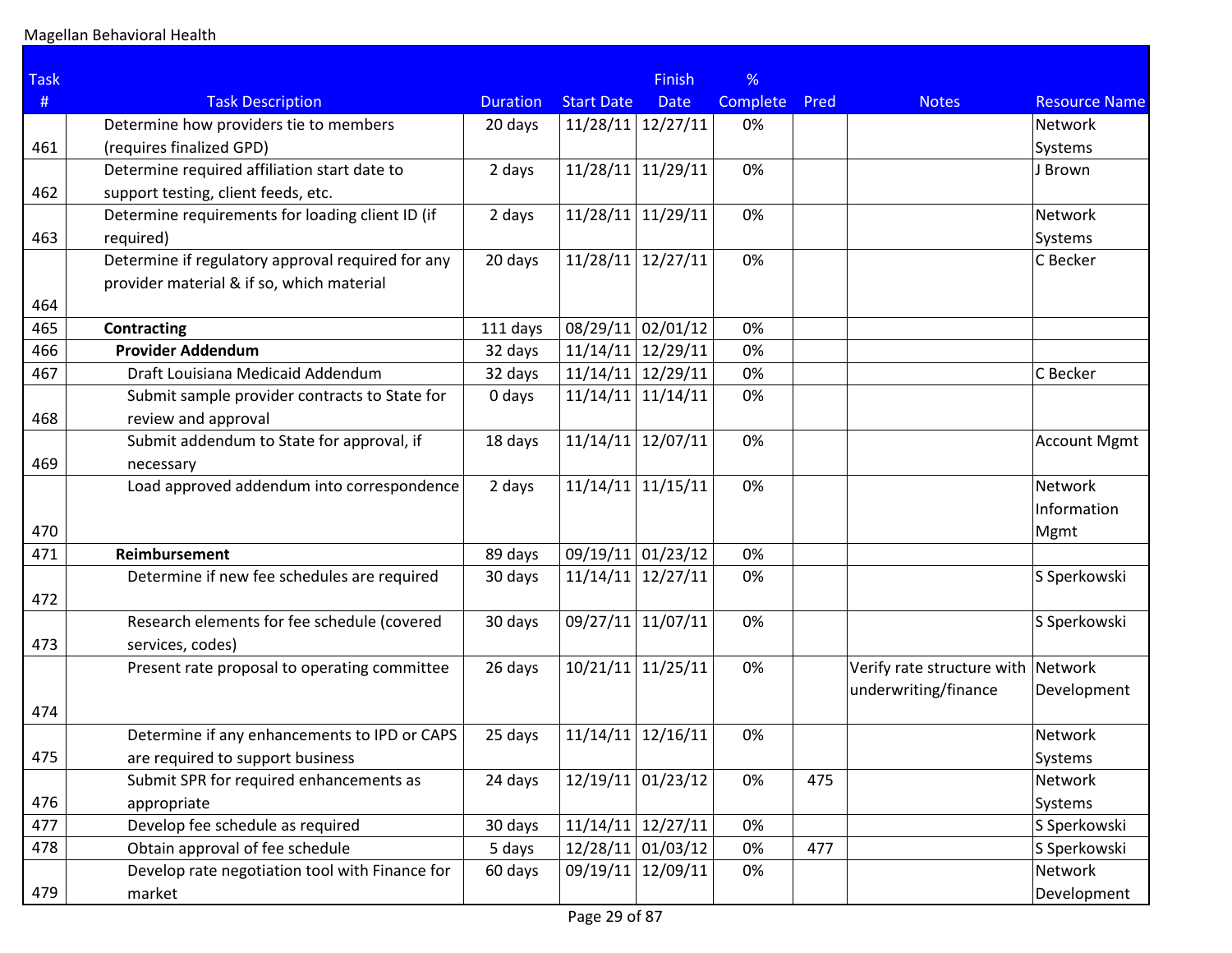| <b>Task</b> |                                                |                 |                     | <b>Finish</b> | %               |         |                        |                            |
|-------------|------------------------------------------------|-----------------|---------------------|---------------|-----------------|---------|------------------------|----------------------------|
| #           | <b>Task Description</b>                        | <b>Duration</b> | <b>Start Date</b>   | <b>Date</b>   | <b>Complete</b> | Pred    | <b>Notes</b>           | <b>Resource Name</b>       |
| 480         | Load fee schedule into correspondence          | 5 days          | $01/04/12$ 01/10/12 |               | 0%              | 478     |                        | S Sperkowski               |
|             | Verify fee schedule is loaded in               | 2 days          | $01/11/12$ 01/12/12 |               | 0%              | 480     |                        | Network                    |
|             | correspondence and IPD                         |                 |                     |               |                 |         |                        | Information                |
| 481         |                                                |                 |                     |               |                 |         |                        | Mgmt                       |
|             | Load standard Fee schedules to IPD Rates       | 6 days          | $01/04/12$ 01/11/12 |               | 0%              | 478     |                        | Network                    |
|             | Module & CAPS                                  |                 |                     |               |                 |         |                        | Information                |
| 482         |                                                |                 |                     |               |                 |         |                        | Mgmt                       |
|             | Establish rate action process                  | 5 days          | 11/14/11            | 11/18/11      | 0%              |         | Quick process to get   | S Sperkowski               |
|             |                                                |                 |                     |               |                 |         | negotiated rates       |                            |
| 483         |                                                |                 |                     |               |                 |         | approved               |                            |
| 484         | <b>Update Fee Schedules</b>                    | 15 days         | $11/01/11$ 11/21/11 |               | 0%              |         |                        | N Martens                  |
| 485         | <b>Network ID</b>                              | 47 days         | $11/01/11$ 01/06/12 |               | 0%              |         |                        |                            |
|             | Determine if new network ID(s) for Louisiana   | 10 days         | 11/16/11            | 11/29/11      | 0%              |         | Depending upon benefit | C Becker/ J                |
|             | Medicaid is necessary                          |                 |                     |               |                 |         | structure and provider | Brown/H                    |
|             |                                                |                 |                     |               |                 |         | limitations- may need  | Stroop                     |
|             |                                                |                 |                     |               |                 |         | more than one network  |                            |
|             |                                                |                 |                     |               |                 |         | for this product       |                            |
| 486         |                                                |                 |                     |               |                 |         |                        |                            |
|             | Submit SPR for creation of new network ID(s)   | 12 days         | 11/30/11            | 12/15/11      | 0%              | 486     |                        | C Becker                   |
| 487         |                                                |                 |                     |               |                 |         |                        |                            |
|             | Coordinate creation of product-specific        | 11 days         | 12/19/11            | 01/04/12      | 0%              |         |                        | A Adams                    |
| 488         | network(s)                                     |                 | 12/19/11            |               |                 |         |                        |                            |
| 489         | Establish business rules for new network ID(s) | 8 days          |                     | 12/30/11      | 0%              |         |                        | A Adams/C<br><b>Becker</b> |
|             | Notify contracting team of new network ID(s)   | 26 days         | 11/01/11            | 12/06/11      | 0%              |         |                        | A Adams                    |
| 490         |                                                |                 |                     |               |                 |         |                        |                            |
|             | <b>Complete Business Requirements</b>          | 3 days          | 12/16/11            | 12/20/11      | 0%              | 487     |                        | Provider Data              |
| 491         |                                                |                 |                     |               |                 |         |                        | Systems                    |
|             | <b>Approve Business Requirements</b>           | 4 days          | 12/21/11 12/28/11   |               | 0%              | 491     |                        | A Adams, Tim               |
| 492         |                                                |                 |                     |               |                 |         |                        | Houck                      |
|             | <b>Unit Testing</b>                            | 2 days          | $12/29/11$ 12/30/11 |               | 0%              | 492     |                        | Provider Data              |
| 493         |                                                |                 |                     |               |                 |         |                        | Systems                    |
| 494         | <b>UAT Testing</b>                             | 4 days          | $01/02/12$ 01/05/12 |               | 0%              | 492,493 |                        | <b>Tim Houck</b>           |
|             | Move to Production                             | 1 day           | $01/06/12$ 01/06/12 |               | 0%              | 492,494 |                        | Provider Data              |
| 495         |                                                |                 |                     |               |                 |         |                        | Systems                    |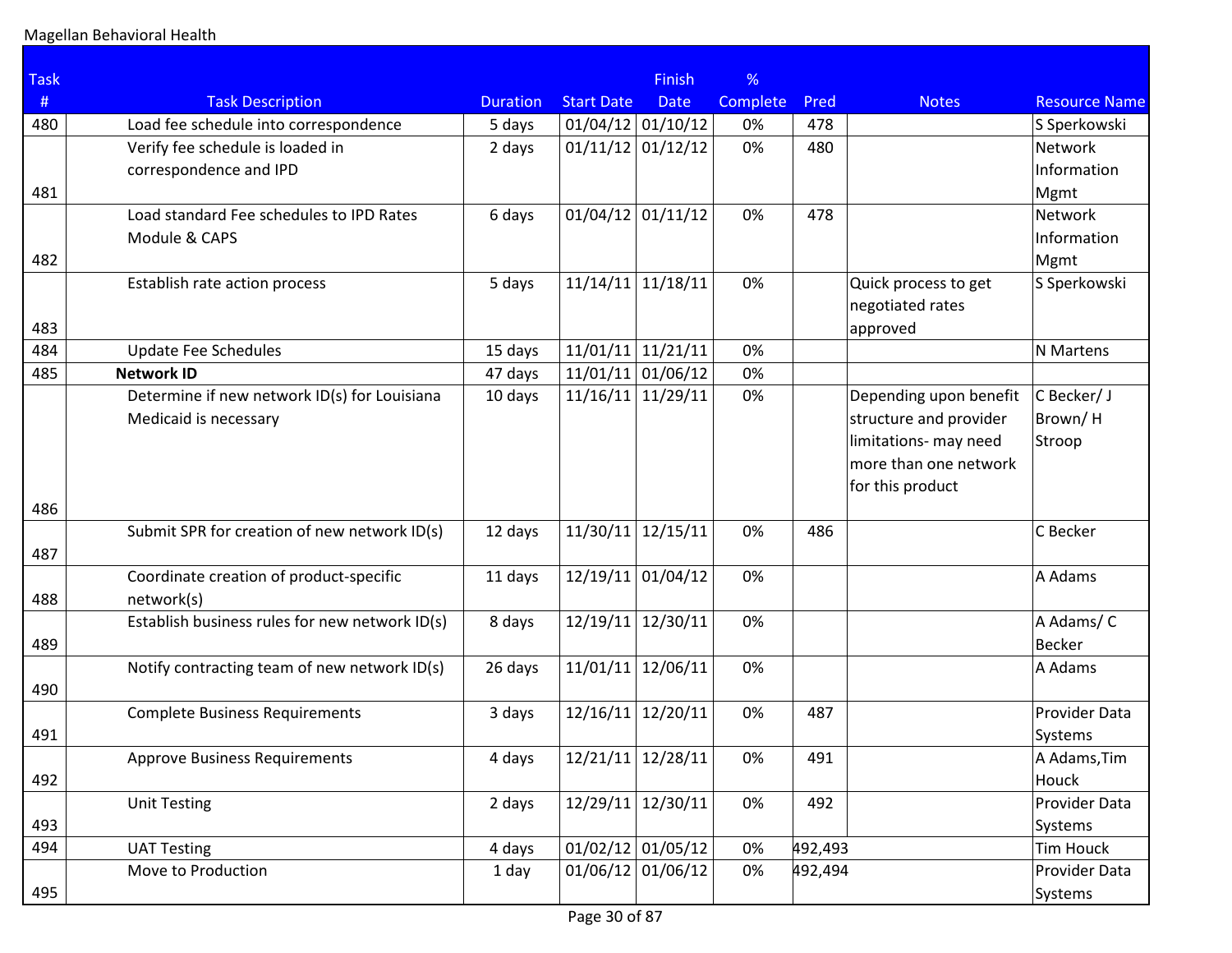| <b>Task</b> |                                                      |                 |                     | <b>Finish</b>       | %               |      |              |                      |
|-------------|------------------------------------------------------|-----------------|---------------------|---------------------|-----------------|------|--------------|----------------------|
| #           | <b>Task Description</b>                              | <b>Duration</b> | <b>Start Date</b>   | <b>Date</b>         | <b>Complete</b> | Pred | <b>Notes</b> | <b>Resource Name</b> |
| 496         | <b>New Provider Recruitment Bundles</b>              | 28 days         | $11/14/11$ 12/21/11 |                     | 0%              |      |              |                      |
|             | <b>Develop Recruitment Bundles for Practitioners</b> | 28 days         | 11/14/11            | 12/21/11            | 0%              |      |              |                      |
| 497         |                                                      |                 |                     |                     |                 |      |              |                      |
| 498         | Draft cover letter for potential providers           | 13 days         | $11/14/11$ 11/30/11 |                     | 0%              |      |              | Carrie Becker        |
|             | Send provider recruitment letters to State for       | 12 days         | $11/14/11$ 11/29/11 |                     | 0%              |      |              | <b>Account Mgmt</b>  |
| 499         | review and approval                                  |                 |                     |                     |                 |      |              |                      |
|             | Submit cover letter for review and approval          | 6 days          |                     | $11/14/11$ 11/21/11 | 0%              |      |              | Carrie Becker        |
|             | from provider communications and legal (if           |                 |                     |                     |                 |      |              |                      |
| 500         | required)                                            |                 |                     |                     |                 |      |              |                      |
|             | Receive feedback from State on letters               | 3 days          | 11/30/11            | 12/02/11            | 0%              | 499  |              | <b>Account Mgmt</b>  |
| 501         |                                                      |                 |                     |                     |                 |      |              |                      |
|             | Final review & approval of recruitment               | 4 days          |                     | 12/05/11 12/08/11   | 0%              | 501  |              | Editor               |
| 502         | bundle                                               |                 |                     |                     |                 |      |              |                      |
|             | Load cover letter into correspondence                | 3 days          | 12/09/11            | 12/13/11            | 0%              | 502  |              | <b>Network</b>       |
|             |                                                      |                 |                     |                     |                 |      |              | Information          |
| 503         |                                                      |                 |                     |                     |                 |      |              | Mgmt                 |
|             | Test cover letter in correspondence                  | 3 days          |                     | $12/14/11$ 12/16/11 | 0%              | 503  |              | <b>Network</b>       |
|             |                                                      |                 |                     |                     |                 |      |              | Information          |
| 504         |                                                      |                 |                     |                     |                 |      |              | Mgmt                 |
|             | <b>Identify Bundles required</b>                     | 3 days          | $11/21/11$ 11/23/11 |                     | 0%              |      |              | Robert DuBois/       |
|             |                                                      |                 |                     |                     |                 |      |              | Carrie Becker        |
| 505         |                                                      |                 |                     |                     |                 |      |              |                      |
|             | Identify documents required for each bundle          | 3 days          | 12/12/11            | 12/14/11            | 0%              |      |              | Robert DuBois/       |
|             |                                                      |                 |                     |                     |                 |      |              | Carrie Becker        |
| 506         |                                                      |                 |                     |                     |                 |      |              |                      |
|             | Create bundles in correspondence with all            | 1 day           |                     | $12/15/11$ 12/15/11 | 0%              | 506  |              | Robert DuBois/       |
|             | appropriate, approved documents to send to           |                 |                     |                     |                 |      |              | Carrie Becker        |
| 507         | potential providers                                  |                 |                     |                     |                 |      |              |                      |
|             | Review & approve bundles                             | 1 day           |                     | $12/16/11$ 12/16/11 | $0\%$           | 507  |              | Robert DuBois/       |
|             |                                                      |                 |                     |                     |                 |      |              | Carrie Becker        |
| 508         |                                                      |                 |                     |                     |                 |      |              |                      |
|             | Test bundles in correspondence                       | 3 days          |                     | $12/19/11$ 12/21/11 | 0%              | 508  |              | Robert DuBois/       |
|             |                                                      |                 |                     |                     |                 |      |              | Carrie Becker        |
| 509         |                                                      |                 |                     |                     |                 |      |              |                      |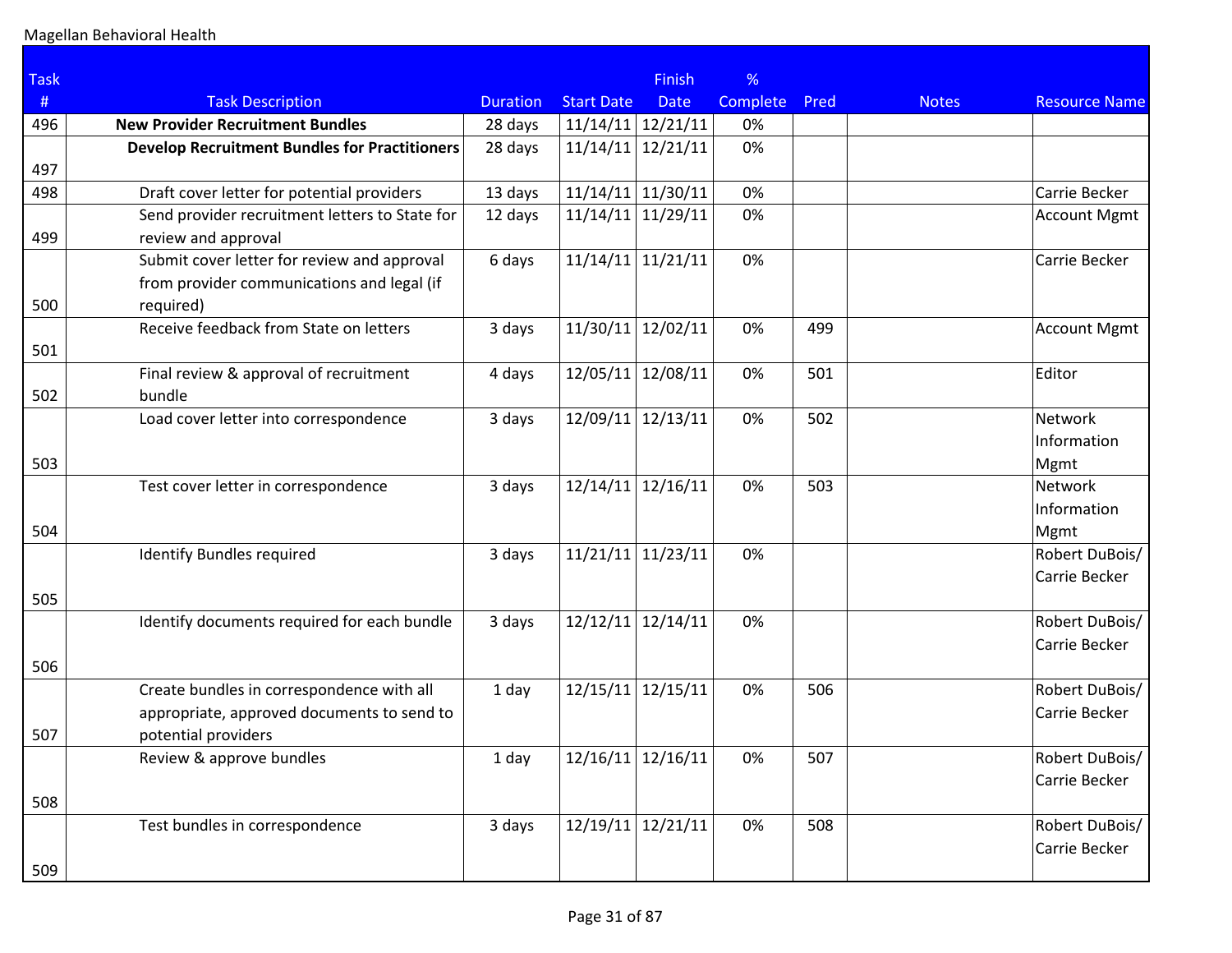| <b>Task</b> |                                                   |                 |                     | <b>Finish</b>       | %               |      |              |                      |
|-------------|---------------------------------------------------|-----------------|---------------------|---------------------|-----------------|------|--------------|----------------------|
| #           | <b>Task Description</b>                           | <b>Duration</b> | <b>Start Date</b>   | <b>Date</b>         | <b>Complete</b> | Pred | <b>Notes</b> | <b>Resource Name</b> |
|             | <b>Develop Recruitment Bundles for Facilities</b> | 28 days         | $11/14/11$ 12/21/11 |                     | 0%              |      |              |                      |
| 510         |                                                   |                 |                     |                     |                 |      |              |                      |
|             | Draft cover letter / facility notification letter | 13 days         | 11/14/11            | 11/30/11            | 0%              |      |              | Carrie Becker        |
| 511         |                                                   |                 |                     |                     |                 |      |              |                      |
|             | Send provider recruitment letters to State for    | 12 days         |                     | $11/14/11$ 11/29/11 | 0%              |      |              | <b>Account Mgmt</b>  |
| 512         | review and approval                               |                 |                     |                     |                 |      |              |                      |
|             | Submit cover letter for review and approval       | 6 days          | $11/14/11$ 11/21/11 |                     | 0%              |      |              | Carrie Becker        |
|             | from provider communications and legal (if        |                 |                     |                     |                 |      |              |                      |
| 513         | required)                                         |                 |                     |                     |                 |      |              |                      |
|             | Receive feedback from State on letters            | 3 days          | 11/30/11            | 12/02/11            | 0%              | 512  |              | <b>Account Mgmt</b>  |
| 514         |                                                   |                 |                     |                     |                 |      |              |                      |
|             | Final review & approval of recruitment            | 4 days          |                     | 12/05/11 12/08/11   | 0%              | 514  |              | Editor               |
| 515         | bundle                                            |                 |                     |                     |                 |      |              |                      |
|             | Load cover letter into correspondence             | 3 days          | 12/09/11            | 12/13/11            | 0%              | 515  |              | <b>Network</b>       |
|             |                                                   |                 |                     |                     |                 |      |              | Information          |
| 516         |                                                   |                 |                     |                     |                 |      |              | Mgmt                 |
|             | Test cover letter in correspondence               | 3 days          |                     | $12/14/11$ 12/16/11 | 0%              | 516  |              | <b>Network</b>       |
|             |                                                   |                 |                     |                     |                 |      |              | Information          |
| 517         |                                                   |                 |                     |                     |                 |      |              | Mgmt                 |
|             | <b>Identify Bundles required</b>                  | 3 days          | $11/21/11$ 11/23/11 |                     | 0%              |      |              | Robert DuBois/       |
|             |                                                   |                 |                     |                     |                 |      |              | Carrie Becker        |
| 518         |                                                   |                 |                     |                     |                 |      |              |                      |
|             | Identify documents required for each bundle       | 3 days          | 12/12/11            | 12/14/11            | 0%              |      |              | Robert DuBois/       |
|             |                                                   |                 |                     |                     |                 |      |              | Carrie Becker        |
| 519         |                                                   |                 |                     |                     |                 |      |              |                      |
|             | Create bundles in correspondence with all         | 1 day           |                     | $12/15/11$ 12/15/11 | 0%              | 519  |              | Robert DuBois/       |
|             | appropriate, approved documents to send to        |                 |                     |                     |                 |      |              | Carrie Becker        |
| 520         | potential providers                               |                 |                     |                     |                 |      |              |                      |
|             | Review and approve bundles                        | 1 day           |                     | $12/16/11$ 12/16/11 | $0\%$           | 520  |              | Robert DuBois/       |
|             |                                                   |                 |                     |                     |                 |      |              | Carrie Becker        |
| 521         |                                                   |                 |                     |                     |                 |      |              |                      |
|             | Test bundles in correspondence                    | 3 days          |                     | $12/19/11$ 12/21/11 | 0%              | 521  |              | Robert DuBois/       |
|             |                                                   |                 |                     |                     |                 |      |              | Carrie Becker        |
| 522         |                                                   |                 |                     |                     |                 |      |              |                      |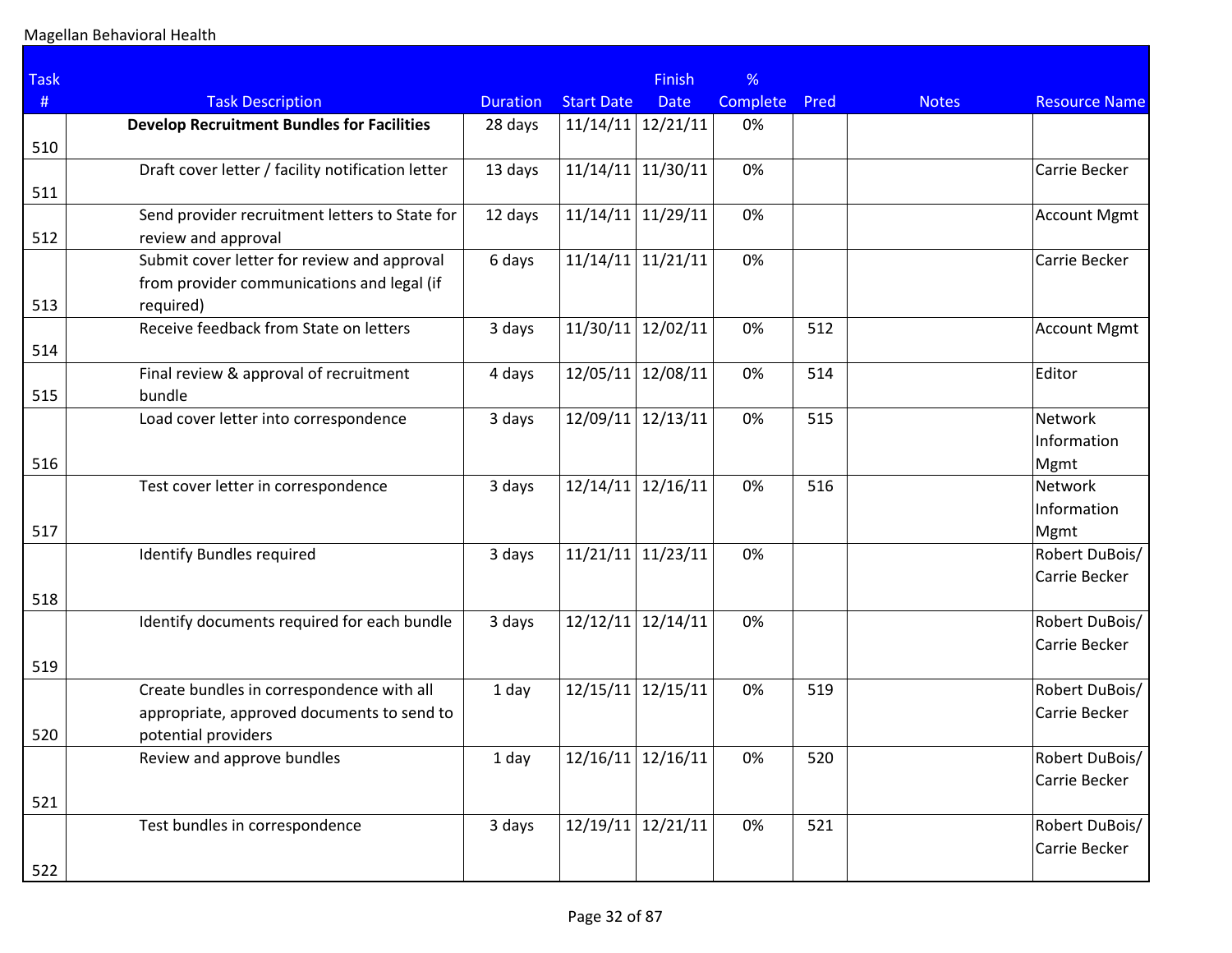| <b>Task</b> |                                                  |                 |                   | <b>Finish</b> | %        |      |              |                      |
|-------------|--------------------------------------------------|-----------------|-------------------|---------------|----------|------|--------------|----------------------|
| #           | <b>Task Description</b>                          | <b>Duration</b> | <b>Start Date</b> | <b>Date</b>   | Complete | Pred | <b>Notes</b> | <b>Resource Name</b> |
|             | <b>Magellan Contracted Providers Recruitment</b> | 28 days         | 11/14/11          | 12/21/11      | 0%       |      |              |                      |
| 523         | <b>Bundles</b>                                   |                 |                   |               |          |      |              |                      |
|             | Develop bundle for already contracted MgIn       | 28 days         | 11/14/11          | 12/21/11      | 0%       |      |              |                      |
| 524         | <b>Practitioners</b>                             |                 |                   |               |          |      |              |                      |
|             | Draft cover letter for targeted providers - add  | 13 days         | 11/14/11          | 11/30/11      | 0%       |      |              | Carrie Becker        |
| 525         | <b>Mcaid Addendum</b>                            |                 |                   |               |          |      |              |                      |
|             | Submit cover letter for review and approval      | 6 days          | 11/14/11          | 11/21/11      | 0%       |      |              | Carrie Becker        |
|             | from provider communications and legal (if       |                 |                   |               |          |      |              |                      |
| 526         | required)                                        |                 |                   |               |          |      |              |                      |
|             | Final review & approval of recruitment letters   | 4 days          | 12/05/11          | 12/08/11      | 0%       |      |              | Editor               |
| 527         |                                                  |                 |                   |               |          |      |              |                      |
|             | Load cover letter into correspondence            | 3 days          | 12/09/11          | 12/13/11      | 0%       | 527  |              | Network              |
|             |                                                  |                 |                   |               |          |      |              | Information          |
| 528         |                                                  |                 |                   |               |          |      |              | Mgmt                 |
|             | Test cover letter in correspondence              | 3 days          | 12/14/11          | 12/16/11      | 0%       | 528  |              | <b>Network</b>       |
|             |                                                  |                 |                   |               |          |      |              | Information          |
| 529         |                                                  |                 |                   |               |          |      |              | Mgmt                 |
|             | <b>Identify Bundles required</b>                 | 3 days          | 11/21/11          | 11/23/11      | 0%       |      |              | Robert DuBois/       |
|             |                                                  |                 |                   |               |          |      |              | Carrie Becker        |
| 530         |                                                  |                 |                   |               |          |      |              |                      |
|             | Identify documents required for each bundle      | 3 days          | 12/12/11          | 12/14/11      | 0%       |      |              | Robert DuBois/       |
|             |                                                  |                 |                   |               |          |      |              | Carrie Becker        |
| 531         |                                                  |                 |                   |               |          |      |              |                      |
|             | Create bundles in correspondence with all        | 1 day           | 12/15/11          | 12/15/11      | 0%       | 531  |              | Robert DuBois/       |
|             | appropriate, approved documents to send to       |                 |                   |               |          |      |              | Carrie Becker        |
| 532         | potential providers                              |                 |                   |               |          |      |              |                      |
|             | Review and approve bundles                       | 1 day           | 12/16/11          | 12/16/11      | 0%       | 532  |              | Robert DuBois/       |
|             |                                                  |                 |                   |               |          |      |              | Carrie Becker        |
| 533         |                                                  |                 |                   |               |          |      |              |                      |
|             | Test bundle in correspondence with all           | 3 days          | 12/19/11          | 12/21/11      | 0%       | 533  |              | Robert DuBois/       |
|             | appropriate, approved documents to send to       |                 |                   |               |          |      |              | Carrie Becker        |
| 534         | potential providers                              |                 |                   |               |          |      |              |                      |
|             | Develop bundle for already contracted Mgln       | 28 days         | 11/14/11          | 12/21/11      | 0%       |      |              |                      |
| 535         | <b>Facilities</b>                                |                 |                   |               |          |      |              |                      |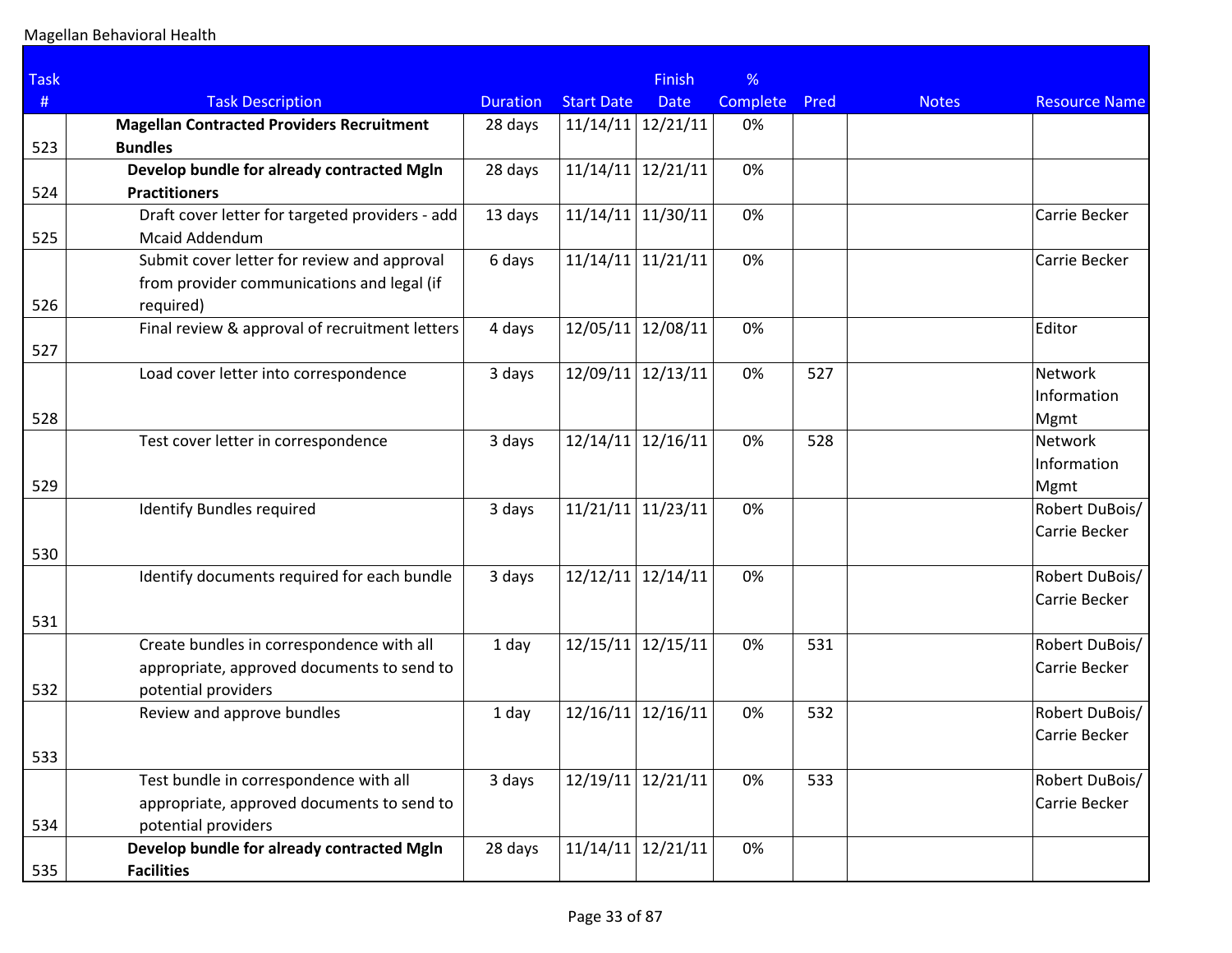| <b>Task</b> |                                                 |                 |                     | <b>Finish</b> | %        |      |              |                      |
|-------------|-------------------------------------------------|-----------------|---------------------|---------------|----------|------|--------------|----------------------|
| #           | <b>Task Description</b>                         | <b>Duration</b> | <b>Start Date</b>   | <b>Date</b>   | Complete | Pred | <b>Notes</b> | <b>Resource Name</b> |
|             | Draft cover letter for targeted providers - add | 13 days         | 11/14/11            | 11/30/11      | 0%       |      |              | Carrie Becker        |
| 536         | <b>Mcaid Addendum</b>                           |                 |                     |               |          |      |              |                      |
|             | Submit cover letter for review and approval     | 6 days          | 11/14/11            | 11/21/11      | 0%       |      |              | Carrie Becker        |
|             | from provider communications and legal (if      |                 |                     |               |          |      |              |                      |
| 537         | required)                                       |                 |                     |               |          |      |              |                      |
|             | Final review & approval of recruitment letters  | 4 days          | 12/05/11            | 12/08/11      | 0%       |      |              | Editor               |
| 538         |                                                 |                 |                     |               |          |      |              |                      |
|             | Load cover letter into correspondence           | 3 days          | 12/09/11            | 12/13/11      | 0%       | 538  |              | Network              |
|             |                                                 |                 |                     |               |          |      |              | Information          |
| 539         |                                                 |                 |                     |               |          |      |              | Mgmt                 |
|             | Test cover letter in correspondence             | 3 days          | 12/14/11            | 12/16/11      | 0%       | 539  |              | Network              |
|             |                                                 |                 |                     |               |          |      |              | Information          |
| 540         |                                                 |                 |                     |               |          |      |              | Mgmt                 |
|             | <b>Identify Bundles required</b>                | 3 days          | 11/21/11            | 11/23/11      | 0%       |      |              | Robert DuBois/       |
|             |                                                 |                 |                     |               |          |      |              | Carrie Becker        |
| 541         |                                                 |                 |                     |               |          |      |              |                      |
|             | Identify documents required for each bundle     | 3 days          | 12/12/11            | 12/14/11      | 0%       |      |              | Robert DuBois/       |
| 542         |                                                 |                 |                     |               |          |      |              | Carrie Becker        |
|             | Create bundles in correspondence with all       | 1 day           | 12/15/11            | 12/15/11      | 0%       | 542  |              | Robert DuBois/       |
|             | appropriate, approved documents to send to      |                 |                     |               |          |      |              | Carrie Becker        |
| 543         | potential providers                             |                 |                     |               |          |      |              |                      |
|             | Review and approve bundles                      | 1 day           | 12/16/11            | 12/16/11      | 0%       | 543  |              | Robert DuBois/       |
|             |                                                 |                 |                     |               |          |      |              | Carrie Becker        |
| 544         |                                                 |                 |                     |               |          |      |              |                      |
|             | Test bundle in correspondence with all          | 3 days          | 12/19/11            | 12/21/11      | 0%       | 544  |              | Robert DuBois/       |
|             | appropriate, approved documents to send to      |                 |                     |               |          |      |              | Carrie Becker        |
| 545         | potential providers                             |                 |                     |               |          |      |              |                      |
| 546         | <b>Contract Reassignment Amendment</b>          | 35 days         | $10/03/11$ 11/18/11 |               | 0%       |      |              |                      |
|             | Define process for handling/processing          | 30 days         | 10/03/11            | 11/11/11      | 0%       |      |              | S Sperkowski         |
|             | providers who were sent                         |                 |                     |               |          |      |              |                      |
|             | individual/group/facility contract but require  |                 |                     |               |          |      |              |                      |
| 547         | different type                                  |                 |                     |               |          |      |              |                      |
|             | Develop cover letter and FAQ to accompany       | 4 days          | 11/07/11            | 11/10/11      | 0%       |      |              | T Alfaro/ C          |
| 548         | amendment                                       |                 |                     |               |          |      |              | <b>Becker</b>        |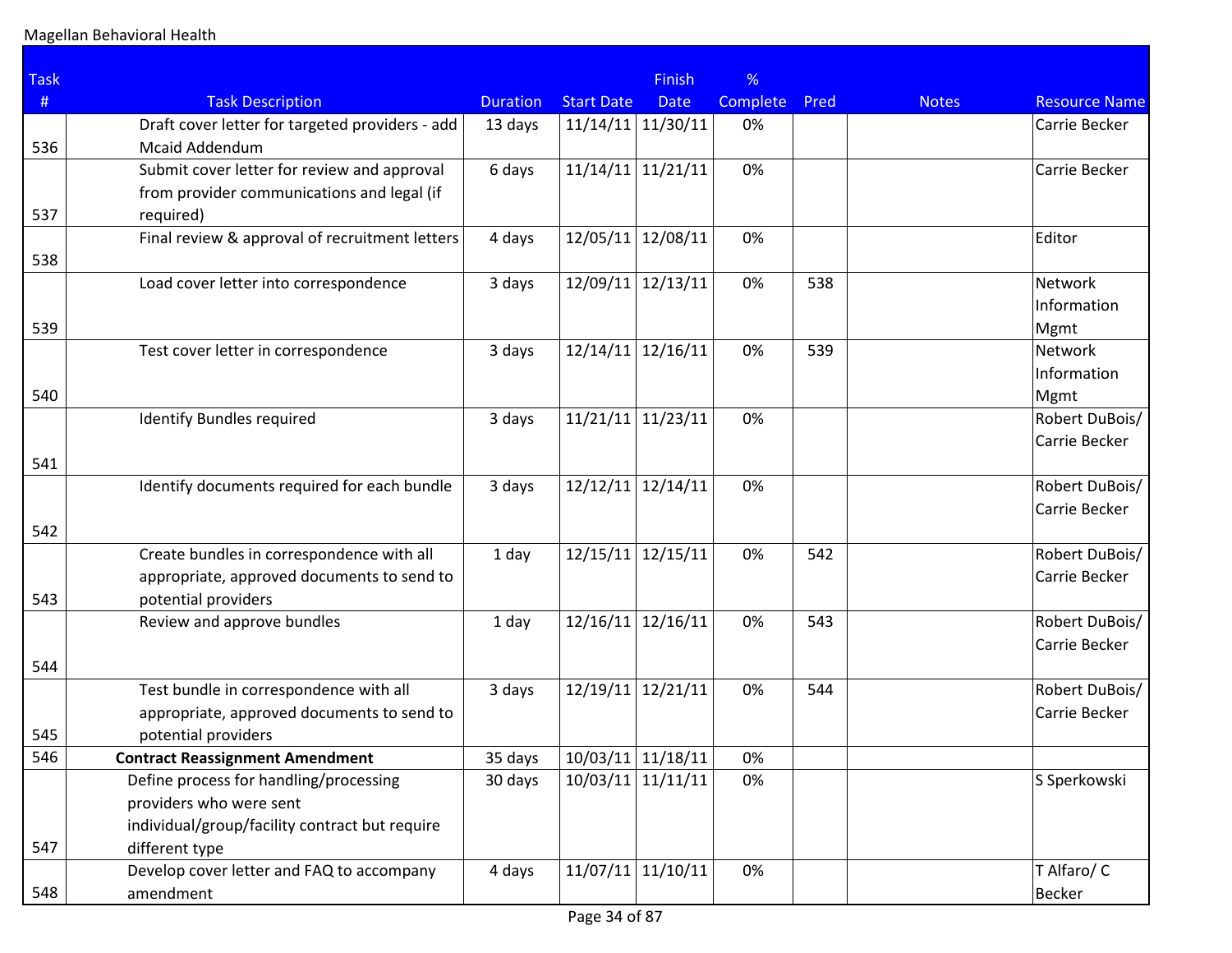| <b>Task</b> |                                                |                 |                     | Finish      | %        |      |                           |                      |
|-------------|------------------------------------------------|-----------------|---------------------|-------------|----------|------|---------------------------|----------------------|
| #           | <b>Task Description</b>                        | <b>Duration</b> | <b>Start Date</b>   | <b>Date</b> | Complete | Pred | <b>Notes</b>              | <b>Resource Name</b> |
|             | Letter to be approved                          | 4 days          | $11/09/11$ 11/14/11 |             | 0%       |      |                           | Provider             |
|             |                                                |                 |                     |             |          |      |                           | Communicatio         |
| 549         |                                                |                 |                     |             |          |      |                           | ns                   |
| 550         | Load to Correspondence                         | 2 days          | 11/14/11 11/15/11   |             | 0%       |      |                           | E Shipp              |
| 551         | Create bundle in correspondence                | 2 days          | $11/15/11$ 11/16/11 |             | 0%       |      |                           | E Shipp              |
|             | Approve bundle                                 | 1 day           | $11/16/11$ 11/16/11 |             | 0%       |      |                           | T Alfaro/ C          |
| 552         |                                                |                 |                     |             |          |      |                           | Becker               |
|             | <b>Test Bundle</b>                             | 1 day           | $11/16/11$ 11/16/11 |             | 0%       |      |                           | T Alfaro/ C          |
| 553         |                                                |                 |                     |             |          |      |                           | Becker               |
| 554         | Train ops staff on use                         | 5 days          | $11/14/11$ 11/18/11 |             | 0%       |      |                           | S Sperkowski         |
| 555         | <b>Contract Review and Execution</b>           | 39 days         | 10/10/11 12/01/11   |             | 0%       |      |                           |                      |
|             | Review contract process                        | 19 days         | 11/07/11 12/01/11   |             | 0%       |      |                           | L Anderson           |
| 556         |                                                |                 |                     |             |          |      |                           | <b>Buscemi</b>       |
|             | Work with legal to modify process to eliminate | 19 days         | 10/24/11 11/17/11   |             | 0%       |      |                           | L Anderson           |
|             | unneeded "contract problems" (missing pages,   |                 |                     |             |          |      |                           | Buscemi              |
| 557         | etc)                                           |                 |                     |             |          |      |                           |                      |
|             | Modify process documentation and implement     | 19 days         | 10/10/11 11/03/11   |             | 0%       |      |                           | L Anderson           |
| 558         | improved process                               |                 |                     |             |          |      |                           | Buscemi              |
|             | Develop and implement contract prioritization  | 13 days         | 10/19/11 11/04/11   |             | 0%       |      |                           | L Anderson           |
| 559         | process                                        |                 |                     |             |          |      |                           | Buscemi              |
| 560         | <b>Credentialing</b>                           | 111 days        | 08/29/11 02/01/12   |             | 0%       |      |                           |                      |
|             | Compile definitive list of allowable provider  | 50 days         | 09/01/11 11/09/11   |             | 0%       |      | Pending confirmation      | L Anderson           |
|             | types                                          |                 |                     |             |          |      | from state-this is one of | Buscemi              |
|             |                                                |                 |                     |             |          |      | our outstanding           |                      |
|             |                                                |                 |                     |             |          |      | questions we submitted    |                      |
|             |                                                |                 |                     |             |          |      | to the State.             |                      |
| 561         |                                                |                 |                     |             |          |      |                           |                      |
|             | Research Credentialing Criteria for allowable  | 50 days         | 11/07/11 01/17/12   |             | 0%       |      |                           | L Anderson           |
| 562         | provider types                                 |                 |                     |             |          |      |                           | Buscemi              |
|             | Create non-standard process for Cred Criteria, | 27 days         | 11/07/11 12/13/11   |             | 0%       |      |                           | L Anderson           |
|             | if needed                                      |                 |                     |             |          |      |                           | Buscemi/C            |
|             |                                                |                 |                     |             |          |      |                           | Becker/J Brown       |
| 563         |                                                |                 |                     |             |          |      |                           |                      |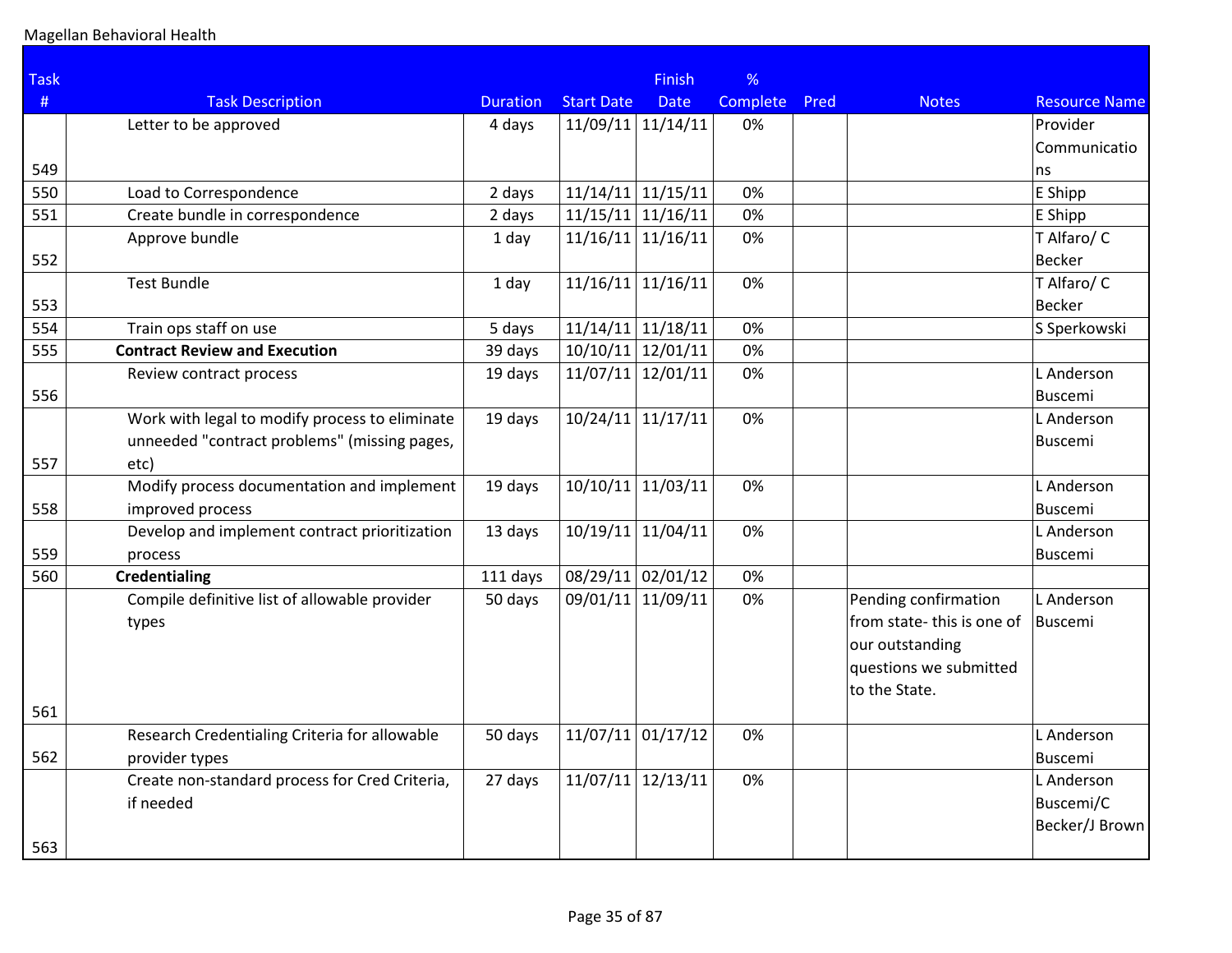| <b>Task</b> |                                                                                   |                 |                   | <b>Finish</b>     | %        |      |                                                                    |                                          |
|-------------|-----------------------------------------------------------------------------------|-----------------|-------------------|-------------------|----------|------|--------------------------------------------------------------------|------------------------------------------|
| #           | <b>Task Description</b>                                                           | <b>Duration</b> | <b>Start Date</b> | <b>Date</b>       | Complete | Pred | <b>Notes</b>                                                       | <b>Resource Name</b>                     |
| 564         | Submit non-standard process for approval                                          | 6 days          | 11/07/11          | 11/14/11          | 0%       |      |                                                                    | M Shorter-<br>Fahimi/M<br>Supranowich    |
| 565         | Distribute approved non-standard process to<br>Cred Team                          | 1 day           | 11/07/11          | 11/07/11          | 0%       |      |                                                                    | N Coy                                    |
| 566         | <b>Credentialing applications returned to</b><br><b>Magellan Network Services</b> | 111 days        | 08/29/11          | 02/01/12          | 0%       |      |                                                                    | Credential<br>Verification Org           |
|             | Process completed credentialing applications                                      | 111 days        | 08/29/11          | 02/01/12          | 0%       |      |                                                                    | Credential<br>Verification Org           |
| 567<br>568  | Welcome Letters sent upon completion of<br>Credentialing                          | 111 days        | 08/29/11          | 02/01/12          | 0%       |      |                                                                    | Credential<br>Verification Org           |
| 569         | Identify high-volume independent<br>practitioners requiring site visits           | 86 days         | 09/01/11          | 01/02/12          | 0%       |      | if applicable                                                      | Tracey Alfaro/<br>Carrie<br>Becker/Field |
| 570         | Schedule site visits for high-volume<br>independent practitioners                 | 51 days         | 11/01/11          | 01/12/12          | 0%       |      | if applicable                                                      | Field Network<br>Contract Staff          |
|             | Conduct site visits for practitioners                                             | 41 days         | 11/14/11          | 01/11/12          | 0%       |      |                                                                    | Field Network<br>Contract Staff          |
| 571         |                                                                                   |                 |                   |                   |          |      |                                                                    |                                          |
|             | Obtain state licensing/site visit tool for<br>facilities                          | 24 days         | 11/14/11          | 12/15/11          | 0%       |      |                                                                    | Mary Shorter-<br>Fahimi/<br>Melanie      |
| 572         |                                                                                   |                 |                   |                   |          |      |                                                                    | Supranowich                              |
|             | Compare state licensing requirements/survey<br>tool to Magellan standards         | 24 days         | 11/14/11          | 12/15/11          | 0%       |      | Will determine if we can<br>substitute for Magellan<br>Site visits | Mary Shorter-<br>Fahimi/<br>Melanie      |
| 573         |                                                                                   |                 |                   |                   |          |      |                                                                    | Supranowich                              |
| 574         | Identify non-accredited facilities requiring site<br>visits                       | 86 days         |                   | 09/01/11 01/02/12 | 0%       |      |                                                                    | Tracey Alfaro/<br>Carrie<br>Becker/Field |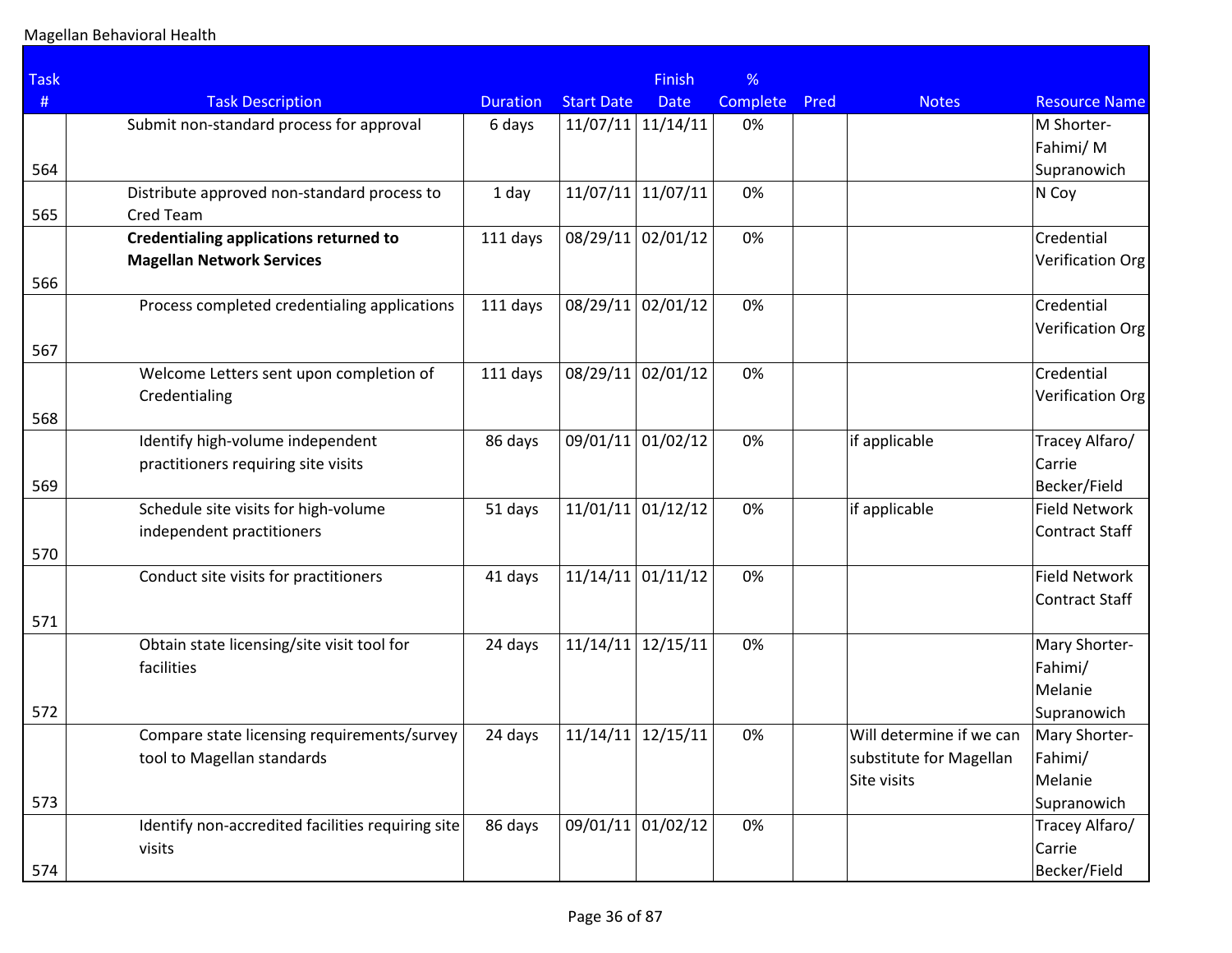| <b>Task</b> |                                               |                 |                     | <b>Finish</b>       | %               |      |                           |                      |
|-------------|-----------------------------------------------|-----------------|---------------------|---------------------|-----------------|------|---------------------------|----------------------|
| #           | <b>Task Description</b>                       | <b>Duration</b> | <b>Start Date</b>   | <b>Date</b>         | <b>Complete</b> | Pred | <b>Notes</b>              | <b>Resource Name</b> |
|             | Schedule site visits for Facilities           | 51 days         |                     | $11/01/11$ 01/12/12 | 0%              |      |                           | <b>Field Network</b> |
|             |                                               |                 |                     |                     |                 |      |                           | Contract Staff       |
| 575         |                                               |                 |                     |                     |                 |      |                           |                      |
|             | <b>Conduct Site visits for Facilities</b>     | 41 days         | 11/14/11            | 01/11/12            | 0%              |      |                           | <b>Field Network</b> |
|             |                                               |                 |                     |                     |                 |      |                           | Contract Staff       |
| 576         |                                               |                 |                     |                     |                 |      |                           |                      |
|             | Cred Complete but No or Incomplete Contract   | 20 days         | 11/14/11            | 12/09/11            | 0%              |      |                           |                      |
| 577         | <b>Process</b>                                |                 |                     |                     |                 |      |                           |                      |
|             | Draft credentialing approved but no contract  | 7 days          | 11/14/11            | 11/22/11            | 0%              |      | Initially, we will be     | Nadine               |
|             | &/or no LA specialty letters to applicable    |                 |                     |                     |                 |      | completing credentialing  | Coy, Sean            |
|             | providers                                     |                 |                     |                     |                 |      | regardless of a contract- | Sperkowski           |
|             |                                               |                 |                     |                     |                 |      | as the contract           |                      |
|             |                                               |                 |                     |                     |                 |      | documents are still being |                      |
|             |                                               |                 |                     |                     |                 |      | created                   |                      |
| 578         |                                               |                 |                     |                     |                 |      |                           |                      |
| 579         | Approve letters                               | 7 days          |                     | 12/01/11 12/09/11   | 0%              |      |                           | Gerise Scheer        |
|             | Send approved letters to LA Medicaid SMO      | 7 days          | 12/01/11            | 12/09/11            | 0%              |      |                           | Carrie Becker        |
| 580         | for review                                    |                 |                     |                     |                 |      |                           |                      |
| 581         | Load to correspondence                        | 2 days          | 12/01/11            | 12/02/11            | 0%              |      |                           | Erica Shipp          |
| 582         | <b>Test Correspondence</b>                    | 2 days          | 12/01/11            | 12/02/11            | 0%              |      |                           | <b>Erica Shipp</b>   |
|             | Define process to send applicable letter      | 2 days          | 12/01/11            | 12/02/11            | 0%              |      |                           | Sean                 |
|             |                                               |                 |                     |                     |                 |      |                           | Sperkowski, Na       |
| 583         |                                               |                 |                     |                     |                 |      |                           | dine Coy             |
|             | Train staff                                   | 5 days          | 12/01/11            | 12/07/11            | 0%              |      |                           | Nadine               |
|             |                                               |                 |                     |                     |                 |      |                           | Coy, Sean            |
| 584         |                                               |                 |                     |                     |                 |      |                           | Sperkowski           |
| 585         | <b>Operations Reporting</b>                   | 117 days        | 10/03/11            | 03/15/12            | 0%              |      |                           |                      |
| 586         | <b>Dashboard</b>                              | 117 days        |                     | $10/03/11$ 03/15/12 | 0%              |      |                           |                      |
|             | Identify what will be presented on customer   | 117 days        | $10/03/11$ 03/15/12 |                     | 0%              |      |                           | Brian                |
|             | dashboard                                     |                 |                     |                     |                 |      |                           | Smock/Angie          |
| 587         |                                               |                 |                     |                     |                 |      |                           | Adams                |
|             | Determine distribution list and frequency for | 117 days        | 10/03/11            | 03/15/12            | 0%              |      |                           | Angie Adams          |
| 588         | supplying data for dashboard                  |                 |                     |                     |                 |      |                           |                      |
|             | Define requirements for dashboard reports     | 117 days        | 10/03/11            | 03/15/12            | 0%              |      |                           | Angie Adams          |
| 589         |                                               |                 |                     |                     |                 |      |                           |                      |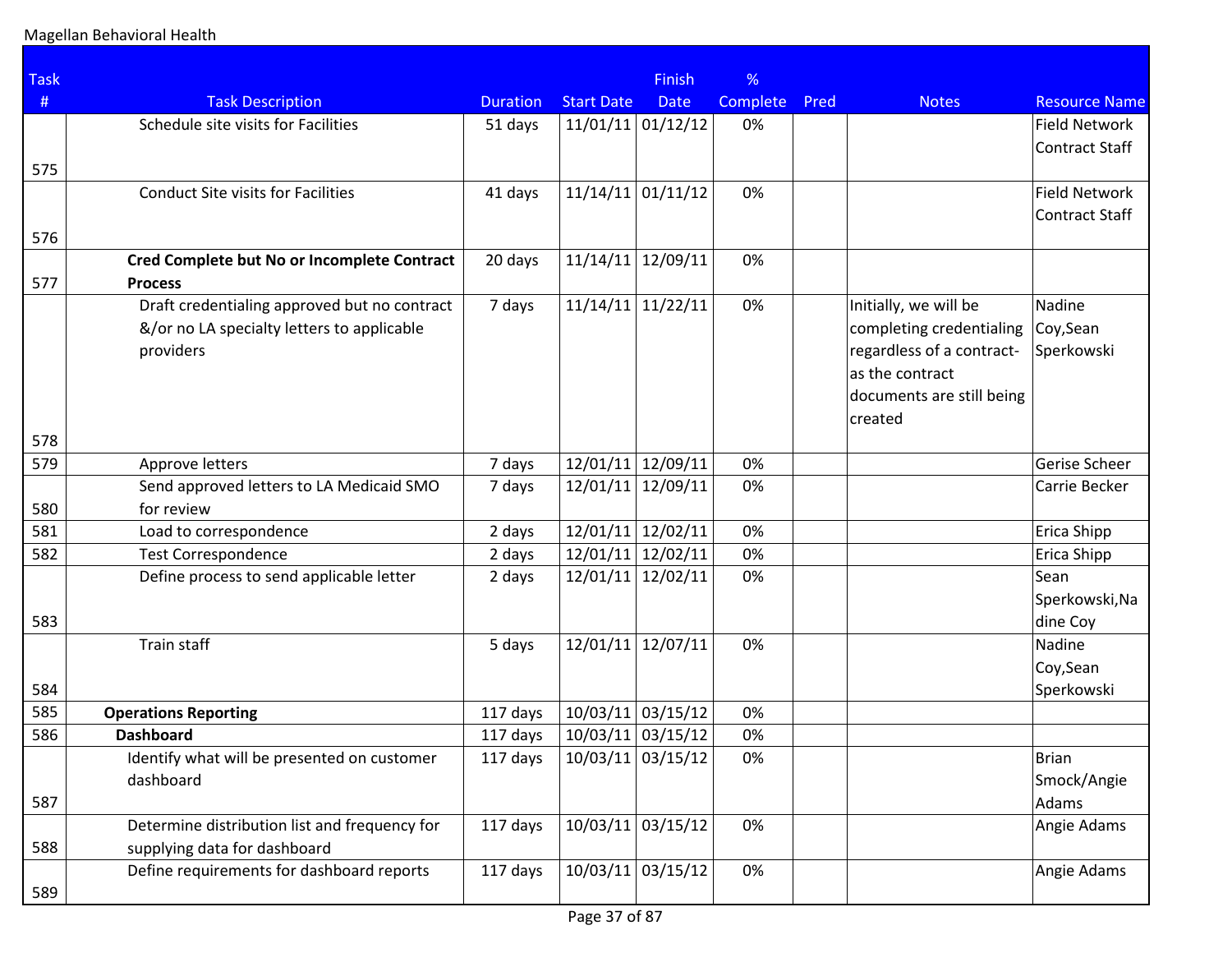| <b>Task</b> |                                              |                 |                                | <b>Finish</b> | %               |      |              |                      |
|-------------|----------------------------------------------|-----------------|--------------------------------|---------------|-----------------|------|--------------|----------------------|
| #           | <b>Task Description</b>                      | <b>Duration</b> | <b>Start Date</b>              | <b>Date</b>   | <b>Complete</b> | Pred | <b>Notes</b> | <b>Resource Name</b> |
| 590         | Approve requirements                         | 117 days        | $10/03/11$ 03/15/12            |               | 0%              |      |              | Angie Adams          |
|             | Test reporting and validate numbers /        | 117 days        | 10/03/11                       | 03/15/12      | 0%              |      |              | Net Ops/ASD          |
| 591         | methodology                                  |                 |                                |               |                 |      |              |                      |
| 592         | Move to production                           | 4 days          | 02/23/12 02/28/12              |               | 0%              |      |              | Net Ops/ASD          |
| 593         | <b>Client Required Reporting</b>             | 102 days        | 10/10/11 03/01/12              |               | 0%              |      |              |                      |
|             | Review contract to determine reporting needs | 94 days         | 10/10/11 02/20/12              |               | 0%              |      |              | Jon                  |
|             |                                              |                 |                                |               |                 |      |              | Brown/Carrie         |
| 594         |                                              |                 |                                |               |                 |      |              | <b>Becker</b>        |
| 595         | Submit required SPRs                         | 94 days         | 10/10/11                       | 02/20/12      | 0%              |      |              | Jon Brown            |
| 596         | Submit SPR                                   | 94 days         | $10/10/11$ 02/20/12            |               | 0%              |      |              | Jon Brown            |
|             | Develop requirements                         | 94 days         | 10/10/11 02/20/12              |               | 0%              |      |              | Network              |
|             |                                              |                 |                                |               |                 |      |              | implementatio        |
| 597         |                                              |                 |                                |               |                 |      |              | ns                   |
|             | Test enhancements                            | 94 days         | 10/10/11                       | 02/20/12      | 0%              |      |              | Network              |
| 598         |                                              |                 |                                |               |                 |      |              | Systems              |
|             | Obtain sign-off                              | 94 days         | 10/10/11 02/20/12              |               | 0%              |      |              | Network              |
| 599         |                                              |                 |                                |               |                 |      |              | Systems              |
|             | Move to production                           | 25 days         | 01/27/12                       | 03/01/12      | 0%              |      |              | Network              |
| 600         |                                              |                 |                                |               |                 |      |              | Systems              |
| 601         | <b>Encounter Reporting</b>                   | 106 days        | $10/17/11$ 03/14/12            |               | 0%              |      |              |                      |
|             | Determine what type of reporting LA Medicaid | 13 days         | 11/21/11                       | 12/07/11      | 0%              |      |              | Jon                  |
|             | SMO requires                                 |                 |                                |               |                 |      |              | Brown/Angie          |
| 602         |                                              |                 |                                |               |                 |      |              | Adams                |
|             | Define requirements for dashboard reports    | 106 days        | $10/17/11$ 03/14/12            |               | 0%              |      |              | Angie Adams          |
| 603         |                                              |                 |                                |               |                 |      |              |                      |
| 604         | Approve requirements                         | 106 days        | $10/17/11$ 03/14/12            |               | 0%              |      |              | Angie Adams          |
|             | Test reporting and validate numbers /        | 106 days        | 10/17/11                       | 03/14/12      | 0%              |      |              | Net Ops/ASD          |
| 605         | methodology                                  |                 |                                |               |                 |      |              |                      |
| 606         | Move to production                           | 6 days          | $\overline{02/23/12}$ 03/01/12 |               | 0%              |      |              | Net Ops/ASD          |
| 607         | <b>Provider Search Configuration</b>         | 43 days         | 10/31/11 12/30/11              |               | 0%              |      |              |                      |
|             | Define provider search configuration         | 5 days          | 10/31/11 11/04/11              |               | 0%              |      |              | A Adams/C            |
| 608         | requirements (complete PS grid)              |                 |                                |               |                 |      |              | <b>Becker</b>        |
|             | Submit SPR                                   | 1 day           | 11/07/11                       | 11/07/11      | 0%              |      |              | A Adams/C            |
| 609         |                                              |                 |                                |               |                 |      |              | Becker               |
| 610         | Configure Search                             | 12 days         | $11/03/11$ 11/18/11            |               | 0%              |      |              | A Adams              |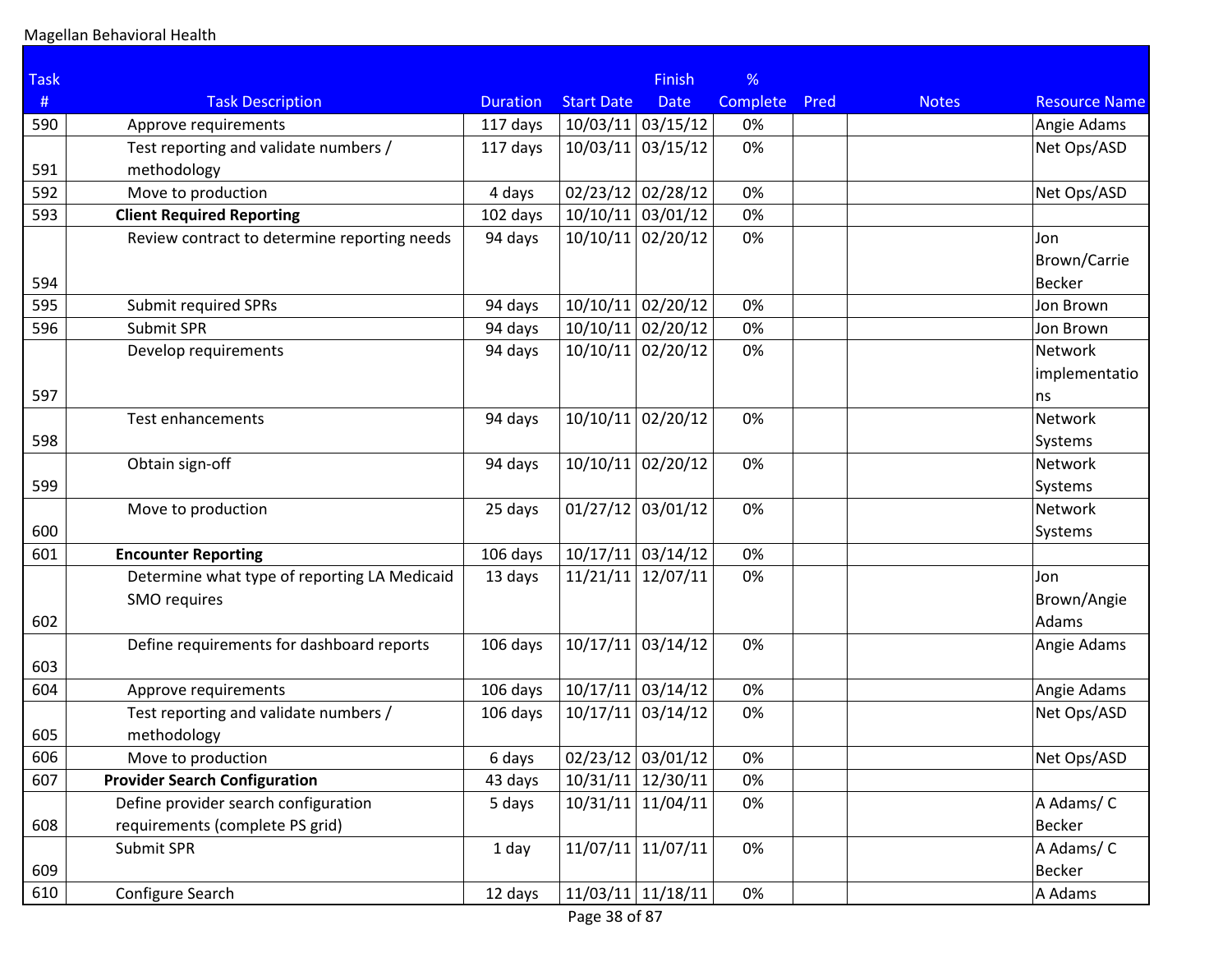| <b>Task</b> |                                                 |                 |                     | <b>Finish</b>       | %               |      |                        |                      |
|-------------|-------------------------------------------------|-----------------|---------------------|---------------------|-----------------|------|------------------------|----------------------|
| $\#$        | <b>Task Description</b>                         | <b>Duration</b> | <b>Start Date</b>   | <b>Date</b>         | <b>Complete</b> | Pred | <b>Notes</b>           | <b>Resource Name</b> |
| 611         | QA                                              | 6 days          | $11/18/11$ 11/25/11 |                     | 0%              |      |                        | A Adams              |
| 612         | <b>UAT</b>                                      | 6 days          | 11/25/11            | 12/02/11            | 0%              |      |                        | A Adams              |
| 613         | Move to production                              | 4 days          | 12/02/11            | 12/07/11            | 0%              |      |                        | A Adams              |
| 614         | Post production user testing                    | 20 days         | 12/01/11            | 12/30/11            | 0%              |      |                        | A Adams              |
| 615         | <b>Authorization Support</b>                    | 30 days         | $11/14/11$ 12/27/11 |                     | 0%              |      |                        |                      |
|             | Non-Par Provider Information (if applicable)    | 10 days         | 11/14/11            | 11/25/11            | 0%              |      |                        | J Brown/H            |
| 616         |                                                 |                 |                     |                     |                 |      |                        | Stroop               |
|             | Load identified high volume non-par providers   | 20 days         | 11/28/11            | 12/27/11            | 0%              | 616  |                        | H Stroop             |
| 617         | based on claims data                            |                 |                     |                     |                 |      |                        |                      |
| 618         | Ad Hocs / Single Case Agreements                | 94 days         | 10/19/11            | 02/29/12            | 0%              |      |                        |                      |
| 619         | Determine ad hoc rules                          | 60 days         | $11/01/11$ 01/25/12 |                     | 0%              |      |                        | C Laughlin           |
| 620         | Update ad hoc process                           | 61 days         | $10/19/11$ 01/13/12 |                     | 0%              |      |                        | C Laughlin           |
| 621         | Update / configure ACES as required             | 7 days          | $01/12/12$ 01/20/12 |                     | 0%              |      |                        | C Laughlin           |
|             | Determine if any training needs to occur for ad | 1 day           | $01/20/12$ 01/20/12 |                     | 0%              |      |                        | C Laughlin           |
| 622         | hoc staff                                       |                 |                     |                     |                 |      |                        |                      |
| 623         | Develop any training materials for ad hoc staff | 6 days          | $01/20/12$ 01/27/12 |                     | 0%              |      |                        | C Laughlin           |
| 624         | <b>Conduct Training</b>                         | 26 days         |                     | $01/25/12$ 02/29/12 | 0%              |      |                        | C Laughlin           |
| 625         | <b>Access &amp; Density</b>                     | 142 days        | 09/01/11 03/20/12   |                     | 0%              |      |                        |                      |
|             | Confirm access standards                        | 49 days         | 09/01/11            | 11/08/11            | 0%              |      |                        | Account Mgmt         |
| 626         |                                                 |                 |                     |                     |                 |      |                        |                      |
|             | Obtain membership file                          | 49 days         | 09/01/11            | 11/08/11            | 0%              |      |                        | <b>Account Mgmt</b>  |
| 627         |                                                 |                 |                     |                     |                 |      |                        |                      |
|             | Determine required access standards for         | 49 days         |                     | 09/01/11 11/08/11   | 0%              |      |                        | <b>B</b> Smock       |
| 628         | membership                                      |                 |                     |                     |                 |      |                        |                      |
|             | Identify requirements for geo and map           | 49 days         | 09/01/11            | 11/08/11            | 0%              |      | State may have         | <b>B</b> Smock       |
|             | submission to account                           |                 |                     |                     |                 |      | alternative access     |                      |
|             |                                                 |                 |                     |                     |                 |      | measurement other than |                      |
|             |                                                 |                 |                     |                     |                 |      | standard Geo-TBD       |                      |
| 629         |                                                 |                 |                     |                     |                 |      |                        |                      |
| 630         | Submit request for Geo Access Report            | 1 day           |                     | $11/14/11$ 11/14/11 | 0%              |      |                        | C Becker             |
|             | Run geo-access analysis to access network       | 6 days          | 10/31/11            | 11/07/11            | 0%              |      |                        | J Lucas/T            |
| 631         | adequacy                                        |                 |                     |                     |                 |      |                        | Sherwood             |
|             | Provide geo/map and recruitment plan to         | 3 days          | 11/04/11            | 11/08/11            | 0%              |      |                        | C Becker             |
| 632         | management                                      |                 |                     |                     |                 |      |                        |                      |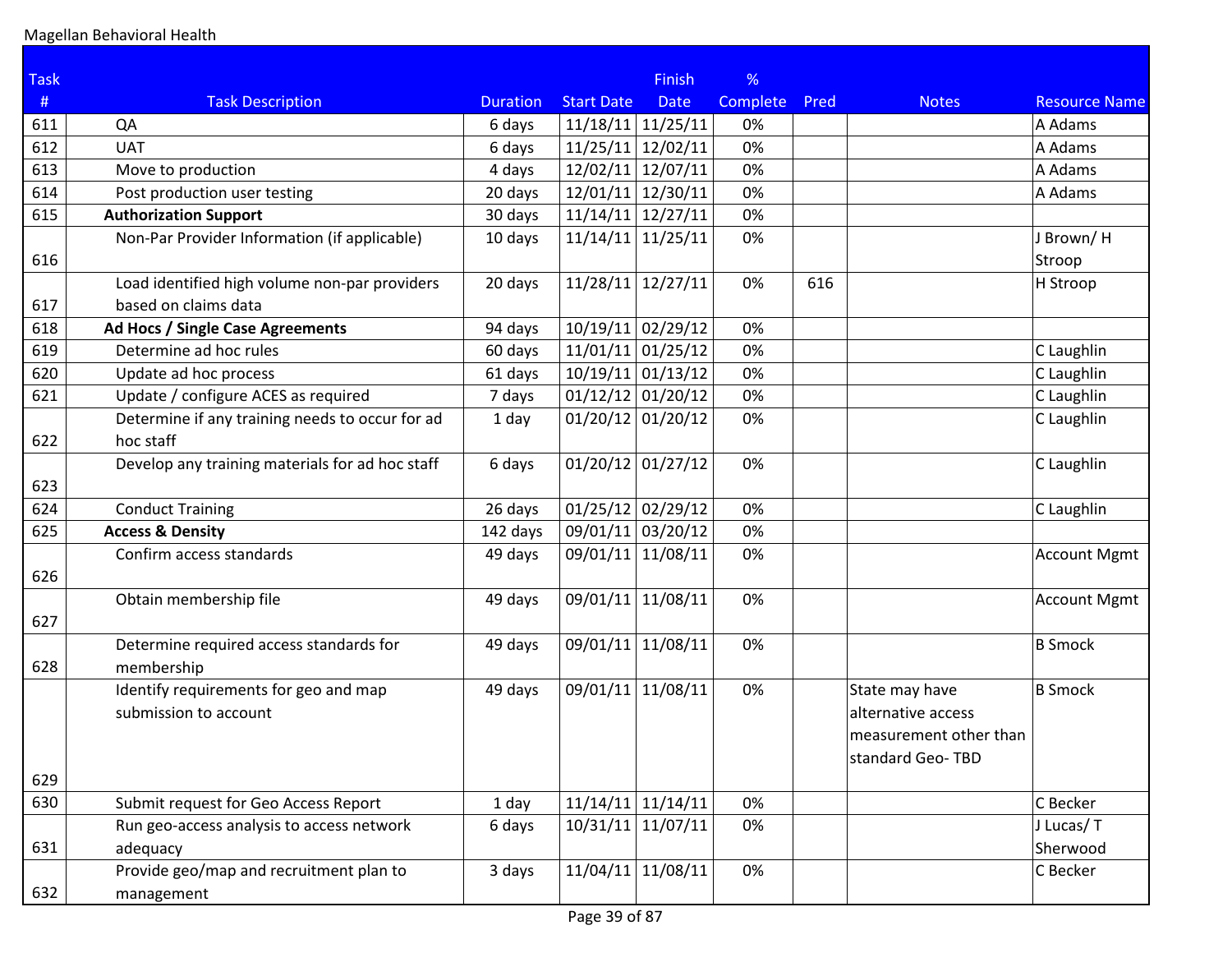| <b>Task</b> |                                                                 |                 |                     | <b>Finish</b>       | %        |      |              |                      |
|-------------|-----------------------------------------------------------------|-----------------|---------------------|---------------------|----------|------|--------------|----------------------|
| #           | <b>Task Description</b>                                         | <b>Duration</b> | <b>Start Date</b>   | <b>Date</b>         | Complete | Pred | <b>Notes</b> | <b>Resource Name</b> |
|             | Re-run geo-access analysis on a scheduled basis                 | 94 days         |                     | 11/08/11 03/20/12   | 0%       |      |              | J Lucas/T            |
| 633         | until go-live to identify gap areas                             |                 |                     |                     |          |      |              | Sherwood             |
|             | Develop plan to address any network gaps                        | 94 days         | 11/08/11            | 03/20/12            | 0%       |      |              | B Smock/C            |
| 634         |                                                                 |                 |                     |                     |          |      |              | <b>Becker</b>        |
| 635         | Provide account with geo and map as scheduled                   | 94 days         |                     | 11/08/11 03/20/12   | 0%       |      |              | <b>Account Mgmt</b>  |
| 636         | <b>Provider Handbook Supplement</b>                             | 111 days        |                     | 09/15/11 02/20/12   | 0%       |      |              |                      |
| 637         | Identify Specifications for Provider Directory if<br>applicable | 34 days         |                     | $11/14/11$ 01/02/12 | 0%       |      |              |                      |
|             | Submit Request for Provider List and Review                     | 55 days         | 09/15/11            | 11/30/11            | 0%       |      |              |                      |
| 638         |                                                                 |                 |                     |                     |          |      |              |                      |
|             | Identify Provider Manual workgroup participants                 | 8 days          |                     | $11/14/11$ 11/23/11 | 0%       |      |              | B Smock/C            |
|             |                                                                 |                 |                     |                     |          |      |              | Becker/G             |
| 639         |                                                                 |                 |                     |                     |          |      |              | Scheer               |
|             | Items to include in provider manual                             | 35 days         |                     | $11/21/11$ 01/10/12 | 0%       |      |              | B Smock/C            |
|             |                                                                 |                 |                     |                     |          |      |              | Becker/T             |
| 640         |                                                                 |                 |                     |                     |          |      |              | Alfaro               |
|             | Obtain State required documents and sample                      | 63 days         | 10/03/11            | 12/30/11            | 0%       |      |              | B Smock/C            |
|             | handbooks and begin crafting Provider Manual                    |                 |                     |                     |          |      |              | Becker/T             |
| 641         |                                                                 |                 |                     |                     |          |      |              | Alfaro               |
|             | Finalize Manual organization, table of contents                 | 17 days         |                     | 12/19/11 01/12/12   | 0%       |      |              | B Smock/C            |
|             | and material                                                    |                 |                     |                     |          |      |              | Becker/T             |
| 642         |                                                                 |                 |                     |                     |          |      |              | Alfaro               |
|             | Submit Provider Manual to provider                              | 12 days         | $01/09/12$ 01/24/12 |                     | 0%       |      |              | B Smock/C            |
| 643         | communications for review and approval                          |                 |                     |                     |          |      |              | <b>Becker</b>        |
|             | Submit Provider Manual to Legal for review and                  | 8 days          |                     | $01/23/12$ 02/01/12 | 0%       |      |              | Editor               |
| 644         | approval                                                        |                 |                     |                     |          |      |              |                      |
|             | Send Provider Manual to Customer for review                     | 9 days          |                     | 02/01/12 02/13/12   | 0%       |      |              | <b>Account Mgmt</b>  |
| 645         |                                                                 |                 |                     |                     |          |      |              |                      |
| 646         | Identify providers for mailing (if required)                    | 3 days          |                     | $02/13/12$ 02/15/12 | 0%       |      |              | C Becker             |
|             | Mail Provider Manual or postcard to providers as                | 4 days          |                     | $02/15/12$ 02/20/12 | 0%       |      |              | R DuBois/C           |
| 647         | required                                                        |                 |                     |                     |          |      |              | <b>Becker</b>        |
|             | Ensure Provider Manual is posted on Website                     | 6 days          |                     | $02/10/12$ 02/17/12 | 0%       |      |              | T Alfaro/ C          |
| 648         |                                                                 |                 |                     |                     |          |      |              | Becker               |
| 649         | Communication                                                   | 148 days        |                     | $11/01/11$ 05/28/12 | 0%       |      |              |                      |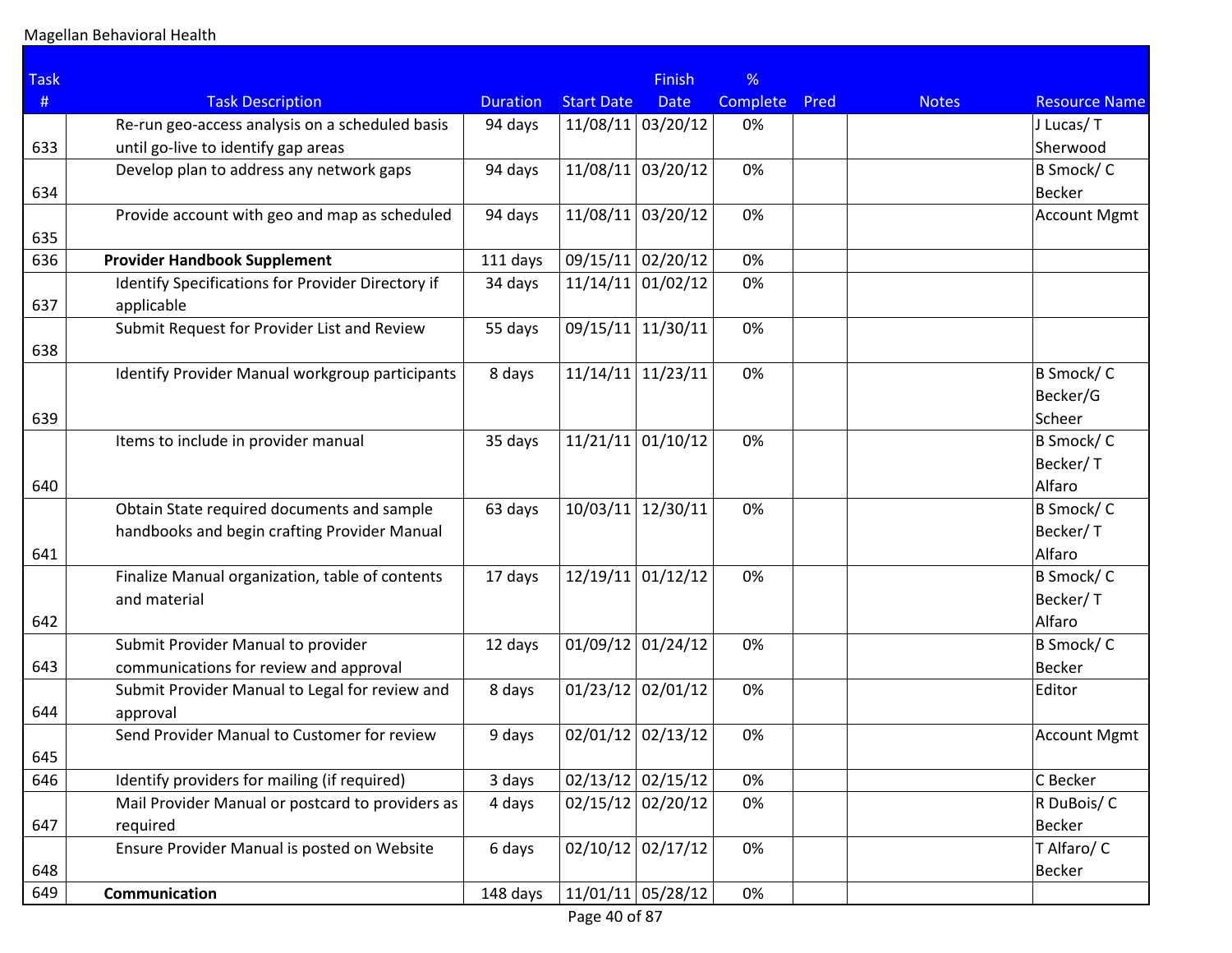| <b>Task</b> |                                                   |                 |                     | <b>Finish</b>       | %        |      |              |                      |
|-------------|---------------------------------------------------|-----------------|---------------------|---------------------|----------|------|--------------|----------------------|
| #           | <b>Task Description</b>                           | <b>Duration</b> | <b>Start Date</b>   | <b>Date</b>         | Complete | Pred | <b>Notes</b> | <b>Resource Name</b> |
|             | Establish Provider line and points of contact for | 43 days         |                     | $11/14/11$ 01/13/12 | 0%       |      | Email set up | <b>B</b> Smock       |
| 650         | provider questions                                |                 |                     |                     |          |      |              |                      |
| 651         | Establish Provider website                        | 41 days         | 11/14/11            | 01/11/12            | 0%       |      |              | IT                   |
|             | Post Provider Specific Bulletins on website       | 148 days        | 11/01/11            | 05/28/12            | 0%       |      |              | B Smock/C            |
|             |                                                   |                 |                     |                     |          |      |              | Becker/T             |
| 652         |                                                   |                 |                     |                     |          |      |              | Alfaro               |
|             | Post Training Notices on Website                  | 148 days        | 11/01/11            | 05/28/12            | 0%       |      |              | B Smock/C            |
|             |                                                   |                 |                     |                     |          |      |              | Becker/T             |
| 653         |                                                   |                 |                     |                     |          |      |              | Alfaro               |
|             | Post Forum Notices on Website                     | 148 days        | 11/01/11            | 05/28/12            | 0%       |      |              | B Smock/C            |
|             |                                                   |                 |                     |                     |          |      |              | Becker/T             |
| 654         |                                                   |                 |                     |                     |          |      |              | Alfaro               |
|             | Post Provider Documents on Website                | 148 days        | 11/01/11            | 05/28/12            | 0%       |      |              | B Smock/C            |
|             |                                                   |                 |                     |                     |          |      |              | Becker/T             |
| 655         |                                                   |                 |                     |                     |          |      |              | Alfaro               |
|             | <b>Post Provider Manuals</b>                      | 148 days        | 11/01/11            | 05/28/12            | 0%       |      |              | B Smock/C            |
|             |                                                   |                 |                     |                     |          |      |              | Becker/T             |
| 656         |                                                   |                 |                     |                     |          |      |              | Alfaro               |
|             | Post Final Versions of Webinars/Training          | 148 days        | 11/01/11            | 05/28/12            | 0%       |      |              | B Smock/C            |
|             | Documents                                         |                 |                     |                     |          |      |              | Becker/T             |
| 657         |                                                   |                 |                     |                     |          |      |              | Alfaro               |
| 658         | <b>Provider Forums and Trainings</b>              | 145 days        | 11/21/11            | 06/12/12            | 0%       |      |              |                      |
| 659         | <b>Initial Provider Orientation</b>               | 44 days         | 11/21/11            | 01/23/12            | 0%       |      |              |                      |
|             | Determine locations for initial provider          | 5 days          | $11/21/11$ 11/25/11 |                     | 0%       |      |              | Tracey Alfaro/       |
|             | orientation                                       |                 |                     |                     |          |      |              | Carrie Becker        |
| 660         |                                                   |                 |                     |                     |          |      |              |                      |
|             | Schedule initial provider orientation             | 27 days         | 11/21/11            | 12/29/11            | 0%       |      |              | Tracey Alfaro/       |
|             |                                                   |                 |                     |                     |          |      |              | Carrie Becker        |
| 661         |                                                   |                 |                     |                     |          |      |              |                      |
|             | <b>Contact Accreditation Organizations to</b>     | 27 days         | 11/21/11            | 12/29/11            | 0%       |      |              | Tracey Alfaro/       |
|             | participate (CARF, COA, JCAHO)                    |                 |                     |                     |          |      |              | Carrie Becker        |
| 662         |                                                   |                 |                     |                     |          |      |              |                      |
|             | Prepare draft provider orientation invitation     | 23 days         | 11/28/11            | 12/30/11            | 0%       |      |              | Brian Smock/         |
| 663         |                                                   |                 |                     |                     |          |      |              | Carrie Becker        |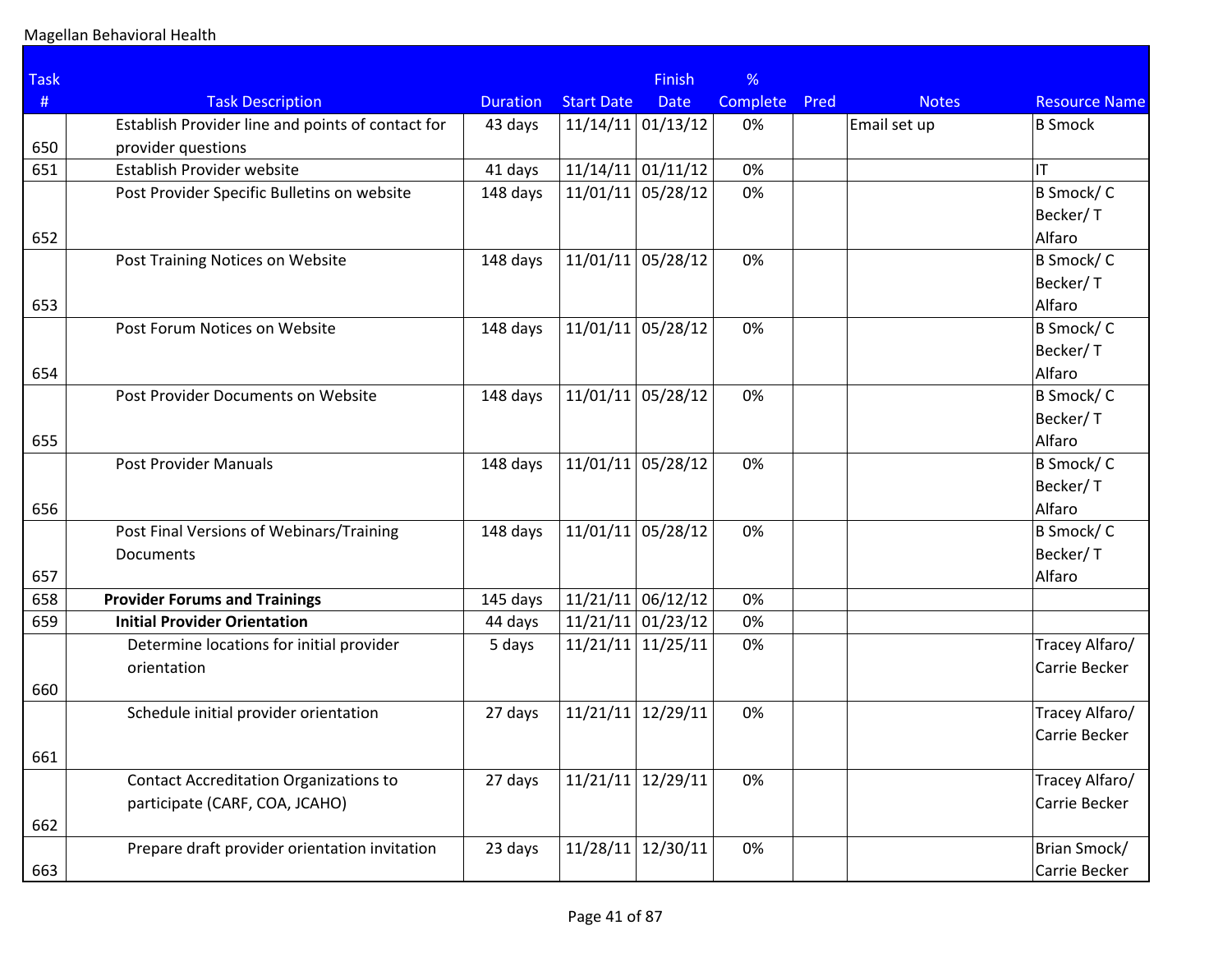| <b>Task</b> |                                                                                  |                 |                     | <b>Finish</b> | %        |      |              |                      |
|-------------|----------------------------------------------------------------------------------|-----------------|---------------------|---------------|----------|------|--------------|----------------------|
| #           | <b>Task Description</b>                                                          | <b>Duration</b> | <b>Start Date</b>   | <b>Date</b>   | Complete | Pred | <b>Notes</b> | <b>Resource Name</b> |
|             | Submit Provider Orientation packet for                                           | 22 days         | 11/29/11 12/30/11   |               | 0%       |      |              | Editor               |
| 664         | Approval                                                                         |                 |                     |               |          |      |              |                      |
| 665         | Prepare Mailing List for Orientation                                             | 2 days          | 12/29/11            | 12/30/11      | 0%       |      |              | Carrie Becker        |
|             | Mail Orientation Invitation to Providers                                         | 3 days          | 12/29/11            | 01/02/12      | 0%       |      |              | Robert DuBois/       |
|             |                                                                                  |                 |                     |               |          |      |              | Carrie Becker        |
| 666         |                                                                                  |                 |                     |               |          |      |              |                      |
|             | Identify needed training materials                                               | 30 days         | $11/21/11$ 01/03/12 |               | 0%       |      |              | Brian Smock/         |
|             |                                                                                  |                 |                     |               |          |      |              | Carrie Becker/       |
|             |                                                                                  |                 |                     |               |          |      |              | <b>Tracey Alfaro</b> |
| 667         |                                                                                  |                 |                     |               |          |      |              |                      |
|             | Develop training materials                                                       | 30 days         | 11/21/11            | 01/03/12      | 0%       |      |              | Brian Smock/         |
|             |                                                                                  |                 |                     |               |          |      |              | Carrie Becker/       |
|             |                                                                                  |                 |                     |               |          |      |              | <b>Tracey Alfaro</b> |
| 668         |                                                                                  |                 |                     |               |          |      |              |                      |
|             | Submit to provider communications for                                            | 7 days          | 12/19/11            | 12/29/11      | 0%       |      |              | Editor               |
| 669         | approval                                                                         |                 |                     |               |          |      |              |                      |
|             | Review and obtain legal approval for training                                    | 7 days          | 12/20/11            | 12/30/11      | 0%       |      |              | Carolyn Becker       |
| 670         | materials                                                                        |                 |                     |               |          |      |              |                      |
|             | <b>Host Orientation Sessions</b>                                                 | 6 days          | $01/16/12$ 01/23/12 |               | 0%       |      |              | Brian Smock/         |
|             |                                                                                  |                 |                     |               |          |      |              | Carrie Becker/       |
|             |                                                                                  |                 |                     |               |          |      |              | <b>Tracey Alfaro</b> |
| 671         |                                                                                  |                 |                     |               |          |      |              |                      |
| 672         | <b>Provider Technical Training</b><br>Determine locations for Provider Technical | 63 days         | $11/21/11$ 02/17/12 |               | 0%<br>0% |      |              | Tracey Alfaro/       |
|             |                                                                                  | 5 days          | $11/21/11$ 11/25/11 |               |          |      |              | Carrie Becker        |
| 673         | <b>Training</b>                                                                  |                 |                     |               |          |      |              |                      |
|             | Schedule Provider Technical Training                                             | 6 days          | 11/21/11            | 11/28/11      | 0%       |      |              | Tracey Alfaro/       |
|             |                                                                                  |                 |                     |               |          |      |              | Carrie Becker        |
| 674         |                                                                                  |                 |                     |               |          |      |              |                      |
|             | <b>Contact Accreditation Organizations to</b>                                    | 6 days          | 11/21/11            | 11/28/11      | 0%       |      |              | Tracey Alfaro/       |
|             | participate (CARF, COA, JCAHO)                                                   |                 |                     |               |          |      |              | Carrie Becker        |
| 675         |                                                                                  |                 |                     |               |          |      |              |                      |
|             | Prepare draft Training invitation                                                | 4 days          | 11/28/11            | 12/01/11      | 0%       |      |              | Brian Smock/         |
| 676         |                                                                                  |                 |                     |               |          |      |              | Carrie Becker        |
| 677         | Submit Training Invitation for Approval                                          | 3 days          | $11/29/11$ 12/01/11 |               | 0%       |      |              | Editor               |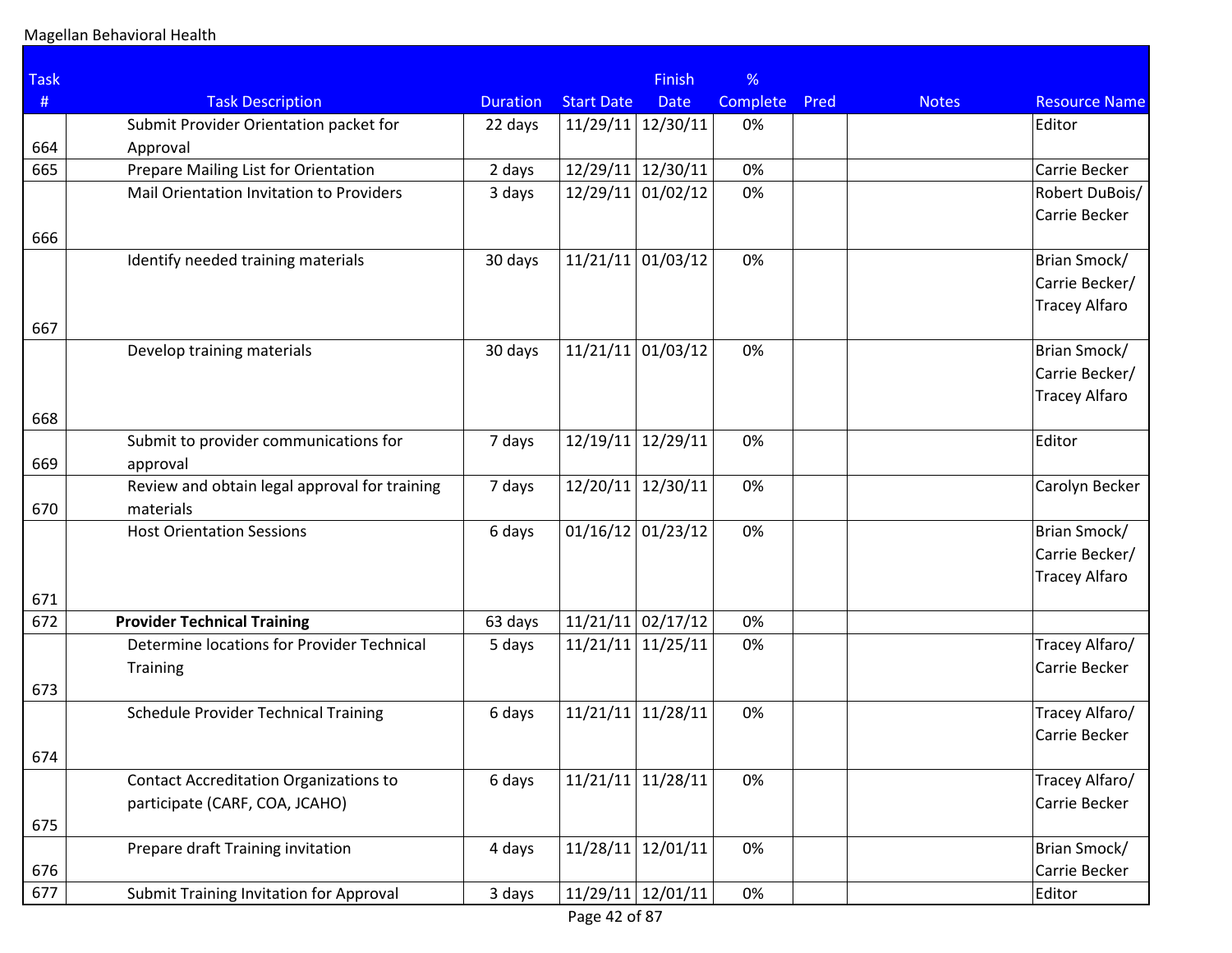| <b>Task</b> |                                                            |                 |                   | <b>Finish</b>       | %        |      |                                           |                      |
|-------------|------------------------------------------------------------|-----------------|-------------------|---------------------|----------|------|-------------------------------------------|----------------------|
| #           | <b>Task Description</b>                                    | <b>Duration</b> | <b>Start Date</b> | <b>Date</b>         | Complete | Pred | <b>Notes</b>                              | <b>Resource Name</b> |
|             | Prepare Mailing List for Provider Technical                | 3 days          |                   | 12/29/11 01/02/12   | 0%       |      |                                           | Carrie Becker        |
| 678         | <b>Training</b>                                            |                 |                   |                     |          |      |                                           |                      |
|             | Mail Training Invitation to Providers                      | 1 day           | 12/29/11          | 12/29/11            | 0%       |      |                                           | Robert DuBois/       |
|             |                                                            |                 |                   |                     |          |      |                                           | Carrie Becker        |
| 679         |                                                            |                 |                   |                     |          |      |                                           |                      |
|             | Identify needed training materials                         | 51 days         | 11/21/11          | 02/01/12            | 0%       |      |                                           | Brian Smock/         |
|             |                                                            |                 |                   |                     |          |      |                                           | Carrie Becker/       |
| 680         |                                                            |                 |                   |                     |          |      |                                           | <b>Tracey Alfaro</b> |
|             | Develop training materials                                 | 11 days         | 11/21/11          | 12/05/11            | 0%       |      | Will need to pull in                      | Brian Smock/         |
|             |                                                            |                 |                   |                     |          |      | resources from each                       | Carrie Becker/       |
|             |                                                            |                 |                   |                     |          |      | Overall area (Clinical,                   | <b>Tracey Alfaro</b> |
| 681         |                                                            |                 |                   |                     |          |      | Claims, IT, etc)                          |                      |
|             | Submit to provider communications for                      | 5 days          |                   | $12/19/11$ 12/27/11 | 0%       |      |                                           | Editor               |
| 682         | approval                                                   |                 |                   |                     |          |      |                                           |                      |
| 683         | Review and obtain legal approval for training<br>materials | 7 days          | 12/20/11          | 12/30/11            | 0%       |      |                                           | Carolyn Becker       |
|             | <b>Host Technical Training Sessions</b>                    | 25 days         | 01/16/12          | 02/17/12            | 0%       |      |                                           | Brian Smock/         |
|             |                                                            |                 |                   |                     |          |      |                                           | Carrie Becker/       |
|             |                                                            |                 |                   |                     |          |      |                                           | <b>Tracey Alfaro</b> |
| 684         |                                                            |                 |                   |                     |          |      |                                           |                      |
| 685         | <b>Follow-Up Technical Training</b>                        | 95 days         |                   | $02/01/12$ 06/12/12 | 0%       |      |                                           |                      |
|             | Determine locations for Follow-Up Technical                | 5 days          |                   | 02/01/12 02/07/12   | 0%       |      | Will we include webinars                  | Tracey Alfaro/       |
|             | Training                                                   |                 |                   |                     |          |      | as                                        | Carrie Becker        |
|             |                                                            |                 |                   |                     |          |      | alternative/supplement                    |                      |
| 686         |                                                            |                 |                   |                     |          |      | to live trainings?                        |                      |
|             | <b>Schedule Provider Technical Training</b>                | 6 days          |                   | $02/06/12$ 02/13/12 | 0%       |      | Need to determine if                      | Tracey Alfaro/       |
|             |                                                            |                 |                   |                     |          |      | follow-ups will be<br>specialized to each | Carrie Becker        |
|             |                                                            |                 |                   |                     |          |      | Overall area (Clinical,                   |                      |
|             |                                                            |                 |                   |                     |          |      | Claims, etc) or if they will              |                      |
|             |                                                            |                 |                   |                     |          |      | all be portions of one                    |                      |
| 687         |                                                            |                 |                   |                     |          |      | training                                  |                      |
|             | Prepare draft Training invitation                          | 4 days          |                   | $02/13/12$ 02/16/12 | 0%       |      |                                           | Brian Smock/         |
| 688         |                                                            |                 |                   |                     |          |      |                                           | Carrie Becker        |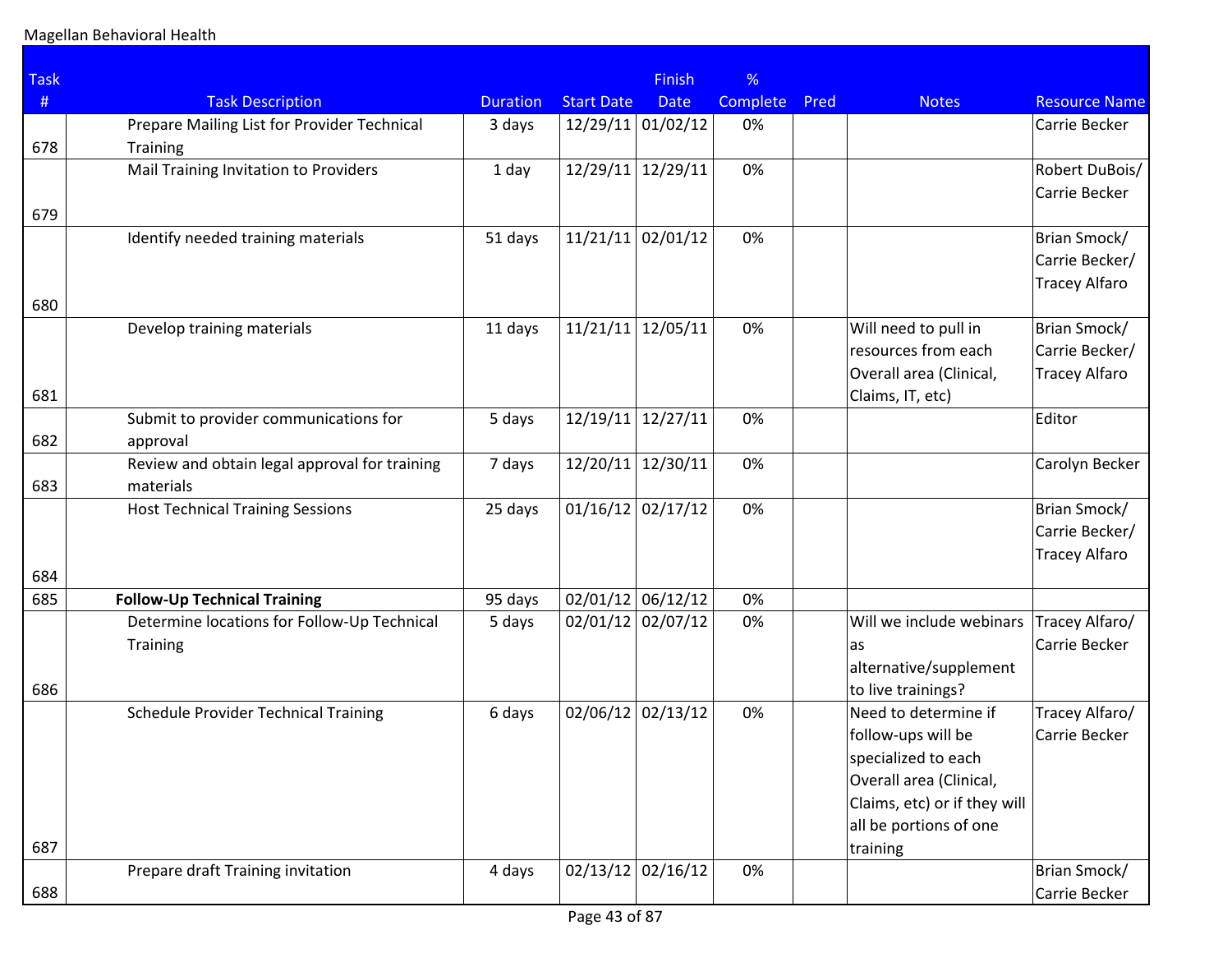| <b>Task</b> |                                                   |                 |                     | <b>Finish</b> | %               |      |                                 |                      |
|-------------|---------------------------------------------------|-----------------|---------------------|---------------|-----------------|------|---------------------------------|----------------------|
| #           | <b>Task Description</b>                           | <b>Duration</b> | <b>Start Date</b>   | <b>Date</b>   | <b>Complete</b> | Pred | <b>Notes</b>                    | <b>Resource Name</b> |
| 689         | Submit Training Invitation for Approval           | 3 days          | 02/16/12 02/20/12   |               | 0%              |      |                                 | Editor               |
|             | Prepare Mailing List for Provider Technical       | 3 days          | 02/17/12            | 02/21/12      | 0%              |      |                                 | Carrie Becker        |
| 690         | Training                                          |                 |                     |               |                 |      |                                 |                      |
|             | Mail Training Invitation to Providers             | 1 day           | $02/21/12$ 02/21/12 |               | 0%              |      |                                 | Robert DuBois/       |
|             |                                                   |                 |                     |               |                 |      |                                 | Carrie Becker        |
| 691         |                                                   |                 |                     |               |                 |      |                                 |                      |
|             | Identify needed training materials                | 1 day           | 02/01/12            | 02/01/12      | 0%              |      |                                 | Brian Smock/         |
|             |                                                   |                 |                     |               |                 |      |                                 | Carrie Becker/       |
| 692         |                                                   |                 |                     |               |                 |      |                                 | <b>Tracey Alfaro</b> |
|             | Develop training materials                        | 11 days         | $02/01/12$ 02/15/12 |               | 0%              |      |                                 | Brian Smock/         |
|             |                                                   |                 |                     |               |                 |      |                                 | Carrie Becker/       |
|             |                                                   |                 |                     |               |                 |      |                                 | <b>Tracey Alfaro</b> |
| 693         |                                                   |                 |                     |               |                 |      |                                 |                      |
|             | Submit to provider communications for             | 5 days          | 02/15/12            | 02/21/12      | 0%              |      |                                 | Editor               |
| 694         | approval                                          |                 |                     |               |                 |      |                                 |                      |
|             | Review and obtain legal approval for training     | 7 days          | 02/21/12            | 02/29/12      | 0%              |      |                                 | Carolyn Becker       |
| 695         | materials                                         |                 |                     |               |                 |      |                                 |                      |
|             | Host Follow-Up Technical Training Sessions        | 74 days         | 03/01/12            | 06/12/12      | 0%              |      |                                 | Brian Smock/         |
|             |                                                   |                 |                     |               |                 |      |                                 | Carrie Becker/       |
| 696         |                                                   |                 |                     |               |                 |      |                                 | <b>Tracey Alfaro</b> |
| 697         | <b>Post Go-Live Support</b>                       | 74 days         | $01/19/12$ 05/01/12 |               | 0%              |      |                                 |                      |
|             | Define process for tracking provider related      | 74 days         | $01/19/12$ 05/01/12 |               | 0%              |      |                                 | T Alfaro/ C          |
| 698         | issues                                            |                 |                     |               |                 |      |                                 | <b>Becker</b>        |
|             | Identify resources to evaluate provider related   | 74 days         | 01/19/12            | 05/01/12      | 0%              |      |                                 | T Alfaro/ C          |
|             | issues to determine root cause and resolve        |                 |                     |               |                 |      |                                 | <b>Becker</b>        |
| 699         |                                                   |                 |                     |               |                 |      |                                 |                      |
|             | Publish identified contact information on Magic   | 11 days         | $02/17/12$ 03/02/12 |               | 0%              |      |                                 | T Alfaro/ C          |
| 700         |                                                   |                 |                     |               |                 |      |                                 | <b>Becker</b>        |
| 701         | <b>Interest Free Loan System</b>                  | 172 days        | 09/01/11 05/01/12   |               | 0%              |      |                                 |                      |
|             | Develop criteria for providers to apply for loans | 65 days         | 09/01/11            | 11/30/11      | 0%              |      | More to follow as this          | <b>B</b> Smock       |
| 702         |                                                   |                 |                     |               |                 |      | new process is "fleshed<br>out" |                      |
| 703         | Draft process of approval for provider loans      | 65 days         | 09/01/11 11/30/11   |               | 0%              |      |                                 | <b>B</b> Smock       |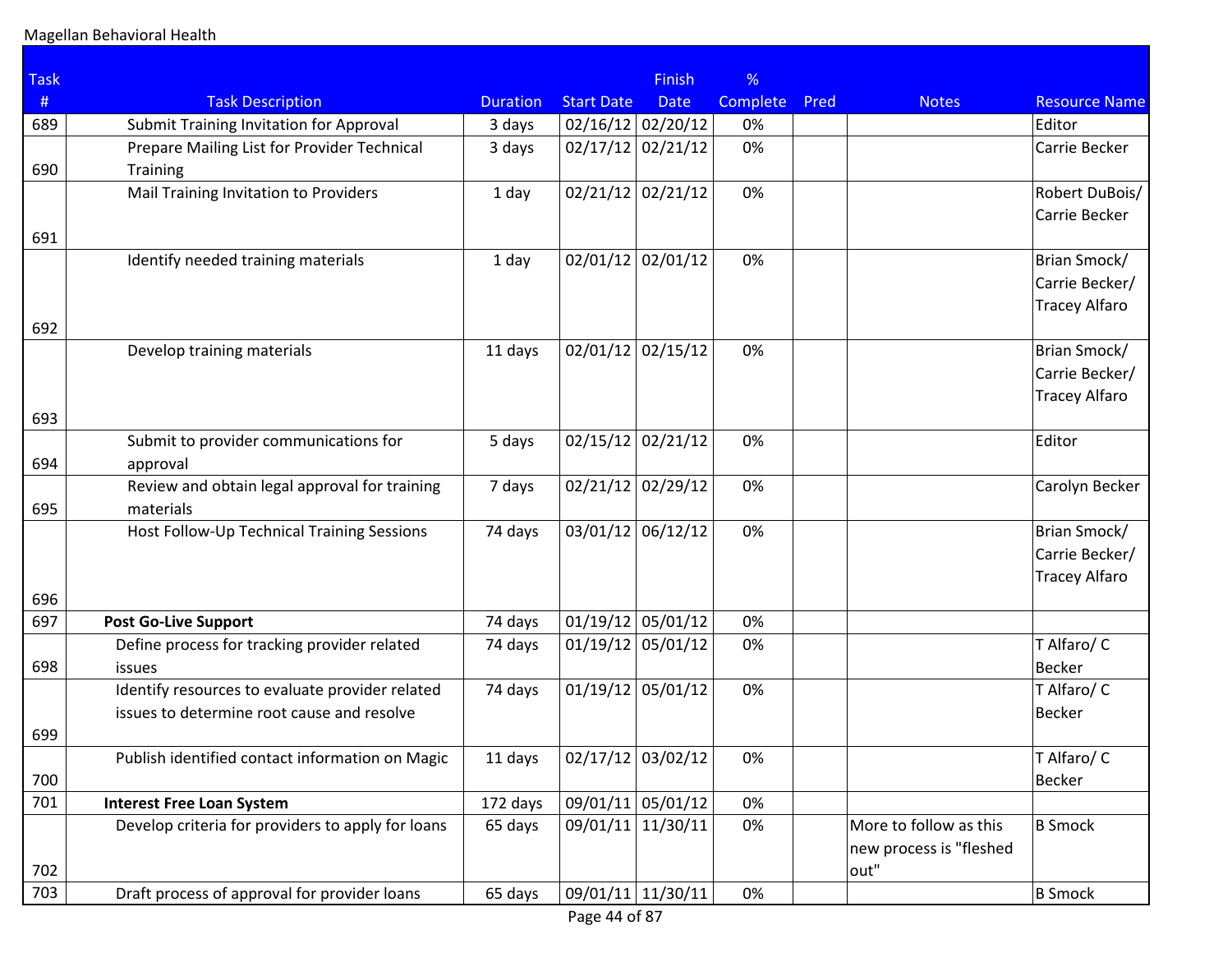| <b>Task</b> |                                                      |                 |                     | <b>Finish</b>       | %               |      |              |                      |
|-------------|------------------------------------------------------|-----------------|---------------------|---------------------|-----------------|------|--------------|----------------------|
| #           | <b>Task Description</b>                              | <b>Duration</b> | <b>Start Date</b>   | <b>Date</b>         | <b>Complete</b> | Pred | <b>Notes</b> | <b>Resource Name</b> |
|             | Submit criteria & process for approval by SBU        | 14 days         | $11/29/11$ 12/16/11 |                     | 0%              |      |              | <b>B</b> Smock       |
| 704         |                                                      |                 |                     |                     |                 |      |              |                      |
|             | Connect non-accredited providers with                | 110 days        | $11/28/11$ 05/01/12 |                     | 0%              |      |              | <b>B</b> Smock       |
| 705         | CARF/COA/JCAHO                                       |                 |                     |                     |                 |      |              |                      |
| 706         | Identify lead for input from finance                 | 1 day           | $11/29/11$ 11/29/11 |                     | 0%              |      |              | <b>B</b> Smock       |
| 707         | Identify lead for input from Legal                   | 1 day           | $11/29/11$ 11/29/11 |                     | 0%              |      |              | <b>B</b> Smock       |
| 708         | <b>Care Management/Utilization Management</b>        | 161 days        | 09/15/11 04/30/12   |                     | 0%              |      |              | R Kamins             |
| 709         | <b>Clinical Systems</b>                              | 161 days        | 09/15/11 04/30/12   |                     | 0%              |      |              |                      |
|             | Clinical Policies and Procedures Customized as       | 66 days         | $10/17/11$ 01/18/12 |                     | 0%              |      |              |                      |
| 710         | needed                                               |                 |                     |                     |                 |      |              |                      |
| 711         | Finalize Transition-of-Care Plan                     | 88 days         | 09/15/11 01/18/12   |                     | 0%              |      |              |                      |
|             | Obtain List of Recipients Currently in Treatment     | 42 days         | $01/02/12$ 02/28/12 |                     | 0%              |      |              |                      |
| 712         |                                                      |                 |                     |                     |                 |      |              |                      |
|             | Obtain Release of Information in Collaboration       | 42 days         | $01/02/12$ 02/28/12 |                     | 0%              |      |              |                      |
| 713         | with Providers and ITP's                             |                 |                     |                     |                 |      |              |                      |
|             | Review and Authorize List of ITP's for Recipients in | 54 days         | 02/15/12 04/30/12   |                     | 0%              |      |              |                      |
| 714         | Treatment at time of Transition                      |                 |                     |                     |                 |      |              |                      |
| 715         | Finalize Protocols for Coordination of Care          | 42 days         | $01/02/12$ 02/28/12 |                     | 0%              |      |              |                      |
|             | Finalize Protocol for Providing Adult Members        | 77 days         | $10/17/11$ 02/02/12 |                     | 0%              |      |              |                      |
|             | Written Information on Advance Directives            |                 |                     |                     |                 |      |              |                      |
| 716         |                                                      |                 |                     |                     |                 |      |              |                      |
| 717         | Submit CPGs to State for approval                    | 0 days          | $12/01/11$ 12/01/11 |                     | 0%              |      |              |                      |
| 718         | <b>Protocol for CM to Determine:</b>                 | 141 days        | 10/03/11 04/18/12   |                     | 0%              |      |              |                      |
|             | Document Individual's PCP in the Care Mgmt Rec,      | 77 days         | $10/17/11$ 02/02/12 |                     | 0%              |      |              |                      |
|             | or if none, Follow-up on the PCP Referral as part of |                 |                     |                     |                 |      |              |                      |
|             | the Ongoing Care Management Process                  |                 |                     |                     |                 |      |              |                      |
| 719         |                                                      |                 |                     |                     |                 |      |              |                      |
|             | Document the Date of Annual Well Care Visits and     | 77 days         | 10/17/11            | 02/02/12            | 0%              |      |              |                      |
|             | Track to Assure Primary Care Visits are Scheduled    |                 |                     |                     |                 |      |              |                      |
| 720         | and Kept                                             |                 |                     |                     |                 |      |              |                      |
|             | Obtain Signature for Release of Info from Member     | 77 days         |                     | $10/17/11$ 02/02/12 | 0%              |      |              |                      |
|             | or Family/Caregiver for Children, to Coordinate      |                 |                     |                     |                 |      |              |                      |
|             | Care with the PCP and other Health Care Provs        |                 |                     |                     |                 |      |              |                      |
| 721         |                                                      |                 |                     |                     |                 |      |              |                      |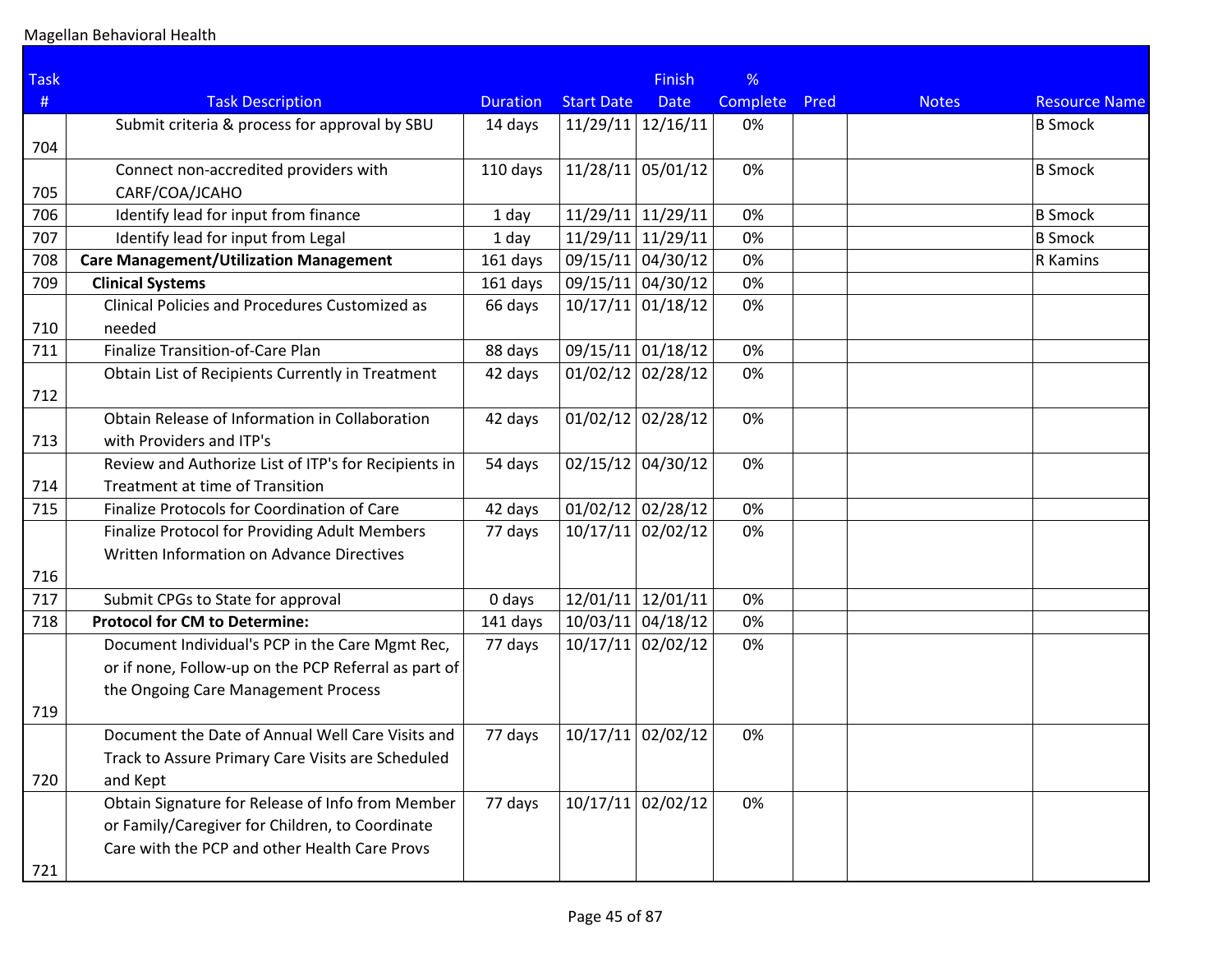| <b>Task</b> |                                                                                         |                 |                   | <b>Finish</b>       | %        |      |              |                      |
|-------------|-----------------------------------------------------------------------------------------|-----------------|-------------------|---------------------|----------|------|--------------|----------------------|
| #           | <b>Task Description</b>                                                                 | <b>Duration</b> | <b>Start Date</b> | <b>Date</b>         | Complete | Pred | <b>Notes</b> | <b>Resource Name</b> |
|             | If medications are prescribed by the contractor                                         | 77 days         |                   | $10/17/11$ 02/02/12 | 0%       |      |              |                      |
|             | providers, obtain a list of medications prescribed                                      |                 |                   |                     |          |      |              |                      |
|             | by PCP and other specialists for a complete an                                          |                 |                   |                     |          |      |              |                      |
|             | reconciled medication list that is updated every 90                                     |                 |                   |                     |          |      |              |                      |
|             | days.                                                                                   |                 |                   |                     |          |      |              |                      |
| 722         |                                                                                         |                 |                   |                     |          |      |              |                      |
|             | Coordinate Care with PCP to Promote Overall                                             | 77 days         |                   | $10/17/11$ 02/02/12 | 0%       |      |              |                      |
| 723         | <b>Health &amp; Wellness</b>                                                            |                 |                   |                     |          |      |              |                      |
|             | Share Results of Identification & Assessment of                                         | 77 days         |                   | $10/17/11$ 02/02/12 | 0%       |      |              |                      |
| 724         | Enrollee with Special Health Care Needs                                                 |                 |                   |                     |          |      |              |                      |
|             | Develop Protocol to Identify People with High                                           | 77 days         |                   | $10/17/11$ 02/02/12 | 0%       |      |              |                      |
| 725         | <b>Needs</b>                                                                            |                 |                   |                     |          |      |              |                      |
|             | Develop Protocol to Screen Members to Identify                                          | 77 days         |                   | 10/17/11 02/02/12   | 0%       |      |              |                      |
|             | <b>Special Needs Enrollees with Various Criteria</b>                                    |                 |                   |                     |          |      |              |                      |
| 726         |                                                                                         |                 |                   | $10/17/11$ 02/02/12 | 0%       |      |              |                      |
|             | Individual with IV Drug Use, Pregnant Substance                                         | 77 days         |                   |                     |          |      |              |                      |
|             | Abuse Users, Substance Using Women with<br>Dependent Children or Co-Occurring Disorders |                 |                   |                     |          |      |              |                      |
| 727         |                                                                                         |                 |                   |                     |          |      |              |                      |
|             | Children with BH Needs in Contact with Other                                            | 77 days         |                   | $10/17/11$ 02/02/12 | 0%       |      |              |                      |
|             | Child Serving Systems not Eligible for CSoC                                             |                 |                   |                     |          |      |              |                      |
| 728         |                                                                                         |                 |                   |                     |          |      |              |                      |
| 729         | Children Eligible for CSoC                                                              | 77 days         |                   | 10/17/11 02/02/12   | 0%       |      |              |                      |
|             | Adults Eligible for the 1915(i) HCBS Services.                                          | 77 days         |                   | $10/17/11$ 02/02/12 | 0%       |      |              |                      |
| 730         |                                                                                         |                 |                   |                     |          |      |              |                      |
| 731         | Persons with Acute Stabilization Needs                                                  | 77 days         |                   | $10/17/11$ 02/02/12 | 0%       |      |              |                      |
|             | Develop Protocol to Produce Treatment Plan for                                          | 77 days         |                   | $10/17/11$ 02/02/12 | 0%       |      |              |                      |
|             | Enrollees Determined to Need a Course of                                                |                 |                   |                     |          |      |              |                      |
|             | <b>Treatment or Regular Care Monitoring</b>                                             |                 |                   |                     |          |      |              |                      |
| 732         |                                                                                         |                 |                   |                     |          |      |              |                      |
|             | Develop Protocol to Provide Independent                                                 | 77 days         |                   | $10/17/11$ 02/02/12 | 0%       |      |              |                      |
|             | Evaluation Consistent with the ASAM-PPC for                                             |                 |                   |                     |          |      |              |                      |
| 733         | Addiction                                                                               |                 |                   |                     |          |      |              |                      |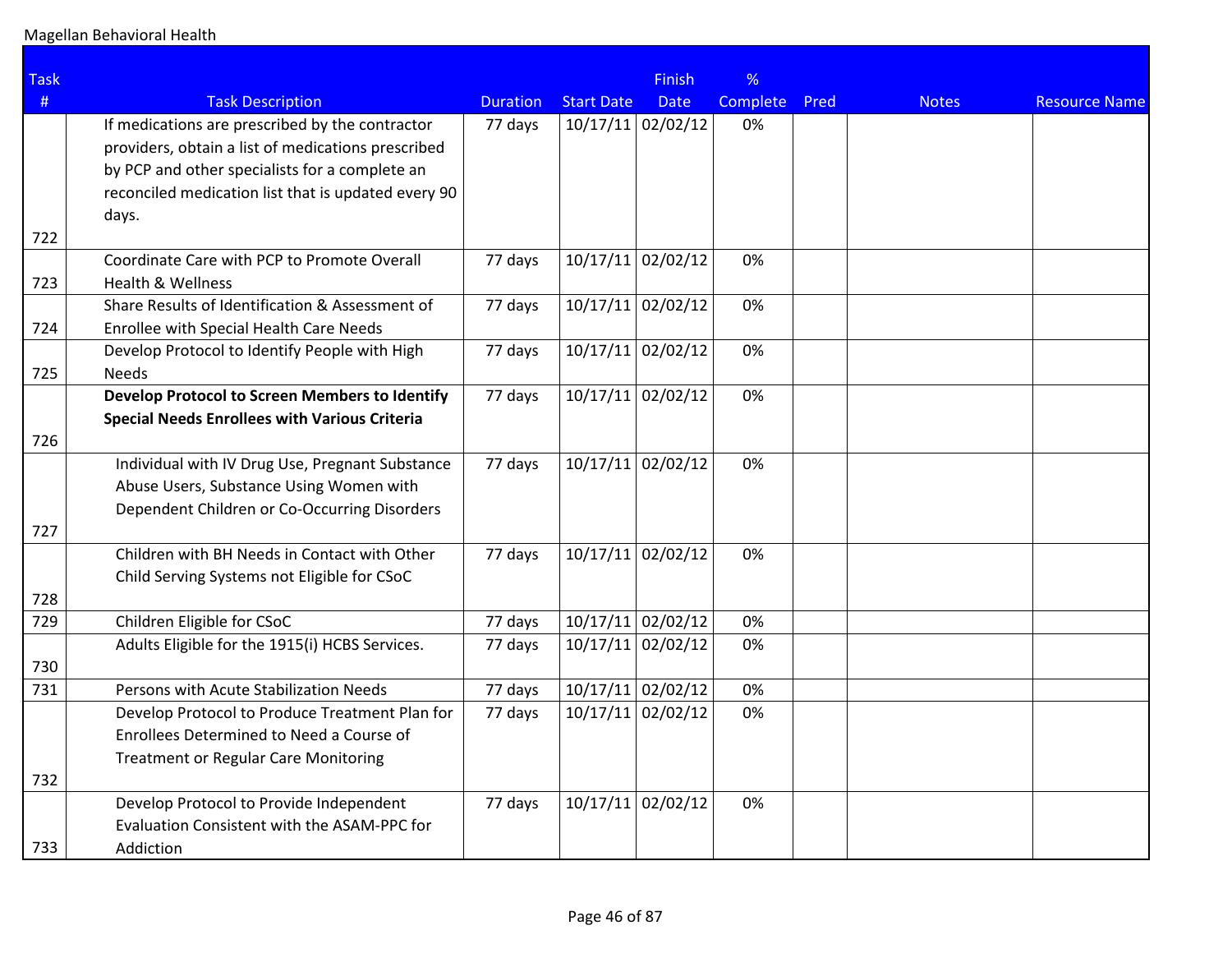| <b>Task</b> |                                                            |                 |                   | <b>Finish</b>       | %        |      |              |                      |
|-------------|------------------------------------------------------------|-----------------|-------------------|---------------------|----------|------|--------------|----------------------|
| #           | <b>Task Description</b>                                    | <b>Duration</b> | <b>Start Date</b> | <b>Date</b>         | Complete | Pred | <b>Notes</b> | <b>Resource Name</b> |
|             | Develop Protocol when Adult is Substance                   | 77 days         |                   | $10/17/11$ 02/02/12 | 0%       |      |              |                      |
|             | Abuser not Meeting Treatment Planning Reqmts,              |                 |                   |                     |          |      |              |                      |
|             | not Eligible for 1915(i), or is a DHH-OBH non-             |                 |                   |                     |          |      |              |                      |
|             | Medicaid Eligible Adult not meeting 115(i)                 |                 |                   |                     |          |      |              |                      |
| 734         | Criteria                                                   |                 |                   |                     |          |      |              |                      |
|             | Develop Protocol when Adult is Eligible for the            | 77 days         | 10/17/11          | 02/02/12            | 0%       |      |              |                      |
| 735         | 1915(i) Criteria                                           |                 |                   |                     |          |      |              |                      |
|             | Refer Member to a LMHP for an Independent                  | 77 days         |                   | $10/17/11$ 02/02/12 | 0%       |      |              |                      |
| 736         | Evaluation                                                 |                 |                   |                     |          |      |              |                      |
|             | Refer all Treatment Plans and Rehabilitation               | 77 days         |                   | $10/17/11$ 02/02/12 | 0%       |      |              |                      |
| 737         | Service Plans                                              |                 |                   |                     |          |      |              |                      |
|             | Refer Member to Appropriate Provider Offering              | 77 days         |                   | $10/17/11$ 02/02/12 | 0%       |      |              |                      |
|             | <b>Clinically Appropriate &amp; Med Necessary Services</b> |                 |                   |                     |          |      |              |                      |
| 738         |                                                            |                 |                   |                     |          |      |              |                      |
|             | Provide Outreach to Members that do not follow             | 77 days         |                   | $10/17/11$ 02/02/12 | 0%       |      |              |                      |
|             | through with Recommended Services                          |                 |                   |                     |          |      |              |                      |
| 739         |                                                            |                 |                   |                     |          |      |              |                      |
|             | Coordinate Care with Medical Providers to                  | 77 days         | 10/17/11          | 02/02/12            | 0%       |      |              |                      |
|             | ensure Appropriateness, Quality and Level of               |                 |                   |                     |          |      |              |                      |
| 740         | Care, Discharge, and Transition Planning                   |                 |                   |                     |          |      |              |                      |
| 741         | <b>Collaborate Protocol with Jails and Prisons</b>         | 77 days         |                   | $10/17/11$ 02/02/12 | 0%       |      |              |                      |
|             | Collaborate Protocol to Provide Administrative             | 77 days         | 10/17/11          | 02/02/12            | 0%       |      |              |                      |
|             | Services to Qualified and Enrolled Non-Medicaid            |                 |                   |                     |          |      |              |                      |
| 742         | <b>Eligible Members</b>                                    |                 |                   |                     |          |      |              |                      |
| 743         | Determine LOC for CaseLogix                                | 45 days         |                   | $10/17/11$ 12/16/11 | 0%       |      |              |                      |
|             | <b>Utilization Management Process Flows</b>                | 141 days        |                   | 10/03/11 04/18/12   | 0%       |      |              |                      |
| 744         | <b>Customized</b>                                          |                 |                   |                     |          |      |              |                      |
|             | Standard UM Situations (prior auth, continued              | 98 days         |                   | $10/03/11$ 02/17/12 | 0%       |      |              |                      |
| 745         | stay, denial, etc)                                         |                 |                   |                     |          |      |              |                      |
|             | Concurrent Review Process for General Hospital             | 98 days         |                   | $10/03/11$ 02/17/12 | 0%       |      |              |                      |
| 746         | Admissions                                                 |                 |                   |                     |          |      |              |                      |
|             | Provision of Emergency and Urgent Inpatient                | 98 days         |                   | 10/03/11 02/17/12   | 0%       |      |              |                      |
| 747         | <b>Hospital Screen</b>                                     |                 |                   |                     |          |      |              |                      |
| 748         | Certification and Re-Certification of Need                 | 98 days         |                   | 10/03/11 02/17/12   | 0%       |      |              |                      |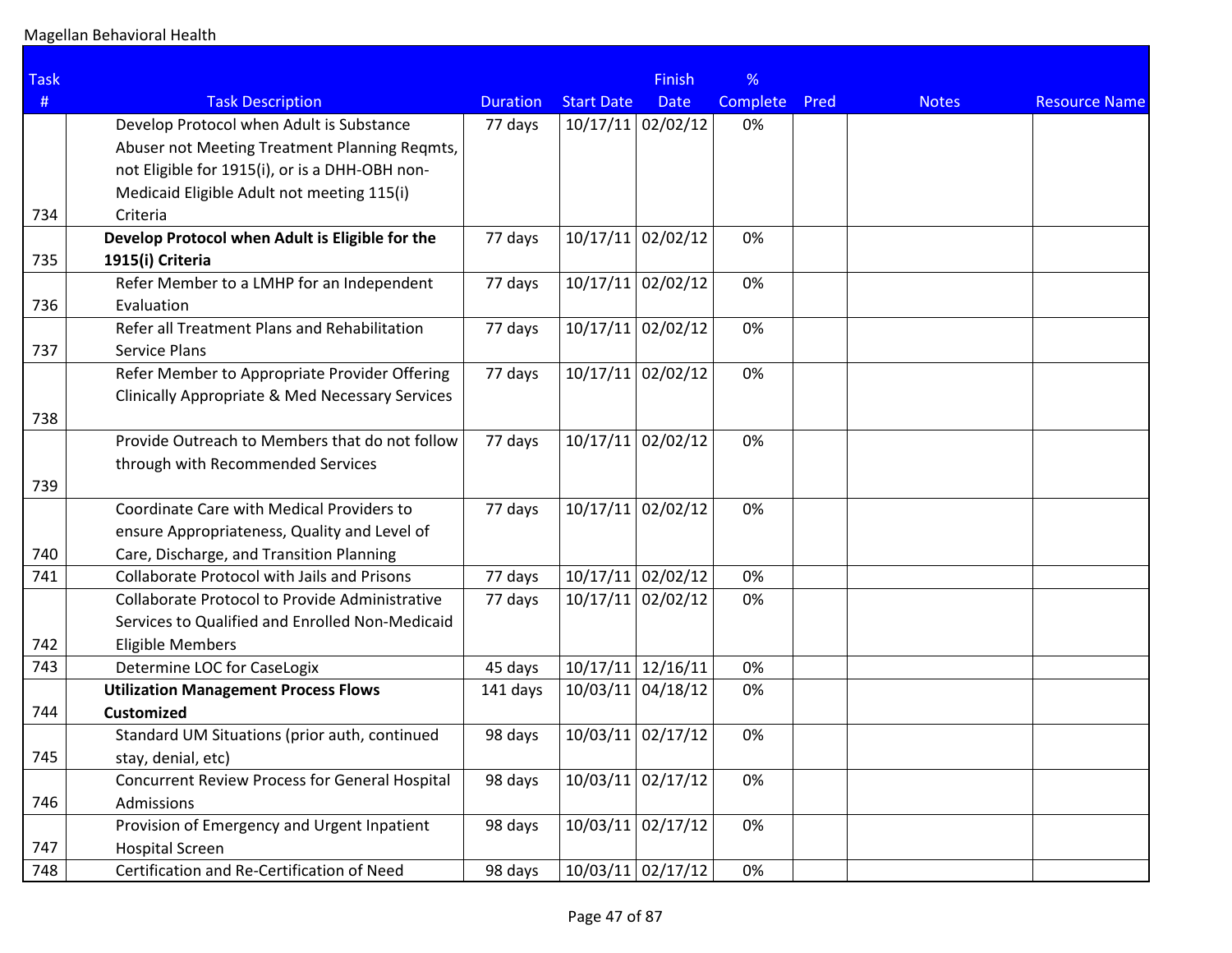| <b>Task</b> |                                                     |                 |                     | <b>Finish</b> | %        |      |              |                      |
|-------------|-----------------------------------------------------|-----------------|---------------------|---------------|----------|------|--------------|----------------------|
| #           | <b>Task Description</b>                             | <b>Duration</b> | <b>Start Date</b>   | <b>Date</b>   | Complete | Pred | <b>Notes</b> | <b>Resource Name</b> |
|             | PRTF Emergency Exception Screening Procedure        | 98 days         | $10/03/11$ 02/17/12 |               | 0%       |      |              |                      |
| 749         |                                                     |                 |                     |               |          |      |              |                      |
| 750         | Prepare Contract-Specific UM Work plan              | 98 days         | $10/03/11$ 02/17/12 |               | 0%       |      |              |                      |
| 751         | <b>Finalize UM Program Documents</b>                | 1 day           | 02/20/12 02/20/12   |               | 0%       | 750  |              |                      |
| 752         | Implement UM Program                                | 45 days         | $02/16/12$ 04/18/12 |               | 0%       |      |              |                      |
| 753         | Develop Medical Necessity Criteria                  | 77 days         | $10/17/11$ 02/02/12 |               | 0%       |      |              |                      |
|             | <b>Quality Management</b>                           | 281 days        | 10/03/11            | 10/31/12      | 0%       |      |              | S Winderbaum         |
| 754         |                                                     |                 |                     |               |          |      |              |                      |
| 755         | <b>QI Training</b>                                  | 84 days         | $11/01/11$ 02/28/12 |               | 0%       |      |              |                      |
|             | Develop QI Specific Training Curriculum and         | 44 days         | $11/01/11$ 01/03/12 |               | 0%       |      |              | S Winderbaum         |
| 756         | <b>Materials for Quality Staff</b>                  |                 |                     |               |          |      |              |                      |
|             | Develop Schedule for QI Staff Training              | 2 days          | $01/31/12$ 02/01/12 |               | 0%       |      |              | S Winderbaum         |
| 757         |                                                     |                 |                     |               |          |      |              |                      |
| 758         | <b>Review Content for Quality Training</b>          | 11 days         | $02/01/12$ 02/15/12 |               | 0%       |      |              | J Albright           |
|             | Conduct New Employee Training for Quality Staff     | 9 days          | 02/16/12 02/28/12   |               | 0%       | 758  |              |                      |
| 759         |                                                     |                 |                     |               |          |      |              |                      |
| 760         | QI Program                                          | 107 days        | 10/03/11 03/01/12   |               | 0%       |      |              |                      |
|             | Plan/Develop Quality Assurance/Performance          | 45 days         | 12/01/11            | 02/03/12      | 0%       |      |              | S Winderbaum         |
|             | Improvement (QA/PI) Program Document (QI/PD).       |                 |                     |               |          |      |              |                      |
|             | Include Goals and Objectives.                       |                 |                     |               |          |      |              |                      |
| 761         |                                                     |                 |                     |               |          |      |              |                      |
|             | Provide QI PD to DHH CMS QIS for Approval           | 0 days          | 02/03/12 02/03/12   |               | 0%       | 761  |              | S Winderbaum         |
| 762         |                                                     |                 |                     |               |          |      |              |                      |
|             | <b>Implement Quality Assurance/Performance</b>      | 1 day           | 03/01/12 03/01/12   |               | 0%       |      |              | S Winderbaum         |
| 763         | Improvement QA/PI) Program                          |                 |                     |               |          |      |              |                      |
|             | Develop QI/UM Work plan (QI-UM WP) of               | 45 days         | 12/01/11 02/03/12   |               | 0%       |      |              | S Winderbaum         |
|             | Performance Indicators and Outcome Measures.        |                 |                     |               |          |      |              |                      |
|             | Include Goals, Objectives, and Measures.            |                 |                     |               |          |      |              |                      |
| 764         |                                                     |                 |                     |               |          |      |              |                      |
|             | Provide QI-UM WP to DHH CMS QIS                     | 1 day           | $02/06/12$ 02/06/12 |               | 0%       | 764  |              | S Winderbaum         |
| 765         |                                                     |                 |                     |               |          |      |              |                      |
|             | <b>Develop Data Collection/Trending Process and</b> | 56 days         | 12/01/11 02/20/12   |               | 0%       |      |              |                      |
|             | <b>Report Templates</b>                             |                 |                     |               |          |      |              | Winderbaum, M        |
|             |                                                     |                 |                     |               |          |      |              | Bernstein, L Van     |
| 766         |                                                     |                 |                     |               |          |      |              | Hine                 |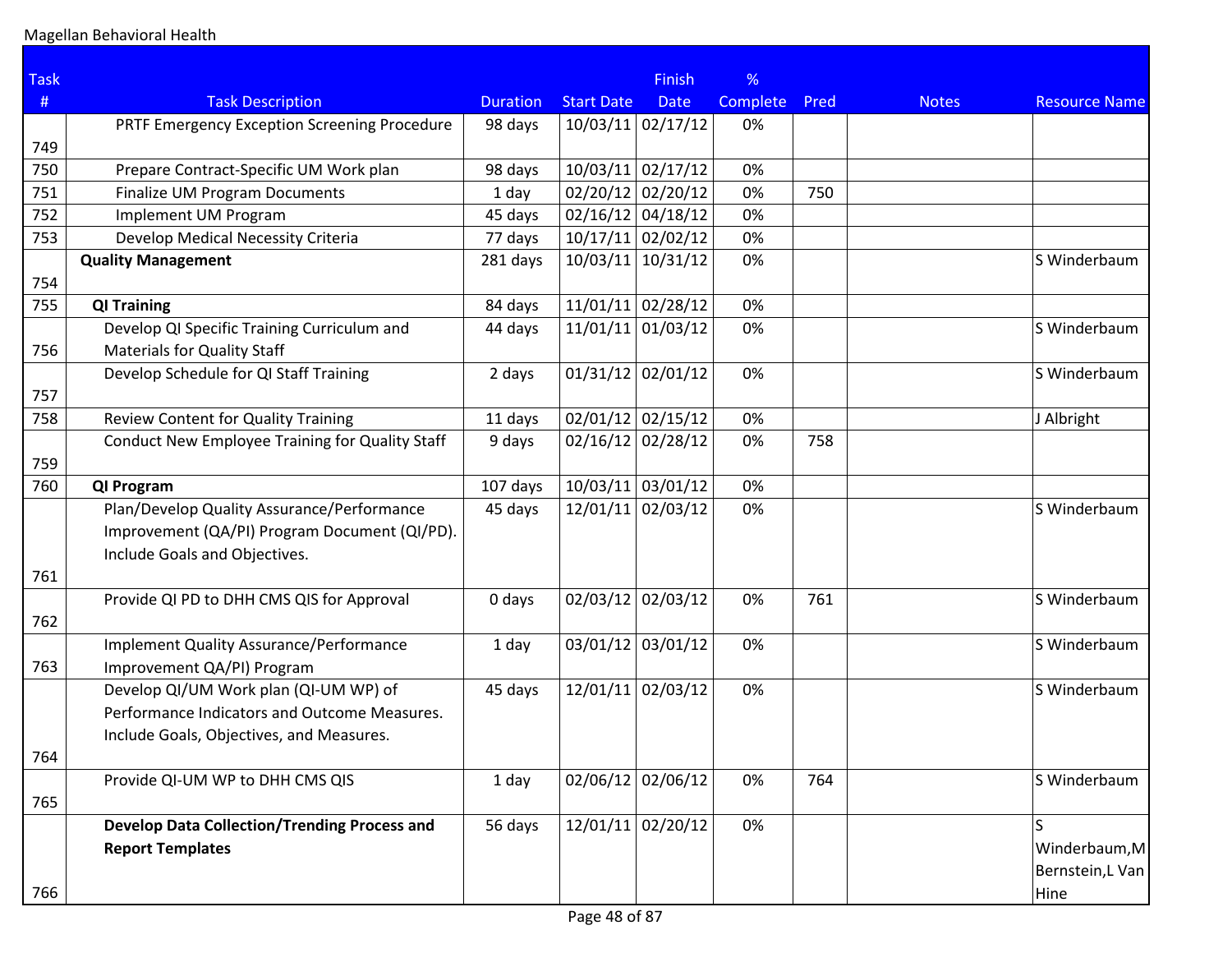## Magellan Behavioral Health

| <b>Task</b> |                                                |                 |                   | <b>Finish</b>       | %        |      |              |                          |
|-------------|------------------------------------------------|-----------------|-------------------|---------------------|----------|------|--------------|--------------------------|
| $\#$        | <b>Task Description</b>                        | <b>Duration</b> | <b>Start Date</b> | <b>Date</b>         | Complete | Pred | <b>Notes</b> | <b>Resource Name</b>     |
|             | Incidents, Accidents, Deaths                   | 55 days         |                   | $12/01/11$ 02/17/12 | 0%       |      |              | $\overline{S}$           |
|             |                                                |                 |                   |                     |          |      |              | Winderbaum, M            |
|             |                                                |                 |                   |                     |          |      |              | Bernstein, L Van         |
| 767         |                                                |                 |                   |                     |          |      |              | Hine                     |
|             | <b>Quality of Care</b>                         | 55 days         |                   | $12/01/11$ 02/17/12 | 0%       |      |              |                          |
|             |                                                |                 |                   |                     |          |      |              | Winderbaum, M            |
|             |                                                |                 |                   |                     |          |      |              | Bernstein, L Van         |
| 768         | TRR's                                          | 55 days         |                   | $12/01/11$ 02/17/12 | 0%       |      |              | Hine                     |
|             |                                                |                 |                   |                     |          |      |              | Winderbaum, M            |
|             |                                                |                 |                   |                     |          |      |              | Bernstein, L Van         |
| 769         |                                                |                 |                   |                     |          |      |              | Hine                     |
|             | Performance Indicators and Outcome Measures    | 55 days         |                   | $12/01/11$ 02/17/12 | 0%       |      |              |                          |
|             |                                                |                 |                   |                     |          |      |              | Winderbaum, M            |
|             |                                                |                 |                   |                     |          |      |              | Bernstein, L Van         |
| 770         |                                                |                 |                   |                     |          |      |              | Hine                     |
|             | Monitoring Over/Under Utilization of Services  | 1 day           |                   | 02/20/12 02/20/12   | 0%       |      |              |                          |
|             |                                                |                 |                   |                     |          |      |              | Winderbaum, M            |
|             |                                                |                 |                   |                     |          |      |              | Bernstein, L Van         |
| 771         |                                                |                 |                   |                     |          |      |              | Hine                     |
|             | Develop DHH-OBH, BHSF, OJJ, OCDD, and DOE      | 88 days         | 10/03/11          | 02/03/12            | 0%       |      |              |                          |
|             | <b>Report Formats</b>                          |                 |                   |                     |          |      |              | Winderbaum, M            |
| 772         |                                                |                 |                   |                     |          |      |              | Bernstein, L Van<br>Hine |
|             | Submit DHH-OBH, BHSF, OJJ, OCDD, and DOE       | 23 days         |                   | $01/16/12$ 02/15/12 | 0%       |      |              | S Winderbaum             |
| 773         | Report Formats to DHH-OBH for Approval         |                 |                   |                     |          |      |              |                          |
|             | Submit Annual Member Satisfaction Survey to    | 13 days         |                   | $01/16/12$ 02/01/12 | 0%       |      |              | S Lumpkin                |
| 774         | DHH-H for Approval                             |                 |                   |                     |          |      |              |                          |
|             | Schedule Call with DHH CMS, Other Stakeholders | 13 days         |                   | $01/16/12$ 02/01/12 | 0%       |      |              | S Winderbaum             |
|             | to Discuss Recommended/Required PMs and        |                 |                   |                     |          |      |              |                          |
|             | Topics for PIPs (2)                            |                 |                   |                     |          |      |              |                          |
| 775         |                                                |                 |                   |                     |          |      |              |                          |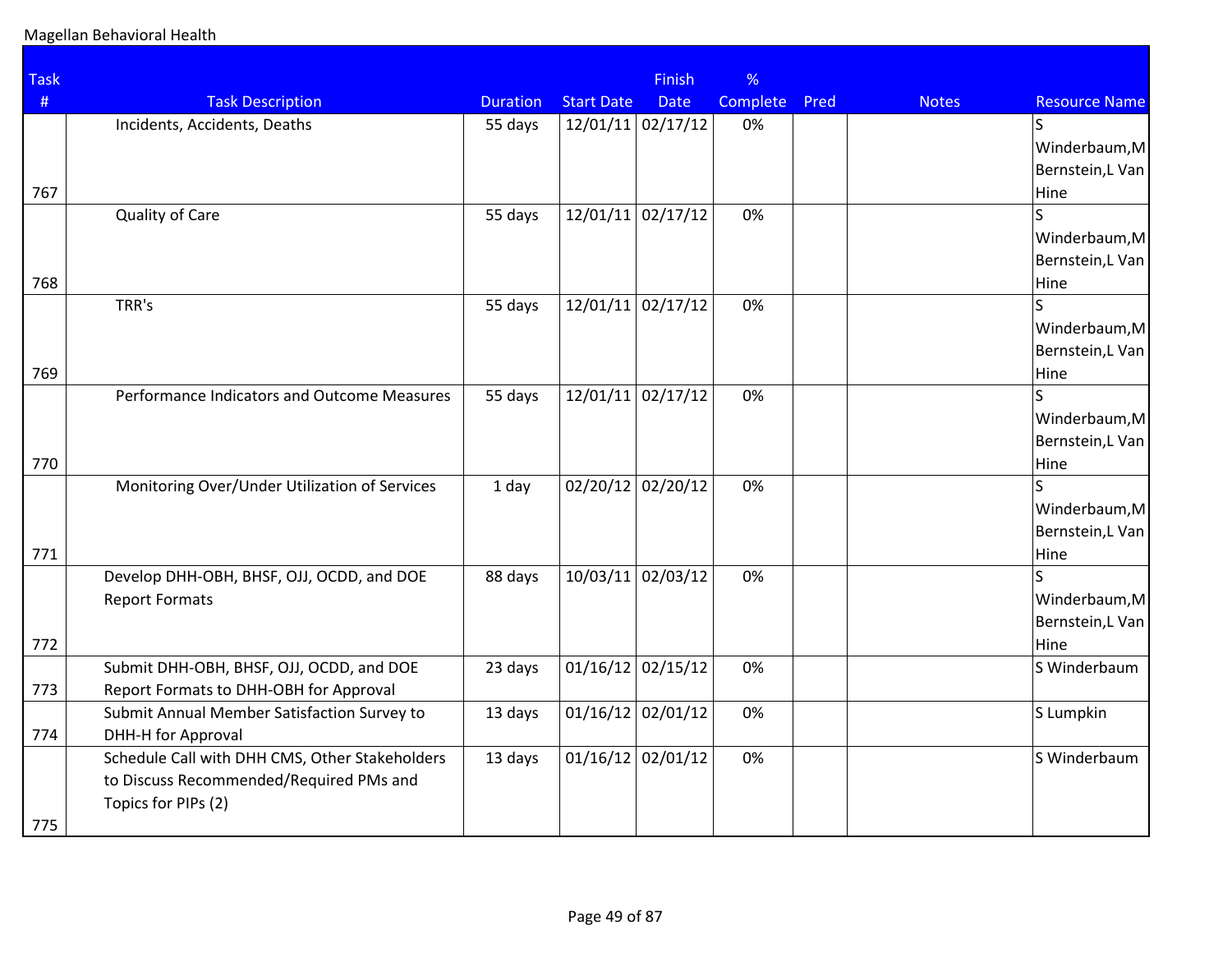| <b>Task</b> |                                                 |                 |                     | <b>Finish</b>       | %        |      |              |                              |
|-------------|-------------------------------------------------|-----------------|---------------------|---------------------|----------|------|--------------|------------------------------|
| #           | <b>Task Description</b>                         | <b>Duration</b> | <b>Start Date</b>   | <b>Date</b>         | Complete | Pred | <b>Notes</b> | <b>Resource Name</b>         |
|             | Schedule Call with SCoC Governance, DHH-OBH,    | 13 days         | $01/16/12$ 02/01/12 |                     | 0%       |      |              | S Winderbaum                 |
|             | Members/Family, Other Stakeholders to Develop   |                 |                     |                     |          |      |              |                              |
|             | and Implement Outcome Measures                  |                 |                     |                     |          |      |              |                              |
| 776         |                                                 |                 |                     |                     |          |      |              |                              |
|             | Customize QI Policies, Procedures, Processes to | 23 days         | 01/16/12            | 02/15/12            | 0%       |      |              | P Pearce, S                  |
|             | Conform with Contract Requirements              |                 |                     |                     |          |      |              | Winderbaum                   |
| 777         |                                                 |                 |                     |                     |          |      |              |                              |
|             | Customize QI Correspondence and Forms to        | 57 days         | 11/15/11            | 02/03/12            | 0%       |      |              | S                            |
|             | Conform with Contract Requirements              |                 |                     |                     |          |      |              | Winderbaum, C<br>Porterfield |
| 778         | Submit QI Policies to DHH-OBH                   | 1 day           | 02/01/12            | 02/01/12            | 0%       |      |              | S Winderbaum                 |
| 779         |                                                 |                 |                     |                     |          |      |              |                              |
|             | Develop/Implement QI Committee Structure        | 53 days         | 12/01/11            | 02/15/12            | 0%       |      |              | S Winderbaum                 |
| 780         |                                                 |                 |                     |                     |          |      |              |                              |
|             | Develop/Implement Strategy for Inclusion of     | 55 days         | 12/01/11 02/17/12   |                     | 0%       |      |              |                              |
|             | Stakeholders in QI Activities                   |                 |                     |                     |          |      |              | Winderbaum,P                 |
| 781         |                                                 |                 |                     |                     |          |      |              | Hunt, T Lane                 |
|             | <b>Implement Quality Program</b>                | 1 day           | 03/01/12            | 03/01/12            | 0%       |      |              | S Winderbaum                 |
| 782         |                                                 |                 |                     |                     |          |      |              |                              |
|             | Monitoring Tool Specific to the WAA             | 5 days          | 12/12/11            | 12/16/11            | 0%       |      |              | S Winderbaum                 |
| 783         |                                                 |                 |                     |                     |          |      |              |                              |
|             | QIP Development and Committee Recruitment       | 10 days         | 12/12/11            | 12/27/11            | 0%       |      |              | S Winderbaum                 |
| 784         |                                                 |                 |                     |                     |          |      |              |                              |
|             | <b>Outcomes Program</b>                         | 261 days        | 10/31/11            | 10/31/12            | 0%       |      |              | B Dunn,S                     |
| 785         | Schedule Coordination Meeting with Network and  | 5 days          | 11/14/11            | 11/18/11            | 0%       |      |              | Winderbaum<br>B Dunn,S       |
| 786         | <b>IT Teams</b>                                 |                 |                     |                     |          |      |              | Winderbaum                   |
|             | Identify Sources of all Internal and External   | 22 days         | $10/31/11$ 11/29/11 |                     | 0%       |      |              | B Dunn                       |
|             | Outcomes Data (outcomes tools, data set sources |                 |                     |                     |          |      |              |                              |
|             | including HEDIS, NOMS, TEDS, SOMMS if applies,  |                 |                     |                     |          |      |              |                              |
| 787         | and Fidelity tools)                             |                 |                     |                     |          |      |              |                              |
|             | Develop data collection method for outcomes     | 54 days         |                     | $10/31/11$ 01/16/12 | 0%       |      |              | B Dunn                       |
|             | tools as needed (i.e. CANS Comprehensive LA     |                 |                     |                     |          |      |              |                              |
| 788         | version, LOCUS)                                 |                 |                     |                     |          |      |              |                              |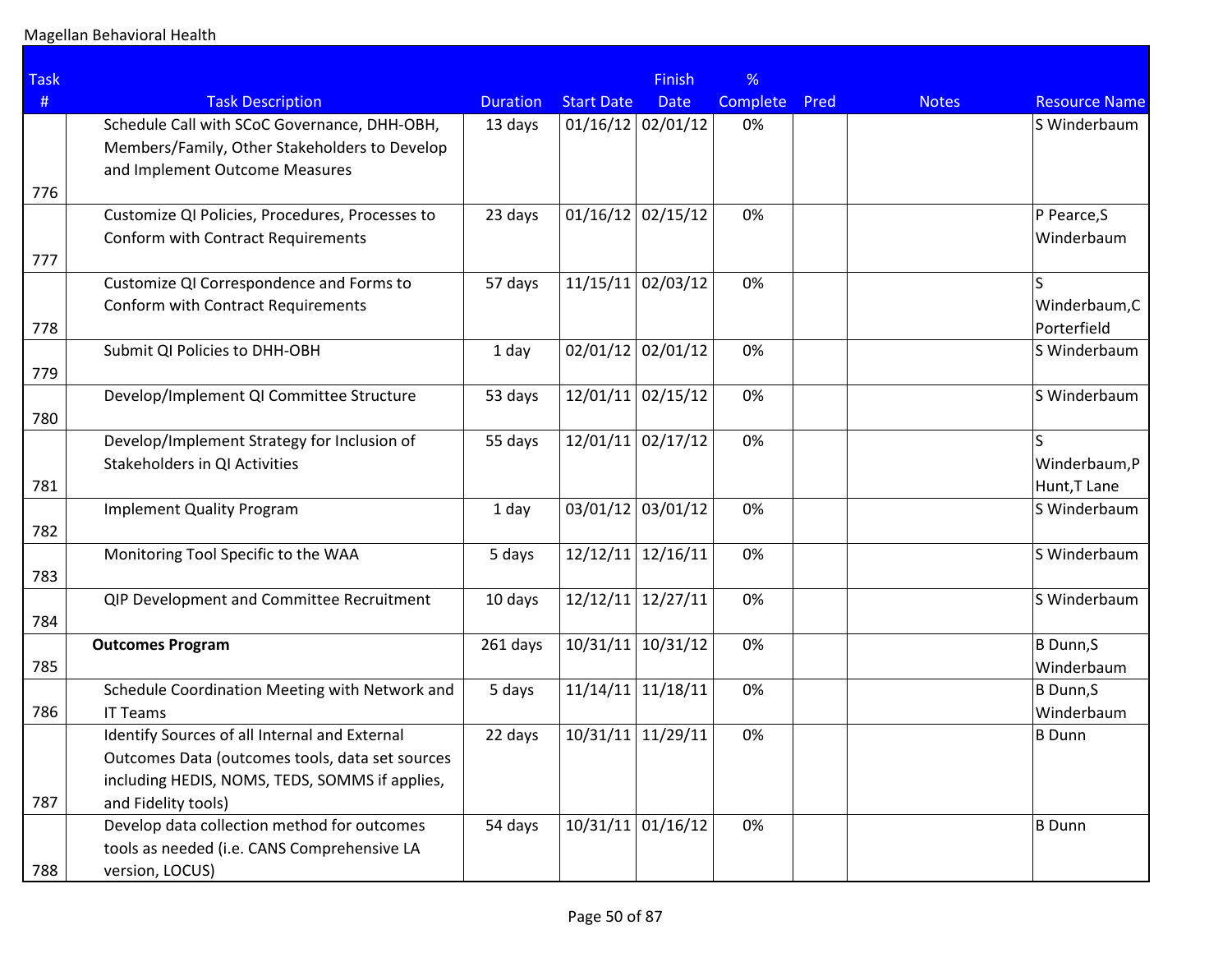| <b>Task</b> |                                                    |                 |                     | <b>Finish</b> | %        |      |              |                      |
|-------------|----------------------------------------------------|-----------------|---------------------|---------------|----------|------|--------------|----------------------|
| #           | <b>Task Description</b>                            | <b>Duration</b> | <b>Start Date</b>   | <b>Date</b>   | Complete | Pred | <b>Notes</b> | <b>Resource Name</b> |
|             | Contact Sources of External Data to Establish Data | 23 days         | 11/01/11            | 12/01/11      | 0%       |      |              | <b>B</b> Dunn        |
| 789         | Transfer (content, protocols, testing)             |                 |                     |               |          |      |              |                      |
|             | Contract as needed with Sources of External Data   | 45 days         | 12/01/11 02/03/12   |               | 0%       |      |              | <b>B</b> Dunn        |
| 790         |                                                    |                 |                     |               |          |      |              |                      |
| 791         | Draft Format of Provider Profile                   | 22 days         | 02/01/12 03/01/12   |               | 0%       |      |              | <b>B</b> Dunn        |
| 792         | Establish Provider Profile Delivery Method         | 22 days         | 02/01/12 03/01/12   |               | 0%       |      |              | <b>B</b> Dunn        |
|             | Meet with Providers for Technical Assistance and   | 23 days         | $01/16/12$ 02/15/12 |               | 0%       |      |              | <b>B</b> Dunn        |
| 793         | Feedback                                           |                 |                     |               |          |      |              |                      |
|             | Establish Quarterly Collaborative Meetings with    | 11 days         | 02/01/12            | 02/15/12      | 0%       |      |              | <b>B</b> Dunn        |
|             | Providers for Ongoing Technical Assistance on      |                 |                     |               |          |      |              |                      |
|             | profiles and Outcomes Driven Care                  |                 |                     |               |          |      |              |                      |
| 794         |                                                    |                 |                     |               |          |      |              |                      |
|             | Establish Provider/Stakeholder Balanced Scorecard  | 23 days         | 10/01/12            | 10/31/12      | 0%       |      |              | <b>B</b> Dunn        |
| 795         | Dashboard Advisory Board                           |                 |                     |               |          |      |              |                      |
|             | Develop Wrap-Around Fidelity Tools (i.e.           | 77 days         | $11/01/11$ 02/17/12 |               | 0%       |      |              | <b>B</b> Dunn, R     |
| 796         | WFAS/WFI, Louisiana version of SOCPR)              |                 |                     |               |          |      |              | Procopio             |
|             | <b>Implement Outcomes Program</b>                  | 1 day           | 03/01/12 03/01/12   |               | 0%       |      |              | <b>B</b> Dunn, S     |
| 797         |                                                    |                 |                     |               |          |      |              | Winderbaum           |
| 798         | <b>Pharmacy Data Mining</b>                        | 1 day           | 03/01/12 03/01/12   |               | 0%       |      |              | J LeGrand            |
|             | Provider Profile Published (non-claims based       | 1 day           | 07/03/12 07/03/12   |               | 0%       |      |              | <b>B</b> Dunn        |
| 799         | measures)                                          |                 |                     |               |          |      |              |                      |
|             | Provider Profile Published (claims based measures) | 1 day           | 10/01/12            | 10/01/12      | 0%       |      |              | <b>B</b> Dunn        |
| 800         |                                                    |                 |                     |               |          |      |              |                      |
| 801         | <b>Complaints, Grievances, and Appeals Program</b> | 132 days        | $10/17/11$ 04/19/12 |               | 0%       |      |              |                      |
|             | Customize Complaint Policies, Procedures,          | 23 days         | $01/16/12$ 02/15/12 |               | 0%       |      |              | S Pearce, S          |
|             | Processes to Conform with Contract Requirements    |                 |                     |               |          |      |              | Winderbaum           |
| 802         |                                                    |                 |                     |               |          |      |              |                      |
|             | Customize G & A Policies, Policies, processes to   | 23 days         | 01/16/12            | 02/15/12      | 0%       |      |              | S Pearce, S          |
| 803         | conform with Contract Requirements                 |                 |                     |               |          |      |              | Winderbaum           |
|             | Submit G & A Policies to DHH-OBH                   | 1 day           | 02/01/12 02/01/12   |               | 0%       |      |              | S Winderbaum         |
| 804         |                                                    |                 |                     |               |          |      |              |                      |
|             | Develop Data Collection/Trending Process and       | 55 days         | $12/01/11$ 02/17/12 |               | 0%       |      |              | S                    |
|             | <b>Report Templates for Complaints</b>             |                 |                     |               |          |      |              | Winderbaum, M        |
|             |                                                    |                 |                     |               |          |      |              | Bernstein, L Van     |
| 805         |                                                    |                 |                     |               |          |      |              | Hine                 |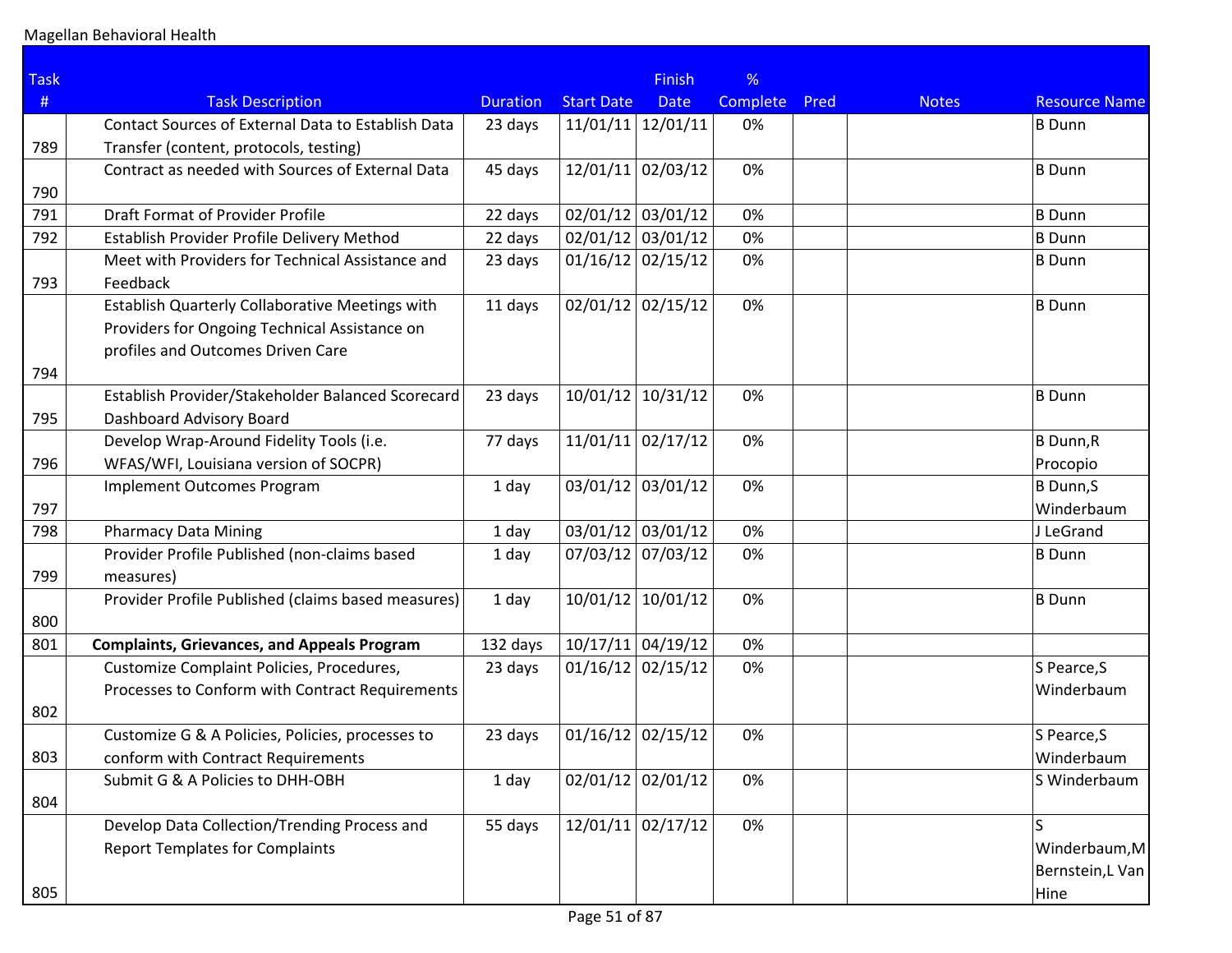| <b>Task</b> |                                                       |                 |                     | <b>Finish</b> | %        |      |              |                      |
|-------------|-------------------------------------------------------|-----------------|---------------------|---------------|----------|------|--------------|----------------------|
| #           | <b>Task Description</b>                               | <b>Duration</b> | <b>Start Date</b>   | <b>Date</b>   | Complete | Pred | <b>Notes</b> | <b>Resource Name</b> |
|             | Develop Data Collection/Trending Process and          | 55 days         | $12/01/11$ 02/17/12 |               | 0%       |      |              | ls                   |
|             | Report Templates for Grievance & Appeals              |                 |                     |               |          |      |              | Winderbaum, M        |
|             |                                                       |                 |                     |               |          |      |              | Bernstein,L Van      |
| 806         |                                                       |                 |                     |               |          |      |              | Hine                 |
|             | Customize G & A Correspondence package to             | 132 days        | $10/17/11$ 04/19/12 |               | 0%       |      |              | C Porterfield        |
| 807         | <b>Meet Policy Requirements</b>                       |                 |                     |               |          |      |              |                      |
|             | Secure Communications Review, including Legal         | 23 days         | $12/15/11$ 01/18/12 |               | 0%       |      |              | S Winderbaum         |
| 808         | Approval, for Correspondence Package                  |                 |                     |               |          |      |              |                      |
|             | Submit G & A Correspondence Package to DHH-           | 1 day           | 02/01/12 02/01/12   |               | 0%       |      |              | S Winderbaum         |
| 809         | <b>OBH</b>                                            |                 |                     |               |          |      |              |                      |
|             | Implement Complaint, Grievance, and Appeals           | 1 day           | 03/01/12 03/01/12   |               | 0%       |      |              | S Winderbaum         |
| 810         | <b>Resolution Program</b>                             |                 |                     |               |          |      |              |                      |
| 811         | <b>Contract Compliance/Fraud &amp; Abuse</b>          | 15 days         | $11/14/11$ 12/02/11 |               | 0%       |      |              | J DiBernardi         |
|             | Verify Fraud and Abuse Policies Consistent with       | 15 days         | $11/14/11$ 12/02/11 |               | 0%       |      |              |                      |
| 812         | <b>Signed Contract</b>                                |                 |                     |               |          |      |              |                      |
| 813         | <b>Claims Operations</b>                              | 86 days         | $11/01/11$ 03/01/12 |               | 0%       |      |              | S Ledesma            |
| 814         | <b>Claims</b>                                         | 37 days         | $11/01/11$ 12/21/11 |               | 0%       |      |              |                      |
| 815         | Receive copy of contract/RFP/CMF/SPD                  | 7 days          | $11/01/11$ 11/09/11 |               | 0%       |      |              |                      |
|             | <b>Conduct Initial Information Gathering-Analysis</b> | 15 days         | $11/10/11$ 11/30/11 |               | 0%       | 815  |              |                      |
| 816         |                                                       |                 |                     |               |          |      |              |                      |
| 817         | Gather information for Implementation Grid            | 15 days         | 12/01/11 12/21/11   |               | 0%       | 816  |              |                      |
| 818         | <b>Review State Regulations</b>                       | 1 day           | $11/10/11$ 11/10/11 |               | 0%       | 815  |              |                      |
| 819         | <b>Operations</b>                                     | 44 days         | $11/03/11$ 01/05/12 |               | 0%       |      |              |                      |
| 820         | <b>Staffing</b>                                       | 44 days         | $11/03/11$ 01/05/12 |               | 0%       |      |              |                      |
| 821         | Submit job requisitions                               | 3 days          | $11/03/11$ 11/07/11 |               | 0%       |      |              |                      |
| 822         | Conduct interviews                                    | 15 days         | $12/12/11$ 01/03/12 |               | 0%       | 821  |              |                      |
| 823         | Extend employment offers                              | 2 days          | $01/04/12$ 01/05/12 |               | 0%       | 822  |              |                      |
|             | <b>Conduct Business Requirement (Workshop)</b>        | 60 days         | 11/10/11 02/03/12   |               | 0%       | 815  |              |                      |
| 824         | <b>Sessions</b>                                       |                 |                     |               |          |      |              |                      |
| 825         | <b>Claims Processing</b>                              | 60 days         | $11/10/11$ 02/03/12 |               | 0%       |      |              |                      |
| 826         | <b>Claims Customer Service</b>                        | 60 days         | $11/10/11$ 02/03/12 |               | 0%       |      |              |                      |
| 827         | <b>Account Set-Up</b>                                 | 1 day           | 02/06/12 02/06/12   |               | 0%       |      |              |                      |
| 828         | <b>Define Claims Processing Guidelines</b>            | 1 day           | 02/06/12 02/06/12   |               | 0%       | 824  |              |                      |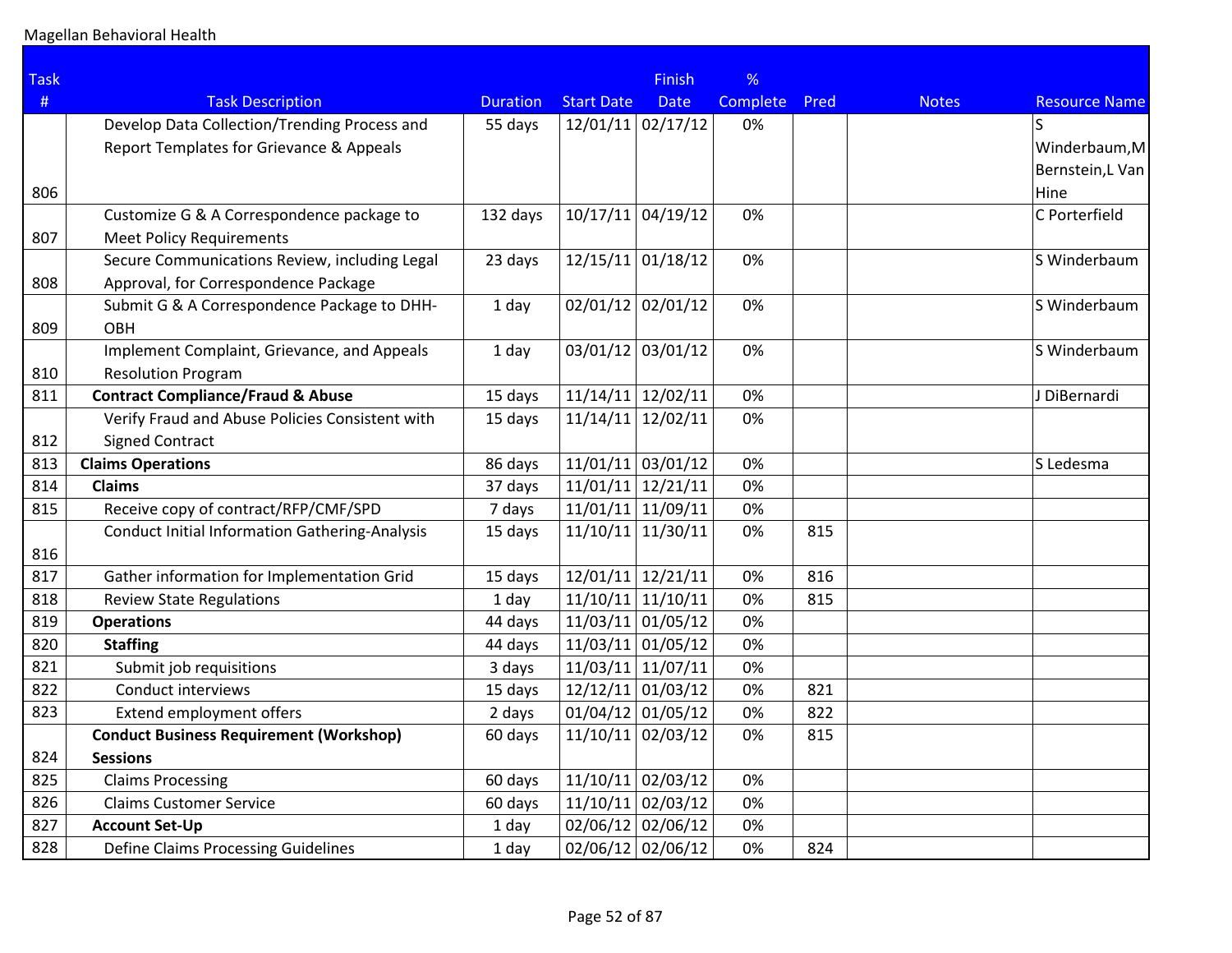| <b>Task</b> |                                                         |                 |                     | <b>Finish</b> | %               |      |              |                      |
|-------------|---------------------------------------------------------|-----------------|---------------------|---------------|-----------------|------|--------------|----------------------|
| #           | <b>Task Description</b>                                 | <b>Duration</b> | <b>Start Date</b>   | <b>Date</b>   | <b>Complete</b> | Pred | <b>Notes</b> | <b>Resource Name</b> |
|             | Coordination of information gathered by Client          | 1 day           | 02/06/12 02/06/12   |               | 0%              | 824  |              |                      |
|             | Integration, Benefits, and Provider Network             |                 |                     |               |                 |      |              |                      |
| 829         |                                                         |                 |                     |               |                 |      |              |                      |
| 830         | <b>Benefit Configuration</b>                            | 61 days         | $11/10/11$ 02/06/12 |               | 0%              |      |              |                      |
|             | <b>Obtain Benefits-Define Administrating Processing</b> | 20 days         | $11/10/11$ 12/07/11 |               | 0%              |      |              |                      |
| 831         | <b>Guidelines</b>                                       |                 |                     |               |                 |      |              |                      |
|             | Define CAPS Group, Plans and Divisions (GPD)            | 3 days          | $11/10/11$ 11/14/11 |               | 0%              |      |              |                      |
| 832         |                                                         |                 |                     |               |                 |      |              |                      |
|             | Design Benefit Configuration and Reporting              | 3 days          | $11/10/11$ 11/14/11 |               | 0%              |      |              |                      |
| 833         | Requirements                                            |                 |                     |               |                 |      |              |                      |
| 834         | CAPS: Load GPD's and Test                               | 34 days         | $11/15/11$ 01/03/12 |               | 0%              | 833  |              |                      |
| 835         | Load GPD's into Development                             | 1 day           | $01/04/12$ 01/04/12 |               | 0%              | 834  |              |                      |
| 836         | <b>User Acceptance Testing</b>                          | 20 days         | $01/05/12$ 02/01/12 |               | 0%              | 835  |              |                      |
| 837         | Move GPD to Production                                  | 3 days          | 02/02/12 02/06/12   |               | 0%              | 836  |              |                      |
|             | Manual Account Configuration in Production (if          | 5 days          | $11/15/11$ 11/21/11 |               | 0%              | 833  |              |                      |
| 838         | necessary)                                              |                 |                     |               |                 |      |              |                      |
| 839         | Benefit Load and Testing Complete                       | 1 day           | $11/15/11$ 11/15/11 |               | 0%              |      |              |                      |
| 840         | <b>Claims Call Center</b>                               | 25 days         | $01/09/12$ 02/10/12 |               | 0%              |      |              |                      |
| 841         | <b>Identify Claims Call Center Requirements</b>         | 5 days          | $01/09/12$ 01/13/12 |               | 0%              |      |              |                      |
| 842         | <b>Establish Operational Processes</b>                  | 10 days         | $01/16/12$ 01/27/12 |               | 0%              |      |              |                      |
| 843         | <b>Conduct Staff Training</b>                           | 10 days         | $01/30/12$ 02/10/12 |               | 0%              | 842  |              |                      |
| 844         | <b>Claims System (CAPS)</b>                             | 15 days         | 02/03/12 02/23/12   |               | 0%              |      |              |                      |
|             | Review OCE, NCCI, and Proprietary edits (potential      | 5 days          | 02/03/12 02/09/12   |               | 0%              |      |              |                      |
|             | coordination with Clinical (Cost of Care))              |                 |                     |               |                 |      |              |                      |
| 845         |                                                         |                 |                     |               |                 |      |              |                      |
| 846         | Analysis                                                | 5 days          | $02/10/12$ 02/16/12 |               | 0%              | 845  |              |                      |
| 847         | Configuration                                           | 5 days          | $02/17/12$ 02/23/12 |               | 0%              | 846  |              |                      |
| 848         | <b>Claims Testing</b>                                   | 5 days          | 02/02/12 02/08/12   |               | 0%              |      |              |                      |
| 849         | Test pend process                                       | 5 days          | 02/02/12 02/08/12   |               | 0%              |      |              |                      |
| 850         | Test extract process                                    | 5 days          | $02/02/12$ 02/08/12 |               | 0%              |      |              |                      |
| 851         | Test inbound repricing process                          | 5 days          | 02/02/12 02/08/12   |               | 0%              |      |              |                      |
| 852         | Test claim adjudication job                             | 5 days          | $02/02/12$ 02/08/12 |               | 0%              |      |              |                      |
| 853         | Test payment and denial process                         | 5 days          | $02/02/12$ 02/08/12 |               | 0%              |      |              |                      |
| 854         | <b>Review of State Regulations</b>                      | 46 days         | $11/10/11$ 01/16/12 |               | 0%              | 815  |              |                      |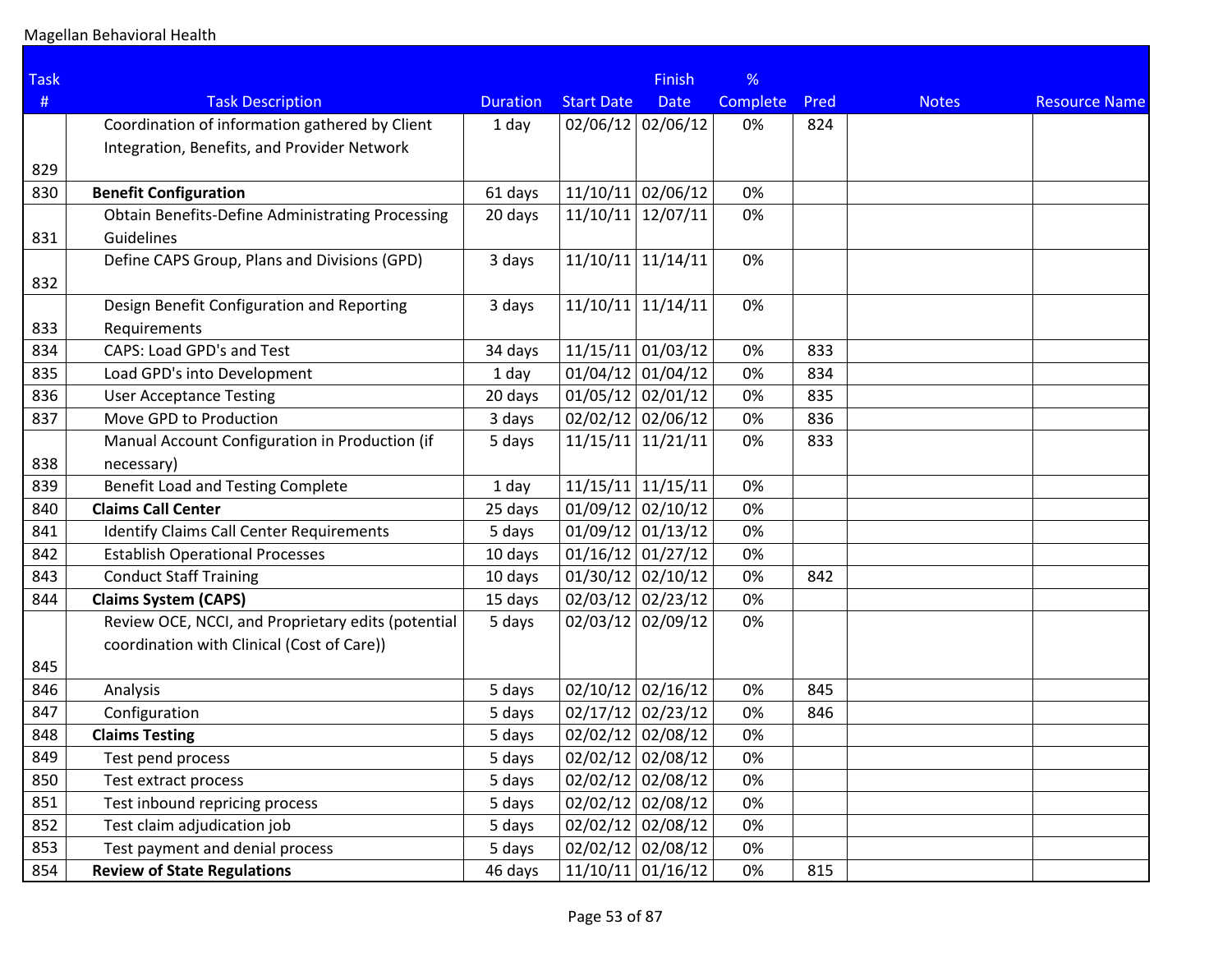| <b>Task</b> |                                                    |                               |                     | <b>Finish</b>       | %               |      |              |                        |
|-------------|----------------------------------------------------|-------------------------------|---------------------|---------------------|-----------------|------|--------------|------------------------|
| #           | <b>Task Description</b>                            | <b>Duration</b>               | <b>Start Date</b>   | <b>Date</b>         | <b>Complete</b> | Pred | <b>Notes</b> | <b>Resource Name</b>   |
|             | Request the Compliance Dept review State           | 5 days                        | $11/10/11$ 11/16/11 |                     | 0%              |      |              | Compliance             |
|             | regulations for claims, correspondence and         |                               |                     |                     |                 |      |              |                        |
| 855         | recovery.                                          |                               |                     |                     |                 |      |              |                        |
|             | Check State requirements and incorporate state     | 30 days                       | 11/10/11            | 12/21/11            | 0%              |      |              | Compliance             |
|             | specifics into EOB/EOP/delay letters etc           |                               |                     |                     |                 |      |              |                        |
| 856         |                                                    |                               |                     |                     |                 |      |              |                        |
|             | Obtain sample Check/EOB/EOP to send to client      | 1 day                         | $11/10/11$ 11/10/11 |                     | 0%              |      |              |                        |
| 857         |                                                    |                               |                     |                     |                 |      |              |                        |
| 858         | Obtain client approval for check/EOB/EOP.          | 15 days                       | $11/11/11$ 12/01/11 |                     | 0%              | 857  |              |                        |
|             | Coordinate implementation of check and EOB         | 30 days                       | $12/02/11$ 01/16/12 |                     | 0%              | 858  |              |                        |
| 859         | enhancements with IT.                              |                               |                     |                     |                 |      |              |                        |
| 860         | Eligibility                                        | 35 days                       | $12/01/11$ 01/20/12 |                     | 0%              | 816  |              |                        |
| 861         | Identify eligibility feed vs. manual               | 5 days                        | 12/01/11 12/07/11   |                     | 0%              |      |              |                        |
| 862         | Identify use of SSN or unique IDs                  | 5 days                        | 12/01/11 12/07/11   |                     | 0%              |      |              |                        |
|             | Request access to systems for eligibility          | 30 days                       | $12/01/11$ 01/13/12 |                     | 0%              |      |              |                        |
| 863         | verification                                       |                               |                     |                     |                 |      |              |                        |
| 864         | Identify training needs for Eligibility team.      | 5 days                        | $01/16/12$ 01/20/12 |                     | 0%              | 863  |              |                        |
| 865         | <b>Claims Reporting</b>                            | 30 days                       | $12/01/11$ 01/13/12 |                     | 0%              | 816  |              |                        |
| 866         | Identify any nonstandard claims reports            | 30 days                       | $12/01/11$ 01/13/12 |                     | 0%              |      |              |                        |
|             | Identify the frequency that the reports need to be | 10 days                       | $12/01/11$ 12/14/11 |                     | 0%              |      |              |                        |
| 867         | provided to Account management                     |                               |                     |                     |                 |      |              |                        |
| 868         | <b>Claims Training</b>                             | 49 days                       | $12/22/11$ 03/01/12 |                     | 0%              | 817  |              |                        |
|             | Evaluate training needs for claims                 | 1 day                         | $12/22/11$ 12/22/11 |                     | 0%              |      |              | <b>Training Dept.</b>  |
| 869         |                                                    |                               |                     |                     |                 |      |              |                        |
|             | Review account specific training documentation     | 1 day                         | 12/22/11 12/22/11   |                     | 0%              |      |              |                        |
| 870         | with trainer                                       |                               |                     |                     |                 |      |              |                        |
| 871         | <b>Conduct Claims Training</b>                     | 31 days                       | $01/19/12$ 03/01/12 |                     | 0%              |      |              |                        |
| 872         | <b>Auditing</b>                                    | 30 days                       | $11/10/11$ 12/21/11 |                     | 0%              | 815  |              |                        |
|             | Review contract to determine any special auditing  | 30 days                       | $11/10/11$ 12/21/11 |                     | 0%              |      |              |                        |
| 873         | requirements                                       |                               |                     |                     |                 |      |              |                        |
| 874         | <b>Documentation</b>                               | 30 days                       |                     | $12/01/11$ 01/13/12 | 0%              | 816  |              |                        |
|             | Develop specific training documentation needed     | 30 days                       | $12/01/11$ 01/13/12 |                     | 0%              |      |              | Documentation          |
| 875         | for account                                        |                               |                     |                     |                 |      |              | Team                   |
|             | <b>Information Systems</b>                         | 215.08 days 09/05/11 07/04/12 |                     |                     | 1%              |      |              | <b>B Potts, M Hall</b> |
| 876         |                                                    |                               |                     |                     |                 |      |              |                        |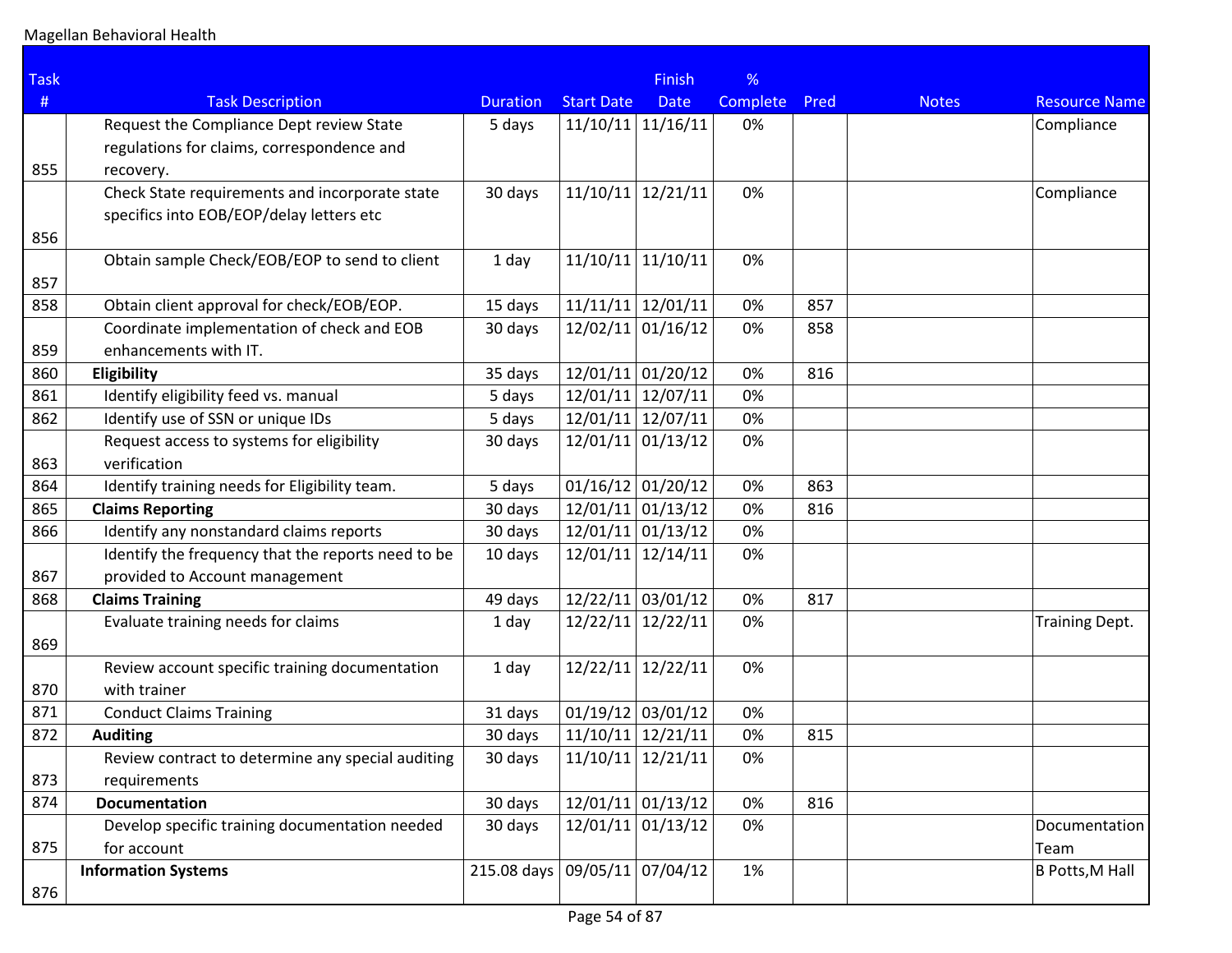| <b>Task</b> |                                              |                 |                     | <b>Finish</b>       | %        |      |              |                      |
|-------------|----------------------------------------------|-----------------|---------------------|---------------------|----------|------|--------------|----------------------|
| #           | <b>Task Description</b>                      | <b>Duration</b> | <b>Start Date</b>   | <b>Date</b>         | Complete | Pred | <b>Notes</b> | <b>Resource Name</b> |
| 877         | <b>IT Ops</b>                                | 90 days         | 09/28/11 02/02/12   |                     | 2%       |      |              |                      |
| 878         | <b>Project Administration</b>                | 78 days         | 10/03/11            | 01/20/12            | 5%       |      |              |                      |
| 879         | <b>Project Management</b>                    | 45 days         | 10/03/11            | 12/02/11            | 62%      |      |              |                      |
| 880         | Determine IT Ops Go-Live Date                | 1 day           | 10/03/11            | 10/03/11            | 100%     |      |              | Marc Grossman        |
| 881         | Create / Identify Project SPR                | 1 day           | 10/03/11            | 10/03/11            | 100%     |      |              | Diana Sullivan       |
| 882         | IT Ops Kick-Off Meeting                      | 1 day           | 10/03/11            | 10/03/11            | 100%     |      |              | Diana Sullivan       |
| 883         | IT Operations Contact List                   | 15 days         | 11/14/11            | 12/02/11            | 17%      |      |              | Diana Sullivan       |
| 884         | <b>Schedule Weekly Status Update Meeting</b> | 5 days          | 10/03/11            | 10/07/11            | 100%     |      |              | Diana Sullivan       |
| 885         | Create Project Folder                        | 1 day           | 10/03/11            | 10/03/11            | 100%     |      |              | Diana Sullivan       |
| 886         | Add Project To Collaboration Site List       | 1 day           | 10/03/11            | 10/03/11            | 100%     |      |              | Diana Sullivan       |
| 887         | <b>Complete Impact Assessment Form</b>       | 1 day           | 11/14/11            | 11/14/11            | 0%       |      |              | Diana Sullivan       |
| 888         | Create Project Plan                          | 10 days         | 10/03/11            | 10/14/11            | 100%     |      |              | Diana Sullivan       |
| 889         | Obtain Cost Center and Activity Code         | 1 day           | 11/21/11            | 11/21/11            | 50%      | 891  |              | Diana Sullivan       |
| 890         | <b>Finance</b>                               | 10 days         |                     | $11/07/11$ 11/18/11 | 50%      |      |              |                      |
| 891         | Create Cost Center & Activity Code(s)        | 10 days         |                     | $11/07/11$ 11/18/11 | 50%      |      |              | Finance              |
| 892         | <b>Travel</b>                                | 15 days         |                     | $01/02/12$ 01/20/12 | 0%       |      |              |                      |
| 893         | <b>Identify Travel Requirements</b>          | 10 days         | $01/02/12$ 01/13/12 |                     | 0%       |      |              | <b>IT Operations</b> |
| 894         | <b>Schedule Travel</b>                       | 5 days          |                     | $01/16/12$ 01/20/12 | 0%       | 893  |              | <b>IT Operations</b> |
| 895         | <b>Purchasing</b>                            | 55 days         |                     | $11/01/11$ 01/18/12 | 0%       |      |              |                      |
| 896         | <b>IT Engineering</b>                        | 55 days         |                     | $11/01/11$ 01/18/12 | 0%       |      |              |                      |
| 897         | <b>Obtain Quotes</b>                         | 15 days         |                     | $11/01/11$ 11/21/11 | 0%       |      |              | Ray Seals            |
| 898         | <b>Obtain Approval</b>                       | 15 days         | $11/22/11$ 12/12/11 |                     | 0%       | 897  |              | Ray Seals            |
| 899         | PO(s) Requisition Entered                    | 5 days          |                     | 12/13/11 12/19/11   | 0%       | 898  |              | Ray Seals            |
| 900         | PO(s) Issued                                 | 20 days         |                     | 12/20/11 01/18/12   | 0%       | 899  |              | Ray Seals            |
| 901         | <b>Data Center</b>                           | 55 days         |                     | $11/01/11$ 01/18/12 | 0%       |      |              |                      |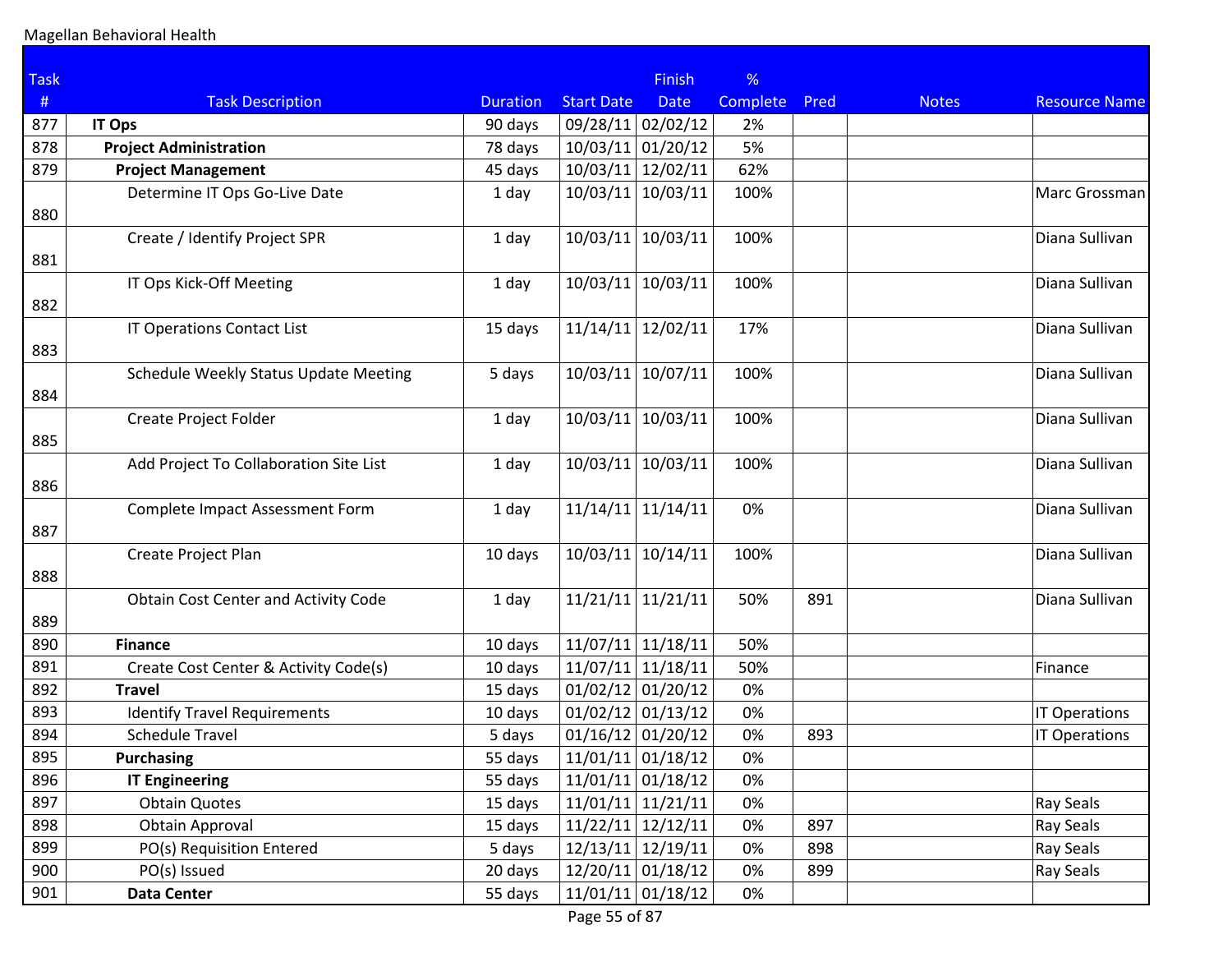| <b>Task</b> |                               |                 |                     | <b>Finish</b>       | %        |      |              |                      |
|-------------|-------------------------------|-----------------|---------------------|---------------------|----------|------|--------------|----------------------|
| #           | <b>Task Description</b>       | <b>Duration</b> | <b>Start Date</b>   | <b>Date</b>         | Complete | Pred | <b>Notes</b> | <b>Resource Name</b> |
| 902         | <b>Obtain Quotes</b>          | 15 days         | $11/01/11$ 11/21/11 |                     | 0%       |      |              | Jim Werner           |
| 903         | <b>Obtain Approval</b>        | 15 days         | $11/22/11$ 12/12/11 |                     | 0%       | 902  |              | Jim Werner           |
| 904         | PO(s) Requisition Entered     | 5 days          | 12/13/11 12/19/11   |                     | 0%       | 903  |              | Jim Werner           |
| 905         | PO(s) Issued                  | 20 days         | $12/20/11$ 01/18/12 |                     | 0%       | 904  |              | Jim Werner           |
| 906         | <b>ESAG</b>                   | 55 days         | $11/01/11$ 01/18/12 |                     | 0%       |      |              |                      |
| 907         | <b>Obtain Quotes</b>          | 15 days         | $11/01/11$ 11/21/11 |                     | 0%       |      |              | <b>Tim McClain</b>   |
| 908         | <b>Obtain Approval</b>        | 15 days         | $11/22/11$ 12/12/11 |                     | 0%       | 907  |              | <b>Tim McClain</b>   |
| 909         | PO(s) Requisition Entered     | 5 days          | 12/13/11 12/19/11   |                     | 0%       | 908  |              | <b>Tim McClain</b>   |
| 910         | PO(s) Issued                  | 20 days         | 12/20/11 01/18/12   |                     | 0%       | 909  |              | <b>Tim McClain</b>   |
| 911         | <b>Messaging/Email</b>        | 55 days         | 11/01/11 01/18/12   |                     | 0%       |      |              |                      |
| 912         | <b>Obtain Quotes</b>          | 15 days         | $11/01/11$ 11/21/11 |                     | 0%       |      |              | <b>Brian Magee</b>   |
| 913         | <b>Obtain Approval</b>        | 15 days         | $11/22/11$ 12/12/11 |                     | 0%       | 912  |              | <b>Brian Magee</b>   |
| 914         | PO(s) Requisition Entered     | 5 days          | 12/13/11 12/19/11   |                     | 0%       | 913  |              | <b>Brian Magee</b>   |
| 915         | PO(s) Issued                  | 20 days         | 12/20/11 01/18/12   |                     | 0%       | 914  |              |                      |
| 916         | <b>Mid-Range Server Admin</b> | 55 days         | 11/01/11 01/18/12   |                     | 0%       |      |              |                      |
| 917         | <b>Obtain Quotes</b>          | 15 days         | $11/01/11$ 11/21/11 |                     | 0%       |      |              | John Bright          |
| 918         | <b>Obtain Approval</b>        | 15 days         | $11/22/11$ 12/12/11 |                     | 0%       | 917  |              | John Bright          |
| 919         | PO(s) Requisition Entered     | 5 days          | 12/13/11 12/19/11   |                     | 0%       | 918  |              | John Bright          |
| 920         | PO(s) Issued                  | 20 days         | 12/20/11 01/18/12   |                     | 0%       | 919  |              | John Bright          |
| 921         | <b>Regional Operations</b>    | 55 days         | $11/01/11$ 01/18/12 |                     | 0%       |      |              |                      |
| 922         | <b>Obtain Quotes</b>          | 15 days         | $11/01/11$ 11/21/11 |                     | 0%       |      |              | Mike Carlock         |
| 923         | <b>Obtain Approval</b>        | 15 days         | $11/22/11$ 12/12/11 |                     | 0%       | 922  |              | Mike Carlock         |
| 924         | PO(s) Requisition Entered     | 5 days          | 12/13/11 12/19/11   |                     | 0%       | 923  |              | Mike Carlock         |
| 925         | PO(s) Issued                  | 20 days         | 12/20/11 01/18/12   |                     | 0%       | 924  |              | Mike Carlock         |
| 926         | <b>Telecom</b>                | 55 days         | $11/01/11$ 01/18/12 |                     | 0%       |      |              |                      |
| 927         | <b>Obtain Quotes</b>          | 15 days         | $11/01/11$ 11/21/11 |                     | 0%       |      |              | Jerry Syberg         |
| 928         | <b>Obtain Approval</b>        | 15 days         | $11/22/11$ 12/12/11 |                     | 0%       | 927  |              | Jerry Syberg         |
| 929         | PO(s) Requisition Entered     | 5 days          | 12/13/11 12/19/11   |                     | 0%       | 928  |              | Jerry Syberg         |
| 930         | PO(s) Issued                  | 20 days         |                     | $12/20/11$ 01/18/12 | 0%       | 929  |              | Jerry Syberg         |
| 931         | <b>Software</b>               | 55 days         | $11/01/11$ 01/18/12 |                     | 0%       |      |              |                      |
| 932         | <b>Obtain Quotes</b>          | 15 days         | $11/01/11$ 11/21/11 |                     | 0%       |      |              | <b>Tim McClain</b>   |
| 933         | <b>Obtain Approval</b>        | 15 days         | $11/22/11$ 12/12/11 |                     | 0%       | 932  |              | <b>Tim McClain</b>   |
| 934         | PO(s) Requisition Entered     | 5 days          | 12/13/11 12/19/11   |                     | 0%       | 933  |              | <b>Tim McClain</b>   |
| 935         | PO(s) Issued                  | 20 days         | 12/20/11 01/18/12   |                     | 0%       | 934  |              | <b>Tim McClain</b>   |
| 936         | Other                         | 55 days         |                     | $11/01/11$ 01/18/12 | 0%       |      |              |                      |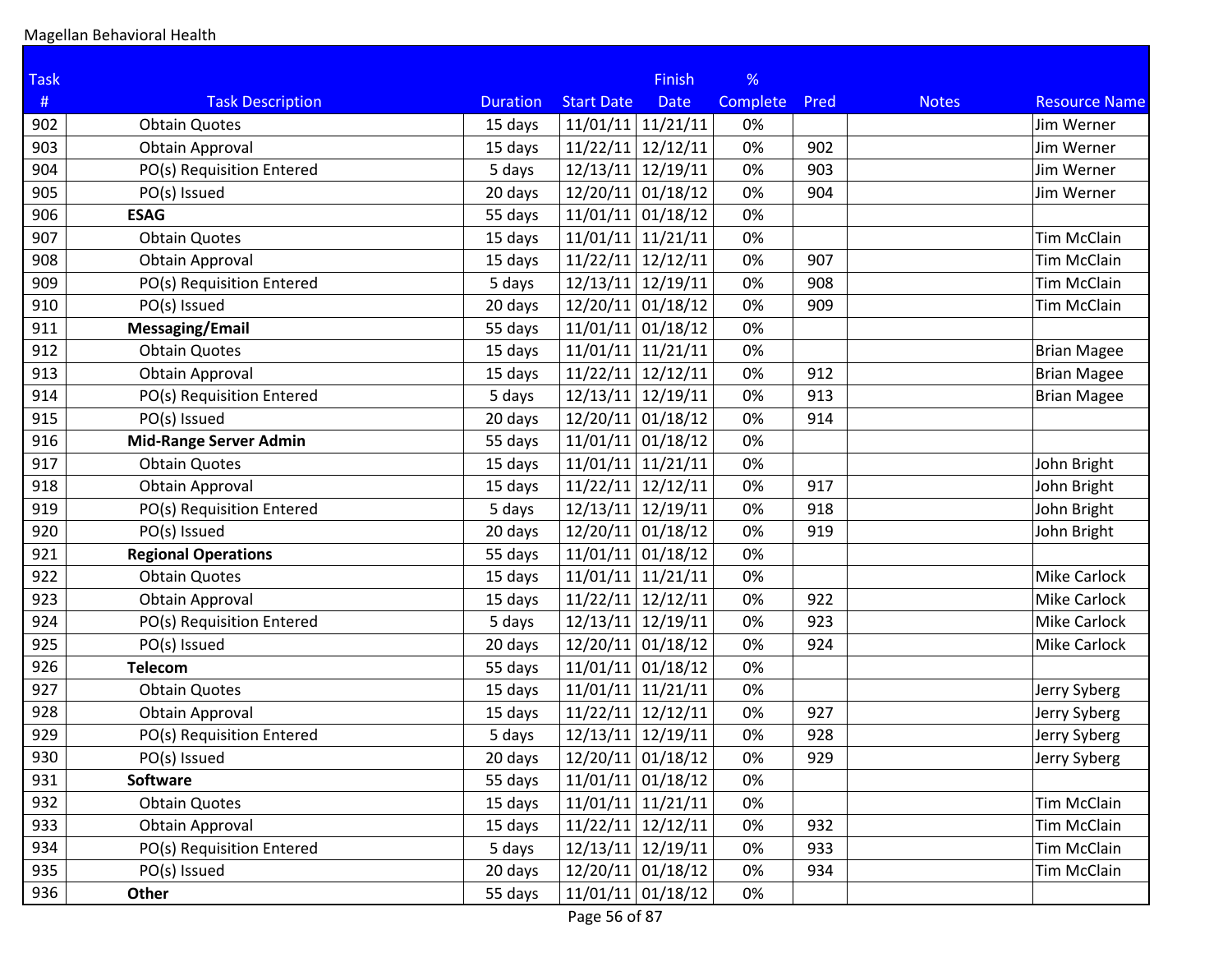| <b>Task</b> |                                     |                 |                     | <b>Finish</b> | %        |      |              |                      |
|-------------|-------------------------------------|-----------------|---------------------|---------------|----------|------|--------------|----------------------|
| #           | <b>Task Description</b>             | <b>Duration</b> | <b>Start Date</b>   | <b>Date</b>   | Complete | Pred | <b>Notes</b> | <b>Resource Name</b> |
| 937         | <b>Obtain Quotes</b>                | 15 days         | 11/01/11            | 11/21/11      | 0%       |      |              | <b>IT Operations</b> |
| 938         | <b>Obtain Approval</b>              | 15 days         | 11/22/11            | 12/12/11      | 0%       | 937  |              | <b>IT Operations</b> |
| 939         | PO(s) Requisition Entered           | 5 days          | 12/13/11            | 12/19/11      | 0%       | 938  |              | <b>IT Operations</b> |
| 940         | PO(s) Issued                        | 20 days         | 12/20/11            | 01/18/12      | 0%       | 939  |              | IT Operations        |
| 941         | <b>Requirements</b>                 | 15 days         | $11/01/11$ 11/21/11 |               | 2%       |      |              |                      |
| 942         | General                             | 5 days          | 11/01/11 11/07/11   |               | 17%      |      |              |                      |
| 943         | <b>Identify Training Start Date</b> | 5 days          | 11/01/11            | 11/07/11      | 0%       |      |              | Diana Sullivan       |
| 944         | Number of Lives Covered             | 5 days          | 11/01/11            | 11/07/11      | 0%       |      |              | Diana Sullivan       |
| 945         | Number of Claims                    | 5 days          | 11/01/11 11/07/11   |               | 0%       |      |              | Diana Sullivan       |
| 946         | Number of New Users                 | 5 days          | 11/01/11            | 11/07/11      | 0%       |      |              | Diana Sullivan       |
| 947         | Number of WFH Users                 | 5 days          | 11/01/11            | 11/07/11      | 0%       |      |              | Diana Sullivan       |
| 948         | New Office Build Out or Expansion?  | 5 days          | 11/01/11 11/07/11   |               | 100%     |      |              | Diana Sullivan       |
| 949         | <b>IT Engineering</b>               | 8 days          | 11/01/11 11/10/11   |               | 0%       |      |              |                      |
| 950         | <b>Data Communications</b>          | 6 days          | 11/01/11            | 11/08/11      | 0%       |      |              |                      |
| 951         | <b>Hardware</b>                     | 6 days          | 11/01/11            | 11/08/11      | 0%       |      |              |                      |
| 952         | Routers                             | 5 days          | 11/02/11            | 11/08/11      | 0%       |      |              | Ray Seals            |
| 953         | Switches                            | 5 days          | 11/01/11            | 11/07/11      | 0%       |      |              | Ray Seals            |
| 954         | Video Conferencing                  | 5 days          | 11/01/11 11/07/11   |               | 0%       |      |              | Ray Seals            |
| 955         | <b>Desktop Engineering</b>          | 8 days          | $11/01/11$ 11/10/11 |               | 0%       |      |              |                      |
| 956         | Non-Standard Software               | 8 days          | 11/01/11            | 11/10/11      | 0%       |      |              | Ray Seals            |
| 957         | <b>Telecom Engineering</b>          | 5 days          | 11/01/11            | 11/07/11      | 0%       |      |              | Ray Seals            |
| 958         | <b>Data Center</b>                  | 7 days          | 11/01/11 11/09/11   |               | 0%       |      |              |                      |
| 959         | Hardware                            | 7 days          | $11/01/11$ 11/09/11 |               | 0%       |      |              |                      |
| 960         | Generator                           | 7 days          | 11/01/11 11/09/11   |               | 0%       |      |              | Jim Werner           |
| 961         | <b>UPS</b>                          | 7 days          | $11/01/11$ 11/09/11 |               | 0%       |      |              | Jim Werner           |
| 962         | <b>Heating &amp; Cooling</b>        | 7 days          | 11/01/11 11/09/11   |               | 0%       |      |              | Jim Werner           |
| 963         | Server Racks                        | 7 days          | $11/01/11$ 11/09/11 |               | 0%       |      |              | Jim Werner           |
| 964         | <b>ESAG</b>                         | 15 days         | $11/01/11$ 11/21/11 |               | 0%       |      |              |                      |
| 965         | Windows Server Admin                | 15 days         | $11/01/11$ 11/21/11 |               | 0%       |      |              | <b>Tim McClain</b>   |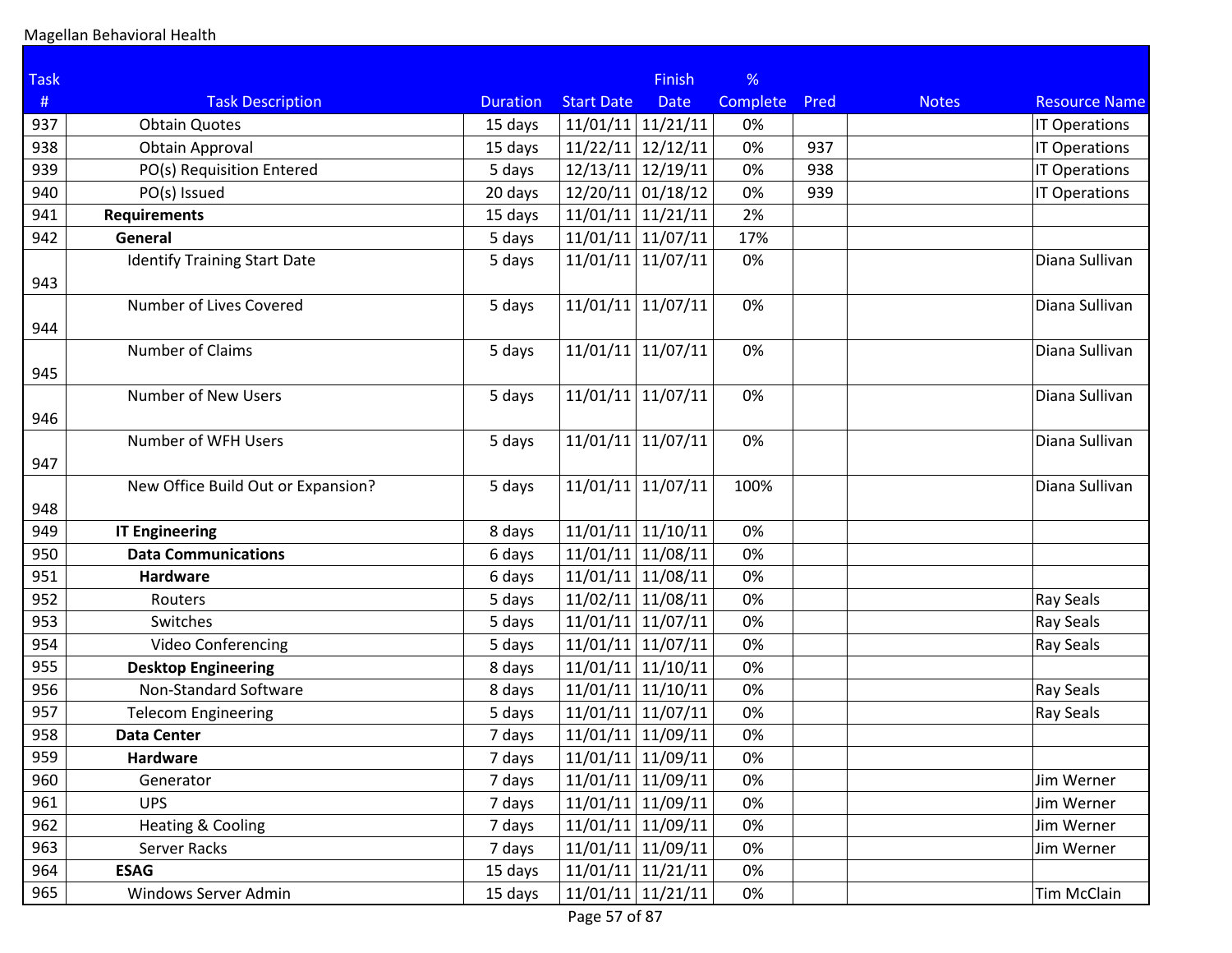| <b>Task</b> |                                     |                 |                            | <b>Finish</b>       | %        |      |              |                      |
|-------------|-------------------------------------|-----------------|----------------------------|---------------------|----------|------|--------------|----------------------|
| $\#$        | <b>Task Description</b>             | <b>Duration</b> | <b>Start Date</b>          | <b>Date</b>         | Complete | Pred | <b>Notes</b> | <b>Resource Name</b> |
| 966         | <b>FTP</b>                          | 15 days         | 11/01/11                   | 11/21/11            | 0%       |      |              | <b>Tim McClain</b>   |
| 967         | Storage                             | 15 days         | 11/01/11                   | 11/21/11            | 0%       |      |              | <b>Tim McClain</b>   |
| 968         | Messaging/Email                     | 5 days          | 11/01/11                   | 11/07/11            | 0%       |      |              | <b>Brian Magee</b>   |
| 969         | <b>Mid-Range Server Admin</b>       | 8 days          | 11/01/11                   | 11/10/11            | 0%       |      |              |                      |
| 970         | Hardware                            | 8 days          | $11/01/11$ 11/10/11        |                     | 0%       |      |              | John Bright          |
| 971         | Software                            | 8 days          | $11/01/11$ 11/10/11        |                     | 0%       |      |              | John Bright          |
| 972         | Storage                             | 8 days          | $11/01/11$ 11/10/11        |                     | 0%       |      |              | John Bright          |
| 973         | <b>iSeries</b>                      | 5 days          | 11/01/11                   | 11/07/11            | 0%       |      |              |                      |
| 974         | <b>NDM</b>                          | 5 days          | 11/01/11                   | 11/07/11            | 0%       |      |              | John Bright          |
| 975         | AIX                                 | 5 days          | $11/01/11$ 11/07/11        |                     | 0%       |      |              | John Bright          |
| 976         | <b>UNIX</b>                         | 5 days          | $11/01/11$ 11/07/11        |                     | 0%       |      |              | John Bright          |
| 977         | Linux                               | 5 days          | $11/01/11$ 11/07/11        |                     | 0%       |      |              | John Bright          |
| 978         | <b>Regional Operations</b>          | 15 days         | $11/01/11$ 11/21/11        |                     | 0%       |      |              |                      |
| 979         | <b>Desktop Support</b>              | 15 days         | 11/01/11                   | 11/21/11            | 0%       |      |              |                      |
| 980         | <b>Hardware</b>                     | 5 days          | $11/01/11$ 11/07/11        |                     | 0%       |      |              |                      |
| 981         | <b>Surge Protectors</b>             | 5 days          | 11/01/11                   | 11/07/11            | 0%       |      |              | <b>Mike Carlock</b>  |
| 982         | <b>UPS</b>                          | 5 days          | $11/01/11$ 11/07/11        |                     | 0%       |      |              | <b>Mike Carlock</b>  |
| 983         | Desktops                            | 5 days          | $11/01/11$ 11/07/11        |                     | 0%       |      |              | Mike Carlock         |
| 984         | Laptops                             | 5 days          | $11/01/11$ 11/07/11        |                     | 0%       |      |              | Mike Carlock         |
| 985         | Office in a Box                     | 5 days          | $11/01/11$ 11/07/11        |                     | 0%       |      |              | Mike Carlock         |
| 986         | <b>Software</b>                     | 15 days         | 11/01/11                   | 11/21/11            | 0%       |      |              |                      |
| 987         | <b>Base Image</b>                   | 5 days          | 11/01/11                   | 11/07/11            | 0%       |      |              | <b>Mike Carlock</b>  |
| 988         | <b>Identify Additional Software</b> | 15 days         | 11/01/11                   | 11/21/11            | 0%       |      |              | Mike Carlock         |
| 989         | <b>Help Desk</b>                    | 5 days          | $11/01/11$ 11/07/11        |                     | 0%       |      |              | Mike Carlock         |
| 990         | <b>Telecom</b>                      | 15 days         | $11/01/11$ 11/21/11        |                     | 0%       |      |              |                      |
|             | <b>Call Center</b>                  | 15 days         | 11/01/11                   | 11/21/11            | 0%       |      |              | Cheryl               |
| 991         |                                     |                 |                            |                     |          |      |              | Giacobbe             |
| 992         | <b>Implementation Tasks</b>         | 30 days         | $12/01/11$ 01/13/12        |                     | 0%       |      |              |                      |
| 993         | <b>IT Engineering</b>               | 30 days         | $\sqrt{12/01/11}$ 01/13/12 |                     | 0%       |      |              |                      |
|             | <b>Data Communications</b>          | 30 days         | 12/01/11 01/13/12          |                     | 0%       |      |              | <b>Grey Hammond</b>  |
| 994         |                                     |                 |                            |                     |          |      |              |                      |
| 995         | <b>Desktop Engineering</b>          | 5 days          | 12/01/11 12/07/11          |                     | 0%       |      |              | Mike Carlock         |
| 996         | <b>Telecom Engineering</b>          | 5 days          | 12/01/11 12/07/11          |                     | 0%       |      |              | Jerry Syberg         |
| 997         | Data Center                         | 5 days          | 12/01/11 12/07/11          |                     | 0%       |      |              | Jim Werner           |
| 998         | <b>ESAG</b>                         | 30 days         |                            | $12/01/11$ 01/13/12 | 0%       |      |              |                      |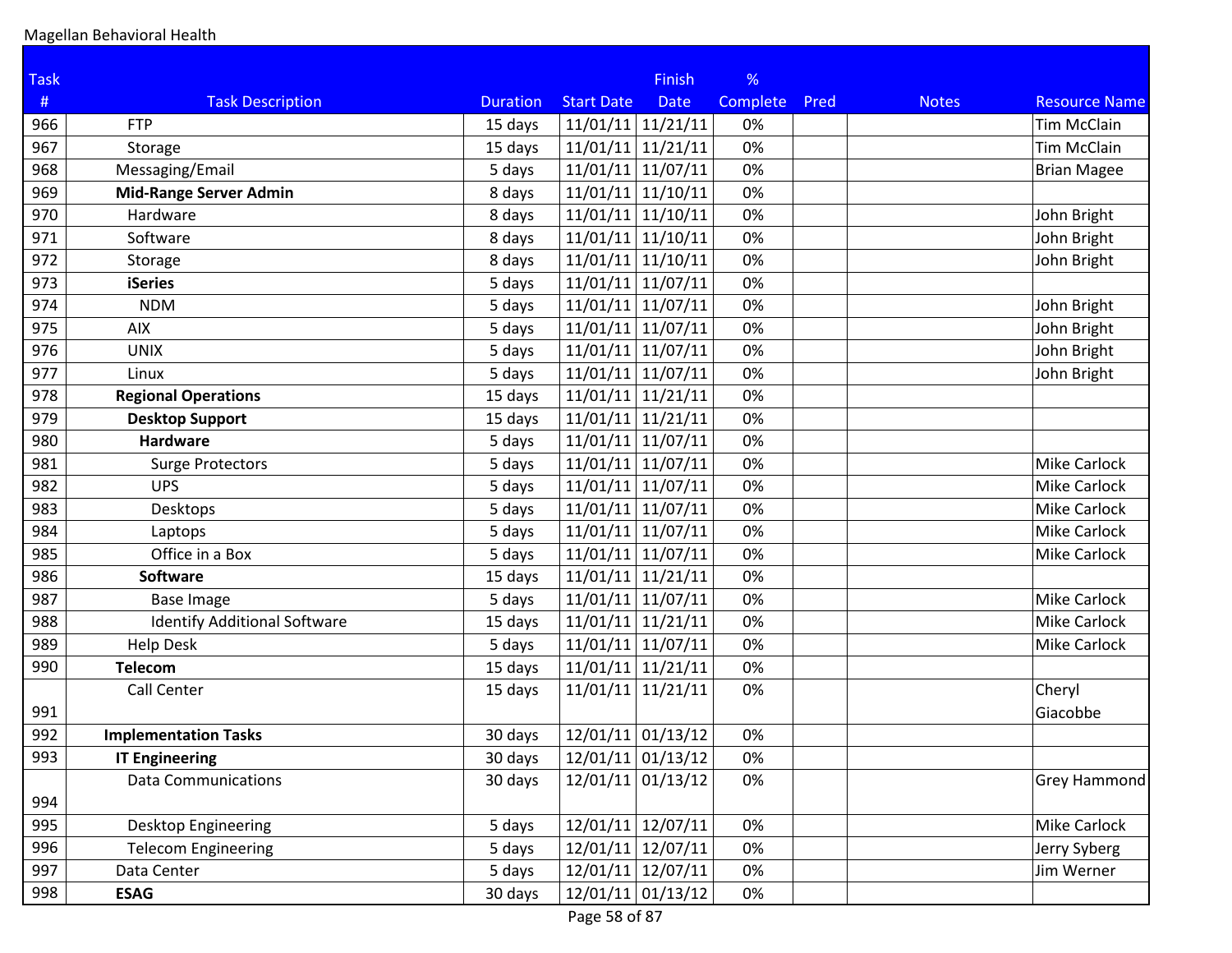| <b>Task</b> |                                     |                 |                     | <b>Finish</b>     | %        |      |              |                      |
|-------------|-------------------------------------|-----------------|---------------------|-------------------|----------|------|--------------|----------------------|
| #           | <b>Task Description</b>             | <b>Duration</b> | <b>Start Date</b>   | <b>Date</b>       | Complete | Pred | <b>Notes</b> | <b>Resource Name</b> |
| 999         | Windows Server Admin                | 30 days         | $12/01/11$ 01/13/12 |                   | 0%       |      |              | <b>Tim McClain</b>   |
| 1000        | <b>FTP</b>                          | 5 days          | 12/01/11            | 12/07/11          | 0%       |      |              | <b>Tim McClain</b>   |
| 1001        | Storage                             | 5 days          | 12/01/11            | 12/07/11          | 0%       |      |              | <b>Tim McClain</b>   |
| 1002        | Messaging/Email                     | 5 days          | 12/01/11            | 12/07/11          | 0%       |      |              | <b>Brian Magee</b>   |
| 1003        | <b>Mid-Range Server Admin</b>       | 5 days          | 12/01/11 12/07/11   |                   | 0%       |      |              |                      |
| 1004        | <b>iSeries</b>                      | 5 days          | 12/01/11 12/07/11   |                   | 0%       |      |              |                      |
| 1005        | <b>NDM</b>                          | 5 days          | 12/01/11            | 12/07/11          | 0%       |      |              |                      |
| 1006        | List of Users                       | 5 days          | 12/01/11            | 12/07/11          | 0%       |      |              | John Bright          |
| 1007        | Soft Menu                           | 5 days          | 12/01/11            | 12/07/11          | 0%       |      |              | John Bright          |
| 1008        | List of Users Access Options        | 5 days          | 12/01/11 12/07/11   |                   | 0%       |      |              | John Bright          |
| 1009        | <b>Prod/Training Access Created</b> | 5 days          | 12/01/11 12/07/11   |                   | 0%       |      |              | John Bright          |
| 1010        | <b>NDM</b>                          | 5 days          | 12/01/11 12/07/11   |                   | 0%       |      |              | John Bright          |
| 1011        | AIX/Unix/Linux                      | 5 days          | 12/01/11            | 12/07/11          | 0%       |      |              |                      |
| 1012        | <b>User Profiles</b>                | 5 days          | 12/01/11            | 12/07/11          | 0%       |      |              | John Bright          |
| 1013        | <b>Prod/Training Access Created</b> | 5 days          | 12/01/11            | 12/07/11          | 0%       |      |              | John Bright          |
| 1014        | <b>Regional Operations</b>          | 5 days          | 12/01/11            | 12/07/11          | 0%       |      |              |                      |
| 1015        | <b>Desktop Support</b>              | 5 days          | 12/01/11 12/07/11   |                   | 0%       |      |              |                      |
| 1016        | Stage Hardware                      | 5 days          | 12/01/11 12/07/11   |                   | 0%       |      |              | <b>Mike Carlock</b>  |
| 1017        | Load Software                       | 5 days          | 12/01/11 12/07/11   |                   | 0%       |      |              | Mike Carlock         |
| 1018        | Test and Verify Setup               | 5 days          | 12/01/11 12/07/11   |                   | 0%       |      |              | Mike Carlock         |
| 1019        | Leave User IT Support Documentation | 5 days          | 12/01/11            | 12/07/11          | 0%       |      |              | Mike Carlock         |
| 1020        | <b>Help Desk</b>                    | 5 days          | 12/01/11            | 12/07/11          | 0%       |      |              | Mike Carlock         |
| 1021        | <b>Telecom</b>                      | 5 days          | 12/01/11 12/07/11   |                   | 0%       |      |              |                      |
|             | Call center                         | 5 days          | 12/01/11 12/07/11   |                   | 0%       |      |              | Cheryl               |
| 1022        |                                     |                 |                     |                   |          |      |              | Giacobbe             |
| 1023        | <b>Call Routing</b>                 | 5 days          | 12/01/11 12/07/11   |                   | 0%       |      |              | James Peters         |
|             | <b>Call Recording</b>               | 5 days          | 12/01/11            | 12/07/11          | 0%       |      |              | Cheryl               |
| 1024        |                                     |                 |                     |                   |          |      |              | Giacobbe             |
|             | <b>IVR</b>                          | 5 days          | 12/01/11 12/07/11   |                   | 0%       |      |              | Cheryl               |
| 1025        |                                     |                 |                     |                   |          |      |              | Giacobbe             |
|             | <b>CMS</b>                          | 5 days          | 12/01/11 12/07/11   |                   | 0%       |      |              | Cheryl               |
| 1026        |                                     |                 |                     |                   |          |      |              | Giacobbe             |
|             | <b>Toll Free Numbers</b>            | 5 days          | 12/01/11            | 12/07/11          | 0%       |      |              | Cheryl               |
| 1027        |                                     |                 |                     |                   |          |      |              | Giacobbe             |
| 1028        | <b>Office Build Out / Expansion</b> | 90 days         |                     | 09/28/11 02/02/12 | 0%       |      |              |                      |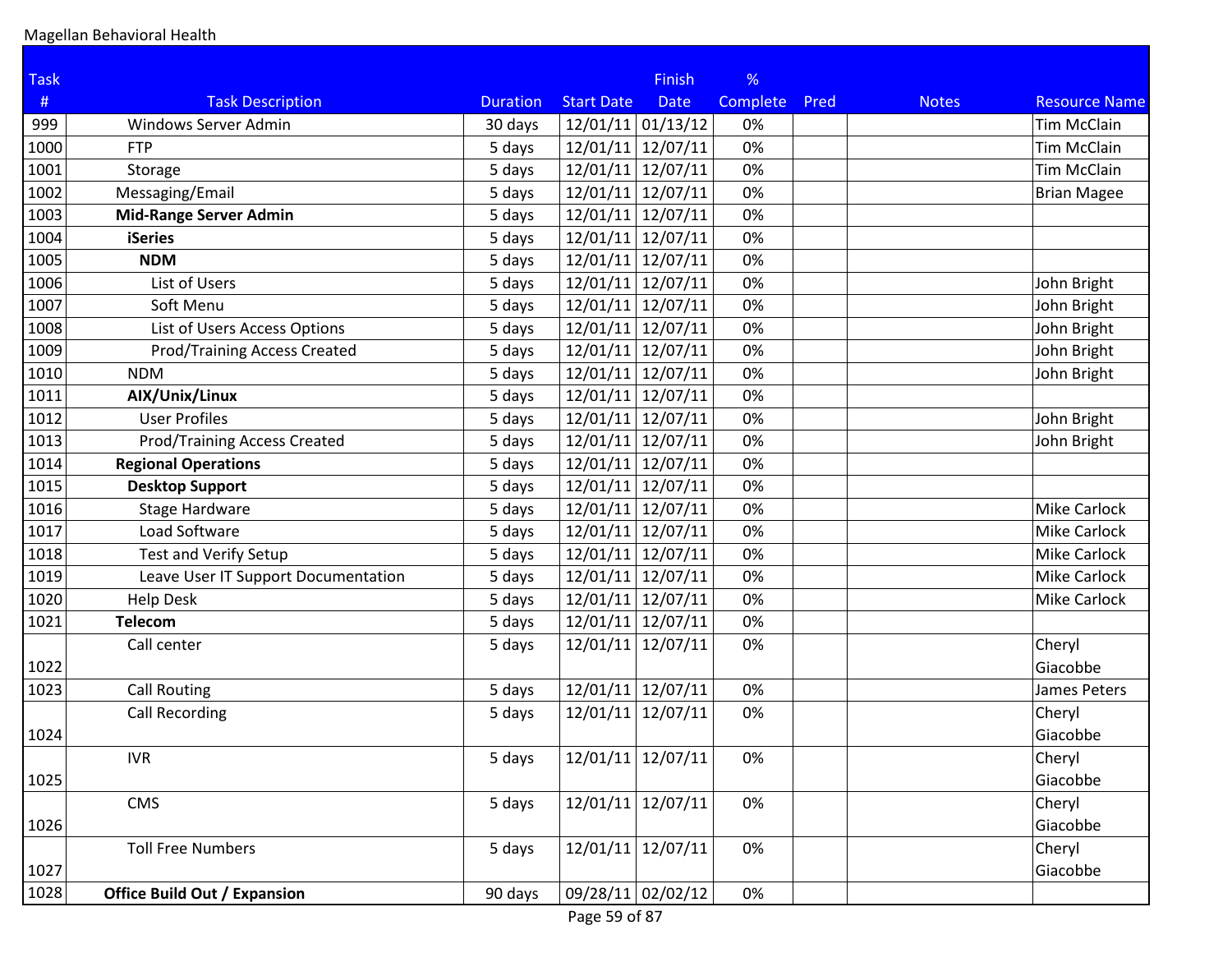| <b>Task</b> |                                               |                 |                     | <b>Finish</b>       | %               |      |              |                      |
|-------------|-----------------------------------------------|-----------------|---------------------|---------------------|-----------------|------|--------------|----------------------|
| #           | <b>Task Description</b>                       | <b>Duration</b> | <b>Start Date</b>   | <b>Date</b>         | <b>Complete</b> | Pred | <b>Notes</b> | <b>Resource Name</b> |
| 1029        | <b>Requirements / Planning / Design</b>       | 2 days          | $11/14/11$ 11/15/11 |                     | 0%              |      |              |                      |
| 1030        | General                                       | 1 day           | $11/14/11$ 11/14/11 |                     | 0%              |      |              |                      |
|             | Review Logistic Information for Shipping      | 1 day           | 11/14/11            | 11/14/11            | 0%              |      |              | Jerry Syberg         |
| 1031        | location                                      |                 |                     |                     |                 |      |              |                      |
| 1032        | <b>Identify Project Resources</b>             | 1 day           | 11/14/11            | 11/14/11            | 0%              |      |              | Diana Sullivan       |
|             | <b>Identify Vendor Resources</b>              | 1 day           | 11/14/11            | 11/14/11            | 0%              |      |              | Diana Sullivan       |
| 1033        |                                               |                 |                     |                     |                 |      |              |                      |
|             | <b>Identify Site Contacts</b>                 | 1 day           | 11/14/11            | 11/14/11            | 0%              |      |              | Diana Sullivan       |
| 1034        |                                               |                 |                     |                     |                 |      |              |                      |
| 1035        | <b>Hardware and Software Requirements</b>     | 2 days          | 11/14/11            | 11/15/11            | 0%              |      |              |                      |
|             | Obtain Number of Users                        | 1 day           | 11/14/11            | 11/14/11            | 0%              |      |              | Diana Sullivan       |
| 1036        |                                               |                 |                     |                     |                 |      |              |                      |
|             | Obtain Floor Plan                             | 1 day           | 11/14/11            | 11/14/11            | 0%              |      |              | Diana Sullivan       |
| 1037        |                                               |                 |                     |                     |                 |      |              |                      |
|             | Obtain Logistic Information                   | 1 day           | 11/14/11            | 11/14/11            | 0%              |      |              | Diana Sullivan       |
| 1038        |                                               |                 |                     |                     |                 |      |              |                      |
| 1039        | <b>Telecommunication</b>                      | 1 day           | 11/15/11            | 11/15/11            | 0%              |      |              |                      |
| 1040        | <b>Collect current PBX Info</b>               | 1 day           | 11/15/11            | 11/15/11            | 0%              |      |              | Jerry Syberg         |
| 1041        | Determine voicemail solution                  | 1 day           | $11/15/11$ 11/15/11 |                     | 0%              |      |              | Jerry Syberg         |
|             | <b>Phone Hardware / Software Requirements</b> | 1 day           | 11/15/11            | 11/15/11            | 0%              |      |              |                      |
| 1042        | <b>Determined</b>                             |                 |                     |                     |                 |      |              |                      |
|             | Number and type of users (digital and         | 1 day           | 11/15/11            | 11/15/11            | 0%              | 1036 |              | Jerry Syberg         |
| 1043        | analog)                                       |                 |                     |                     |                 |      |              |                      |
| 1044        | Number of T-1 circuits                        | 1 day           | $11/15/11$ 11/15/11 |                     | 0%              | 1037 |              | Jerry Syberg         |
| 1045        | <b>DID</b> numbers                            | 1 day           | $11/15/11$ 11/15/11 |                     | 0%              | 1037 |              | Jerry Syberg         |
| 1046        | Verify/Validate Cabling is = Cat 5E           | 1 day           | $11/15/11$ 11/15/11 |                     | 0%              | 1037 |              | Jerry Syberg         |
| 1047        | Announcements                                 | 1 day           | $11/15/11$ 11/15/11 |                     | 0%              | 1037 |              | Jerry Syberg         |
| 1048        | <b>Desktop</b>                                | 1 day           | $11/15/11$ 11/15/11 |                     | 0%              |      |              |                      |
|             | PC Hardware/Software Requirements             | 1 day           | $11/15/11$ 11/15/11 |                     | 0%              |      |              |                      |
| 1049        | <b>Determined</b>                             |                 |                     |                     |                 |      |              |                      |
| 1050        | Obtain number of PC and Laptop users          | 1 day           | $11/15/11$ 11/15/11 |                     | 0%              |      |              | <b>Mike Carlock</b>  |
| 1051        | Obtain list of desktop applications           | 1 day           | $11/15/11$ 11/15/11 |                     | 0%              |      |              | <b>Mike Carlock</b>  |
| 1052        | Work at Home users defined                    | 1 day           | $11/15/11$ 11/15/11 |                     | 0%              |      |              | Mike Carlock         |
| 1053        | Data Comm                                     | 1 day           |                     | $11/15/11$ 11/15/11 | 0%              |      |              |                      |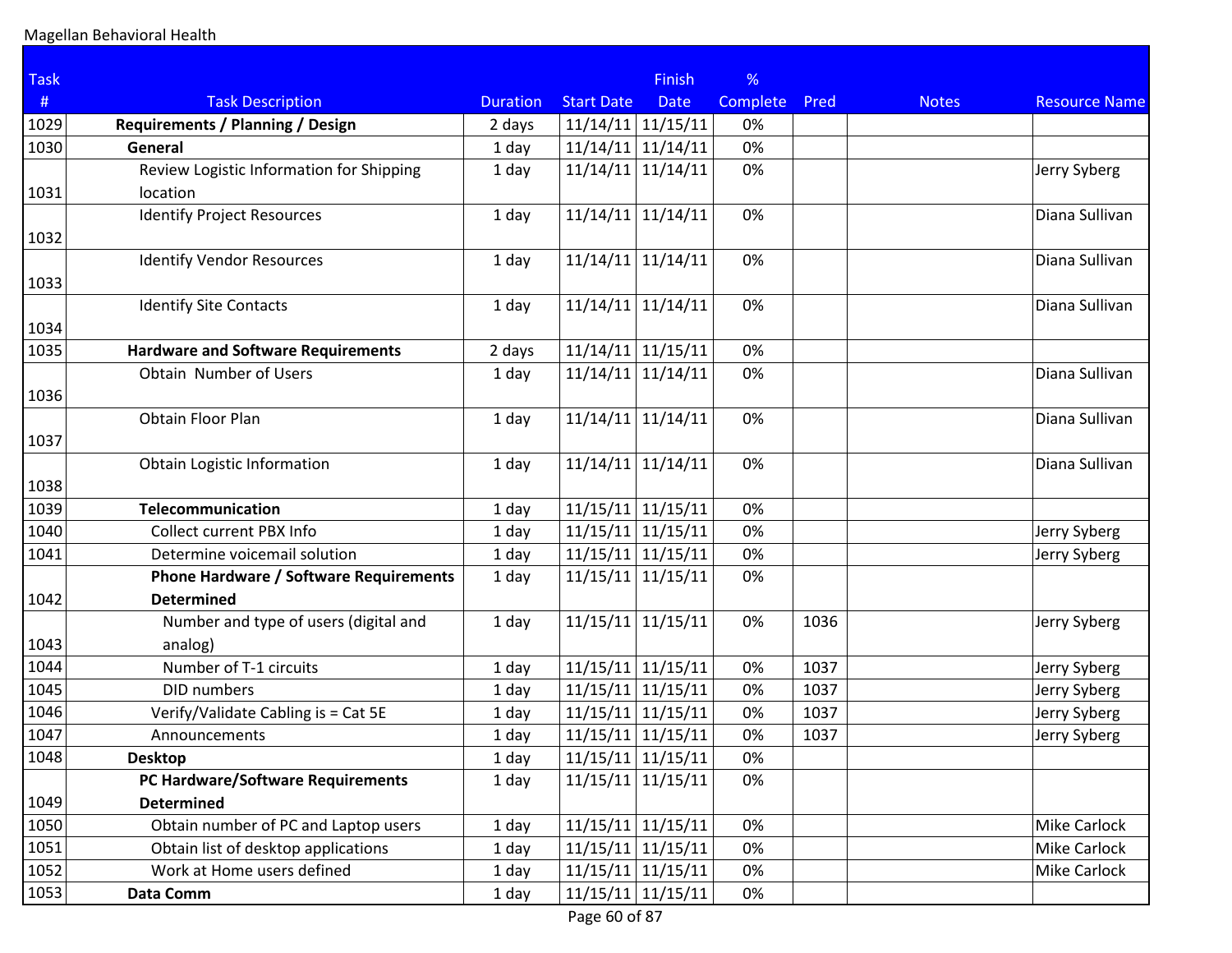| <b>Task</b>  |                                                        |                 |                      | <b>Finish</b>        | %               |      |              |                       |
|--------------|--------------------------------------------------------|-----------------|----------------------|----------------------|-----------------|------|--------------|-----------------------|
| #            | <b>Task Description</b>                                | <b>Duration</b> | <b>Start Date</b>    | <b>Date</b>          | <b>Complete</b> | Pred | <b>Notes</b> | <b>Resource Name</b>  |
| 1054         | Identify client systems MHS will access                | 1 day           | 11/15/11             | 11/15/11             | 0%              |      |              | <b>Ray Seals</b>      |
| 1055         | Identify MHS systems client will access                | 1 day           | 11/15/11             | 11/15/11             | 0%              |      |              | Ray Seals             |
|              | Confirm data communication approach                    | 1 day           | $11/15/11$ 11/15/11  |                      | 0%              |      |              | <b>Ray Seals</b>      |
| 1056         | between MHS and Client                                 |                 |                      |                      |                 |      |              |                       |
| 1057         | <b>WAN Network Requirement Determined</b>              | 1 day           | $11/15/11$ 11/15/11  |                      | 0%              |      |              |                       |
| 1058         | Number of network closets                              | 1 day           | 11/15/11             | 11/15/11             | 0%              |      |              | <b>Ray Seals</b>      |
| 1059         | Number of ports needed per closet                      | 1 day           | 11/15/11             | 11/15/11             | 0%              |      |              | <b>Ray Seals</b>      |
| 1060         | Number of circuits required                            | 1 day           | 11/15/11             | 11/15/11             | 0%              |      |              | <b>Ray Seals</b>      |
| 1061         | Receptacles for server power mapped out                | 1 day           | 11/15/11             | 11/15/11             | 0%              |      |              | Ray Seals             |
|              | Determine rack location/spacing for                    | 1 day           | 11/15/11             | 11/15/11             | 0%              |      |              | Ray Seals             |
| 1062<br>1063 | equipment                                              |                 |                      |                      |                 |      |              |                       |
| 1064         | <b>ESAG</b><br>Identify client systems MHS will access | 1 day<br>1 day  | 11/15/11<br>11/15/11 | 11/15/11<br>11/15/11 | 0%<br>0%        |      |              | <b>Tim McClain</b>    |
| 1065         | Identify MHS systems client will access                |                 | $11/15/11$ 11/15/11  |                      | 0%              |      |              | <b>Tim McClain</b>    |
|              | Determine server requirements to support               | 1 day           | $11/15/11$ 11/15/11  |                      | 0%              |      |              | <b>Tim McClain</b>    |
| 1066         | access                                                 | 1 day           |                      |                      |                 |      |              |                       |
| 1067         | <b>File Transfer Protocol</b>                          | 1 day           | 11/15/11             | 11/15/11             | 0%              |      |              |                       |
| 1068         | Identify protocol access point                         | 1 day           | 11/15/11             | 11/15/11             | 0%              |      |              | <b>Tim McClain</b>    |
| 1069         | Identify encryption type                               | 1 day           | 11/15/11             | 11/15/11             | 0%              |      |              | <b>Tim McClain</b>    |
| 1070         | <b>Implementation Activities</b>                       | 90 days         | 09/28/11             | 02/02/12             | 0%              |      |              |                       |
| 1071         | <b>Site Preparation</b>                                | 1 day           | $01/02/12$ 01/02/12  |                      | 0%              |      |              |                       |
|              | Equipment (hardware and software) on site              | 1 day           | $01/02/12$ 01/02/12  |                      | 0%              |      |              | IT Engineering        |
| 1072         |                                                        |                 |                      |                      |                 |      |              |                       |
| 1073         | <b>Equipment Room Ready</b>                            | 60 days         | 11/01/11             | 01/25/12             | 0%              |      |              |                       |
| 1074         | HVAC installed and operational                         | 15 days         | 11/01/11             | 11/21/11             | 0%              |      |              | IT Engineering        |
| 1075         | All necessary gateway and module firmware<br>updated   | 15 days         | 11/01/11             | 11/21/11             | 0%              |      |              | IT Engineering        |
|              | All IP Info Gathered and Communicated to               | 20 days         | 11/01/11             | 11/28/11             | 0%              |      |              | IT Engineering        |
| 1076         | Vendor                                                 |                 |                      |                      |                 |      |              |                       |
|              | IP addressing scheme complete                          | 25 days         | 11/01/11             | 12/05/11             | 0%              |      |              | <b>IT Engineering</b> |
| 1077         |                                                        |                 |                      |                      |                 |      |              |                       |
| 1078         | Ethernet switch ports configured                       | 7 days          | $11/01/11$ 11/09/11  |                      | 0%              |      |              | IT Engineering        |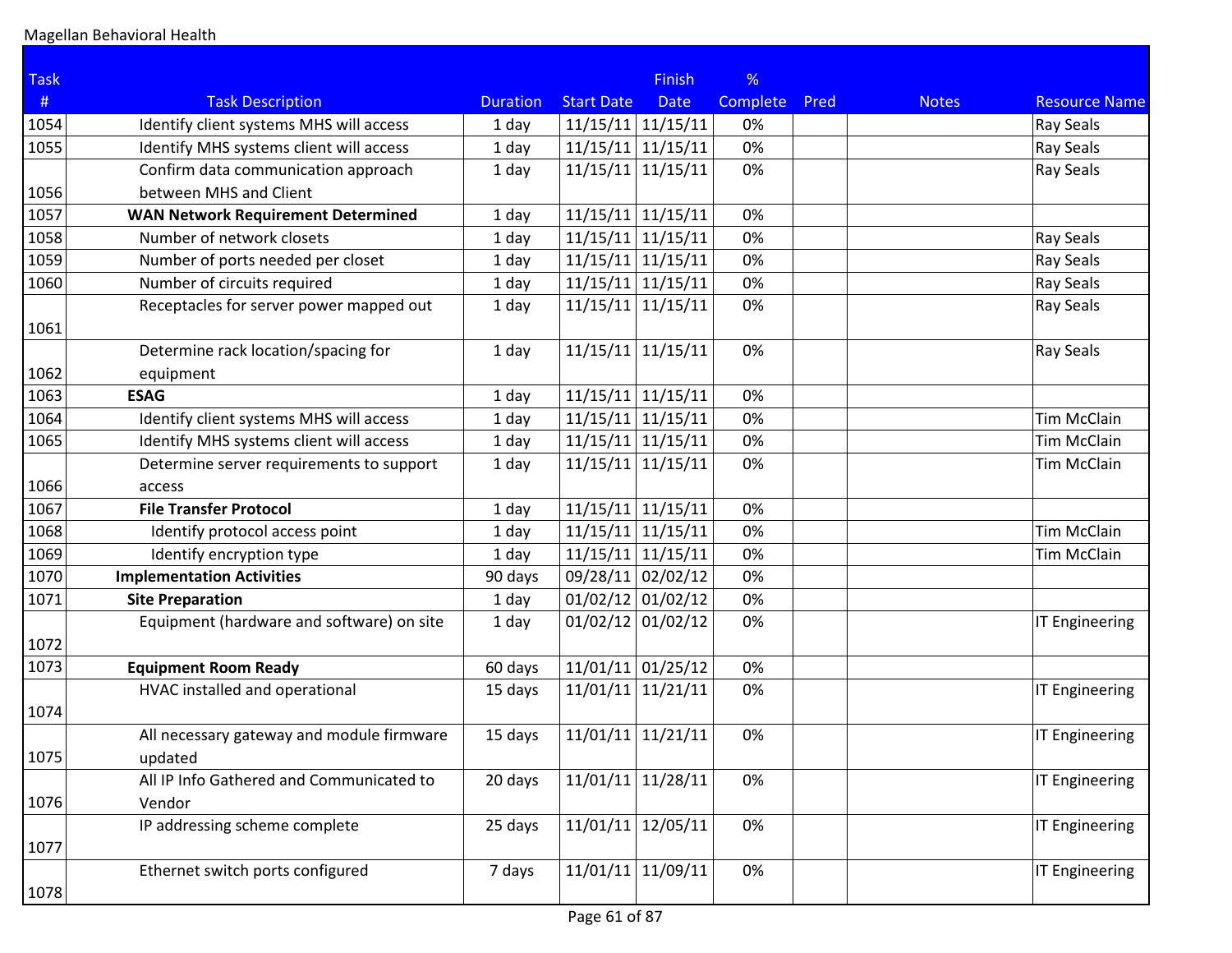| <b>Task</b> |                                            |                 |                     | <b>Finish</b>       | %               |      |              |                       |
|-------------|--------------------------------------------|-----------------|---------------------|---------------------|-----------------|------|--------------|-----------------------|
| #           | <b>Task Description</b>                    | <b>Duration</b> | <b>Start Date</b>   | <b>Date</b>         | <b>Complete</b> | Pred | <b>Notes</b> | <b>Resource Name</b>  |
|             | Ethernet cables installed and labeled      | 30 days         | $11/01/11$ 12/12/11 |                     | 0%              |      |              | <b>IT Engineering</b> |
| 1079        |                                            |                 |                     |                     |                 |      |              |                       |
| 1080        | <b>Circuits Installed</b>                  | 30 days         | 11/01/11            | 12/12/11            | 0%              |      |              |                       |
|             | UPS installed and operational              | 60 days         | 11/01/11            | 01/25/12            | 0%              |      |              | IT Engineering        |
| 1081        |                                            |                 |                     |                     |                 |      |              |                       |
| 1082        | <b>Electrical Complete</b>                 | 90 days         | 09/28/11 02/02/12   |                     | 0%              |      |              |                       |
|             | Dedicated circuits on UPS                  | 90 days         | 09/28/11            | 02/02/12            | 0%              |      |              | <b>IT Engineering</b> |
| 1083        |                                            |                 |                     |                     |                 |      |              |                       |
|             | Ground bars in place and racks grounded    | 60 days         | 09/28/11            | 12/20/11            | 0%              |      |              | IT Engineering        |
| 1084        |                                            |                 |                     |                     |                 |      |              |                       |
|             | LAN drops complete                         | 60 days         | 09/28/11            | 12/20/11            | 0%              |      |              | IT Engineering        |
| 1085        |                                            |                 |                     |                     |                 |      |              |                       |
|             | SmartJack Installed                        | 60 days         | 09/28/11            | 12/20/11            | 0%              |      |              | <b>IT Engineering</b> |
| 1086        |                                            |                 |                     |                     |                 |      |              |                       |
|             | Voice/Data Circuits Installed and Tested   | 60 days         | 09/28/11            | 12/20/11            | 0%              |      |              | <b>IT Engineering</b> |
| 1087        |                                            |                 |                     |                     |                 |      |              |                       |
|             | Racks installed                            | 15 days         | 11/28/11            | 12/16/11            | 0%              |      |              | IT Engineering        |
| 1088        |                                            |                 |                     |                     |                 |      |              |                       |
| 1089        | <b>Equipment and Software Installation</b> | 40 days         | $12/01/11$ 01/27/12 |                     | 0%              |      |              |                       |
| 1090        | <b>Desk Top</b>                            | 5 days          | $01/02/12$ 01/06/12 |                     | 0%              |      |              |                       |
| 1091        | Laptops and Desktops installed             | 5 days          | $01/02/12$ 01/06/12 |                     | 0%              |      |              | <b>Mike Carlock</b>   |
| 1092        | Software pushed via SCCM                   | 5 days          | $01/02/12$ 01/06/12 |                     | 0%              |      |              | <b>Mike Carlock</b>   |
| 1093        | Non-Standard Software Installed            | 5 days          | $01/02/12$ 01/06/12 |                     | 0%              |      |              | <b>Mike Carlock</b>   |
|             | <b>Telecommunications Software</b>         | 40 days         | $12/01/11$ 01/27/12 |                     | 0%              |      |              |                       |
| 1094        | <b>Configurations</b>                      |                 |                     |                     |                 |      |              |                       |
| 1095        | Agent IDs built                            | 5 days          | $01/02/12$ 01/06/12 |                     | 0%              |      |              | Telecom               |
| 1096        | <b>PBX</b>                                 | 5 days          | $01/02/12$ 01/06/12 |                     | 0%              |      |              | Telecom               |
| 1097        | <b>CMS</b>                                 | 5 days          | $01/02/12$ 01/06/12 |                     | 0%              |      |              |                       |
| 1098        | Agents configured in STL CMS               | 5 days          | $01/02/12$ 01/06/12 |                     | 0%              |      |              | Telecom               |
|             | Modifications made to allow proper         | 5 days          | $01/02/12$ 01/06/12 |                     | 0%              |      |              | Telecom               |
| 1099        | access to supervisors                      |                 |                     |                     |                 |      |              |                       |
| 1100        | <b>Stations built</b>                      | 5 days          | $01/02/12$ 01/06/12 |                     | 0%              |      |              | Telecom               |
| 1101        | Dial plan modifications                    | 5 days          | $01/02/12$ 01/06/12 |                     | 0%              |      |              | Telecom               |
| 1102        | <b>VDNs &amp; Vectors</b>                  | 5 days          | $01/02/12$ 01/06/12 |                     | 0%              |      |              | Telecom               |
| 1103        | Announcements                              | 5 days          |                     | $01/02/12$ 01/06/12 | 0%              |      |              | Telecom               |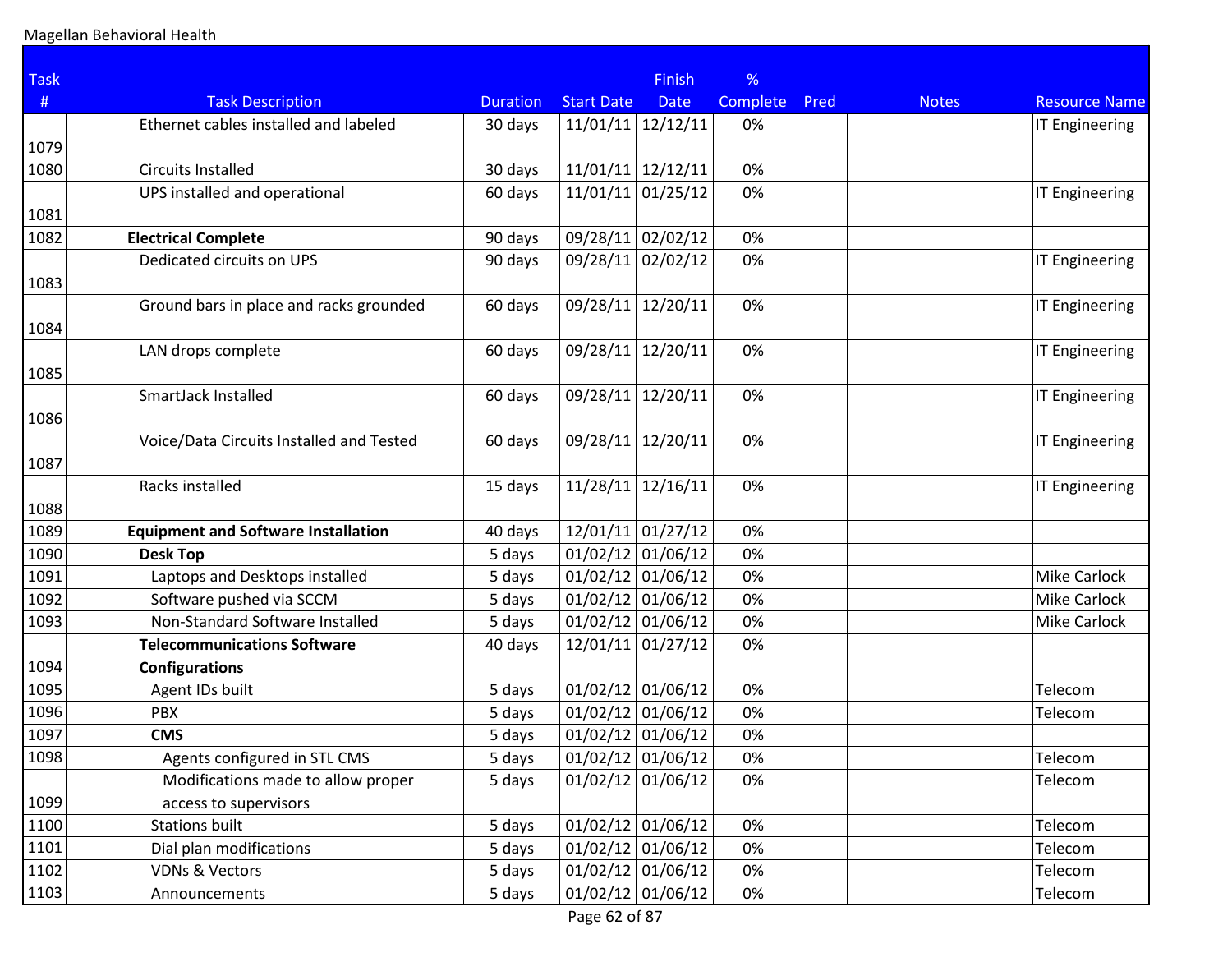| <b>Task</b> |                                                              |                 |                     | <b>Finish</b> | %        |      |              |                       |
|-------------|--------------------------------------------------------------|-----------------|---------------------|---------------|----------|------|--------------|-----------------------|
| #           | <b>Task Description</b>                                      | <b>Duration</b> | <b>Start Date</b>   | <b>Date</b>   | Complete | Pred | <b>Notes</b> | <b>Resource Name</b>  |
| 1104        | Modify TRNT tables                                           | 5 days          | $01/02/12$ 01/06/12 |               | 0%       |      |              | Telecom               |
| 1105        | T-1s migrated and Trunk Groups built                         | 20 days         | 01/02/12            | 01/27/12      | 0%       |      |              | Telecom               |
|             | Gateway number                                               | 5 days          | $01/02/12$ 01/06/12 |               | 0%       |      |              | <b>IT Engineering</b> |
| 1106        |                                                              |                 |                     |               |          |      |              |                       |
| 1107        | Network Region                                               | 5 days          | $01/02/12$ 01/06/12 |               | 0%       |      |              | <b>IT Engineering</b> |
| 1108        | ARS                                                          | 5 days          | $01/02/12$ 01/06/12 |               | 0%       |      |              | Telecom               |
| 1109        | <b>Tenant Partition</b>                                      | 5 days          | $01/02/12$ 01/06/12 |               | 0%       |      |              | <b>IT Engineering</b> |
|             | Location                                                     | 5 days          | $01/02/12$ 01/06/12 |               | 0%       |      |              | <b>IT Engineering</b> |
| 1110        |                                                              |                 |                     |               |          |      |              |                       |
|             | <b>Location Routing Table</b>                                | 5 days          | $01/02/12$ 01/06/12 |               | 0%       |      |              | Cheryl                |
| 1111        |                                                              |                 |                     |               |          |      |              | Giacobbe              |
| 1112        | IP Network Map                                               | 5 days          | $01/02/12$ 01/06/12 |               | 0%       |      |              | Telecom               |
| 1113        | <b>Auto Attendants</b>                                       | 5 days          | $01/02/12$ 01/06/12 |               | 0%       |      |              | Telecom               |
| 1114        | DHCP scope built                                             | 5 days          | $01/02/12$ 01/06/12 |               | 0%       |      |              | <b>IT Engineering</b> |
|             | CLANs that phones will register to are                       | 5 days          | $01/02/12$ 01/06/12 |               | 0%       |      |              | <b>IT Engineering</b> |
| 1115        | defined                                                      |                 |                     |               |          |      |              |                       |
|             | Community VM Boxes for Customers to                          | 5 days          | $01/02/12$ 01/06/12 |               | 0%       |      |              | Telecom               |
| 1116        | leave messages                                               |                 |                     |               |          |      |              |                       |
| 1117        | TTY Machine configured/changed                               | 5 days          | $01/02/12$ 01/06/12 |               | 0%       |      |              | <b>IT Engineering</b> |
| 1118        | Move contracts requiring VP to STL PBX                       | 5 days          | $01/02/12$ 01/06/12 |               | 0%       |      |              | Cheryl<br>Giacobbe    |
| 1119        | E-Talk                                                       | 30 days         | $12/01/11$ 01/13/12 |               | 0%       |      |              |                       |
| 1120        | Update Desktop Qfiniti Load to point to<br><b>STL Server</b> | 30 days         | 12/01/11            | 01/13/12      | 0%       |      |              | Mike Carlock          |
|             | Configured in STL E-Talk (build station                      | 5 days          | $01/02/12$ 01/06/12 |               | 0%       |      |              | Mike Carlock          |
| 1121        | ranges)                                                      |                 |                     |               |          |      |              |                       |
| 1122        | <b>Voice Mail</b>                                            | 5 days          | $01/02/12$ 01/06/12 |               | 0%       |      |              |                       |
|             | Users VM boxes configured                                    | 5 days          | $01/02/12$ 01/06/12 |               | 0%       |      |              | Cheryl                |
| 1123        |                                                              |                 |                     |               |          |      |              | Giacobbe              |
| 1124        | Trunk group/Integration of Audix<br>configured               | 5 days          | $01/02/12$ 01/06/12 |               | 0%       |      |              | Cheryl<br>Giacobbe    |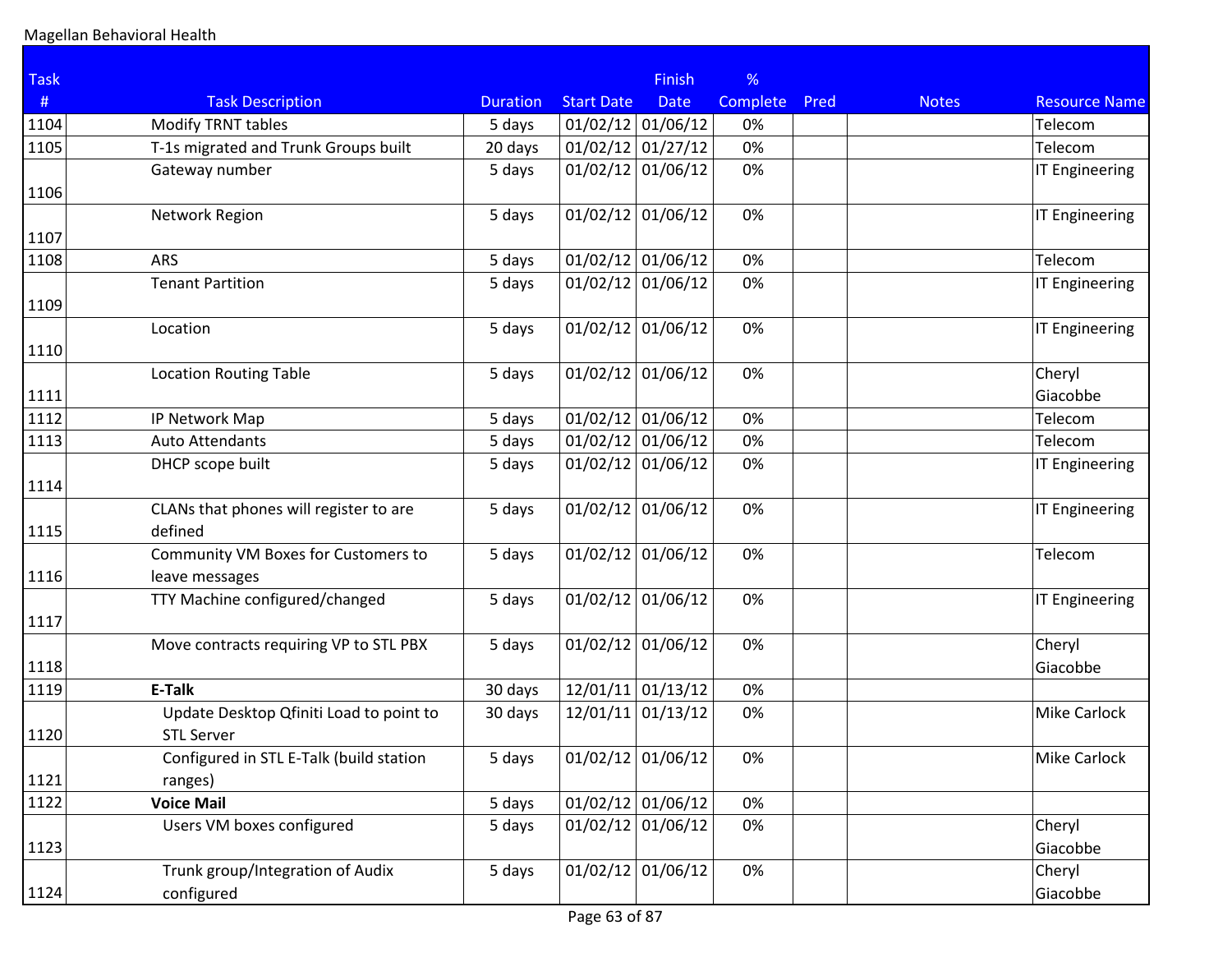| <b>Task</b> |                                                   |                 |                     | <b>Finish</b> | %        |      |              |                      |
|-------------|---------------------------------------------------|-----------------|---------------------|---------------|----------|------|--------------|----------------------|
| #           | <b>Task Description</b>                           | <b>Duration</b> | <b>Start Date</b>   | <b>Date</b>   | Complete | Pred | <b>Notes</b> | <b>Resource Name</b> |
| 1125        | <b>Phone Installation</b>                         | 10 days         | $01/02/12$ 01/13/12 |               | 0%       |      |              |                      |
| 1126        | Place IP Phones                                   | 10 days         | $01/02/12$ 01/13/12 |               | 0%       |      |              | Jerry Syberg         |
| 1127        | <b>Business Continuity</b>                        | 43 days         | $11/01/11$ 01/02/12 |               | 0%       |      |              |                      |
| 1128        | <b>Disaster Recovery</b>                          | 43 days         | $11/01/11$ 01/02/12 |               | 0%       |      |              | N LoPresti           |
| 1129        | <b>Determine Routing Needs</b>                    | 43 days         | $11/01/11$ 01/02/12 |               | 0%       |      |              |                      |
| 1130        | Review and Plan Telecom needs                     | 43 days         | $11/01/11$ 01/02/12 |               | 0%       |      |              |                      |
| 1131        | <b>Business Continuity/Disaster Recovery Plan</b> | 30 days         | $11/01/11$ 12/12/11 |               | 0%       |      |              | N LoPresti           |
|             | <b>Review and Modify Current Business</b>         | 30 days         | 11/01/11            | 12/12/11      | 0%       |      |              |                      |
|             | Continuity/Disaster Recovery Plan as needed       |                 |                     |               |          |      |              |                      |
| 1132        |                                                   |                 |                     |               |          |      |              |                      |
|             | <b>Claims Interfaces</b>                          | 83 days         | $11/07/11$ 03/02/12 |               | 0%       |      |              | C Hobbs, R Pigg      |
| 1133        |                                                   |                 |                     |               |          |      |              |                      |
|             | Analysis                                          | 25 days         | 11/07/11            | 12/09/11      | 0%       |      |              | C Hobbs, R Pigg      |
| 1134        |                                                   |                 |                     |               |          |      |              |                      |
| 1135        | Development                                       | 10 days         | $12/12/11$ 12/27/11 |               | 0%       | 1134 |              |                      |
| 1136        | <b>Development Testing</b>                        | 10 days         | $12/28/11$ 01/10/12 |               | 0%       | 1135 |              |                      |
| 1137        | <b>Quality Assurance Testing</b>                  | 10 days         | $01/11/12$ 01/24/12 |               | 0%       | 1136 |              |                      |
| 1138        | <b>User Acceptance Testing</b>                    | 20 days         | $01/25/12$ 02/21/12 |               | 0%       | 1137 |              |                      |
| 1139        | <b>Production Approvals</b>                       | 5 days          | $02/22/12$ 02/28/12 |               | 0%       | 1138 |              |                      |
| 1140        | Implementation                                    | 3 days          | 02/29/12 03/02/12   |               | 0%       | 1139 |              |                      |
| 1141        | <b>IP Clinical</b>                                | 88 days         | $10/13/11$ 02/15/12 |               | 0%       |      |              |                      |
| 1142        | <b>Project Start-Up Tasks</b>                     | 23 days         | $10/13/11$ 11/14/11 |               | 50%      |      |              |                      |
| 1143        | Draft & Submit SPR for IP Clinical                | 1 day           | $11/14/11$ 11/14/11 |               | 0%       |      |              |                      |
| 1144        | <b>Project Plan</b>                               | 23 days         | $10/13/11$ 11/14/11 |               | 67%      |      |              | H Karns              |
| 1145        | Develop Draft Plan                                | 2 days          | $10/13/11$ 10/14/11 |               | 100%     |      |              |                      |
| 1146        | Approve Plan                                      | $1$ day         | $11/14/11$ 11/14/11 |               | 0%       | 1145 |              |                      |
| 1147        | <b>Account Set Up</b>                             | 15 days         | $11/21/11$ 12/09/11 |               | 0%       |      |              |                      |
| 1148        | <b>Account Information Summary (AIS)</b>          | 15 days         | $11/21/11$ 12/09/11 |               | 0%       |      |              |                      |
|             | Ensure AIS Form is Completed and sent to          | 9 days          | $11/21/11$ 12/01/11 |               | 0%       |      |              |                      |
| 1149        | <b>Account Configuration Team</b>                 |                 |                     |               |          |      |              |                      |
|             | Enter AIS Information into CBOR                   | 1 day           | 12/02/11 12/02/11   |               | 0%       | 1149 |              | Account              |
|             |                                                   |                 |                     |               |          |      |              | Configuration        |
| 1150        |                                                   |                 |                     |               |          |      |              | Team                 |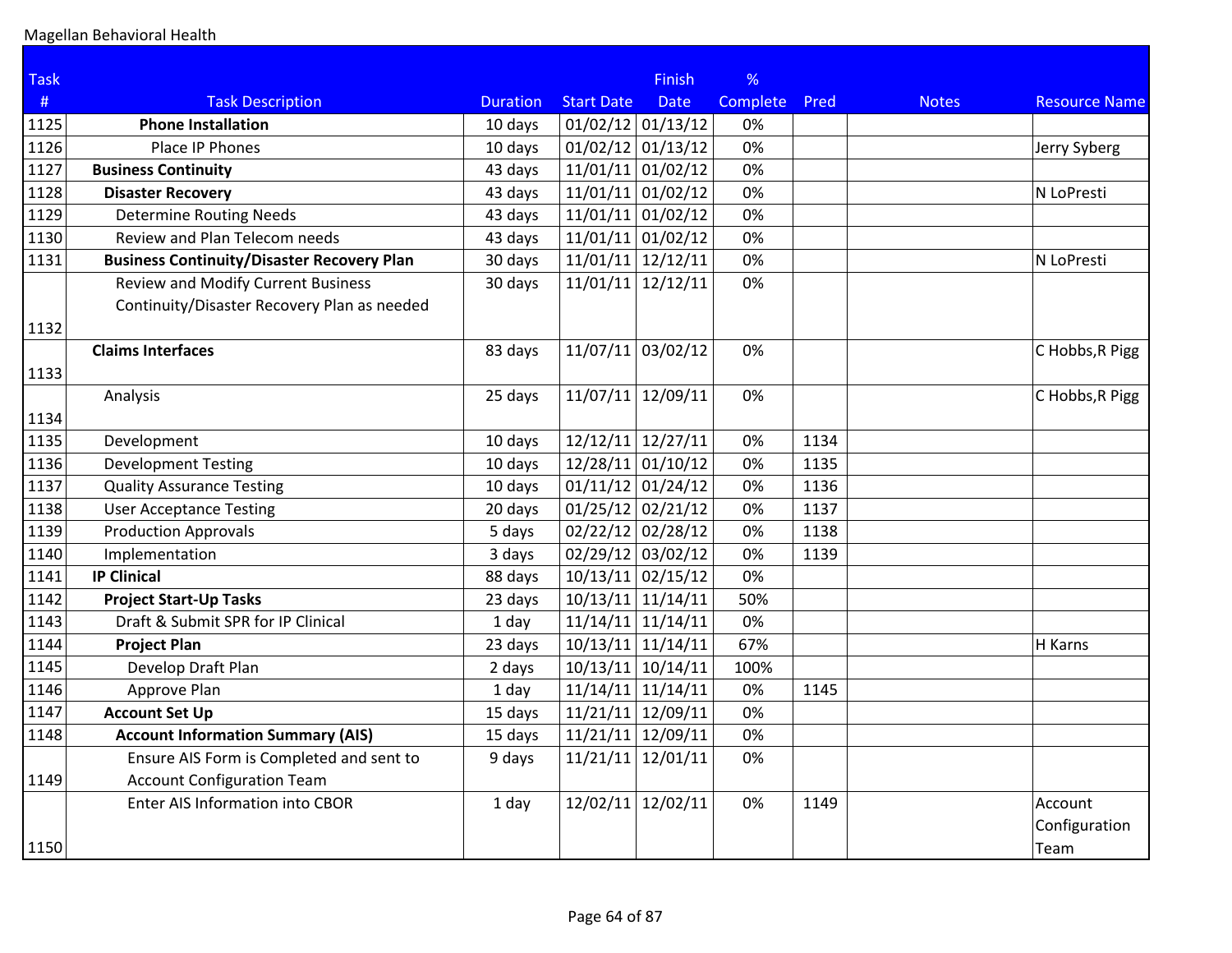| <b>Task</b> |                                              |                 |                     | <b>Finish</b> | %               |      |              |                      |
|-------------|----------------------------------------------|-----------------|---------------------|---------------|-----------------|------|--------------|----------------------|
| #           | <b>Task Description</b>                      | <b>Duration</b> | <b>Start Date</b>   | <b>Date</b>   | <b>Complete</b> | Pred | <b>Notes</b> | <b>Resource Name</b> |
|             | Enter AIS Information into IP                | 1 day           | 12/05/11            | 12/05/11      | 0%              | 1150 |              | Account              |
|             |                                              |                 |                     |               |                 |      |              | Configuration        |
| 1151        |                                              |                 |                     |               |                 |      |              | Team                 |
|             | Set-up web-site in the system                | 1 day           | 12/06/11            | 12/06/11      | 0%              | 1151 |              | Account              |
|             |                                              |                 |                     |               |                 |      |              | Configuration        |
| 1152        |                                              |                 |                     |               |                 |      |              | Team                 |
|             | <b>Test System</b>                           | 1 day           | 12/07/11            | 12/07/11      | 0%              | 1152 |              | Account              |
|             |                                              |                 |                     |               |                 |      |              | Configuration        |
| 1153        |                                              |                 |                     |               |                 |      |              | Team                 |
|             | Obtain sign off on configuration             | 1 day           | 12/08/11            | 12/08/11      | 0%              | 1153 |              | Account              |
|             |                                              |                 |                     |               |                 |      |              | Configuration        |
| 1154        |                                              |                 |                     |               |                 |      |              | Team                 |
| 1155        | Verify set up of CCP/OBBID Numbers           | 1 day           | 12/09/11            | 12/09/11      | 0%              | 1154 |              |                      |
| 1156        | <b>IP Table Set Up</b>                       | 44 days         | $11/01/11$ 01/03/12 |               | 0%              |      |              |                      |
|             | Determine if Public Sector or Health Plan IP | 1 day           | 11/14/11            | 11/14/11      | 0%              |      |              |                      |
| 1157        | Screens will be used                         |                 |                     |               |                 |      |              |                      |
| 1158        | <b>Opening &amp; Closing Nuances</b>         | 3 days          | $11/28/11$ 11/30/11 |               | 0%              |      |              |                      |
|             | Review Reporting Requirements to Determine   | 1 day           | $11/28/11$ 11/28/11 |               | 0%              |      |              |                      |
| 1159        | <b>Opening and Closing Nuances</b>           |                 |                     |               |                 |      |              |                      |
|             | Document Data Elements/ Values Required      | 1 day           | 11/29/11            | 11/29/11      | 0%              | 1159 |              |                      |
| 1160        |                                              |                 |                     |               |                 |      |              |                      |
| 1161        | Finalize Data Fields/Obtain Sign Off         | 1 day           | 11/30/11            | 11/30/11      | 0%              | 1160 |              |                      |
| 1162        | <b>Diagnosis Codes</b>                       | 1 day           | $11/28/11$ 11/28/11 |               | 0%              |      |              |                      |
|             | Review Standard Diagnosis Codes to Determine | 1 day           | 11/28/11            | 11/28/11      | 0%              |      |              |                      |
| 1163        | <b>Needs</b>                                 |                 |                     |               |                 |      |              |                      |
| 1164        | <b>Levels of Care and Procedure Codes</b>    | 3 days          | 11/28/11            | 11/30/11      | 0%              |      |              |                      |
|             | Review Standard Levels of Care and Procedure | 1 day           | 11/28/11            | 11/28/11      | 0%              |      |              |                      |
| 1165        | Codes to Determine Needs                     |                 |                     |               |                 |      |              |                      |
| 1166        | Obtain Sign-off on Codes                     | 1 day           | $11/29/11$ 11/29/11 |               | 0%              | 1165 |              |                      |
| 1167        | Add Codes to AS400                           | 1 day           | $11/30/11$ 11/30/11 |               | 0%              | 1166 |              |                      |
| 1168        | <b>Case Logix</b>                            | 44 days         | $11/01/11$ 01/03/12 |               | 0%              |      |              |                      |
| 1169        | New Algorithms (if Needed)                   | 44 days         | $11/01/11$ 01/03/12 |               | 0%              |      |              |                      |
| 1170        | Configuration                                | 6 days          | 12/12/11 12/19/11   |               | 0%              |      |              |                      |
| 1171        | Maintenance                                  | 6 days          | $12/20/11$ 12/29/11 |               | 0%              | 1170 |              |                      |
| 1172        | Promotion into IP                            | 1 day           | $12/30/11$ 12/30/11 |               | 0%              | 1171 |              |                      |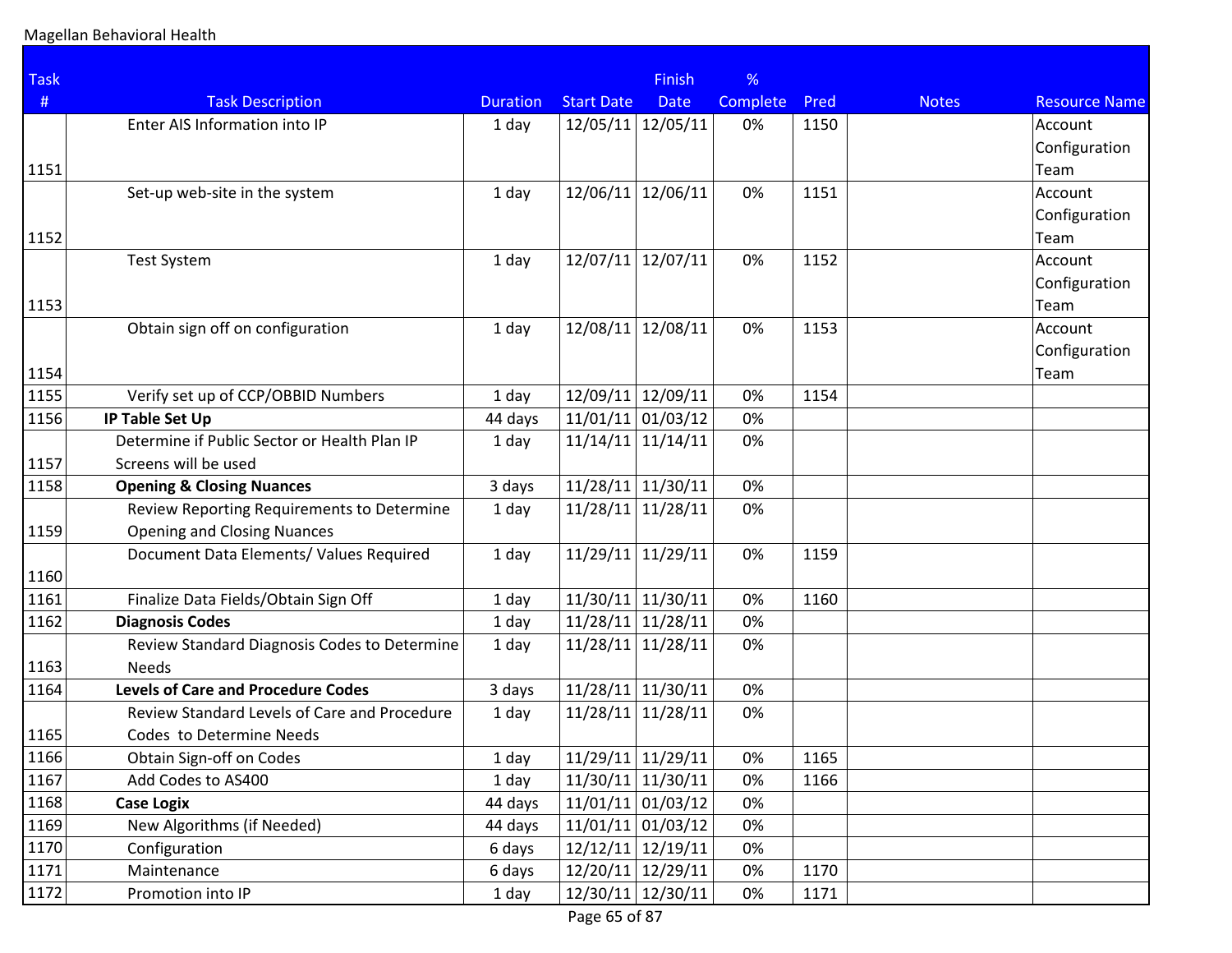| <b>Task</b> |                                                         |                 |                     | <b>Finish</b> | %        |      |              |                      |
|-------------|---------------------------------------------------------|-----------------|---------------------|---------------|----------|------|--------------|----------------------|
| #           | <b>Task Description</b>                                 | <b>Duration</b> | <b>Start Date</b>   | <b>Date</b>   | Complete | Pred | <b>Notes</b> | <b>Resource Name</b> |
| 1173        | <b>IP General</b>                                       | 66 days         | $11/14/11$ 02/15/12 |               | 0%       |      |              |                      |
|             | <b>Business Requirements Review - Target Dates</b>      | 23 days         | 11/14/11            | 12/14/11      | 0%       |      |              |                      |
| 1174        | Sent to PM                                              |                 |                     |               |          |      |              |                      |
| 1175        | <b>Clinical Requirements</b>                            | 23 days         | $11/14/11$ 12/14/11 |               | 0%       |      |              |                      |
| 1176        | <b>Eligibility Requirements</b>                         | 23 days         | $11/14/11$ 12/14/11 |               | 0%       |      |              |                      |
| 1177        | <b>Reporting Requirements</b>                           | 23 days         | $11/14/11$ 12/14/11 |               | 0%       |      |              |                      |
|             | <b>Analysis of Business Requirements &amp; Feedback</b> | 10 days         | 12/15/11            | 12/30/11      | 0%       | 1174 |              |                      |
| 1178        | Provided                                                |                 |                     |               |          |      |              |                      |
| 1179        | Clinical                                                | 10 days         | 12/15/11            | 12/30/11      | 0%       |      |              |                      |
| 1180        | Eligibility                                             | 10 days         | 12/15/11 12/30/11   |               | 0%       |      |              |                      |
| 1181        | Reporting                                               | 10 days         | 12/15/11 12/30/11   |               | 0%       |      |              |                      |
| 1182        | Others                                                  | 10 days         | 12/15/11 12/30/11   |               | 0%       |      |              |                      |
| 1183        | Clarify, Finalize User Requirements                     | 10 days         | 12/15/11 12/30/11   |               | 0%       |      |              |                      |
|             | <b>Technical Specifications-Analyze Requirements,</b>   | 10 days         | $01/02/12$ 01/13/12 |               | 0%       | 1178 |              |                      |
| 1184        | <b>Design Technical Approach</b>                        |                 |                     |               |          |      |              |                      |
| 1185        | Clinical                                                | 10 days         | $01/02/12$ 01/13/12 |               | 0%       |      |              |                      |
| 1186        | Eligibility                                             | 10 days         | $01/02/12$ 01/13/12 |               | 0%       |      |              |                      |
| 1187        | Reporting                                               | 10 days         | $01/02/12$ 01/13/12 |               | 0%       |      |              |                      |
| 1188        | Others                                                  | 10 days         | $01/02/12$ 01/13/12 |               | 0%       |      |              |                      |
| 1189        | Prepare User Specs, Obtain Sign Off                     | 3 days          | $01/02/12$ 01/04/12 |               | 0%       |      |              |                      |
| 1190        | Prepare Technical Specs, Obtain Sign Off                | 3 days          | $01/02/12$ 01/04/12 |               | 0%       |      |              |                      |
| 1191        | <b>Development</b>                                      | 27 days         | $01/05/12$ 02/10/12 |               | 0%       |      |              |                      |
| 1192        | <b>Environment Creation on Dev</b>                      | 1 day           | $01/05/12$ 01/05/12 |               | 0%       | 1189 |              |                      |
| 1193        | Source Checkout                                         | 3 days          | 01/05/12 01/09/12   |               | 0%       | 1189 |              |                      |
| 1194        | Programming                                             | 27 days         | $01/05/12$ 02/10/12 |               | 0%       | 1189 |              |                      |
| 1195        | <b>Testing Set Up</b>                                   | 24 days         | $12/27/11$ 01/27/12 |               | 0%       |      |              |                      |
| 1196        | Internal Test Plan Developed                            | 12 days         | $12/27/11$ 01/11/12 |               | 0%       |      |              |                      |
| 1197        | <b>Internal Test Cases Executed</b>                     | 12 days         | $01/12/12$ 01/27/12 |               | 0%       | 1196 |              |                      |
| 1198        | Q/A                                                     | 22 days         | $01/12/12$ 02/10/12 |               | 0%       |      |              |                      |
| 1199        | Q/A Review                                              | 17 days         | $01/12/12$ 02/03/12 |               | 0%       |      |              |                      |
| 1200        | Q/A Rework                                              | 4 days          | $02/06/12$ 02/09/12 |               | 0%       | 1199 |              |                      |
| 1201        | Q/A Signoff                                             | 1 day           | 02/10/12 02/10/12   |               | 0%       | 1200 |              |                      |
| 1202        | <b>IP Correspondence</b>                                | 50 days         | $11/21/11$ 01/31/12 |               | 0%       |      |              |                      |
| 1203        | <b>Client Participation</b>                             | 1 day           | $11/21/11$ 11/21/11 |               | 0%       |      |              |                      |
| 1204        | Date Needed to have Letter from Client                  | 1 day           | $11/21/11$ 11/21/11 |               | 0%       |      |              |                      |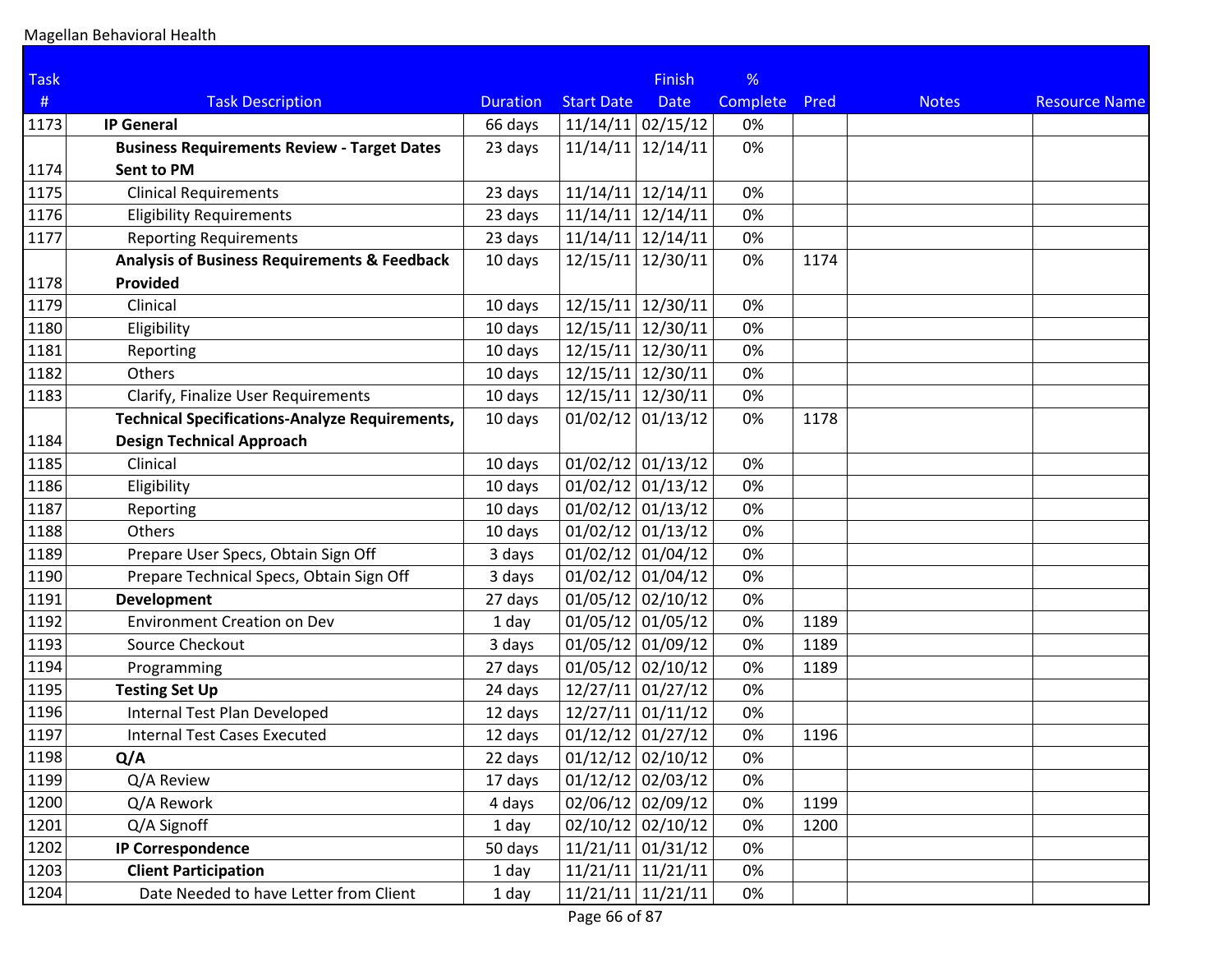| <b>Task</b> |                                                |                 |                     | <b>Finish</b> | %        |          |              |                      |
|-------------|------------------------------------------------|-----------------|---------------------|---------------|----------|----------|--------------|----------------------|
| #           | <b>Task Description</b>                        | <b>Duration</b> | <b>Start Date</b>   | <b>Date</b>   | Complete | Pred     | <b>Notes</b> | <b>Resource Name</b> |
| 1205        | <b>Review of Letters</b>                       | 10 days         | 11/22/11            | 12/05/11      | 0%       | 1204     |              |                      |
| 1206        | Level(s) of Care                               | 10 days         | 11/22/11            | 12/05/11      | 0%       |          |              |                      |
| 1207        | Copy Type                                      | 10 days         | 11/22/11            | 12/05/11      | 0%       |          |              |                      |
| 1208        | Headers/Logos                                  | 10 days         | 11/22/11            | 12/05/11      | 0%       |          |              |                      |
| 1209        | <b>Return Address</b>                          | 10 days         | 11/22/11            | 12/05/11      | 0%       |          |              |                      |
| 1210        | Footers                                        | 10 days         | 11/22/11            | 12/05/11      | 0%       |          |              |                      |
| 1211        | Where to Print                                 | 10 days         | 11/22/11            | 12/05/11      | 0%       |          |              |                      |
| 1212        | <b>Special Inserts</b>                         | 10 days         | 11/22/11            | 12/05/11      | 0%       |          |              |                      |
| 1213        | <b>Program Letters</b>                         | 19 days         | 12/06/11 01/03/12   |               | 0%       | 1205     |              |                      |
| 1214        | <b>Special Account Names</b>                   | 19 days         | 12/06/11 01/03/12   |               | 0%       |          |              |                      |
| 1215        | Plans/Divisions                                | 19 days         | 12/06/11 01/03/12   |               | 0%       |          |              |                      |
| 1216        | Language?                                      | 19 days         | 12/06/11 01/03/12   |               | 0%       |          |              |                      |
| 1217        | <b>Telephone Numbers</b>                       | 19 days         | 12/06/11 01/03/12   |               | 0%       |          |              |                      |
| 1218        | <b>Claims Address Information</b>              | 19 days         | 12/06/11 01/03/12   |               | 0%       |          |              |                      |
| 1219        | <b>QA Letters</b>                              | 20 days         | $01/04/12$ 01/31/12 |               | 0%       |          |              |                      |
| 1220        | Q/A Review                                     | 15 days         | $01/04/12$ 01/24/12 |               | 0%       | 1213     |              |                      |
| 1221        | Q/A Rework                                     | 4 days          | $01/25/12$ 01/30/12 |               | 0%       | 1220     |              |                      |
| 1222        | Q/A Signoff                                    | 1 day           | $01/31/12$ 01/31/12 |               | 0%       | 1221     |              |                      |
| 1223        | Implementation                                 | 3 days          | $02/13/12$ 02/15/12 |               | 0%       |          |              |                      |
| 1224        | <b>Create Move Requests</b>                    | 1 day           | $02/13/12$ 02/13/12 |               | 0%       | 222,1201 |              |                      |
| 1225        | <b>Enter Change Management Request</b>         | 1 day           | $02/14/12$ 02/14/12 |               | 0%       | 1224     |              |                      |
| 1226        | Move to Production                             | 1 day           | $02/15/12$ 02/15/12 |               | 0%       | 224,1225 |              |                      |
| 1227        | Eligibility                                    | 73 days         | $11/07/11$ 02/17/12 |               | 0%       |          |              | T Seago              |
| 1228        | <b>Business Requirements Gathering</b>         | 18 days         | 11/07/11            | 11/30/11      | 0%       |          |              |                      |
| 1229        | Confirm Number of files is 4                   | 1 day           | 11/09/11 11/09/11   |               | 0%       |          |              |                      |
|             | Forward Magellan's Standard Layout to Client   | 1 day           | 11/09/11            | 11/09/11      | 0%       |          |              |                      |
| 1230        |                                                |                 |                     |               |          |          |              |                      |
|             | Determine which layouts will be used           | 3 days          | 11/09/11            | 11/11/11      | 0%       |          |              |                      |
| 1231        | (Magellan's or clients)                        |                 |                     |               |          |          |              |                      |
| 1232        | Review Client Checklist (for all feeds)        | 5 days          | 11/07/11            | 11/11/11      | 0%       |          |              |                      |
|             | Determine if COB (Coordination of Benefits)    | 5 days          | 11/14/11            | 11/18/11      | 0%       | 1232     |              |                      |
| 1233        | Information is Provided on File                |                 |                     |               |          |          |              |                      |
|             | Determine how to tie ID's from different feeds | 5 days          | $11/14/11$ 11/18/11 |               | 0%       | 1233SS   |              |                      |
|             | together (what rules apply to coverage)        |                 |                     |               |          |          |              |                      |
| 1234        |                                                |                 |                     |               |          |          |              |                      |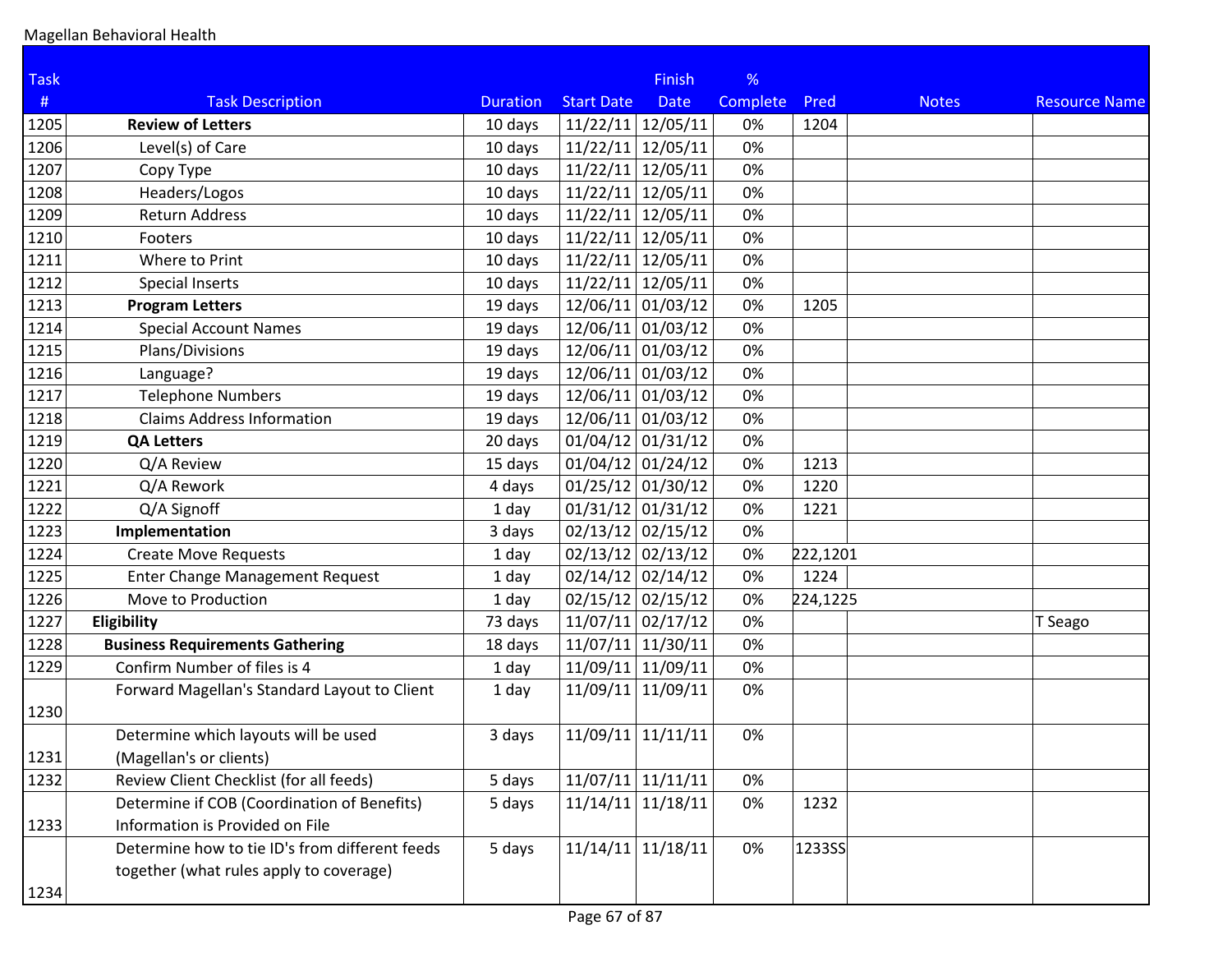| <b>Task</b> |                                               |                 |                     | <b>Finish</b>       | %        |      |              |                      |
|-------------|-----------------------------------------------|-----------------|---------------------|---------------------|----------|------|--------------|----------------------|
| #           | <b>Task Description</b>                       | <b>Duration</b> | <b>Start Date</b>   | <b>Date</b>         | Complete | Pred | <b>Notes</b> | <b>Resource Name</b> |
| 1235        | <b>Develop Business Requirements</b>          | 8 days          | $11/21/11$ 11/30/11 |                     | 0%       | 1234 |              |                      |
| 1236        | <b>File Set Up</b>                            | 7 days          | $11/14/11$ 11/22/11 |                     | 0%       |      |              |                      |
| 1237        | <b>Review Secure FTP Process</b>              | 2 days          | $11/14/11$ 11/15/11 |                     | 0%       |      |              |                      |
| 1238        | <b>Test Secure FTP</b>                        | 4 days          | $11/16/11$ 11/21/11 |                     | 0%       | 1237 |              |                      |
| 1239        | Test File Received with Mocked Data           | 1 day           | $11/22/11$ 11/22/11 |                     | 0%       | 1238 |              |                      |
| 1240        | <b>Analysis</b>                               | 7 days          | 12/01/11 12/09/11   |                     | 0%       |      |              |                      |
| 1241        | Test file sent to Magellan                    | 5 days          | 12/01/11 12/07/11   |                     | 0%       |      |              |                      |
| 1242        | Analysis of business specifications           | 7 days          | 12/01/11 12/09/11   |                     | 0%       |      |              |                      |
| 1243        | <b>Specifications</b>                         | 9 days          | 12/12/11 12/22/11   |                     | 0%       |      |              |                      |
| 1244        | Prepare User Specs, Obtain Sign Off           | 5 days          | $12/12/11$ 12/16/11 |                     | 0%       |      |              |                      |
| 1245        | Prepare Technical Specs, Obtain Sign Off      | 4 days          | 12/19/11 12/22/11   |                     | 0%       | 1244 |              |                      |
| 1246        | <b>Development/Unit Testing</b>               | 24 days         | $12/27/11$ 01/27/12 |                     | 0%       |      |              |                      |
|             | Request Benefits Team to Move G/P/D's to Dev. | 1 day           | $12/27/11$ 12/27/11 |                     | 0%       | 1245 |              |                      |
| 1247        |                                               |                 |                     |                     |          |      |              |                      |
|             | Development of processes to Load Eligibility  | 11 days         | $12/27/11$ 01/10/12 |                     | 0%       |      |              |                      |
| 1248        |                                               |                 |                     |                     |          |      |              |                      |
| 1249        | Unit Testing of eligibility processes         | 7 days          | $01/11/12$ 01/19/12 |                     | 0%       | 1248 |              |                      |
| 1250        | Internal QA                                   | 5 days          | $01/20/12$ 01/26/12 |                     | 0%       | 1249 |              |                      |
|             | Load eligibility for auth/claim testing       | 1 day           | $01/27/12$ 01/27/12 |                     | 0%       | 1250 |              |                      |
| 1251        | development                                   |                 |                     |                     |          |      |              |                      |
| 1252        | <b>Integrated Testing</b>                     | 11 days         | $01/30/12$ 02/13/12 |                     | 0%       |      |              |                      |
| 1253        | Claims/Auth/Eligibility Testing               | 11 days         | $01/30/12$ 02/13/12 |                     | 0%       | 1251 |              |                      |
| 1254        | Implementation                                | 4 days          | $02/14/12$ 02/17/12 |                     | 0%       |      |              |                      |
|             | Request Benefits Team to Move G/P/D's to Prod | 1 day           | $02/14/12$ 02/14/12 |                     | 0%       | 1253 |              |                      |
| 1255        |                                               |                 |                     |                     |          |      |              |                      |
| 1256        | Receive production file from LA               | 1 day           | $02/15/12$ 02/15/12 |                     | 0%       | 1255 |              |                      |
| 1257        | Load to Prod, Eligibility Production Files    | 1 day           | $02/16/12$ 02/16/12 |                     | 0%       | 1256 |              |                      |
| 1258        | Verification of eligibility                   | 1 day           | $02/17/12$ 02/17/12 |                     | 0%       | 1257 |              |                      |
| 1259        | Web                                           | 121 days        | 09/05/11 02/22/12   |                     | 0%       |      |              |                      |
| 1260        | <b>Internet - Provider Site</b>               | 121 days        | 09/05/11 02/22/12   |                     | 0%       |      |              |                      |
| 1261        | <b>Modification of LabCorp feed</b>           | 121 days        | 09/05/11 02/22/12   |                     | 0%       |      |              |                      |
|             | CAPS - Dev Test Data (member data)            | 58 days         | $10/12/11$ 01/03/12 |                     | 0%       |      |              | <b>CAPS</b>          |
| 1262        |                                               |                 |                     |                     |          |      |              |                      |
|             | Download test data from                       | 3 days          |                     | $01/02/12$ 01/04/12 | 0%       |      |              | Carla Johnson        |
| 1263        | CAPS                                          |                 |                     |                     |          |      |              |                      |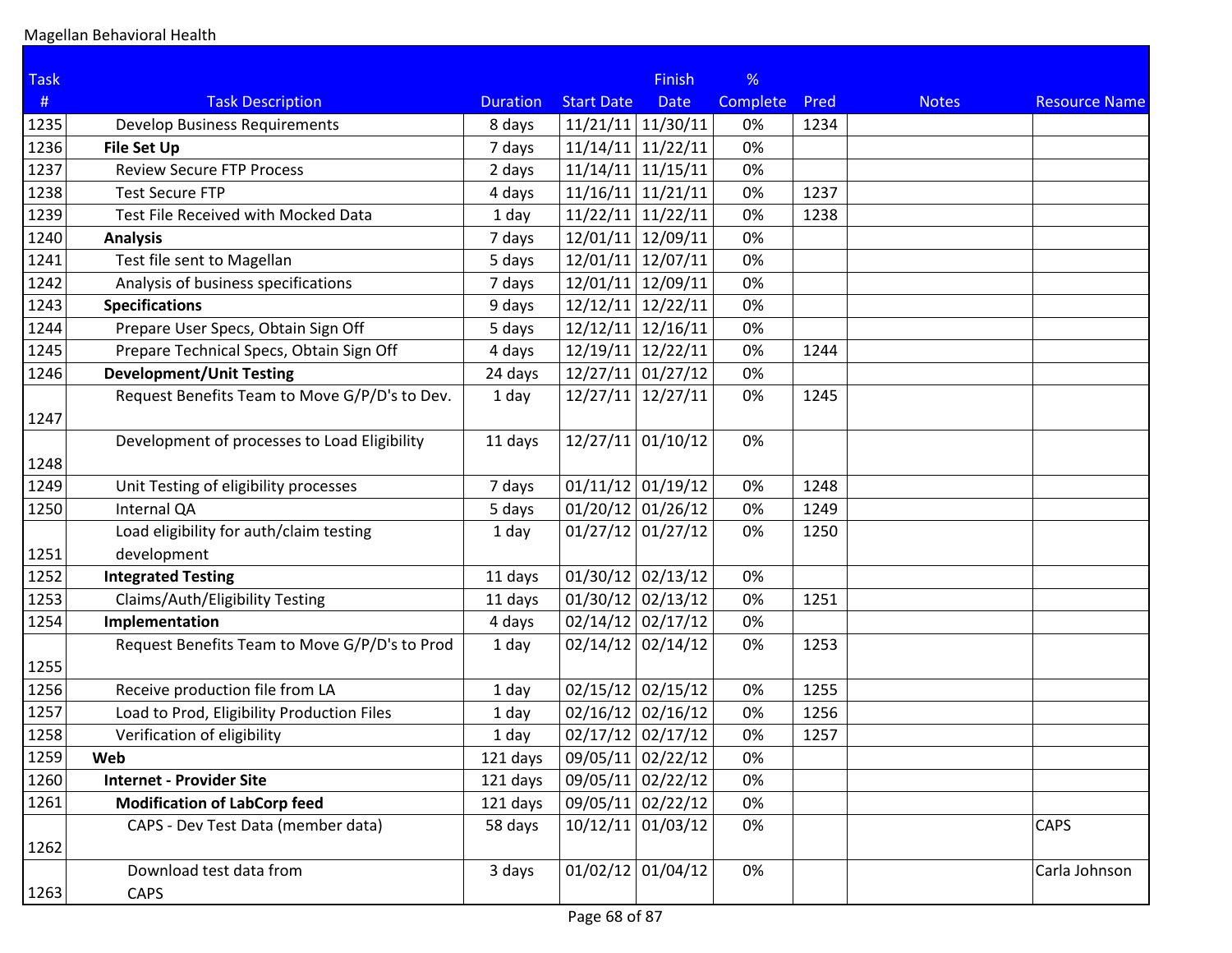| <b>Task</b> |                                                  |                 |                     | <b>Finish</b>       | %               |      |              |                      |
|-------------|--------------------------------------------------|-----------------|---------------------|---------------------|-----------------|------|--------------|----------------------|
| #           | <b>Task Description</b>                          | <b>Duration</b> | <b>Start Date</b>   | <b>Date</b>         | <b>Complete</b> | Pred | <b>Notes</b> | <b>Resource Name</b> |
|             | Modify web service (if                           | 8 days          | $01/02/12$ 01/11/12 |                     | 0%              |      |              | Carla Johnson        |
| 1264        | needed)                                          |                 |                     |                     |                 |      |              |                      |
|             | Test Dev data/web                                | 3 days          | $01/11/12$ 01/13/12 |                     | 0%              |      |              | Carla Johnson        |
| 1265        | service                                          |                 |                     |                     |                 |      |              |                      |
|             | CAPS - QA Test Data (member data)                | 58 days         |                     | $10/12/11$ 01/03/12 | 0%              |      |              | <b>CAPS</b>          |
| 1266        |                                                  |                 |                     |                     |                 |      |              |                      |
|             | Download test data from                          | 3 days          | $01/16/12$ 01/18/12 |                     | 0%              |      |              | Carla Johnson        |
| 1267        | <b>CAPS</b>                                      |                 |                     |                     |                 |      |              |                      |
|             | Apply modifications to web                       | 4 days          | $01/18/12$ 01/23/12 |                     | 0%              |      |              | Carla Johnson        |
| 1268        | service                                          |                 |                     |                     |                 |      |              |                      |
|             | Test QA Data through web                         | 3 days          | $01/23/12$ 01/25/12 |                     | 0%              |      |              | Carla Johnson        |
| 1269        | service                                          |                 |                     |                     |                 |      |              |                      |
|             | LabCorp/Clinical Advisor setup - Provider        | 30 days         | 01/12/12            | 02/22/12            | 0%              | 1526 |              | <b>ASD</b>           |
| 1270        | offices                                          |                 |                     |                     |                 |      |              |                      |
| 1271        | CAPS - PROD Data (member data)                   | 50 days         | 09/05/11            | 11/11/11            | 0%              |      |              | <b>CAPS</b>          |
|             | Joint PROD testing (Wed)                         | 8 days          | 02/01/12 02/10/12   |                     | 0%              |      |              | ASD, CAPS, eSol      |
| 1272        |                                                  |                 |                     |                     |                 |      |              | n                    |
| 1273        | <b>Web Provider Case Logix</b>                   | 71 days         |                     | $11/02/11$ 02/10/12 | 0%              |      |              |                      |
|             | Monitor implementation requirements (no          | 16 days         | 11/14/11            | 12/05/11            | 0%              |      |              | Katie                |
|             | new development needs identified)                |                 |                     |                     |                 |      |              | Richardson, Carl     |
| 1274        |                                                  |                 |                     |                     |                 |      |              | a Johnson            |
|             | IP - Create New Algorithms                       | 44 days         | 11/02/11            | 01/04/12            | 0%              |      |              | Martey               |
| 1275        |                                                  |                 |                     |                     |                 |      |              | Longmire             |
|             | Configure LA Account(s) in                       | 6 days          | 12/12/11            | 12/19/11            | 0%              |      |              | Alan Walther         |
| 1276        | <b>IPPCLGPD</b>                                  |                 |                     |                     |                 |      |              |                      |
|             | Propagate any new or changed Algorithms to       | 2 days          | 12/12/11            | 12/13/11            | 0%              |      |              | Alan Walther         |
| 1277        | TRN and PROD                                     |                 |                     |                     |                 |      |              |                      |
|             | <b>Activation of Web Provider Case Logix/Req</b> | 30 days         | $01/02/12$ 02/10/12 |                     | 0%              |      |              |                      |
| 1278        | <b>HLOC</b>                                      |                 |                     |                     |                 |      |              |                      |
|             | Create Dev Test Data                             | 5 days          | $01/02/12$ 01/06/12 |                     | 0%              |      |              | Katie                |
| 1279        | (members/Providers)                              |                 |                     |                     |                 |      |              | Richardson           |
|             | Joint Dev Testing with IP                        | 8 days          | $01/04/12$ 01/13/12 |                     | 0%              |      |              | Katie                |
|             |                                                  |                 |                     |                     |                 |      |              | Richardson, IP       |
| 1280        |                                                  |                 |                     |                     |                 |      |              | <b>Resource TBD</b>  |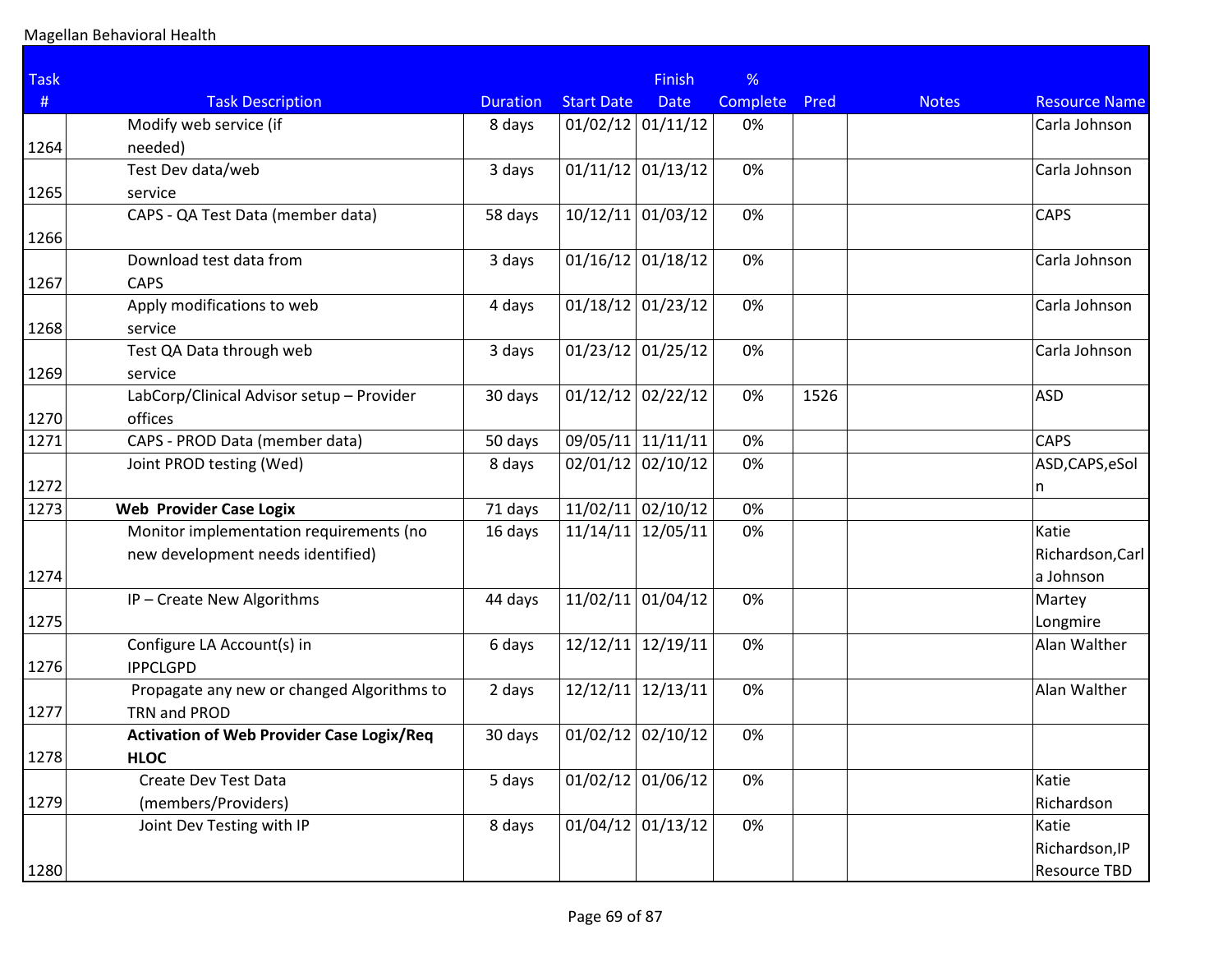| <b>Task</b> |                                               |                 |                   | <b>Finish</b>       | %               |      |              |                      |
|-------------|-----------------------------------------------|-----------------|-------------------|---------------------|-----------------|------|--------------|----------------------|
| #           | <b>Task Description</b>                       | <b>Duration</b> | <b>Start Date</b> | <b>Date</b>         | <b>Complete</b> | Pred | <b>Notes</b> | <b>Resource Name</b> |
|             | Create QA Test                                | 5 days          |                   | $01/16/12$ 01/20/12 | 0%              |      |              | Katie                |
| 1281        | Data(members/Providers)                       |                 |                   |                     |                 |      |              | Richardson           |
|             | Joint QA Testing with IP                      | 8 days          |                   | $01/18/12$ 01/27/12 | 0%              |      |              | Katie                |
|             |                                               |                 |                   |                     |                 |      |              | Richardson, IP       |
| 1282        |                                               |                 |                   |                     |                 |      |              | <b>Resource TBD</b>  |
|             | Create logins for Prod (Kasey)                | 8 days          | 01/23/12          | 02/01/12            | 0%              |      |              | Network              |
| 1283        |                                               |                 |                   |                     |                 |      |              |                      |
|             | Joint PROD testing (Wed)                      | 8 days          | 02/01/12          | 02/10/12            | 0%              |      |              | Katie                |
|             |                                               |                 |                   |                     |                 |      |              | Richardson, IP       |
| 1284        |                                               |                 |                   |                     |                 |      |              | <b>Resource TBD</b>  |
| 1285        | <b>Internet - Member Site</b>                 | 42 days         | 10/31/11          | 12/29/11            | 0%              |      |              |                      |
| 1286        | <b>State of Louisiana Member Website</b>      | 42 days         | 10/31/11          | 12/29/11            | 0%              |      |              |                      |
|             | Website kickoff meeting (review requirements) | 4 days          | 11/28/11          | 12/01/11            | 0%              |      |              | Sara Hicks           |
| 1287        |                                               |                 |                   |                     |                 |      |              |                      |
| 1288        | Determine URL                                 | 5 days          | 11/14/11          | 11/18/11            | 0%              |      |              | Sara Hicks           |
|             | Determine how long it will take to make       | 5 days          | 11/14/11          | 11/18/11            | 0%              |      |              | <b>Brenton</b>       |
| 1289        | Section 508                                   |                 |                   |                     |                 |      |              | Mumford              |
|             | Upgrade copper to Umbraco 4.7                 | 5 days          | 11/14/11          | 11/18/11            | 0%              |      |              | <b>Brenton</b>       |
| 1290        |                                               |                 |                   |                     |                 |      |              | Mumford              |
|             | Finalize design templates                     | 8 days          | 11/14/11          | 11/23/11            | 0%              |      |              | Coleen               |
|             |                                               |                 |                   |                     |                 |      |              | Sallot, Michelle     |
| 1291        |                                               |                 |                   |                     |                 |      |              | Lawson               |
|             | Create LA site content based on RFP           | 13 days         | 11/14/11          | 11/30/11            | 0%              |      |              | CMC                  |
| 1292        | requirements                                  |                 |                   |                     |                 |      |              |                      |
|             | Finalize stories, images for home pages       | 15 days         | 11/14/11          | 12/02/11            | 0%              |      |              | Coleen               |
|             |                                               |                 |                   |                     |                 |      |              | Sallot, Michelle     |
| 1293        |                                               |                 |                   |                     |                 |      |              | Lawson               |
|             | Provider search (complete and approved and in | 16 days         | 11/14/11          | 12/05/11            | 0%              |      |              | John                 |
|             | site)                                         |                 |                   |                     |                 |      |              | Zeman, Randy         |
| 1294        |                                               |                 |                   |                     |                 |      |              | Bell                 |
|             | LA site content approved                      | 20 days         | 11/14/11          | 12/09/11            | 0%              |      |              | Communicatio         |
| 1295        |                                               |                 |                   |                     |                 |      |              | ns,CMC               |
|             | Review image changer Jquery so it is mobile   | 20 days         | 11/14/11          | 12/09/11            | 0%              |      |              | Mark                 |
|             | compatible (no images in HTML)                |                 |                   |                     |                 |      |              | Thomas, Brento       |
| 1296        |                                               |                 |                   |                     |                 |      |              | n Mumford            |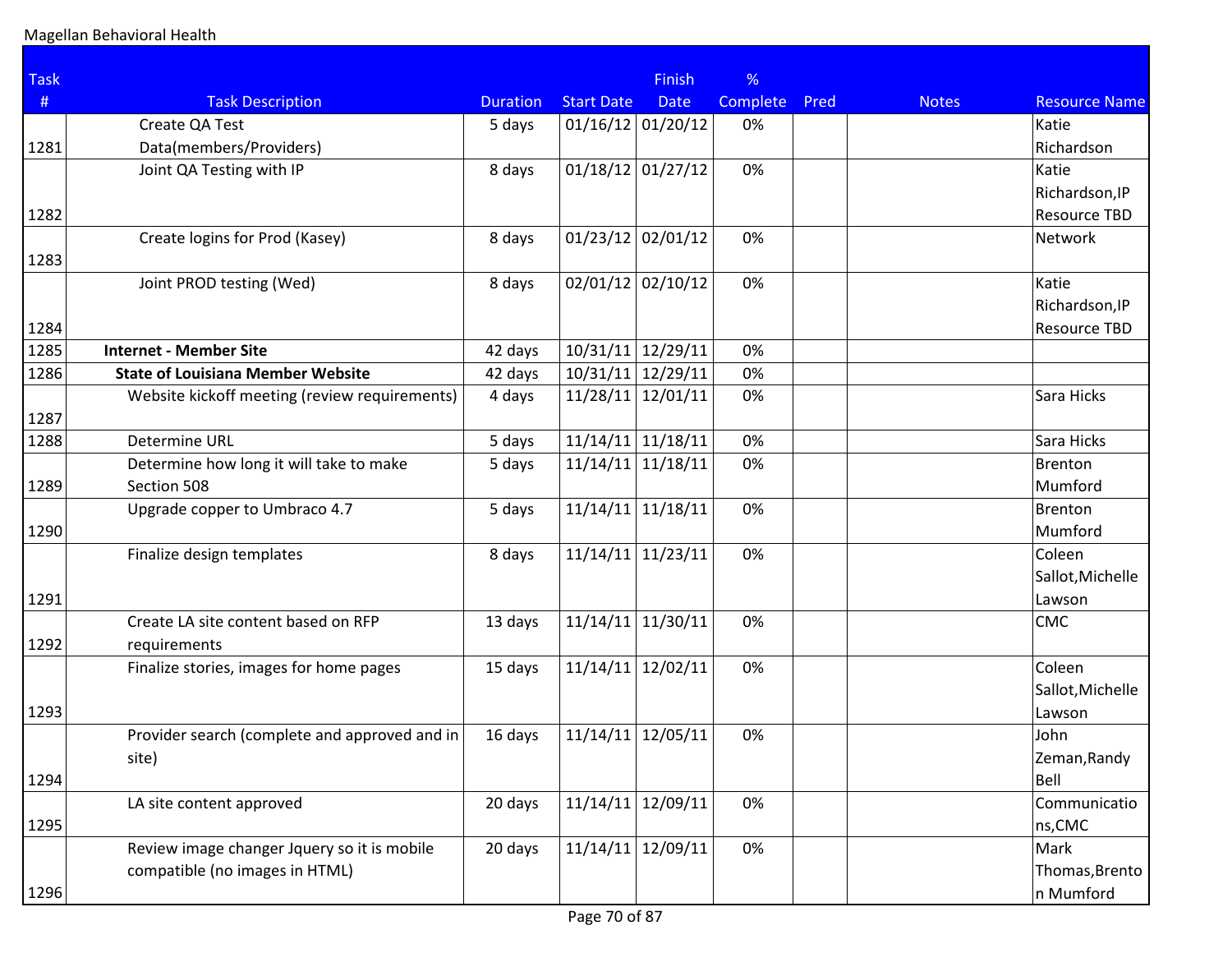| <b>Task</b> |                                                |                 |                     | <b>Finish</b>       | %               |      |              |                      |
|-------------|------------------------------------------------|-----------------|---------------------|---------------------|-----------------|------|--------------|----------------------|
| #           | <b>Task Description</b>                        | <b>Duration</b> | <b>Start Date</b>   | <b>Date</b>         | <b>Complete</b> | Pred | <b>Notes</b> | <b>Resource Name</b> |
|             | Rewrite Umbraco documents, types, templates    | 22 days         | 11/28/11            | 12/29/11            | 0%              |      |              | Jeremy               |
|             | and XSLT                                       |                 |                     |                     |                 |      |              | DePew, Brenton       |
| 1297        |                                                |                 |                     |                     |                 |      |              | Mumford              |
|             | Install 51degrees.mobi                         | 5 days          | 11/14/11            | 11/18/11            | 0%              |      |              | Jeremy DePew         |
| 1298        |                                                |                 |                     |                     |                 |      |              |                      |
| 1299        | Finalize style sheets                          | 5 days          | 11/14/11            | 11/18/11            | 0%              |      |              | <b>Coleen Sallot</b> |
|             | Translate LA site content to Spanish &         | 8 days          | 11/21/11            | 11/30/11            | 0%              |      |              | Communicatio         |
| 1300        | Vietnamese                                     |                 |                     |                     |                 |      |              | ns                   |
|             | Content uploaded to umbraco                    | 13 days         |                     | $11/21/11$ 12/07/11 | 0%              |      |              | Sara                 |
|             |                                                |                 |                     |                     |                 |      |              | Hicks, Content       |
| 1301        |                                                |                 |                     |                     |                 |      |              | Editors              |
| 1302        | Umbraco training for editors                   | 1 day           | 11/30/11            | 11/30/11            | 0%              |      |              | Sara Hicks           |
| 1303        | Approval of masthead designs                   | 6 days          | 11/30/11            | 12/07/11            | 0%              |      |              | CMC                  |
| 1304        | Approval of animations on masthead             | 5 days          | $10/31/11$ 11/04/11 |                     | 0%              |      |              | CMC                  |
| 1305        | Insert animations to mastheads                 | 5 days          |                     | $11/07/11$ 11/11/11 | 0%              |      |              | Mark Thomas          |
|             | Testing                                        | 13 days         | $11/14/11$ 11/30/11 |                     | 0%              |      |              | Member               |
|             |                                                |                 |                     |                     |                 |      |              | <b>Website Team</b>  |
| 1306        |                                                |                 |                     |                     |                 |      |              |                      |
| 1307        | Finalize rollout plan                          | 6 days          | 11/16/11            | 11/23/11            | 0%              |      |              | Sara Hicks           |
| 1308        | Propagate the URL                              | 1 day           | 11/17/11            | 11/17/11            | 0%              |      |              | Sara Hicks           |
|             | Promotions/WIRS                                | 3 days          |                     | 11/28/11 11/30/11   | 0%              |      |              | Jeremy               |
|             |                                                |                 |                     |                     |                 |      |              | DePew, Brenton       |
| 1309        |                                                |                 |                     |                     |                 |      |              | Mumford              |
|             | Official rollout                               | 1 day           | 12/01/11            | 12/01/11            | 0%              |      |              | Member               |
|             |                                                |                 |                     |                     |                 |      |              | <b>Website Team</b>  |
| 1310        |                                                |                 |                     |                     |                 |      |              |                      |
| 1311        | <b>Intranet Applications</b>                   | 82 days         |                     | $10/27/11$ 02/21/12 | 0%              |      |              |                      |
| 1312        | <b>SRA (Service Request Application)</b>       | 80 days         |                     | $10/27/11$ 02/17/12 | 0%              |      |              |                      |
|             | Determine if SRA will be used for Medicaid     | 14 days         |                     | $10/27/11$ 11/15/11 | 0%              |      |              | D Taszarek           |
| 1313        | business (it currently is not)                 |                 |                     |                     |                 |      |              |                      |
|             | If SRA will be used, support Claims with setup | 67 days         |                     | $11/15/11$ 02/17/12 | 0%              |      |              | D Taszarek           |
| 1314        |                                                |                 |                     |                     |                 |      |              |                      |
| 1315        | <b>Time Tracking</b>                           | 69 days         |                     | $10/27/11$ 02/02/12 | 0%              |      |              |                      |
|             | Determine if new groups or tasks are needed    | 14 days         |                     | $10/27/11$ 11/15/11 | 0%              |      |              | D Taszarek           |
| 1316        | for LA                                         |                 |                     |                     |                 |      |              |                      |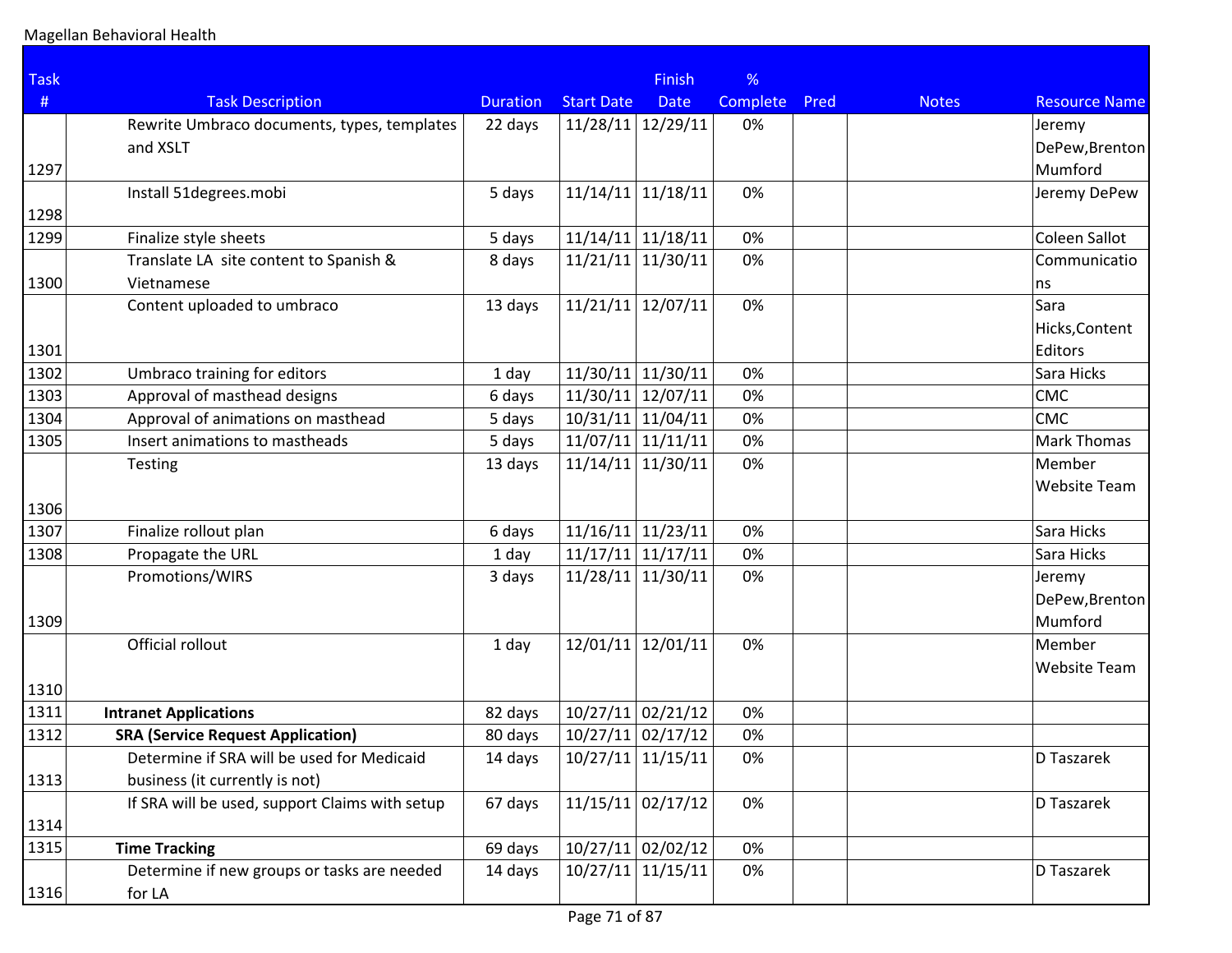| <b>Task</b> |                                                |                 |                     | <b>Finish</b> | %        |      |              |                      |
|-------------|------------------------------------------------|-----------------|---------------------|---------------|----------|------|--------------|----------------------|
| #           | <b>Task Description</b>                        | <b>Duration</b> | <b>Start Date</b>   | <b>Date</b>   | Complete | Pred | <b>Notes</b> | <b>Resource Name</b> |
| 1317        | Add new groups or tasks for LA                 | 12 days         | $11/15/11$ 11/30/11 |               | 0%       |      |              | D Taszarek           |
| 1318        | Support Claims with task setup                 | 44 days         | $12/01/11$ 02/02/12 |               | 0%       |      |              | D Taszarek           |
| 1319        | <b>Time Reporting</b>                          | 32 days         | 10/27/11 12/09/11   |               | 0%       |      |              |                      |
|             | Determine & document if changes are needed     | 10 days         | $10/27/11$ 11/09/11 |               | 0%       |      |              | D Taszarek           |
| 1320        | to accommodate LA                              |                 |                     |               |          |      |              |                      |
| 1321        | Receive sign-off on changes                    | 3 days          | $11/10/11$ 11/14/11 |               | 0%       |      |              | D Taszarek           |
| 1322        | Program changes in QA                          | 6 days          | $11/14/11$ 11/21/11 |               | 0%       |      |              | D Taszarek           |
| 1323        | IT QA testing                                  | 6 days          | $11/21/11$ 11/28/11 |               | 0%       |      |              | D Taszarek           |
| 1324        | <b>UAT QA testing</b>                          | 5 days          | 11/28/11 12/02/11   |               | 0%       |      |              | D Taszarek           |
| 1325        | Receive sign-off on testing                    | 4 days          | 12/05/11 12/08/11   |               | 0%       |      |              | D Taszarek           |
| 1326        | Promote to production                          | 1 day           | 12/09/11 12/09/11   |               | 0%       | 1325 |              | D Taszarek           |
| 1327        | <b>CART</b>                                    | 32 days         | 10/27/11 12/09/11   |               | 0%       |      |              |                      |
| 1328        | Determine if CART will be used for LA          | 10 days         | 10/27/11 11/09/11   |               | 0%       |      |              | D Taszarek           |
| 1329        | Document any needed changes                    | 3 days          | $11/10/11$ 11/14/11 |               | 0%       |      |              | D Taszarek           |
| 1330        | Program changes in QA                          | 6 days          | $11/14/11$ 11/21/11 |               | 0%       |      |              | D Taszarek           |
| 1331        | IT QA testing                                  | 6 days          | $11/21/11$ 11/28/11 |               | 0%       |      |              | D Taszarek           |
| 1332        | <b>UAT QA testing</b>                          | 5 days          | 11/28/11 12/02/11   |               | 0%       |      |              | D Taszarek           |
| 1333        | Receive sign-off on testing                    | 4 days          | 12/05/11 12/08/11   |               | 0%       |      |              | D Taszarek           |
| 1334        | Promote to production                          | 1 day           | 12/09/11 12/09/11   |               | 0%       |      |              | D Taszarek           |
| 1335        | <b>Clinical Appeals</b>                        | 82 days         | $10/27/11$ 02/21/12 |               | 0%       |      |              |                      |
|             | Determine if the existing third-party Maricopa | 12 days         | $10/27/11$ 11/11/11 |               | 0%       |      |              | D Taszarek           |
| 1336        | app is being used for LA                       |                 |                     |               |          |      |              |                      |
| 1337        | Support Team with getting it set up for LA     | 70 days         | $11/14/11$ 02/21/12 |               | 0%       |      |              | D Taszarek           |
| 1338        | <b>Encounter Error processing</b>              | 27 days         | $10/27/11$ 12/02/11 |               | 0%       |      |              |                      |
|             | Determine what process will be used for        | 12 days         | $10/27/11$ 11/11/11 |               | 0%       |      |              | D Taszarek           |
| 1339        | encounter errors                               |                 |                     |               |          |      |              |                      |
|             | Determine if eSolutions will have a role in    | 15 days         | 11/14/11            | 12/02/11      | 0%       |      |              | D Taszarek           |
| 1340        | getting a process initiated                    |                 |                     |               |          |      |              |                      |
| 1341        | <b>Historical Data Browser</b>                 | 78 days         | $10/27/11$ 02/15/12 |               | 0%       |      |              |                      |
| 1342        | Determine if Historical Browser is needed      | 7 days          | $10/27/11$ 11/04/11 |               | 0%       |      |              | D Taszarek           |
| 1343        | Get sample data dump from State                | 1 day           | $11/07/11$ 11/07/11 |               | 0%       |      |              | D Taszarek           |
| 1344        | Load & Analyze sample data                     | 4 days          | $11/08/11$ 11/11/11 |               | 0%       |      |              | D Taszarek           |
|             | Document front-end requirements and get sign-  | 6 days          | $11/14/11$ 11/21/11 |               | 0%       |      |              | D Taszarek           |
| 1345        | off                                            |                 |                     |               |          |      |              |                      |
| 1346        | Program changes in QA                          | 21 days         | $11/21/11$ 12/19/11 |               | 0%       |      |              | D Taszarek           |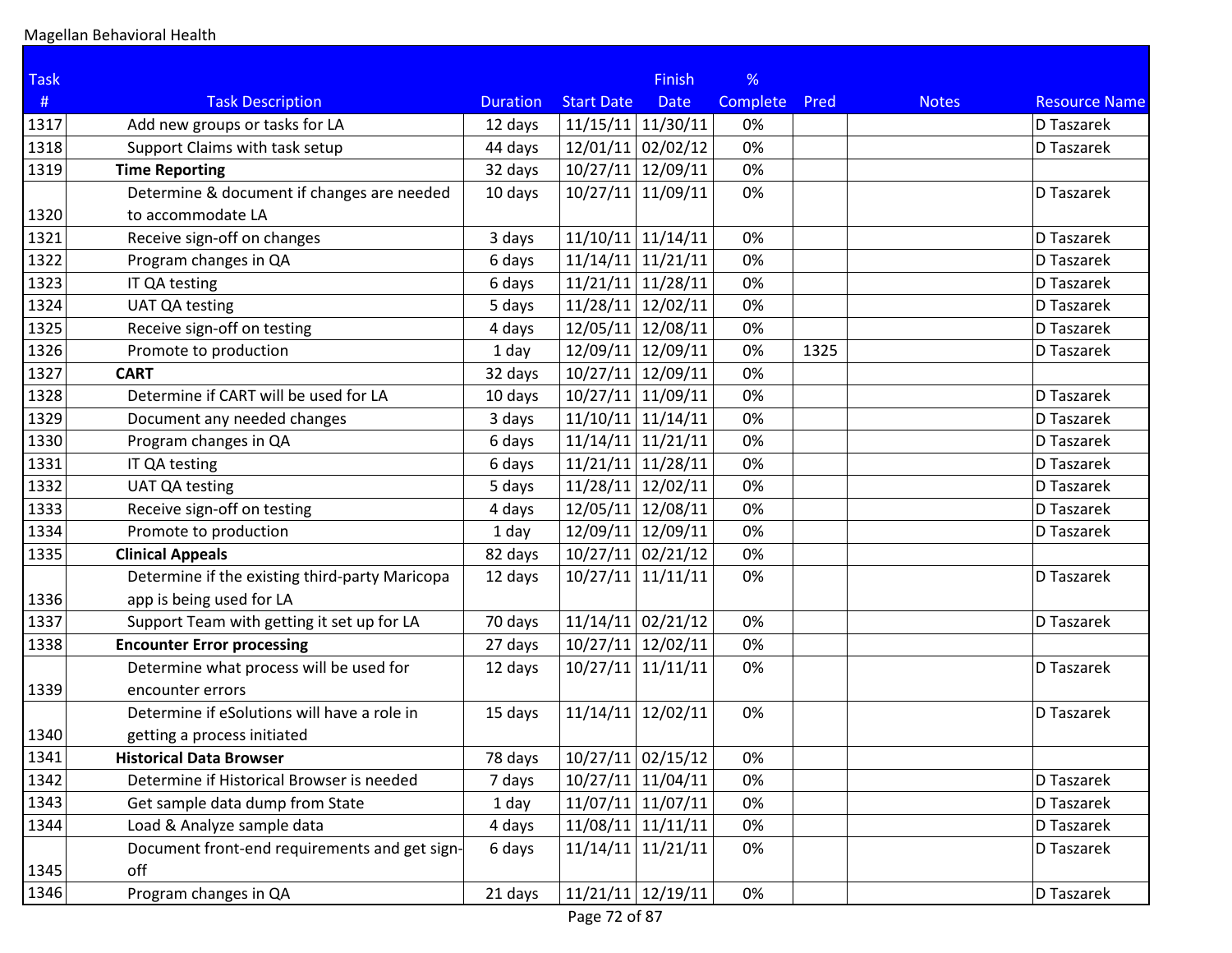| <b>Task</b> |                                                |                 |                     | <b>Finish</b>       | %        |      |              |                      |
|-------------|------------------------------------------------|-----------------|---------------------|---------------------|----------|------|--------------|----------------------|
| #           | <b>Task Description</b>                        | <b>Duration</b> | <b>Start Date</b>   | <b>Date</b>         | Complete | Pred | <b>Notes</b> | <b>Resource Name</b> |
| 1347        | IT QA testing                                  | 8 days          |                     | $01/20/12$ 01/31/12 | 0%       | 1346 |              | D Taszarek           |
| 1348        | <b>UAT QA testing</b>                          | 7 days          |                     | $02/01/12$ 02/09/12 | 0%       | 1347 |              | D Taszarek           |
| 1349        | Receive sign-off on testing                    | 1 day           |                     | $02/10/12$ 02/10/12 | 0%       | 1348 |              | D Taszarek           |
| 1350        | Promote to production                          | 1 day           |                     | $02/15/12$ 02/15/12 | 0%       |      |              | D Taszarek           |
| 1351        | <b>Provider Imaging</b>                        | 48 days         |                     | $12/12/11$ 02/17/12 | 0%       |      |              |                      |
|             | Determine if document imaging will be done     | 7 days          |                     | 12/12/11 12/20/11   | 0%       | 454  |              | <b>Network</b>       |
| 1352        | onsite in LA                                   |                 |                     |                     |          |      |              |                      |
| 1353        | If scanning in LA, purchase scanning equipment | 1 day           |                     | 12/12/11 12/12/11   | 0%       | 454  |              | Network              |
|             | Determine if Kofax requires modifications for  | 4 days          |                     | 12/12/11 12/15/11   | 0%       | 454  |              | Network              |
| 1354        | LA documents                                   |                 |                     |                     |          |      |              |                      |
| 1355        | Document LA modifications and get sign-off     | 6 days          |                     | 12/16/11 12/27/11   | 0%       | 1354 |              | D Taszarek           |
| 1356        | Program changes in QA                          | 21 days         |                     | $12/28/11$ 01/25/12 | 0%       | 1355 |              | D Taszarek           |
| 1357        | IT QA testing                                  | 8 days          |                     | $01/26/12$ 02/06/12 | 0%       | 1356 |              | D Taszarek           |
| 1358        | <b>UAT QA testing</b>                          | 7 days          |                     | $02/07/12$ 02/15/12 | 0%       | 1357 |              | D Taszarek           |
| 1359        | Receive sign-off on testing                    | 1 day           |                     | $02/16/12$ 02/16/12 | 0%       | 1358 |              | D Taszarek           |
| 1360        | Promote to production                          | 1 day           |                     | $02/17/12$ 02/17/12 | 0%       | 1359 |              | D Taszarek           |
|             | <b>Reporting</b>                               | 155.08 days     | $11/28/11$ 07/04/12 |                     | 0%       |      |              | A Livingston, P      |
| 1361        |                                                |                 |                     |                     |          |      |              | Mayer                |
| 1362        | <b>Cognos Reporting</b>                        | 61 days         |                     | $11/28/11$ 02/22/12 | 0%       |      |              | A Livingston         |
| 1363        | <b>Confirm Reports in Scope</b>                | 1 day           |                     | $11/28/11$ 11/28/11 | 0%       |      |              |                      |
|             | Claim Audit                                    | 1 day           |                     | $11/28/11$ 11/28/11 | 0%       |      |              | $\overline{A}$       |
|             |                                                |                 |                     |                     |          |      |              | Livingston[50%]      |
|             |                                                |                 |                     |                     |          |      |              | ,Account             |
|             |                                                |                 |                     |                     |          |      |              | Executive[50%]       |
| 1364        |                                                |                 |                     |                     |          |      |              |                      |
|             | Tracking Revenues and Expenditures by          | 1 day           |                     | 11/28/11 11/28/11   | 0%       |      |              | A                    |
|             | <b>Funding Source</b>                          |                 |                     |                     |          |      |              | Livingston[50%]      |
|             |                                                |                 |                     |                     |          |      |              | ,Account             |
|             |                                                |                 |                     |                     |          |      |              | Executive[50%]       |
| 1365        |                                                |                 |                     |                     |          |      |              |                      |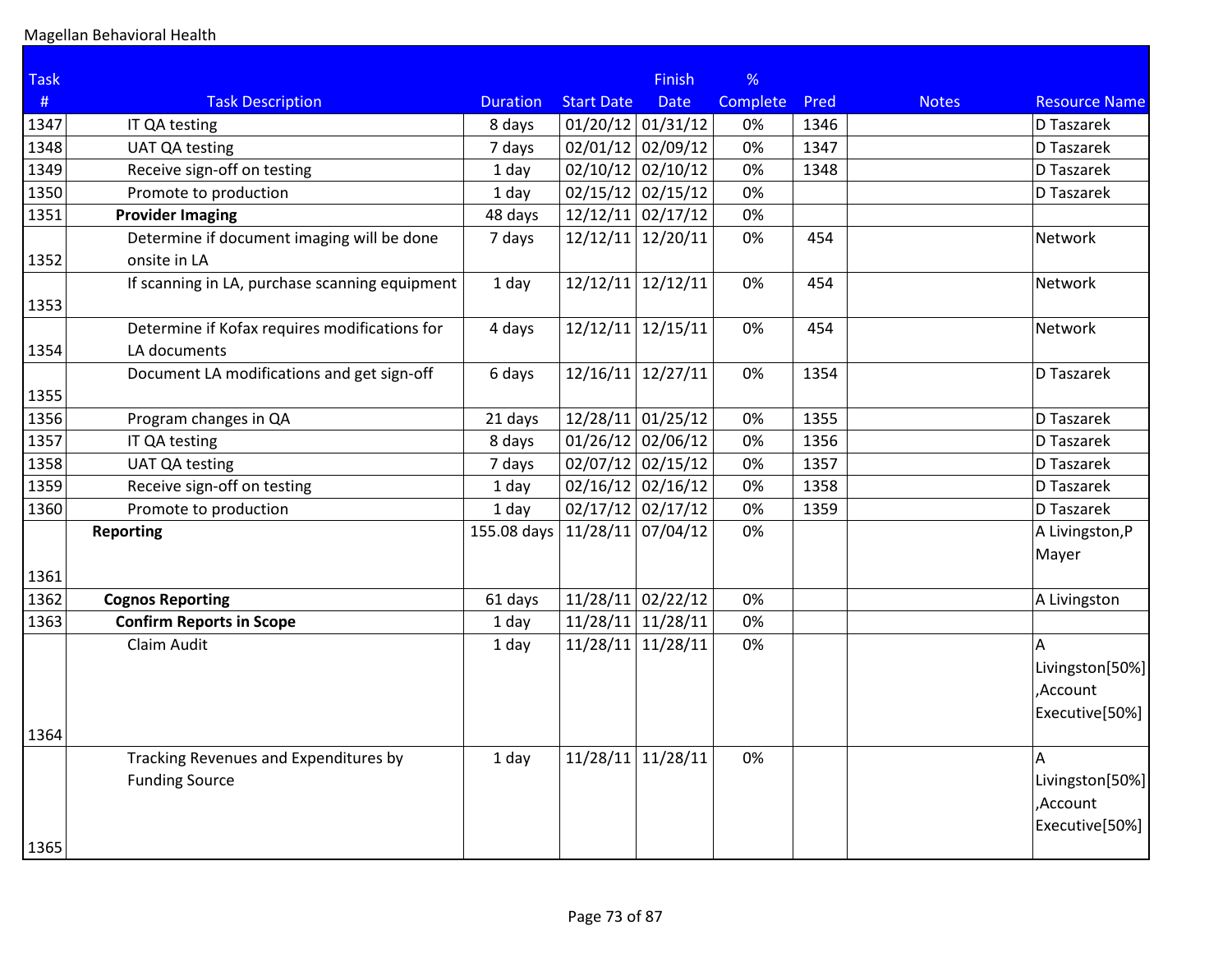| %<br>Finish<br>Complete<br><b>Date</b><br>11/28/11 11/28/11<br>0% | Pred                                                    | <b>Notes</b> | <b>Resource Name</b>                                                                          |
|-------------------------------------------------------------------|---------------------------------------------------------|--------------|-----------------------------------------------------------------------------------------------|
|                                                                   |                                                         |              |                                                                                               |
|                                                                   |                                                         |              | A                                                                                             |
|                                                                   |                                                         |              | Livingston[50%]<br>Account,<br>Executive[50%]                                                 |
|                                                                   |                                                         |              |                                                                                               |
| 11/28/11                                                          |                                                         |              | A<br>Livingston[50%]<br>,Account<br>Executive[50%]                                            |
|                                                                   |                                                         |              |                                                                                               |
| 11/28/11                                                          |                                                         |              | Account<br>Executive[50%]<br>,Α<br>Livingston[50%]                                            |
|                                                                   |                                                         |              |                                                                                               |
|                                                                   |                                                         |              | Account<br>Executive[50%]<br>,Α<br>Livingston[50%]                                            |
|                                                                   |                                                         |              |                                                                                               |
| $11/28/11$ 01/13/12                                               |                                                         |              |                                                                                               |
| $11/28/11$ 01/13/12                                               |                                                         |              |                                                                                               |
| 11/28/11                                                          |                                                         |              | BI<br>Architect, Busin<br>ess<br>Analyst, Cognos<br>Admin, Business<br>Owner, Data<br>Modeler |
|                                                                   | 0%<br>0%<br>$11/28/11$ 11/28/11<br>0%<br>0%<br>0%<br>0% |              |                                                                                               |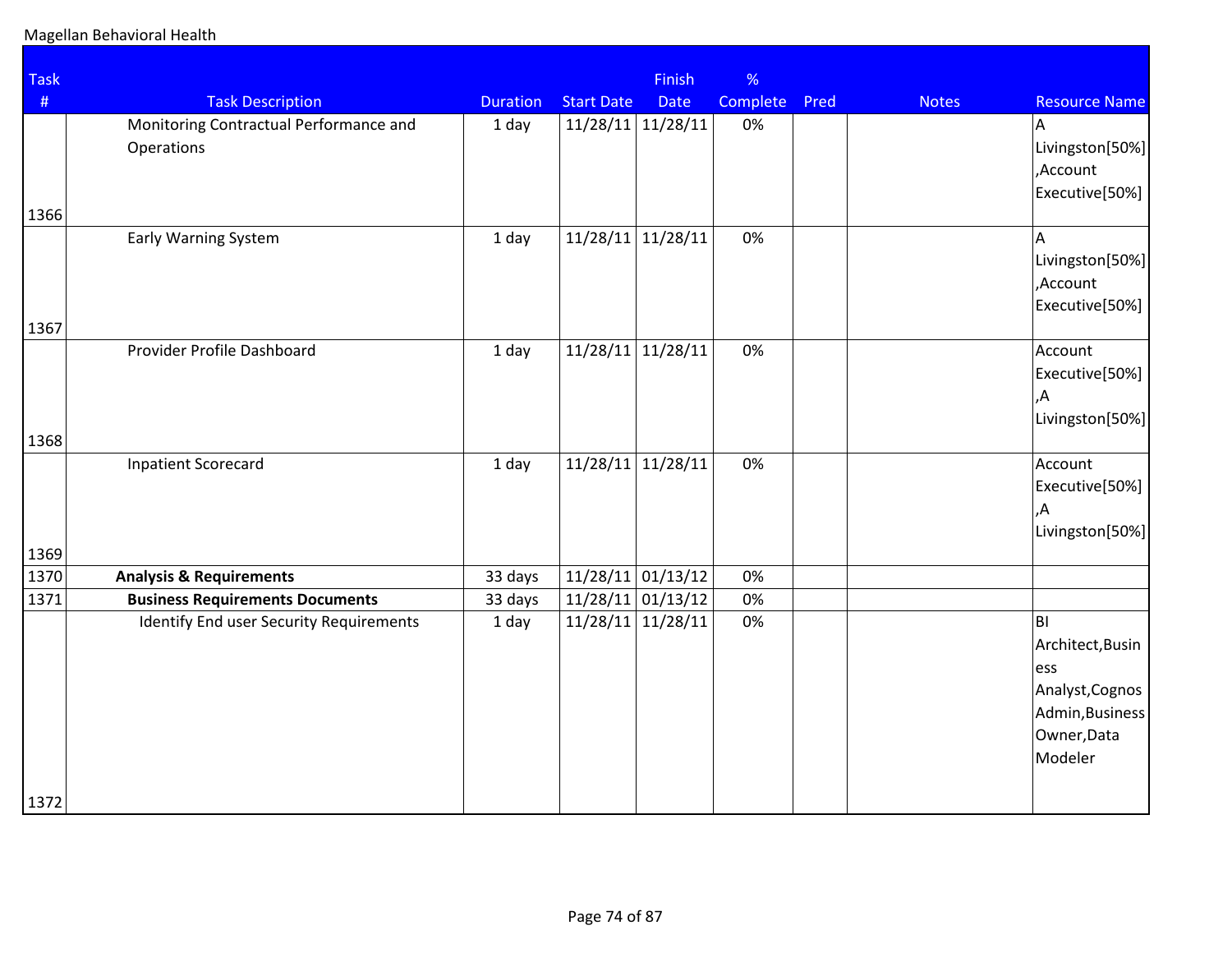| <b>Task</b> |                                                          |                                  |                     | <b>Finish</b>       | %        |      |              |                                                                                                      |
|-------------|----------------------------------------------------------|----------------------------------|---------------------|---------------------|----------|------|--------------|------------------------------------------------------------------------------------------------------|
| #           | <b>Task Description</b>                                  | <b>Duration</b>                  | <b>Start Date</b>   | <b>Date</b>         | Complete | Pred | <b>Notes</b> | <b>Resource Name</b>                                                                                 |
| 1373        | Identify Presentation (Portal) requirements              | 1 day                            | 11/29/11            | 11/29/11            | 0%       | 1372 |              | BI<br>Architect, Busin<br>ess<br>Analyst, Cognos<br>Admin, Business<br>Owner, Data<br>Modeler        |
| 1374        | <b>Identify Report Delivery Requirements</b>             | 1 day                            | 11/30/11            | 11/30/11            | 0%       | 1373 |              | <b>BI</b><br>Architect, Busin<br>ess<br>Analyst, Cognos<br>Admin, Business<br>Owner, Data<br>Modeler |
|             | <b>Create Business Requirements</b>                      | 30 days                          |                     | $12/01/11$ 01/13/12 | 0%       | 1374 |              | <b>Business</b>                                                                                      |
| 1375        | Documentation                                            |                                  |                     |                     |          |      |              | Analyst                                                                                              |
| 1376        | <b>Business Intelligence Architecture</b>                | 15 days                          | $01/16/12$ 02/03/12 |                     | 0%       |      |              |                                                                                                      |
| 1377        | Design and Develop Business Intelligence<br>Architecture | 15 days                          | $01/16/12$ 02/03/12 |                     | 0%       | 1375 |              | <b>BI Architect</b>                                                                                  |
| 1378        | <b>Physical Modeling</b>                                 | 13 days                          |                     | 02/06/12 02/22/12   | 0%       |      |              |                                                                                                      |
| 1379        | Create Data Flow and/or Data Model                       | 5 days                           |                     | 02/06/12 02/10/12   | 0%       | 1377 |              | Data Modeler                                                                                         |
| 1380        | <b>Execute DDL in DEV</b>                                | 1 day                            |                     | $02/13/12$ 02/13/12 | 0%       | 1379 |              | Data Modeler                                                                                         |
| 1381        | <b>Create Mapping Specifications</b>                     | 7 days                           | 02/14/12 02/22/12   |                     | 0%       | 1380 |              | <b>Business</b><br>Analyst                                                                           |
| 1382        | <b>Cognos Framework</b>                                  | 59.08 days   02/23/12   05/16/12 |                     |                     | 0%       |      |              |                                                                                                      |
| 1383        | <b>Create ETL</b>                                        | 42 days                          | $02/23/12$ 04/20/12 |                     | 0%       |      |              |                                                                                                      |
| 1384        | Perform programming                                      | 5 days                           |                     | $02/23/12$ 02/29/12 | 0%       | 1381 |              | Programmer                                                                                           |
| 1385        | Unit Test                                                | 3 days                           |                     | 03/01/12 03/05/12   | 0%       | 1384 |              | Programmer                                                                                           |
| 1386        | Cognos Folder and Security setup                         | 1 day                            |                     | 03/06/12 03/06/12   | 0%       | 1385 |              | Programmer, C<br>ognos Admin                                                                         |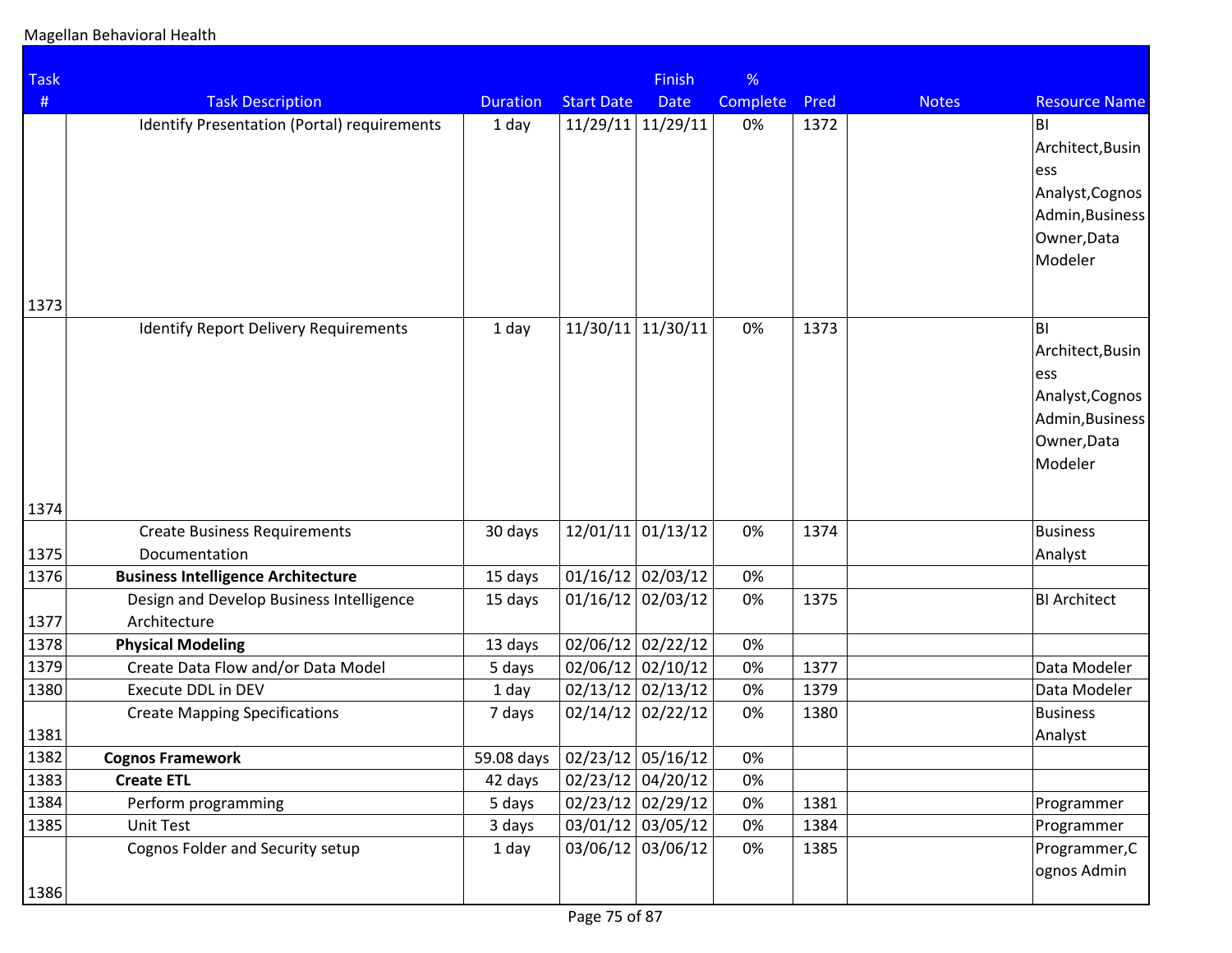| <b>Task</b> |                                        |                 |                   | <b>Finish</b>       | %        |      |              |                                                                                                                                         |
|-------------|----------------------------------------|-----------------|-------------------|---------------------|----------|------|--------------|-----------------------------------------------------------------------------------------------------------------------------------------|
| #           | <b>Task Description</b>                | <b>Duration</b> | <b>Start Date</b> | <b>Date</b>         | Complete | Pred | <b>Notes</b> | <b>Resource Name</b>                                                                                                                    |
| 1387        | Create Metadata in Framework Manager   | 16 days         |                   | 03/07/12 03/28/12   | 0%       | 1386 |              |                                                                                                                                         |
| 1388        | Create Framework Manager Model         | 5 days          |                   | $03/29/12$ 04/04/12 | 0%       | 1387 |              | Data Modeler                                                                                                                            |
| 1389        | <b>Test Metadata</b>                   | 3 days          |                   | 04/05/12 04/09/12   | 0%       | 1388 |              | Data Modeler                                                                                                                            |
| 1390        | Create Framework Manager package/s     | 5 days          |                   | $04/10/12$ 04/16/12 | 0%       | 1389 |              | Data Modeler                                                                                                                            |
| 1391        | Unit Test Framework Manager package/s  | 2 days          |                   | $04/17/12$ 04/18/12 | 0%       | 1390 |              | Data Modeler                                                                                                                            |
| 1392        | Move Package to QA                     | 1 day           |                   | $04/19/12$ 04/19/12 | 0%       | 1391 |              | Cognos Admin                                                                                                                            |
|             | Performance Tuning of Metadata package | 1 day           |                   | 04/20/12 04/20/12   | 0%       | 1392 |              | BI.<br>Architect, Data<br>Modeler, Progra<br>mmer, Databas<br>e<br>Administrator, C<br>ognos Admin                                      |
| 1393        |                                        |                 |                   |                     |          |      |              |                                                                                                                                         |
| 1394        | <b>Quality Assurance/Testing</b>       | 8.58 days       |                   | $04/23/12$ 05/03/12 | 0%       |      |              |                                                                                                                                         |
| 1395        | <b>Create Test Scenarios</b>           | 2 days          |                   | $04/23/12$ 04/24/12 | 0%       | 1393 |              | <b>Business</b>                                                                                                                         |
| 1396        | Implement in QA Environment            | $0.08$ days     |                   | $04/25/12$ 04/25/12 | 0%       | 1395 |              | Anlayst<br><b>Business</b><br>Analyst, BI<br>Architect, Cogn<br>os Admin, Data<br>Modeler, Datab<br>ase<br>Administrator,P<br>rogrammer |
| 1397        | Perform Test                           | 5 days          |                   | 04/25/12 05/02/12   | 0%       | 1396 |              | <b>Business</b><br>Analyst                                                                                                              |
|             | Review Test Results with Developer     | $0.5$ days      |                   | 05/02/12 05/02/12   | 0%       | 1397 |              | <b>Business</b><br>Analyst, Progra                                                                                                      |
| 1398        |                                        |                 |                   |                     |          |      |              | ∣mmer                                                                                                                                   |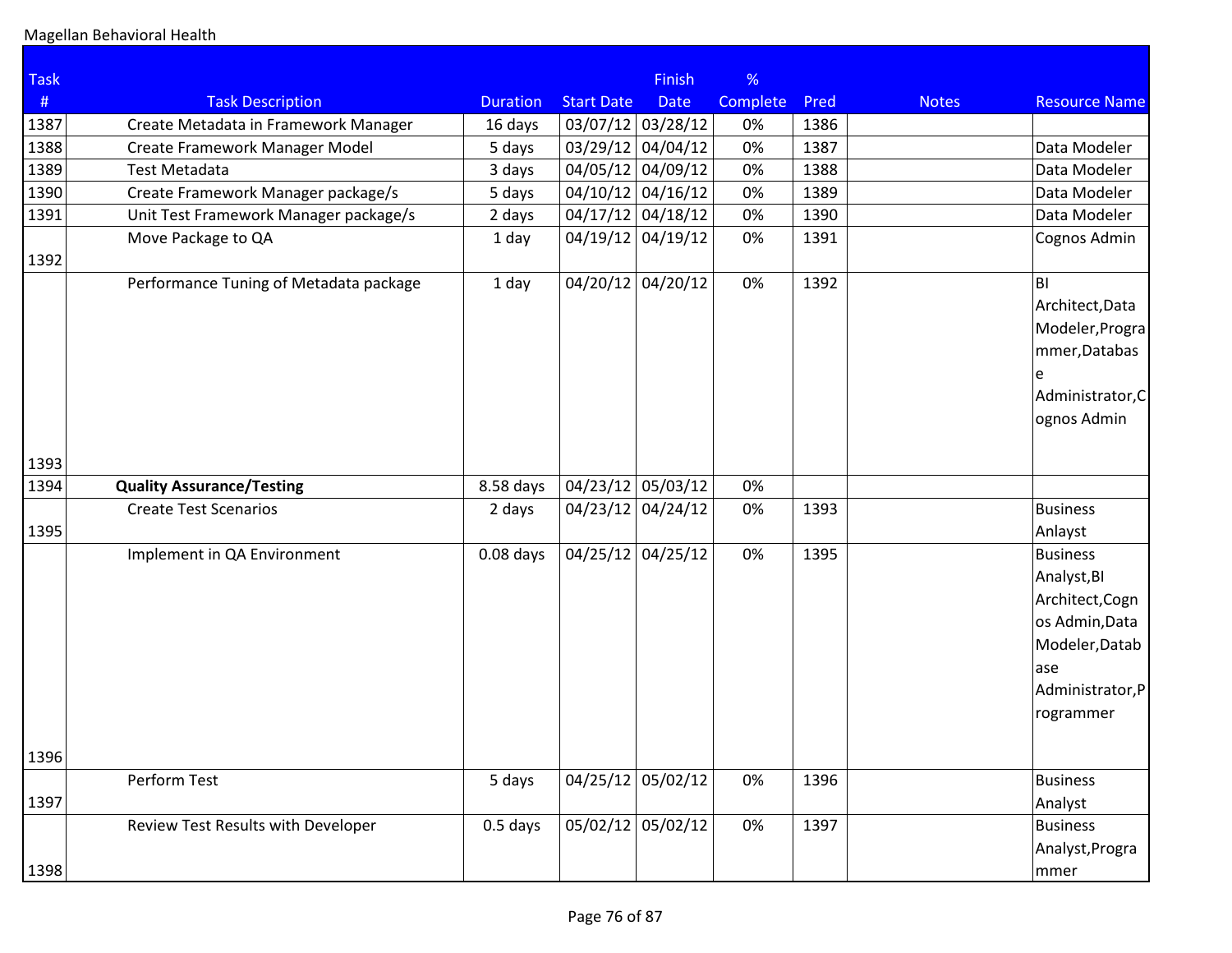| <b>Task</b> |                                      |                 |                     | <b>Finish</b> | %        |      |              |                      |
|-------------|--------------------------------------|-----------------|---------------------|---------------|----------|------|--------------|----------------------|
| #           | <b>Task Description</b>              | <b>Duration</b> | <b>Start Date</b>   | <b>Date</b>   | Complete | Pred | <b>Notes</b> | <b>Resource Name</b> |
|             | Complete Test documentation          | 1 day           | 05/02/12 05/03/12   |               | 0%       | 1398 |              | <b>Business</b>      |
| 1399        |                                      |                 |                     |               |          |      |              | Analyst              |
| 1400        | <b>User Acceptance Test</b>          | 6.5 days        | 05/03/12 05/14/12   |               | 0%       |      |              |                      |
|             | Implement in Stress environment      | 1 day           | 05/03/12 05/04/12   |               | 0%       | 1399 |              | <b>Business</b>      |
|             |                                      |                 |                     |               |          |      |              | Analyst, BI          |
|             |                                      |                 |                     |               |          |      |              | Architect, Cogn      |
|             |                                      |                 |                     |               |          |      |              | os Admin, Data       |
|             |                                      |                 |                     |               |          |      |              | Modeler, Datab       |
|             |                                      |                 |                     |               |          |      |              | ase                  |
|             |                                      |                 |                     |               |          |      |              | Administrator,P      |
|             |                                      |                 |                     |               |          |      |              | rogrammer            |
| 1401        |                                      |                 |                     |               |          |      |              |                      |
|             | Identify business users and criteria | 2 days          | 05/04/12 05/08/12   |               | 0%       | 1401 |              | <b>Business</b>      |
|             |                                      |                 |                     |               |          |      |              | Analyst, Busines     |
| 1402        |                                      |                 |                     |               |          |      |              | s Owner              |
|             | Document test scenarios              | $0.5$ days      | 05/08/12            | 05/09/12      | 0%       | 1402 |              | <b>Business</b>      |
|             |                                      |                 |                     |               |          |      |              | Analyst, Busines     |
| 1403        |                                      |                 |                     |               |          |      |              | s Owner              |
| 1404        | <b>ETL testing</b>                   | 3 days          | 05/09/12 05/14/12   |               | 0%       |      |              |                      |
|             | Perform test                         | 3 days          | 05/09/12 05/14/12   |               | 0%       | 1403 |              | <b>Business</b>      |
|             |                                      |                 |                     |               |          |      |              | Analyst, Busines     |
| 1405        |                                      |                 |                     |               |          |      |              | s Owner              |
| 1406        | <b>Package testing</b>               | 2 days          | $05/14/12$ 05/16/12 |               | 0%       |      |              |                      |
|             | Move Packages to QA                  | 1 day           | 05/14/12 05/15/12   |               | 0%       | 1405 |              | Cognos               |
|             |                                      |                 |                     |               |          |      |              | Admin, Data          |
| 1407        |                                      |                 |                     |               |          |      |              | Modeler              |
| 1408        | Perform test                         | 1 day           | $05/15/12$ 05/16/12 |               | 0%       | 1407 |              |                      |
| 1409        | <b>Cognos Reports</b>                | 35 days         | 05/16/12 07/04/12   |               | 0%       |      |              |                      |
| 1410        | <b>Development</b>                   | 20 days         | 05/16/12 06/13/12   |               | 0%       |      |              |                      |
| 1411        | Coding                               | 10 days         | 05/16/12 05/30/12   |               | 0%       | 1408 |              | Programmer           |
| 1412        | Creation of technical requirements   | 5 days          | 05/30/12 06/06/12   |               | 0%       | 1411 |              | Programmer           |
| 1413        | <b>Unit Testing</b>                  | 5 days          | 06/06/12 06/13/12   |               | 0%       | 1412 |              | Programmer           |
| 1414        | Validation                           | 14 days         | 06/13/12 07/03/12   |               | 0%       |      |              |                      |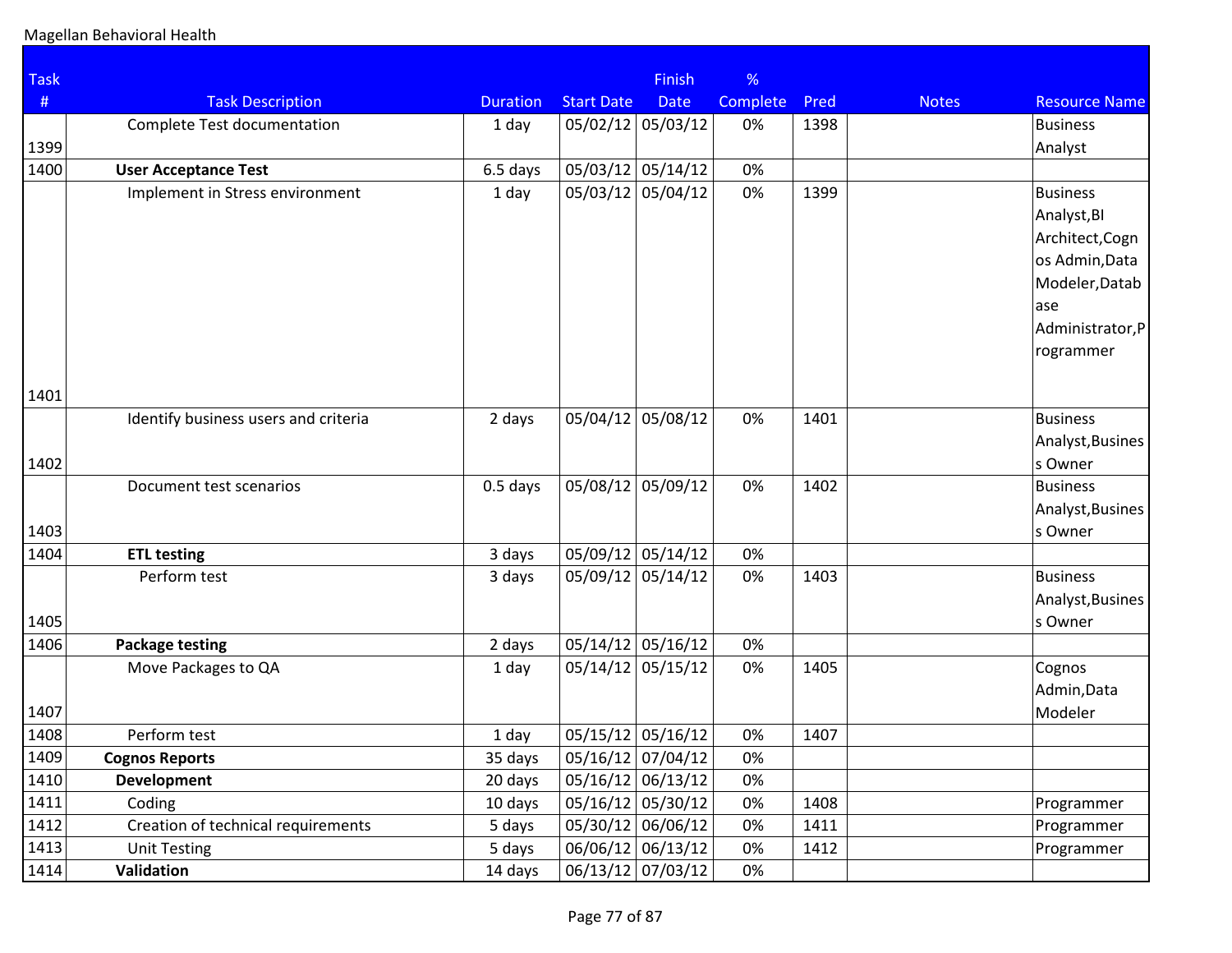| <b>Task</b> |                                                   |                 |                              | <b>Finish</b>       | %        |      |              |                      |
|-------------|---------------------------------------------------|-----------------|------------------------------|---------------------|----------|------|--------------|----------------------|
| #           | <b>Task Description</b>                           | <b>Duration</b> | <b>Start Date</b>            | <b>Date</b>         | Complete | Pred | <b>Notes</b> | <b>Resource Name</b> |
|             | <b>Creating Test Plan/Scripts</b>                 | 3 days          | 06/13/12 06/18/12            |                     | 0%       | 1413 |              | <b>Business</b>      |
| 1415        |                                                   |                 |                              |                     |          |      |              | Analyst              |
|             | <b>QA Testing</b>                                 | 5 days          | 06/18/12 06/25/12            |                     | 0%       | 1415 |              | <b>Business</b>      |
| 1416        |                                                   |                 |                              |                     |          |      |              | Analyst              |
|             | <b>UAT Testing</b>                                | 5 days          | 06/25/12 07/02/12            |                     | 0%       | 1416 |              | <b>Business</b>      |
| 1417        |                                                   |                 |                              |                     |          |      |              | Owner                |
|             | <b>UAT Approval</b>                               | 1 day           | 07/02/12 07/03/12            |                     | 0%       | 1417 |              | <b>Business</b>      |
| 1418        |                                                   |                 |                              |                     |          |      |              | Owner                |
| 1419        | Implementation                                    | 1 day           | 07/03/12 07/04/12            |                     | 0%       |      |              |                      |
|             | Schedule Reports for Internal & External Users    | 1 day           | 07/03/12 07/04/12            |                     | 0%       | 1418 |              | <b>Business</b>      |
| 1420        |                                                   |                 |                              |                     |          |      |              | Analyst              |
| 1421        | <b>Document test scenarios</b>                    | 40 days         | $11/28/11$ 01/24/12          |                     | 0%       |      |              | P Mayer              |
| 1422        | <b>ETL testing</b>                                | 40 days         | $11/28/11$ 01/24/12          |                     | 0%       |      |              |                      |
| 1423        | Perform test                                      | 40 days         | $11/28/11$ 01/24/12          |                     | 0%       |      |              |                      |
| 1424        | <b>QM Reviews</b>                                 | 40 days         | $11/28/11$ 01/24/12          |                     | 0%       |      |              |                      |
|             | <b>SAMHSA Core Reviews (SAPT &amp; CMHS Block</b> | 40 days         | $11/28/11$ 01/24/12          |                     | 0%       |      |              |                      |
| 1425        | Grants)                                           |                 |                              |                     |          |      |              |                      |
| 1426        | G&A                                               | 40 days         | $11/28/11$ 01/24/12          |                     | 0%       |      |              |                      |
| 1427        | <b>Network Reporting</b>                          | 40 days         | $11/28/11$ 01/24/12          |                     | 0%       |      |              | P Mayer              |
| 1428        | Quarterly System of Care                          | 40 days         | $11/28/11$ 01/24/12          |                     | 0%       |      |              |                      |
| 1429        | <b>Quarterly Network Status Reports</b>           | 40 days         | $11/28/11$ 01/24/12          |                     | 0%       |      |              |                      |
| 1430        | Annual Network Inventory                          | 40 days         | $11/28/11$ 01/24/12          |                     | 0%       |      |              |                      |
| 1431        | Annual Provider Sufficiency Assessment            | 40 days         | $11/28/11$ 01/24/12          |                     | 0%       |      |              |                      |
| 1432        | <b>Financial Reporting</b>                        | 40 days         | $11/28/11$ 01/24/12          |                     | 0%       |      |              | P Mayer              |
| 1433        | Managed Care Days and Payments                    | 40 days         | $11/28/11$ 01/24/12          |                     | 0%       |      |              |                      |
| 1434        | Early Warning System Report                       | 40 days         | $11/28/11$ 01/24/12          |                     | 0%       |      |              |                      |
|             | Schedule Reports for Internal & External Users    | 10 days         | 11/28/11                     | 12/09/11            | 0%       |      |              |                      |
| 1435        |                                                   |                 |                              |                     |          |      |              |                      |
|             | <b>Clinical Advisor</b>                           |                 | 106 days   10/10/11 03/07/12 |                     | 0%       |      |              | M Hall, M            |
| 1436        |                                                   |                 |                              |                     |          |      |              | Cheek                |
| 1437        | <b>Framework/Security</b>                         | 47 days         |                              | $11/14/11$ 01/19/12 | 0%       |      |              |                      |
|             | <b>Business Requirements</b>                      | 10 days         | $11/14/11$ 11/25/11          |                     | 0%       |      |              | <b>Business</b>      |
| 1438        |                                                   |                 |                              |                     |          |      |              | Analyst              |
|             | <b>Detailed Design</b>                            | 5 days          |                              | $11/28/11$ 12/02/11 | 0%       | 1438 |              | Programmer           |
| 1439        |                                                   |                 |                              |                     |          |      |              | Analyst 1            |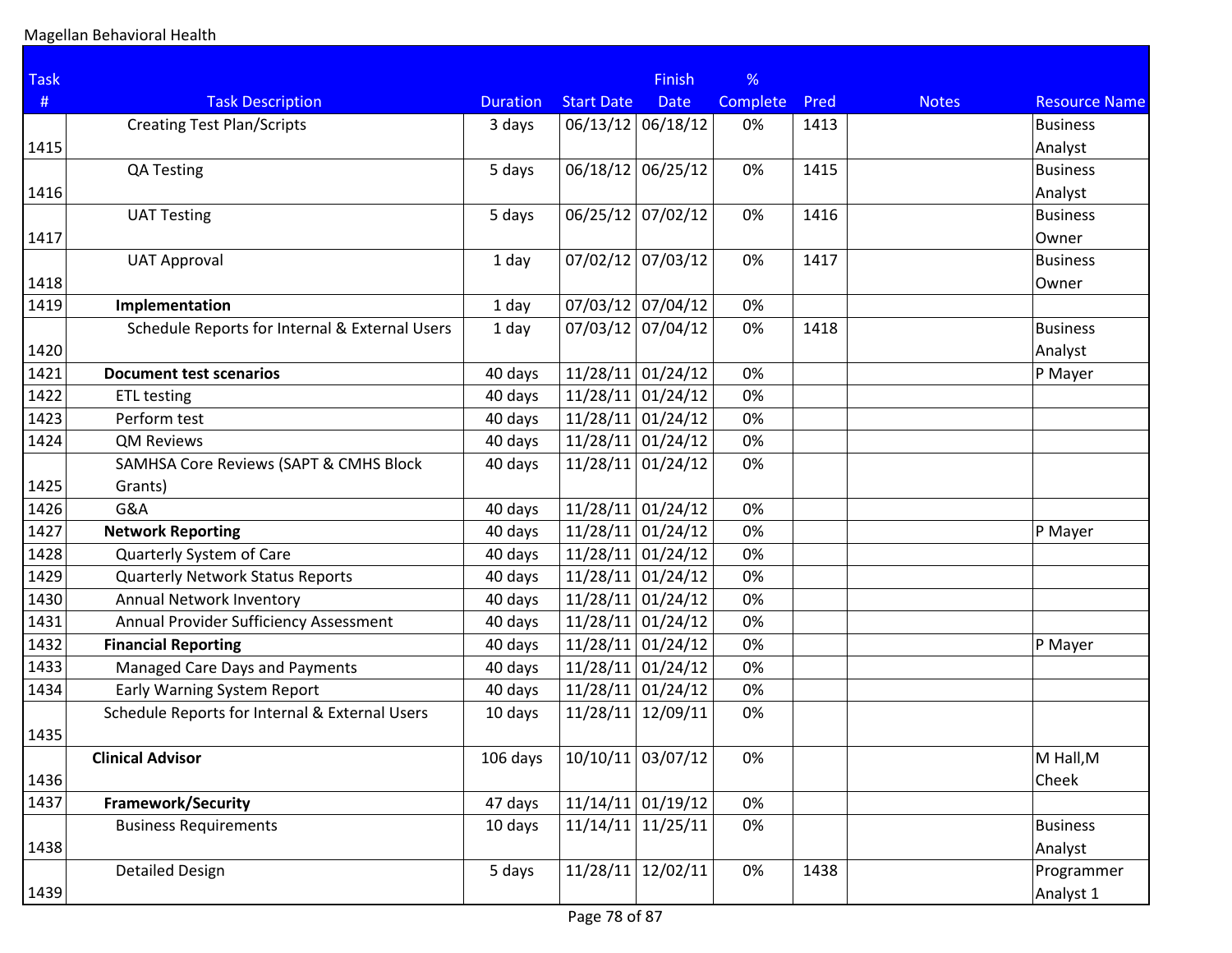| <b>Task</b> |                                          |                 |                     | <b>Finish</b> | %        |      |              |                      |
|-------------|------------------------------------------|-----------------|---------------------|---------------|----------|------|--------------|----------------------|
| #           | <b>Task Description</b>                  | <b>Duration</b> | <b>Start Date</b>   | <b>Date</b>   | Complete | Pred | <b>Notes</b> | <b>Resource Name</b> |
|             | Development/Programming                  | 5 days          | 11/28/11            | 12/02/11      | 0%       | 1438 |              | Programmer           |
| 1440        |                                          |                 |                     |               |          |      |              | Analyst 1            |
|             | QA/UAT                                   | 2 days          | 12/05/11            | 12/06/11      | 0%       | 1440 |              | Quality              |
| 1441        |                                          |                 |                     |               |          |      |              | Assurance            |
| 1442        | Implementation                           | 30 days         | $12/07/11$ 01/19/12 |               | 0%       | 1441 |              | M Cheek              |
| 1443        | <b>Facilities</b>                        | 18 days         | 11/14/11            | 12/07/11      | 0%       |      |              |                      |
|             | <b>Business Requirements</b>             | 5 days          | 11/14/11            | 11/18/11      | 0%       |      |              | <b>Business</b>      |
| 1444        |                                          |                 |                     |               |          |      |              | Analyst              |
|             | <b>Detailed Design</b>                   | 5 days          | 11/21/11            | 11/25/11      | 0%       | 1444 |              | Programmer           |
| 1445        |                                          |                 |                     |               |          |      |              | Analyst 1            |
|             | Development/Programming                  | 5 days          | 11/21/11            | 11/25/11      | 0%       | 1444 |              | Programmer           |
| 1446        |                                          |                 |                     |               |          |      |              | Analyst 1            |
|             | QA/UAT                                   | 3 days          | 11/28/11            | 11/30/11      | 0%       | 1446 |              | Quality              |
| 1447        |                                          |                 |                     |               |          |      |              | Assurance            |
| 1448        | Implementation                           | 5 days          | 12/01/11            | 12/07/11      | 0%       | 1447 |              | M Cheek              |
| 1449        | <b>Providers</b>                         | 50 days         | 11/14/11            | 01/24/12      | 0%       |      |              |                      |
|             | <b>Business Requirements</b>             | 5 days          | 11/14/11            | 11/18/11      | 0%       |      |              | <b>Business</b>      |
| 1450        |                                          |                 |                     |               |          |      |              | Analyst              |
|             | <b>Detailed Design</b>                   | 5 days          | 11/21/11            | 11/25/11      | 0%       | 1450 |              | Programmer           |
| 1451        |                                          |                 |                     |               |          |      |              | Analyst 1            |
|             | Development/Programming                  | 10 days         | 11/21/11            | 12/02/11      | 0%       | 1450 |              | Programmer           |
| 1452        |                                          |                 |                     |               |          |      |              | Analyst 1            |
|             | QA/UAT                                   | 5 days          | 12/05/11            | 12/09/11      | 0%       | 1452 |              | Quality              |
| 1453        |                                          |                 |                     |               |          |      |              | Assurance            |
| 1454        | <b>Develop Training Module Materials</b> | 3 days          | $01/05/12$ 01/09/12 |               | 0%       |      |              | <b>Training</b>      |
| 1455        | Implementation                           | 30 days         | $12/12/11$ 01/24/12 |               | 0%       | 1453 |              | M Cheek              |
| 1456        | <b>Staffing</b>                          | 39 days         | 11/14/11            | 01/09/12      | 0%       |      |              |                      |
|             | <b>Business Requirements</b>             | 5 days          | 11/14/11            | 11/18/11      | 0%       |      |              | <b>Business</b>      |
| 1457        |                                          |                 |                     |               |          |      |              | Analyst              |
|             | <b>Detailed Design</b>                   | 2 days          | 11/21/11            | 11/22/11      | 0%       | 1457 |              | Programmer           |
| 1458        |                                          |                 |                     |               |          |      |              | Analyst 1            |
|             | Development/Programming                  | 2 days          | 11/21/11            | 11/22/11      | 0%       | 1457 |              | Programmer           |
| 1459        |                                          |                 |                     |               |          |      |              | Analyst 1            |
|             | QA/UAT                                   | 2 days          | 11/23/11            | 11/24/11      | 0%       | 1459 |              | Quality              |
| 1460        |                                          |                 |                     |               |          |      |              | Assurance            |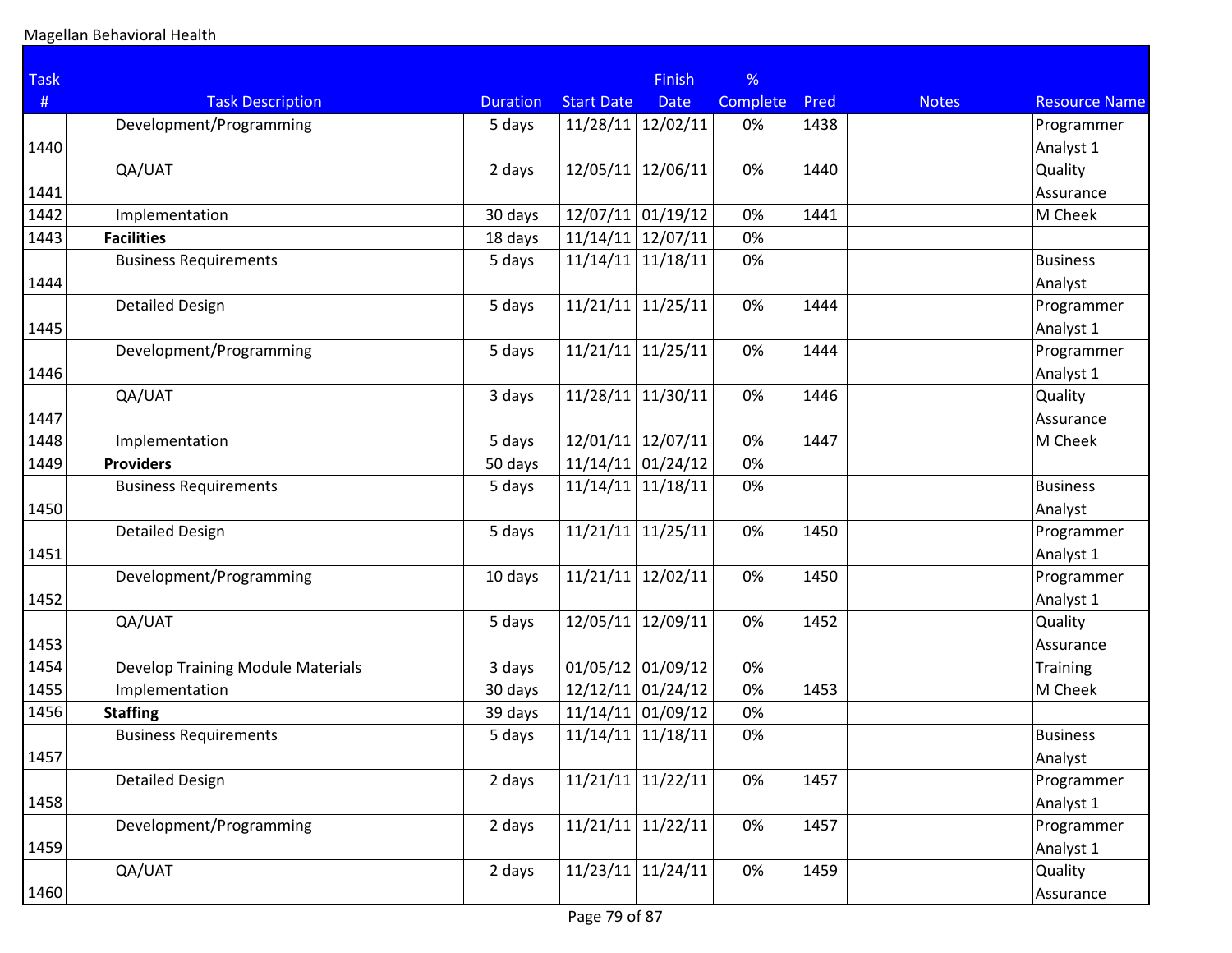| <b>Task</b> |                                          |                 |                     | <b>Finish</b>       | %               |      |              |                      |
|-------------|------------------------------------------|-----------------|---------------------|---------------------|-----------------|------|--------------|----------------------|
| #           | <b>Task Description</b>                  | <b>Duration</b> | <b>Start Date</b>   | <b>Date</b>         | <b>Complete</b> | Pred | <b>Notes</b> | <b>Resource Name</b> |
| 1461        | <b>Develop Training Module Materials</b> | 3 days          | $01/05/12$ 01/09/12 |                     | 0%              |      |              | <b>Training</b>      |
| 1462        | Implementation                           | 5 days          | 11/25/11            | 12/01/11            | 0%              | 1460 |              | M Cheek              |
| 1463        | Recipients/COB data                      | 41 days         | 11/14/11            | 01/11/12            | 0%              |      |              |                      |
|             | <b>Business Requirements</b>             | 5 days          | 11/14/11            | 11/18/11            | 0%              |      |              | <b>Business</b>      |
| 1464        |                                          |                 |                     |                     |                 |      |              | Analyst              |
|             | <b>Detailed Design</b>                   | 4 days          | 11/21/11            | 11/24/11            | 0%              | 1464 |              | Programmer           |
| 1465        |                                          |                 |                     |                     |                 |      |              | Analyst 2            |
|             | Development/Programming                  | 5 days          | 11/21/11            | 11/25/11            | 0%              | 1464 |              | Programmer           |
| 1466        |                                          |                 |                     |                     |                 |      |              | Analyst 2            |
|             | QA/UAT                                   | 5 days          | $11/28/11$ 12/02/11 |                     | 0%              | 1466 |              | Quality              |
| 1467        |                                          |                 |                     |                     |                 |      |              | Assurance            |
| 1468        | <b>Develop Training Module Materials</b> | 5 days          | $01/05/12$ 01/11/12 |                     | 0%              |      |              | <b>Training</b>      |
| 1469        | Implementation                           | 20 days         | 12/05/11            | 01/03/12            | 0%              | 1467 |              | M Cheek              |
| 1470        | <b>Referrals</b>                         | 39 days         | 11/14/11            | 01/09/12            | 0%              |      |              |                      |
|             | <b>Business Requirements</b>             | 5 days          | 11/14/11            | 11/18/11            | 0%              |      |              | <b>Business</b>      |
| 1471        |                                          |                 |                     |                     |                 |      |              | Analyst              |
|             | <b>Detailed Design</b>                   | 5 days          | 11/21/11            | 11/25/11            | 0%              | 1471 |              | Programmer           |
| 1472        |                                          |                 |                     |                     |                 |      |              | Analyst 2            |
|             | Development/Programming                  | 5 days          | 11/21/11            | 11/25/11            | 0%              | 1471 |              | Programmer           |
| 1473        |                                          |                 |                     |                     |                 |      |              | Analyst 2            |
|             | QA/UAT                                   | 5 days          | $01/02/12$ 01/06/12 |                     | 0%              | 1473 |              | Quality              |
| 1474        |                                          |                 |                     |                     |                 |      |              | Assurance            |
| 1475        | <b>Develop Training Module Materials</b> | 2 days          | $01/05/12$ 01/06/12 |                     | 0%              |      |              | <b>Training</b>      |
| 1476        | Implementation                           | 1 day           | $01/09/12$ 01/09/12 |                     | 0%              | 1474 |              | M Cheek              |
| 1477        | Intakes/Enrollments/Closures             | 51 days         | $11/14/11$ 01/25/12 |                     | 0%              |      |              |                      |
|             | <b>Business Requirements</b>             | 20 days         | 11/14/11            | 12/09/11            | 0%              |      |              | <b>Business</b>      |
| 1478        |                                          |                 |                     |                     |                 |      |              | Analyst              |
|             | <b>Detailed Design</b>                   | 10 days         | 12/12/11            | 12/27/11            | 0%              | 1478 |              | Programmer           |
| 1479        |                                          |                 |                     |                     |                 |      |              | Analyst 2            |
|             | Development/Programming                  | 20 days         | 12/12/11            | 01/10/12            | 0%              | 1478 |              | Programmer           |
| 1480        |                                          |                 |                     |                     |                 |      |              | Analyst 2            |
|             | QA/UAT                                   | 10 days         | $01/11/12$ 01/24/12 |                     | 0%              | 1480 |              | Quality              |
| 1481        |                                          |                 |                     |                     |                 |      |              | Assurance            |
| 1482        | Develop Training Module Materials        | 5 days          | $01/05/12$ 01/11/12 |                     | 0%              |      |              | <b>Training</b>      |
| 1483        | Implementation                           | 1 day           |                     | $01/25/12$ 01/25/12 | 0%              | 1481 |              | M Cheek              |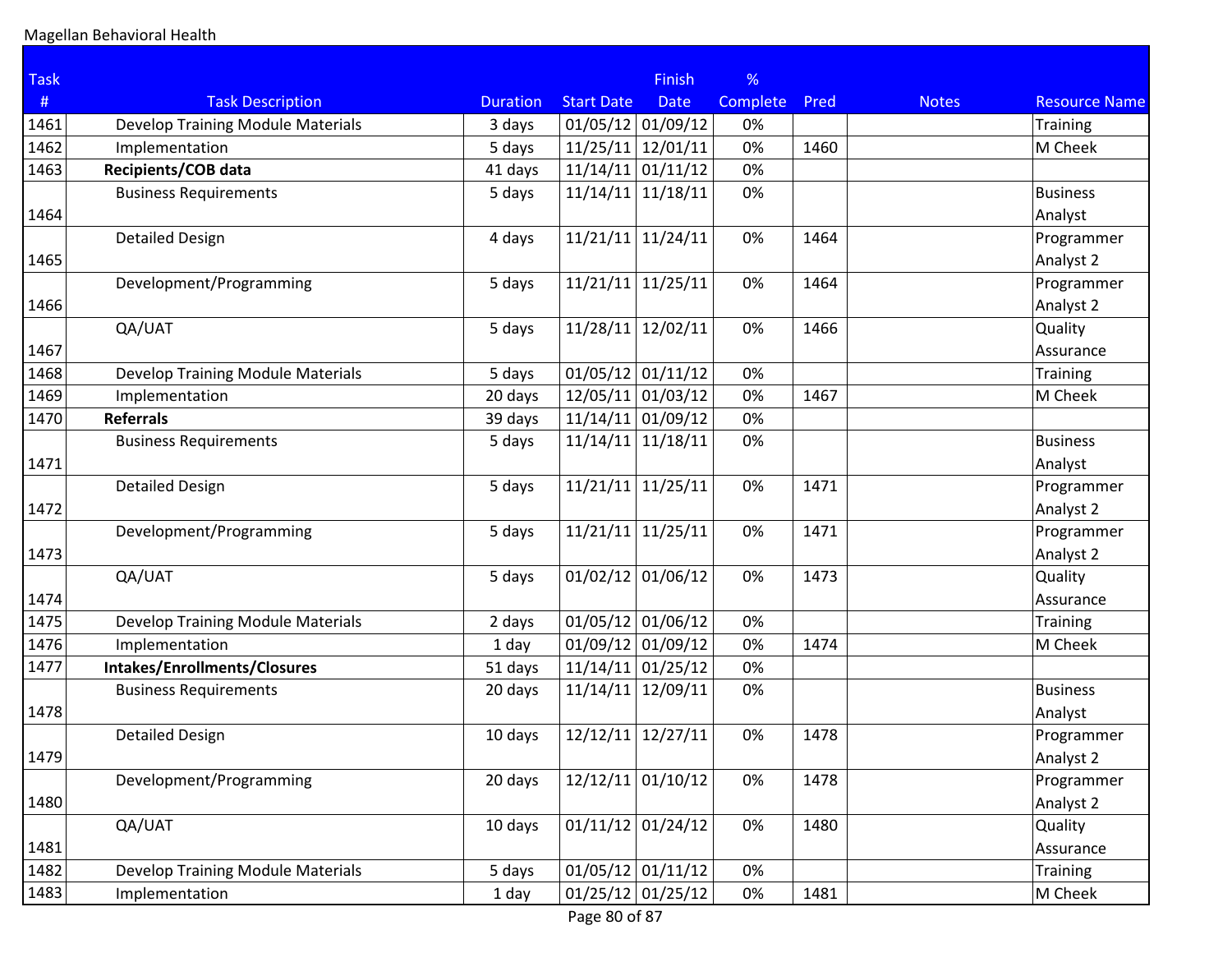| <b>Task</b> |                                          |                 |                     | <b>Finish</b>       | %        |      |              |                      |
|-------------|------------------------------------------|-----------------|---------------------|---------------------|----------|------|--------------|----------------------|
| #           | <b>Task Description</b>                  | <b>Duration</b> | <b>Start Date</b>   | <b>Date</b>         | Complete | Pred | <b>Notes</b> | <b>Resource Name</b> |
| 1484        | <b>Scheduling</b>                        | 41 days         | $11/14/11$ 01/11/12 |                     | 0%       |      |              |                      |
|             | <b>Business Requirements</b>             | 10 days         | 11/14/11            | 11/25/11            | 0%       |      |              | <b>Business</b>      |
| 1485        |                                          |                 |                     |                     |          |      |              | Analyst              |
|             | <b>Detailed Design</b>                   | 5 days          | 11/28/11            | 12/02/11            | 0%       | 1485 |              | Programmer           |
| 1486        |                                          |                 |                     |                     |          |      |              | Analyst 2            |
|             | Development/Programming                  | 20 days         | 11/28/11 12/27/11   |                     | 0%       | 1485 |              | Programmer           |
| 1487        |                                          |                 |                     |                     |          |      |              | Analyst 2            |
|             | QA/UAT                                   | 10 days         | 12/28/11 01/10/12   |                     | 0%       | 1487 |              | Quality              |
| 1488        |                                          |                 |                     |                     |          |      |              | Assurance            |
| 1489        | Develop Training Module Materials        | 5 days          | $01/05/12$ 01/11/12 |                     | 0%       |      |              | <b>Training</b>      |
| 1490        | Implementation                           | 1 day           | $01/11/12$ 01/11/12 |                     | 0%       | 1488 |              | M Cheek              |
| 1491        | Progress Notes Incl. CM/BHMP/RN          | 46 days         | $11/14/11$ 01/18/12 |                     | 0%       |      |              |                      |
|             | <b>Business Requirements</b>             | 20 days         | 11/14/11            | 12/09/11            | 0%       |      |              | <b>Business</b>      |
| 1492        |                                          |                 |                     |                     |          |      |              | Analyst              |
|             | <b>Detailed Design</b>                   | 10 days         | 12/12/11            | 12/27/11            | 0%       | 1492 |              | Programmer           |
| 1493        |                                          |                 |                     |                     |          |      |              | Analyst 1            |
|             | Development/Programming                  | 10 days         | 12/12/11            | 12/27/11            | 0%       | 1492 |              | Programmer           |
| 1494        |                                          |                 |                     |                     |          |      |              | Analyst 1            |
|             | QA/UAT                                   | 10 days         | 12/28/11 01/10/12   |                     | 0%       | 1494 |              | Quality              |
| 1495        |                                          |                 |                     |                     |          |      |              | Assurance            |
| 1496        | <b>Develop Training Module Materials</b> | 10 days         | $01/05/12$ 01/18/12 |                     | 0%       |      |              | <b>Training</b>      |
| 1497        | Implementation                           | 2 days          | $01/11/12$ 01/12/12 |                     | 0%       | 1495 |              | M Cheek              |
|             | <b>Clinical Documentation Incl.</b>      | 38 days         | $11/14/11$ 01/06/12 |                     | 0%       |      |              |                      |
| 1498        | Auths/Crisis/Hospital                    |                 |                     |                     |          |      |              |                      |
|             | <b>Business Requirements</b>             | 5 days          | $11/14/11$ 11/18/11 |                     | 0%       |      |              | <b>Business</b>      |
| 1499        |                                          |                 |                     |                     |          |      |              | Analyst              |
|             | <b>Detailed Design</b>                   | 3 days          | 11/21/11            | 11/23/11            | 0%       | 1499 |              | Programmer           |
| 1500        |                                          |                 |                     |                     |          |      |              | Analyst 1            |
|             | Development/Programming                  | 5 days          | $11/21/11$ 11/25/11 |                     | 0%       | 1499 |              | Programmer           |
| 1501        |                                          |                 |                     |                     |          |      |              | Analyst 1            |
|             | QA/UAT                                   | 2 days          |                     | $11/28/11$ 11/29/11 | 0%       | 1501 |              | Quality              |
| 1502        |                                          |                 |                     |                     |          |      |              | Assurance            |
| 1503        | Develop Training Module Materials        | 2 days          |                     | $01/05/12$ 01/06/12 | 0%       |      |              | Training             |
| 1504        | Implementation                           | 1 day           | 11/30/11 11/30/11   |                     | 0%       | 1502 |              | M Cheek              |
| 1505        | <b>Medicaid Billing</b>                  | 81 days         |                     | $11/14/11$ 03/07/12 | 0%       |      |              |                      |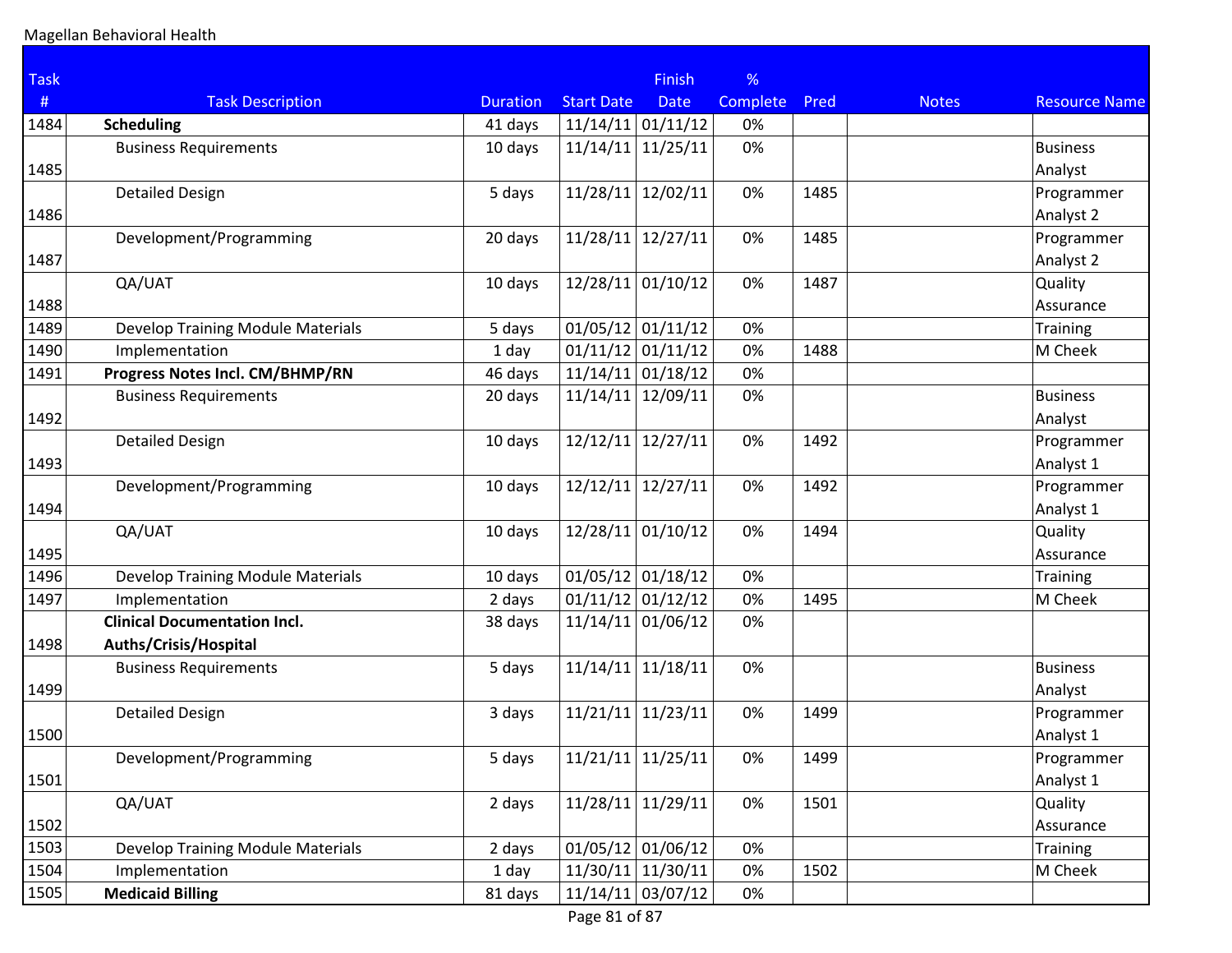| <b>Task</b> |                                            |                 |                     | <b>Finish</b> | %        |      |              |                      |
|-------------|--------------------------------------------|-----------------|---------------------|---------------|----------|------|--------------|----------------------|
| #           | <b>Task Description</b>                    | <b>Duration</b> | <b>Start Date</b>   | <b>Date</b>   | Complete | Pred | <b>Notes</b> | <b>Resource Name</b> |
|             | <b>Business Requirements</b>               | 40 days         | $11/14/11$ 01/10/12 |               | 0%       |      |              | <b>Business</b>      |
| 1506        |                                            |                 |                     |               |          |      |              | Analyst              |
|             | <b>Detailed Design</b>                     | 10 days         | $01/11/12$ 01/24/12 |               | 0%       | 1506 |              | Programmer           |
| 1507        |                                            |                 |                     |               |          |      |              | Analyst 2            |
|             | Development/Programming                    | 20 days         | $01/11/12$ 02/07/12 |               | 0%       | 1506 |              | Programmer           |
| 1508        |                                            |                 |                     |               |          |      |              | Analyst 2            |
|             | QA/UAT                                     | 20 days         | 02/08/12            | 03/06/12      | 0%       | 1508 |              | Quality              |
| 1509        |                                            |                 |                     |               |          |      |              | Assurance            |
| 1510        | <b>Develop Training Module Materials</b>   | 5 days          | 01/05/12            | 01/11/12      | 0%       |      |              | <b>Training</b>      |
| 1511        | Implementation                             | 1 day           | 03/07/12 03/07/12   |               | 0%       | 1509 |              | M Cheek              |
| 1512        | <b>Clinical Advisor Reporting</b>          | 41 days         | $11/14/11$ 01/11/12 |               | 0%       |      |              |                      |
|             | <b>Business Requirements</b>               | 10 days         | 11/14/11            | 11/25/11      | 0%       |      |              | <b>Business</b>      |
| 1513        |                                            |                 |                     |               |          |      |              | Analyst              |
|             | <b>Detailed Design</b>                     | 10 days         | 11/28/11            | 12/09/11      | 0%       | 1513 |              | Programmer           |
| 1514        |                                            |                 |                     |               |          |      |              | Analyst 2            |
|             | Development/Programming                    | 20 days         | 11/28/11            | 12/27/11      | 0%       | 1513 |              | Programmer           |
| 1515        |                                            |                 |                     |               |          |      |              | Analyst 2            |
|             | QA/UAT                                     | 10 days         | 12/28/11            | 01/10/12      | 0%       | 1515 |              | Quality              |
| 1516        |                                            |                 |                     |               |          |      |              | Assurance            |
| 1517        | <b>Develop Training Module Materials</b>   | 2 days          | $01/05/12$ 01/06/12 |               | 0%       |      |              | <b>Training</b>      |
| 1518        | Implementation                             | 1 day           | 01/11/12            | 01/11/12      | 0%       | 1516 |              | M Cheek              |
| 1519        | <b>Medications/Allergies/Prescriptions</b> | 38 days         | $11/14/11$ 01/06/12 |               | 0%       |      |              |                      |
|             | <b>Business Requirements</b>               | 5 days          | 11/14/11            | 11/18/11      | 0%       |      |              | <b>Business</b>      |
| 1520        |                                            |                 |                     |               |          |      |              | Analyst              |
|             | <b>Detailed Design</b>                     | 2 days          | 11/21/11            | 11/22/11      | 0%       | 1520 |              | Programmer           |
| 1521        |                                            |                 |                     |               |          |      |              | Analyst 1            |
|             | Development/Programming                    | 3 days          | 11/21/11            | 11/23/11      | 0%       | 1520 |              | Programmer           |
| 1522        |                                            |                 |                     |               |          |      |              | Analyst 1            |
|             | QA/UAT                                     | 2 days          | $11/24/11$ 11/25/11 |               | 0%       | 1522 |              | Quality              |
| 1523        |                                            |                 |                     |               |          |      |              | Assurance            |
| 1524        | Develop Training Module Materials          | 1 day           | $01/05/12$ 01/05/12 |               | 0%       |      |              | Training             |
| 1525        | Implementation                             | 1 day           | $01/06/12$ 01/06/12 |               | 0%       |      |              | M Cheek              |
| 1526        | Lab Orders                                 | 41 days         | $11/14/11$ 01/11/12 |               | 0%       |      |              |                      |
|             | <b>Business Requirements</b>               | 5 days          | $11/14/11$ 11/18/11 |               | 0%       |      |              | <b>Business</b>      |
| 1527        |                                            |                 |                     |               |          |      |              | Analyst              |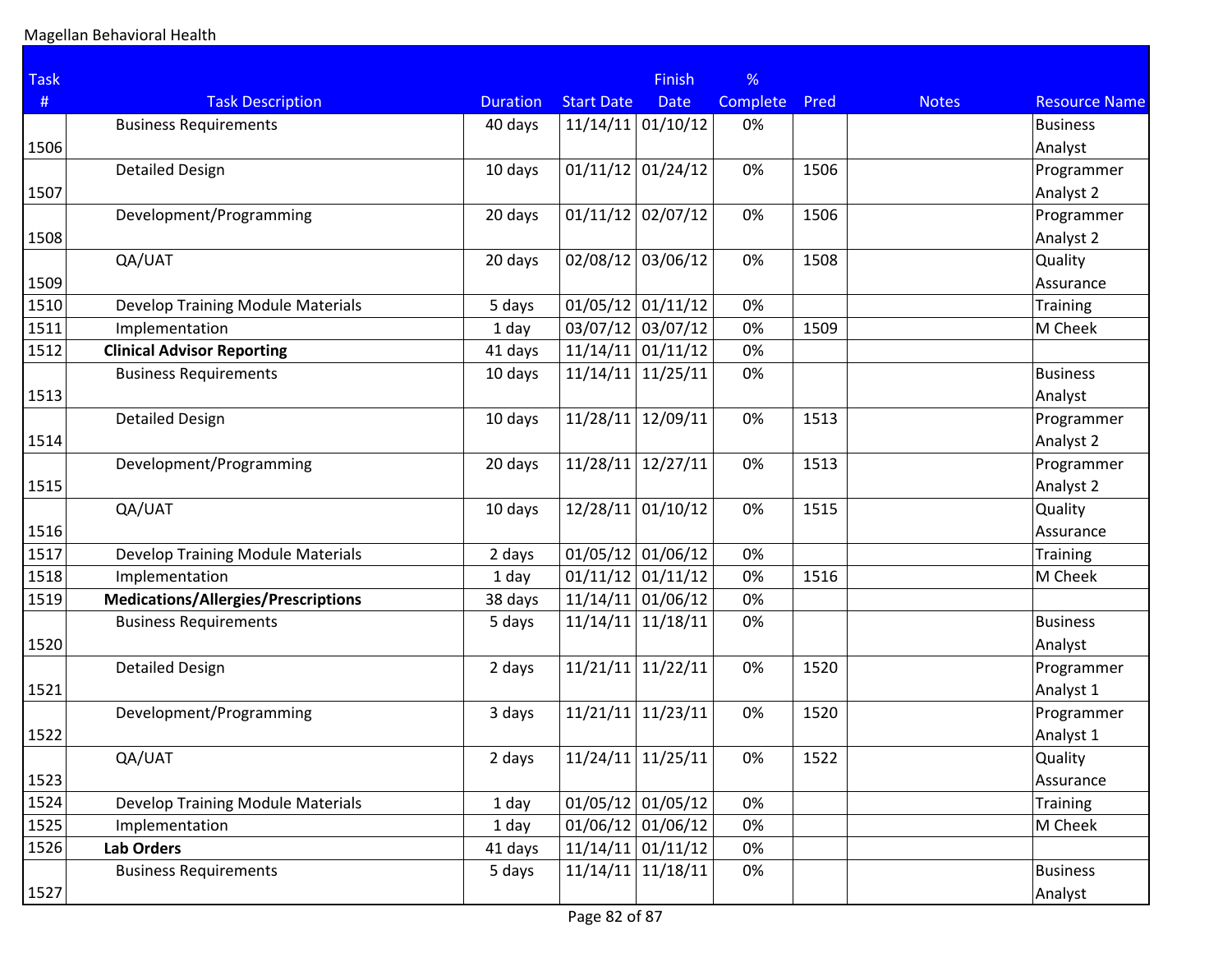| <b>Task</b> |                                              |                 |                     | <b>Finish</b> | %               |      |              |                      |
|-------------|----------------------------------------------|-----------------|---------------------|---------------|-----------------|------|--------------|----------------------|
| #           | <b>Task Description</b>                      | <b>Duration</b> | <b>Start Date</b>   | <b>Date</b>   | <b>Complete</b> | Pred | <b>Notes</b> | <b>Resource Name</b> |
|             | <b>Detailed Design</b>                       | 3 days          | 11/21/11            | 11/23/11      | 0%              | 1527 |              | Programmer           |
| 1528        |                                              |                 |                     |               |                 |      |              | Analyst 1            |
|             | Development/Programming                      | 3 days          | 11/21/11            | 11/23/11      | 0%              | 1527 |              | Programmer           |
| 1529        |                                              |                 |                     |               |                 |      |              | Analyst 1            |
|             | QA/UAT                                       | 5 days          | 11/24/11            | 11/30/11      | 0%              | 1529 |              | Quality              |
| 1530        |                                              |                 |                     |               |                 |      |              | Assurance            |
| 1531        | <b>Develop Training Module Materials</b>     | 5 days          | $01/05/12$ 01/11/12 |               | 0%              |      |              | <b>Training</b>      |
| 1532        | Implementation                               | 1 day           | 12/01/11            | 12/01/11      | 0%              | 1530 |              | M Cheek              |
| 1533        | <b>TPL Billing</b>                           | 61 days         | 11/14/11            | 02/08/12      | 0%              |      |              |                      |
|             | <b>Business Requirements</b>                 | 30 days         | 11/14/11            | 12/27/11      | 0%              |      |              | <b>Business</b>      |
| 1534        |                                              |                 |                     |               |                 |      |              | Analyst              |
|             | <b>Detailed Design</b>                       | 20 days         | 12/28/11 01/24/12   |               | 0%              | 1534 |              | Programmer           |
| 1535        |                                              |                 |                     |               |                 |      |              | Analyst 2            |
|             | Development/Programming                      | 20 days         | 12/28/11            | 01/24/12      | 0%              | 1534 |              | Programmer           |
| 1536        |                                              |                 |                     |               |                 |      |              | Analyst 2            |
|             | QA/UAT                                       | 10 days         | 01/25/12            | 02/07/12      | 0%              | 1536 |              | Quality              |
| 1537        |                                              |                 |                     |               |                 |      |              | Assurance            |
| 1538        | <b>Develop Training Module Materials</b>     | 1 day           | $01/05/12$ 01/05/12 |               | 0%              |      |              | <b>Training</b>      |
| 1539        | Implementation                               | 1 day           | 02/08/12 02/08/12   |               | 0%              | 1537 |              | M Cheek              |
| 1540        | <b>Document Scanning</b>                     | 37 days         | $11/14/11$ 01/05/12 |               | 0%              |      |              |                      |
|             | <b>Business Requirements</b>                 | 5 days          | 11/14/11            | 11/18/11      | 0%              |      |              | <b>Business</b>      |
| 1541        |                                              |                 |                     |               |                 |      |              | Analyst              |
|             | <b>Detailed Design</b>                       | 5 days          | 11/21/11            | 11/25/11      | 0%              | 1541 |              | Programmer           |
| 1542        |                                              |                 |                     |               |                 |      |              | Analyst 1            |
|             | Development/Programming                      | 5 days          | 11/21/11            | 11/25/11      | 0%              | 1541 |              | Programmer           |
| 1543        |                                              |                 |                     |               |                 |      |              | Analyst 1            |
|             | QA/UAT                                       | 2 days          | 11/28/11            | 11/29/11      | 0%              | 1543 |              | Quality              |
| 1544        |                                              |                 |                     |               |                 |      |              | Assurance            |
| 1545        | <b>Develop Training Module Materials</b>     | 1 day           | $01/05/12$ 01/05/12 |               | 0%              |      |              | <b>Training</b>      |
| 1546        | Implementation                               | 1 day           | $11/30/11$ 11/30/11 |               | 0%              | 1544 |              | M Cheek              |
| 1547        | <b>Database Services</b>                     | 75 days         | $10/10/11$ 01/24/12 |               | 0%              |      |              |                      |
| 1548        | <b>Clinical Advisor Database Environment</b> | 68 days         | $10/10/11$ 01/13/12 |               | 0%              |      |              |                      |
| 1549        | <b>Development Environment</b>               | 40 days         | 10/10/11 12/02/11   |               | 0%              |      |              |                      |
| 1550        | Obtain primary SQL server                    | 25 days         | $10/10/11$ 11/11/11 |               | 0%              |      |              | IT OPS               |
| 1551        | Setup primary SQL server                     | 5 days          | $11/14/11$ 11/18/11 |               | 0%              | 1550 |              | IT OPS               |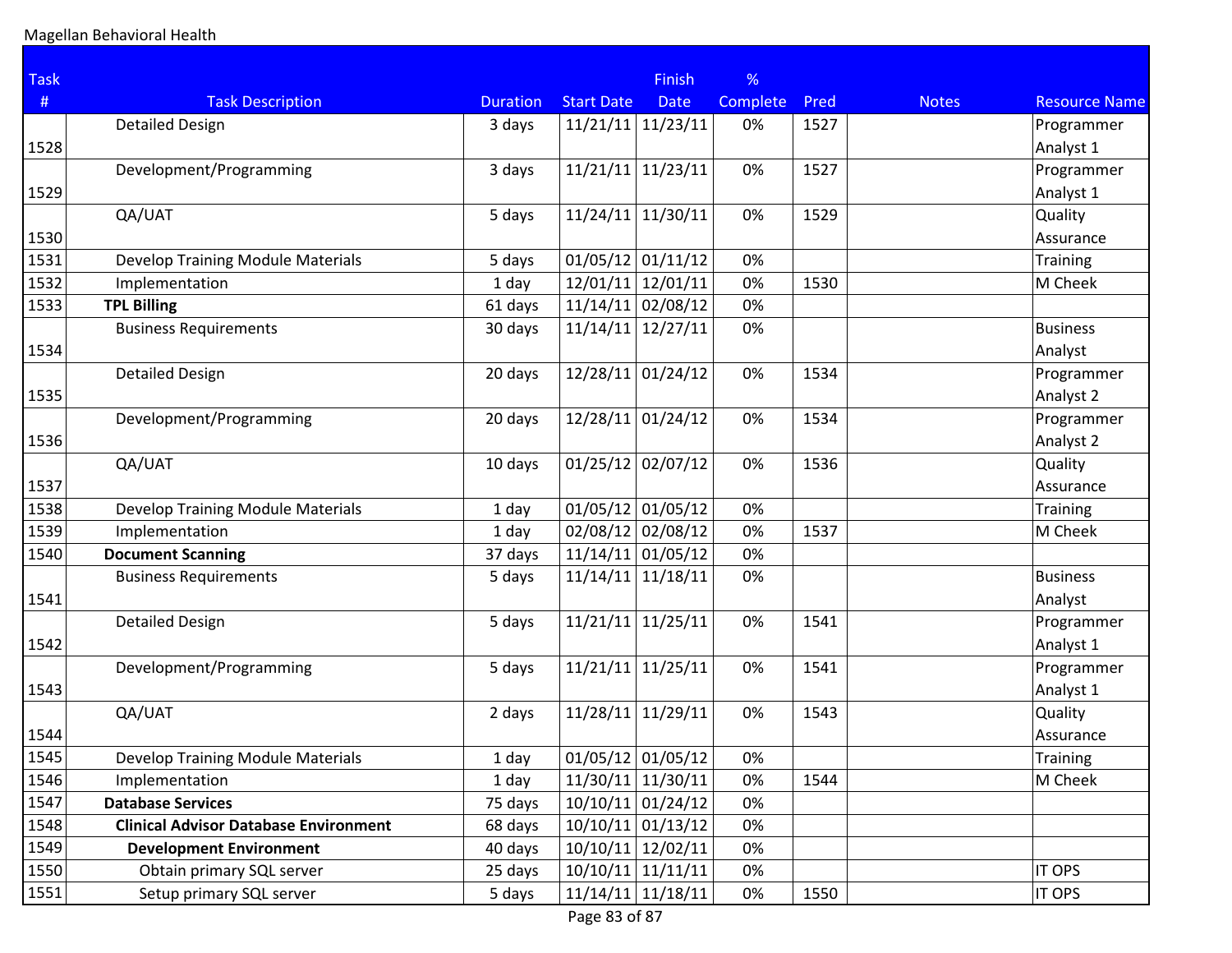| <b>Task</b> |                                            |                 |                     | <b>Finish</b>       | %               |      |              |                      |
|-------------|--------------------------------------------|-----------------|---------------------|---------------------|-----------------|------|--------------|----------------------|
| #           | <b>Task Description</b>                    | <b>Duration</b> | <b>Start Date</b>   | <b>Date</b>         | <b>Complete</b> | Pred | <b>Notes</b> | <b>Resource Name</b> |
|             | Test primary SQL server setup              | 3 days          | $11/21/11$ 11/23/11 |                     | 0%              | 1551 |              | Data Base            |
| 1552        |                                            |                 |                     |                     |                 |      |              | Services             |
|             | Load data to primary SQL server            | 3 days          | $11/21/11$ 11/23/11 |                     | 0%              |      |              | Data Base            |
| 1553        |                                            |                 |                     |                     |                 |      |              | Services             |
|             | Test primary SQL server data load          | 10 days         | $11/21/11$ 12/02/11 |                     | 0%              |      |              | Data Base            |
| 1554        |                                            |                 |                     |                     |                 |      |              | Services             |
| 1555        | <b>QA Environment</b>                      | 45 days         | 10/10/11 12/09/11   |                     | 0%              |      |              |                      |
| 1556        | Obtain primary SQL server                  | 25 days         | $10/10/11$ 11/11/11 |                     | 0%              |      |              | <b>IT OPS</b>        |
| 1557        | Setup primary SQL server                   | 8 days          | $11/21/11$ 11/30/11 |                     | 0%              |      |              | <b>IT OPS</b>        |
|             | Test primary SQL server setup              | 2 days          | $12/01/11$ 12/02/11 |                     | 0%              | 1557 |              | Data Base            |
| 1558        |                                            |                 |                     |                     |                 |      |              | Services             |
|             | Load data to primary SQL server            | 5 days          | 12/05/11 12/09/11   |                     | 0%              |      |              | Data Base            |
| 1559        |                                            |                 |                     |                     |                 |      |              | Services             |
|             | Test primary SQL server data load          | 5 days          | $12/05/11$ 12/09/11 |                     | 0%              |      |              | Data Base            |
| 1560        |                                            |                 |                     |                     |                 |      |              | <b>Services</b>      |
| 1561        | <b>Production Environment</b>              | 68 days         | $10/10/11$ 01/13/12 |                     | 0%              |      |              |                      |
| 1562        | Obtain primary SQL server                  | 25 days         | $10/10/11$ 11/11/11 |                     | 0%              |      |              | <b>IT OPS</b>        |
| 1563        | Setup primary SQL server                   | 8 days          | $11/21/11$ 11/30/11 |                     | 0%              |      |              | <b>IT OPS</b>        |
|             | Test primary SQL server setup              | 5 days          | 12/01/11 12/07/11   |                     | 0%              | 1563 |              | Data Base            |
| 1564        |                                            |                 |                     |                     |                 |      |              | Services             |
|             | Load data to primary SQL server            | 9 days          | $01/03/12$ 01/13/12 |                     | 0%              |      |              | Data Base            |
| 1565        |                                            |                 |                     |                     |                 |      |              | Services             |
|             | Test primary SQL server data load          | 5 days          | $01/09/12$ 01/13/12 |                     | 0%              |      |              | Data Base            |
| 1566        |                                            |                 |                     |                     |                 |      |              | Services             |
| 1567        | <b>LA Data Mart Services</b>               | 40 days         | $11/28/11$ 01/24/12 |                     | 0%              |      |              |                      |
|             | Dev environment: Obtain primary SQL server | 40 days         | $11/28/11$ 01/24/12 |                     | 0%              |      |              | Data Base            |
| 1568        |                                            |                 |                     |                     |                 |      |              | Services             |
|             | Dev environment: Setup primary SQL server  | 40 days         | $11/28/11$ 01/24/12 |                     | 0%              |      |              | Data Base            |
| 1569        |                                            |                 |                     |                     |                 |      |              | Services             |
|             | Dev environment: Test primary SQL server   | 40 days         | $11/28/11$ 01/24/12 |                     | 0%              |      |              | Data Base            |
| 1570        | setup                                      |                 |                     |                     |                 |      |              | Services             |
|             | Determine which data are needed from what  | 40 days         |                     | $11/28/11$ 01/24/12 | 0%              |      |              | P Mayer              |
| 1571        | sources                                    |                 |                     |                     |                 |      |              |                      |
| 1572        | Design extract scripts                     | 40 days         |                     | $11/28/11$ 01/24/12 | 0%              |      |              | P Mayer              |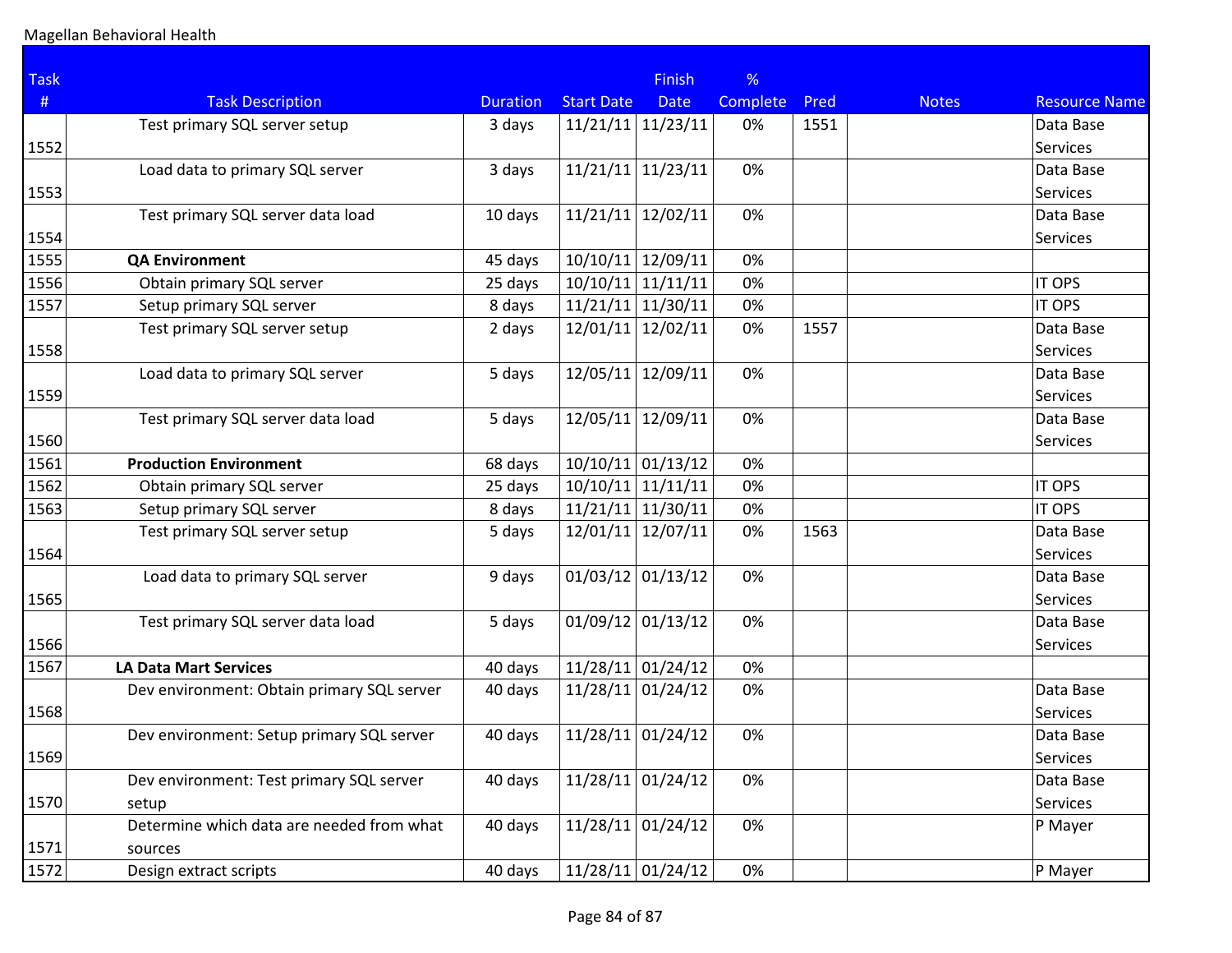| <b>Task</b> |                                             |                 |                     | <b>Finish</b> | %               |      |              |                      |
|-------------|---------------------------------------------|-----------------|---------------------|---------------|-----------------|------|--------------|----------------------|
| #           | <b>Task Description</b>                     | <b>Duration</b> | <b>Start Date</b>   | <b>Date</b>   | <b>Complete</b> | Pred | <b>Notes</b> | <b>Resource Name</b> |
|             | Set up jobs for extracts                    | 40 days         | $11/28/11$ 01/24/12 |               | 0%              |      |              | Data Base            |
| 1573        |                                             |                 |                     |               |                 |      |              | Services             |
|             | Dev environment: Load data to primary SQL   | 40 days         | $11/28/11$ 01/24/12 |               | 0%              |      |              | Data Base            |
| 1574        | server                                      |                 |                     |               |                 |      |              | <b>Services</b>      |
|             | Dev environment: Test primary SQL server    | 40 days         | $11/28/11$ 01/24/12 |               | 0%              |      |              | Data Base            |
| 1575        | data load                                   |                 |                     |               |                 |      |              | <b>Services</b>      |
| 1576        | Determine ETL needs                         | 40 days         | $11/28/11$ 01/24/12 |               | 0%              |      |              |                      |
| 1577        | Design ETL scripts                          | 40 days         | $11/28/11$ 01/24/12 |               | 0%              |      |              |                      |
|             | Set up jobs for ETL scripts, execute        | 40 days         | $11/28/11$ 01/24/12 |               | 0%              |      |              | Data Base            |
| 1578        |                                             |                 |                     |               |                 |      |              | Services             |
|             | QA environment: Obtain primary SQL server   | 40 days         | $11/28/11$ 01/24/12 |               | 0%              |      |              |                      |
| 1579        |                                             |                 |                     |               |                 |      |              |                      |
|             | QA environment: Setup primary SQL server    | 40 days         | $11/28/11$ 01/24/12 |               | 0%              |      |              |                      |
| 1580        |                                             |                 |                     |               |                 |      |              |                      |
|             | QA environment: Test primary SQL server     | 40 days         | $11/28/11$ 01/24/12 |               | 0%              |      |              |                      |
| 1581        | setup                                       |                 |                     |               |                 |      |              |                      |
|             | Copy DEV extract jobs to QA                 | 40 days         | $11/28/11$ 01/24/12 |               | 0%              |      |              | Data Base            |
| 1582        |                                             |                 |                     |               |                 |      |              | <b>Services</b>      |
|             | QA environment: Load data to primary SQL    | 40 days         | $11/28/11$ 01/24/12 |               | 0%              |      |              |                      |
| 1583        | server                                      |                 |                     |               |                 |      |              |                      |
|             | QA environment: Test primary SQL server     | 40 days         | $11/28/11$ 01/24/12 |               | 0%              |      |              |                      |
| 1584        | data load                                   |                 |                     |               |                 |      |              |                      |
|             | Copy ETL jobs to QA from DEV, execute       | 40 days         | $11/28/11$ 01/24/12 |               | 0%              |      |              | Data Base            |
| 1585        |                                             |                 |                     |               |                 |      |              | <b>Services</b>      |
|             | Prod environment: Obtain primary SQL server | 40 days         | $11/28/11$ 01/24/12 |               | 0%              |      |              |                      |
| 1586        |                                             |                 |                     |               |                 |      |              |                      |
|             | Prod environment: Setup primary SQL server  | 40 days         | $11/28/11$ 01/24/12 |               | 0%              |      |              |                      |
| 1587        |                                             |                 |                     |               |                 |      |              |                      |
|             | Prod environment: Test primary SQL server   | 40 days         | $11/28/11$ 01/24/12 |               | $0\%$           |      |              |                      |
| 1588        | setup                                       |                 |                     |               |                 |      |              |                      |
|             | Copy QA extract jobs to Prod                | 40 days         | $11/28/11$ 01/24/12 |               | 0%              |      |              | Data Base            |
| 1589        |                                             |                 |                     |               |                 |      |              | Services             |
|             | Prod environment: Load data to primary SQL  | 40 days         | $11/28/11$ 01/24/12 |               | 0%              |      |              |                      |
| 1590        | server                                      |                 |                     |               |                 |      |              |                      |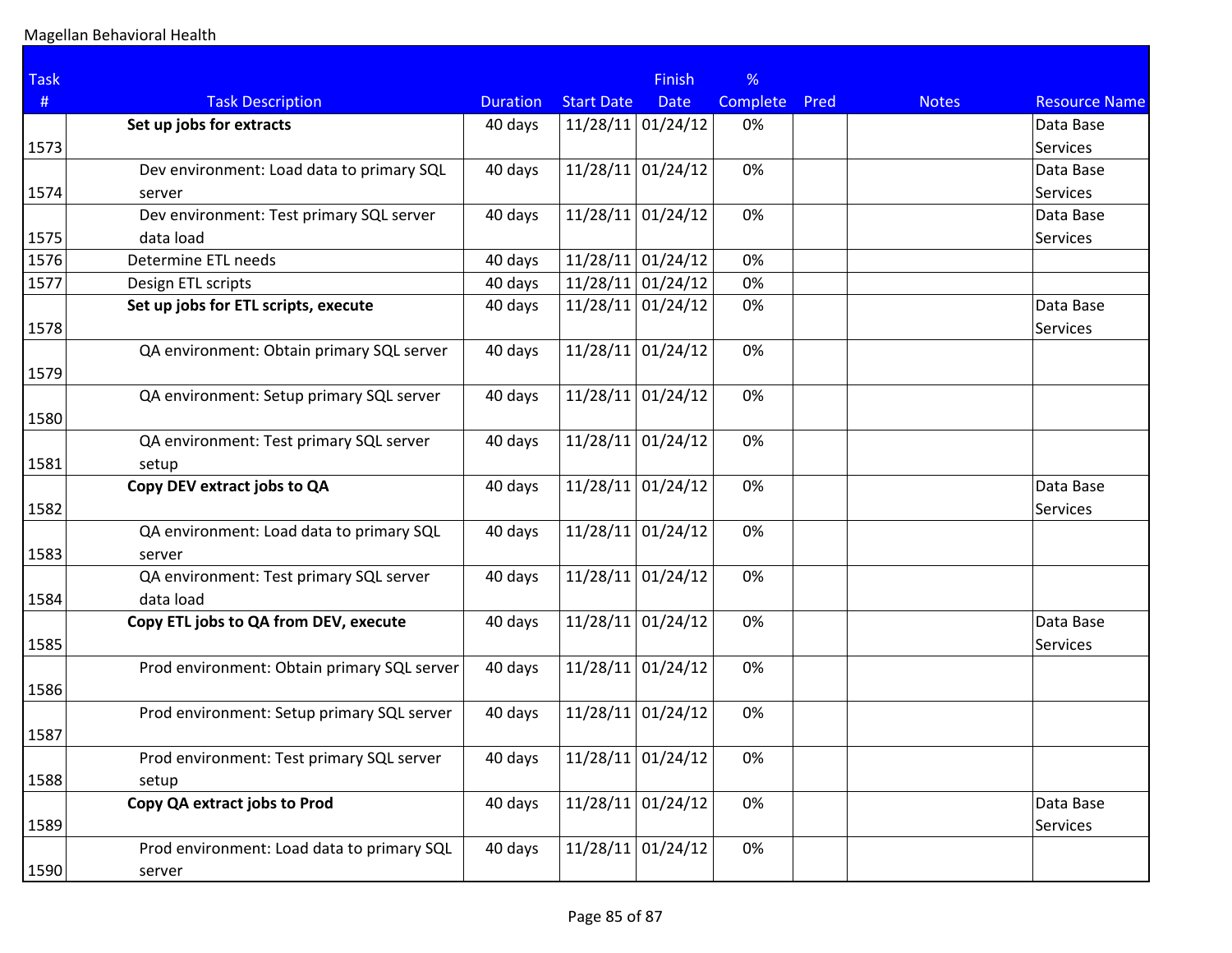| <b>Task</b> |                                                   |                 |                     | <b>Finish</b> | %        |      |              |                      |
|-------------|---------------------------------------------------|-----------------|---------------------|---------------|----------|------|--------------|----------------------|
| #           | <b>Task Description</b>                           | <b>Duration</b> | <b>Start Date</b>   | <b>Date</b>   | Complete | Pred | <b>Notes</b> | <b>Resource Name</b> |
|             | Prod environment: Test primary SQL server         | 40 days         | $11/28/11$ 01/24/12 |               | 0%       |      |              |                      |
| 1591        | data load                                         |                 |                     |               |          |      |              |                      |
| 1592        | Copy ETL jobs to Prod from QA, execute            | 40 days         | $11/28/11$ 01/24/12 |               | 0%       |      |              |                      |
|             | <b>External Interfaces (including Children's</b>  | 37 days         | $11/14/11$ 01/05/12 |               | 0%       |      |              |                      |
|             | Medicaid, Children's State Funded, JJ, DOE, Adult |                 |                     |               |          |      |              |                      |
| 1593        | Medicaid, Prism)                                  |                 |                     |               |          |      |              |                      |
|             | <b>Business Requirements</b>                      | 10 days         | $11/14/11$ 11/25/11 |               | 0%       |      |              | <b>Business</b>      |
| 1594        |                                                   |                 |                     |               |          |      |              | Analyst              |
|             | <b>Detailed Design</b>                            | 5 days          | $11/28/11$ 12/02/11 |               | 0%       | 1594 |              | Programmer           |
| 1595        |                                                   |                 |                     |               |          |      |              | Analyst 2            |
|             | Development/Programming                           | 10 days         | 11/28/11 12/09/11   |               | 0%       | 1594 |              | Programmer           |
| 1596        |                                                   |                 |                     |               |          |      |              | Analyst 2            |
|             | QA/UAT                                            | 5 days          | $12/12/11$ 12/16/11 |               | 0%       | 1596 |              | Quality              |
| 1597        |                                                   |                 |                     |               |          |      |              | Assurance            |
| 1598        | Develop Training Module Materials                 | 1 day           | $01/05/12$ 01/05/12 |               | 0%       |      |              | Training             |
| 1599        | Implementation                                    | 1 day           | 12/19/11 12/19/11   |               | 0%       | 1597 |              | M Cheek              |
| 1600        | <b>CSI Licensing</b>                              | 1 day           | 12/01/11 12/01/11   |               | 0%       |      |              |                      |
| 1601        | Install license on Louisiana Prod Servers         | 1 day           | 12/01/11 12/01/11   |               | 0%       |      |              | M Cheek              |
| 1602        | Develop CANS, LOCUS, ASAM Interface               | 53 days         | $11/01/11$ 01/16/12 |               | 0%       |      |              |                      |
|             | Determine location of CANS, LOCUS, ASAM data      | 53 days         | $11/01/11$ 01/16/12 |               | 0%       |      |              | Quality              |
| 1603        | input / storage (IP or CA)                        |                 |                     |               |          |      |              | Improvement          |
|             | <b>Business Requirements</b>                      | 15 days         | 11/14/11            | 12/02/11      | 0%       |      |              | <b>Business</b>      |
| 1604        |                                                   |                 |                     |               |          |      |              | Analyst              |
|             | <b>Detailed Design</b>                            | 10 days         | $12/05/11$ 12/16/11 |               | 0%       | 1604 |              | Programmer           |
| 1605        |                                                   |                 |                     |               |          |      |              | Analyst 2            |
|             | Development/Programming                           | 10 days         | $12/05/11$ 12/16/11 |               | 0%       | 1604 |              | Programmer           |
| 1606        |                                                   |                 |                     |               |          |      |              | Analyst 2            |
|             | QA/UAT                                            | 5 days          | 12/19/11 12/27/11   |               | 0%       | 1606 |              | Quality              |
| 1607        |                                                   |                 |                     |               |          |      |              | Assurance            |
| 1608        | <b>Develop Training Module Materials</b>          | 5 days          | $01/05/12$ 01/11/12 |               | 0%       |      |              | Training             |
| 1609        | Implementation                                    | 1 day           | 12/28/11 12/28/11   |               | 0%       | 1607 |              | M Cheek              |
|             | <b>Readiness Review</b>                           | 10 days         | 02/15/12 02/28/12   |               | 0%       |      |              | Implementatio        |
| 1610        |                                                   |                 |                     |               |          |      |              | $ n$ Team            |
|             | Update Readiness Checklist to Support LA          | 10 days         | 02/15/12 02/28/12   |               | 0%       |      |              |                      |
| 1611        | Implementation                                    |                 |                     |               |          |      |              |                      |